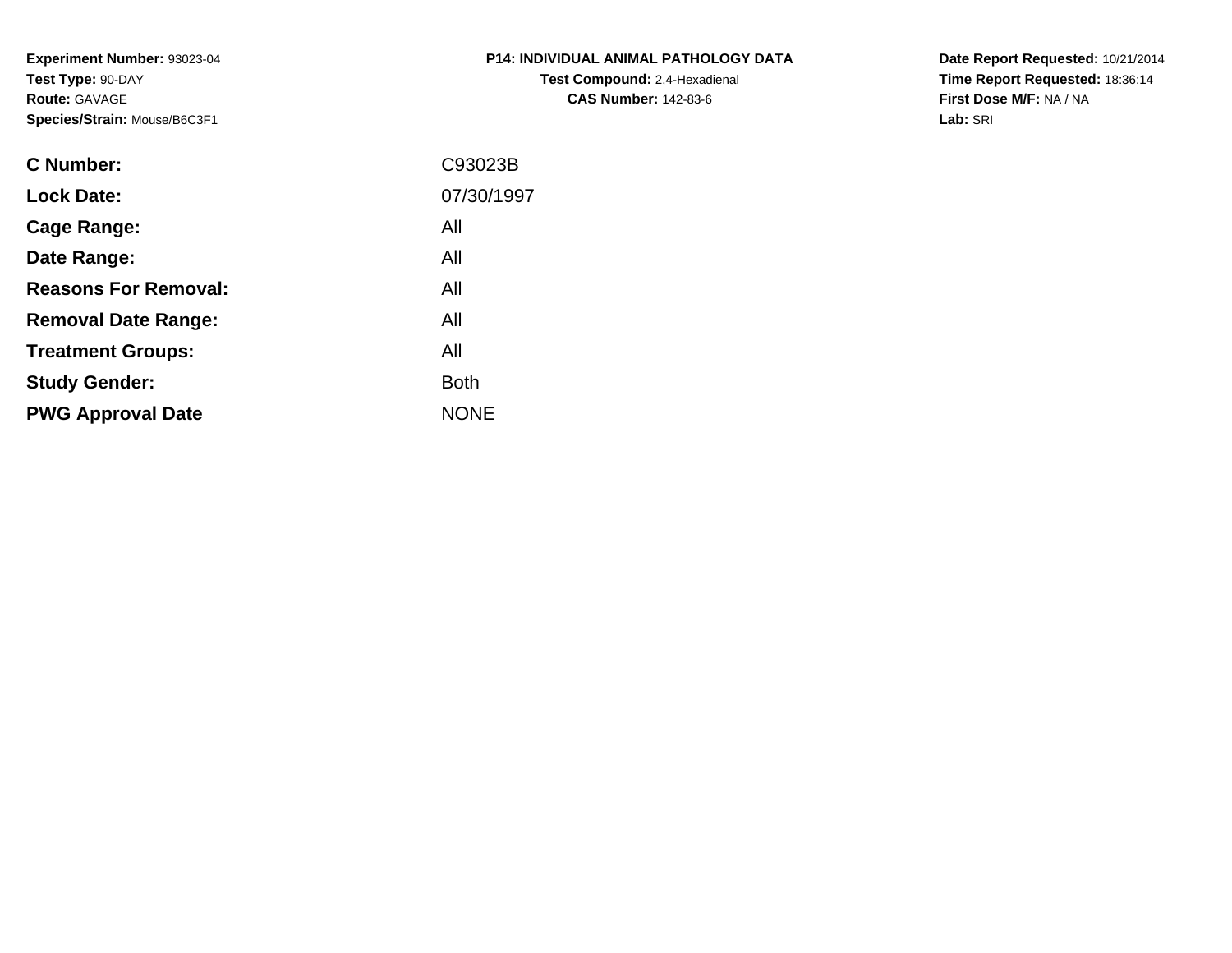| Experiment Number: 93023-04<br>Test Type: 90-DAY<br><b>Route: GAVAGE</b><br>Species/Strain: Mouse/B6C3F1 | <b>P14: INDIVIDUAL ANIMAL PATHOLOGY DATA</b><br>Test Compound: 2,4-Hexadienal<br><b>CAS Number: 142-83-6</b> |                                   | Date Report Requested: 10/21/2014<br>Time Report Requested: 18:36:14<br>First Dose M/F: NA / NA<br>Lab: SRI |                           |
|----------------------------------------------------------------------------------------------------------|--------------------------------------------------------------------------------------------------------------|-----------------------------------|-------------------------------------------------------------------------------------------------------------|---------------------------|
| <b>ANIMAL ID: 1</b>                                                                                      | <b>TRT#: 1</b>                                                                                               |                                   | <b>SEX: Male</b>                                                                                            | DAY ON TEST: 94           |
|                                                                                                          | <b>DOSE: 0</b><br>MG/KG/DY                                                                                   |                                   | <b>DISP:</b> Terminal Sacrifice                                                                             | <b>HISTO: 96-78027</b>    |
|                                                                                                          |                                                                                                              | ORGAN AND ACCOUNTABLE SITE STATUS |                                                                                                             |                           |
| <b>NORMAL</b>                                                                                            |                                                                                                              |                                   |                                                                                                             |                           |
| * Adrenal Cortex                                                                                         | * Adrenal Medulla                                                                                            | * Bone                            |                                                                                                             | * Bone Marrow             |
| * Brain                                                                                                  | * Epididymis                                                                                                 |                                   | * Esophagus                                                                                                 | * Gallbladder             |
| * Heart                                                                                                  | * Intestine Large, Cecum                                                                                     |                                   | * Intestine Large, Colon                                                                                    | * Intestine Large, Rectum |
| * Intestine Small, Duodenum                                                                              | * Intestine Small, Ileum                                                                                     |                                   | * Intestine Small, Jejunum                                                                                  | * Kidney                  |
| * Liver                                                                                                  | * Lung                                                                                                       |                                   | * Lymph Node, Mandibular                                                                                    | * Lymph Node, Mesenteric  |
| * Nose                                                                                                   | * Pancreas                                                                                                   |                                   | * Parathyroid Gland                                                                                         | * Pituitary Gland         |
| * Preputial Gland                                                                                        | * Prostate                                                                                                   |                                   | * Salivary Glands                                                                                           | * Seminal Vesicle         |
| * Skin                                                                                                   | * Spleen                                                                                                     |                                   | * Stomach, Glandular                                                                                        | * Testes                  |
| * Thymus                                                                                                 | * Thyroid Gland                                                                                              |                                   | * Trachea                                                                                                   | * Urinary Bladder         |
| <b>MISSING</b>                                                                                           |                                                                                                              |                                   |                                                                                                             |                           |
| * Mammary Gland                                                                                          |                                                                                                              |                                   |                                                                                                             |                           |
| <b>OBSERVATIONS</b>                                                                                      |                                                                                                              |                                   |                                                                                                             |                           |
| * Stomach, Forestomach                                                                                   | Epithelium                                                                                                   |                                   | Hyperplasia                                                                                                 | Mild                      |
|                                                                                                          |                                                                                                              |                                   | Inflammation                                                                                                | Chronic, Mild             |
| PRIMARY CAUSE OF DEATH                                                                                   |                                                                                                              |                                   |                                                                                                             |                           |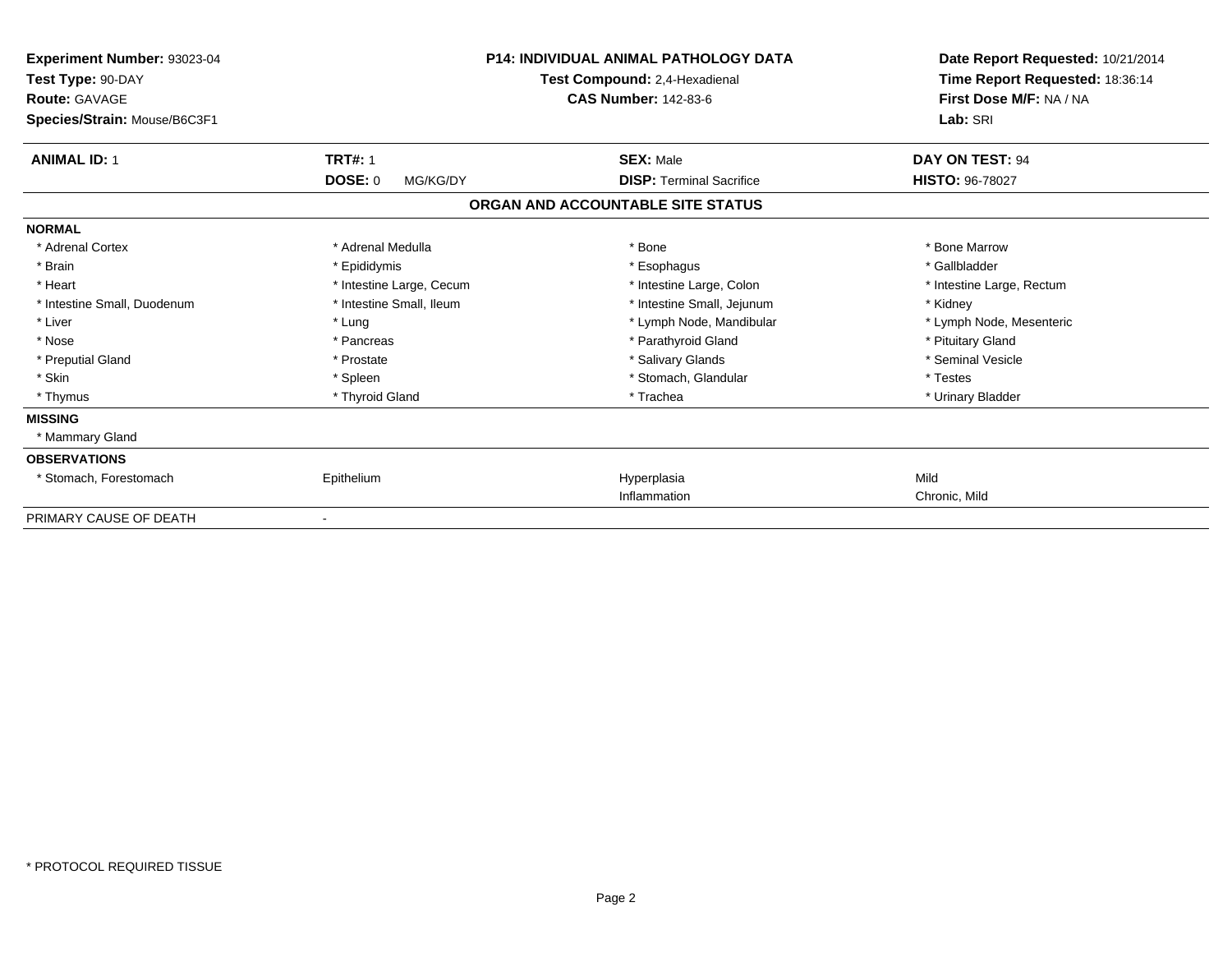| Experiment Number: 93023-04<br>Test Type: 90-DAY<br><b>Route: GAVAGE</b> |                            | <b>P14: INDIVIDUAL ANIMAL PATHOLOGY DATA</b><br>Test Compound: 2,4-Hexadienal<br><b>CAS Number: 142-83-6</b> | Date Report Requested: 10/21/2014<br>Time Report Requested: 18:36:14<br>First Dose M/F: NA / NA |
|--------------------------------------------------------------------------|----------------------------|--------------------------------------------------------------------------------------------------------------|-------------------------------------------------------------------------------------------------|
| Species/Strain: Mouse/B6C3F1                                             |                            |                                                                                                              | Lab: SRI                                                                                        |
| <b>ANIMAL ID: 2</b>                                                      | <b>TRT#: 1</b>             | <b>SEX: Male</b>                                                                                             | DAY ON TEST: 94                                                                                 |
|                                                                          | <b>DOSE: 0</b><br>MG/KG/DY | <b>DISP: Terminal Sacrifice</b>                                                                              | <b>HISTO: 96-78028</b>                                                                          |
|                                                                          |                            | ORGAN AND ACCOUNTABLE SITE STATUS                                                                            |                                                                                                 |
| <b>NORMAL</b>                                                            |                            |                                                                                                              |                                                                                                 |
| * Adrenal Cortex                                                         | * Adrenal Medulla          | * Bone                                                                                                       | * Bone Marrow                                                                                   |
| * Brain                                                                  | * Epididymis               | * Esophagus                                                                                                  | * Gallbladder                                                                                   |
| * Heart                                                                  | * Intestine Large, Cecum   | * Intestine Large, Colon                                                                                     | * Intestine Large, Rectum                                                                       |
| * Intestine Small, Duodenum                                              | * Intestine Small, Ileum   | * Intestine Small, Jejunum                                                                                   | * Kidney                                                                                        |
| * Liver                                                                  | * Lung                     | * Lymph Node, Mandibular                                                                                     | * Lymph Node, Mesenteric                                                                        |
| * Nose                                                                   | * Pancreas                 | * Parathyroid Gland                                                                                          | * Pituitary Gland                                                                               |
| * Preputial Gland                                                        | * Prostate                 | * Salivary Glands                                                                                            | * Seminal Vesicle                                                                               |
| * Skin                                                                   | * Spleen                   | * Stomach, Forestomach                                                                                       | * Stomach, Glandular                                                                            |
| * Testes                                                                 | * Thymus                   | * Thyroid Gland                                                                                              | * Trachea                                                                                       |
| * Urinary Bladder                                                        |                            |                                                                                                              |                                                                                                 |
| <b>MISSING</b>                                                           |                            |                                                                                                              |                                                                                                 |
| * Mammary Gland                                                          |                            |                                                                                                              |                                                                                                 |
| PRIMARY CAUSE OF DEATH                                                   |                            |                                                                                                              |                                                                                                 |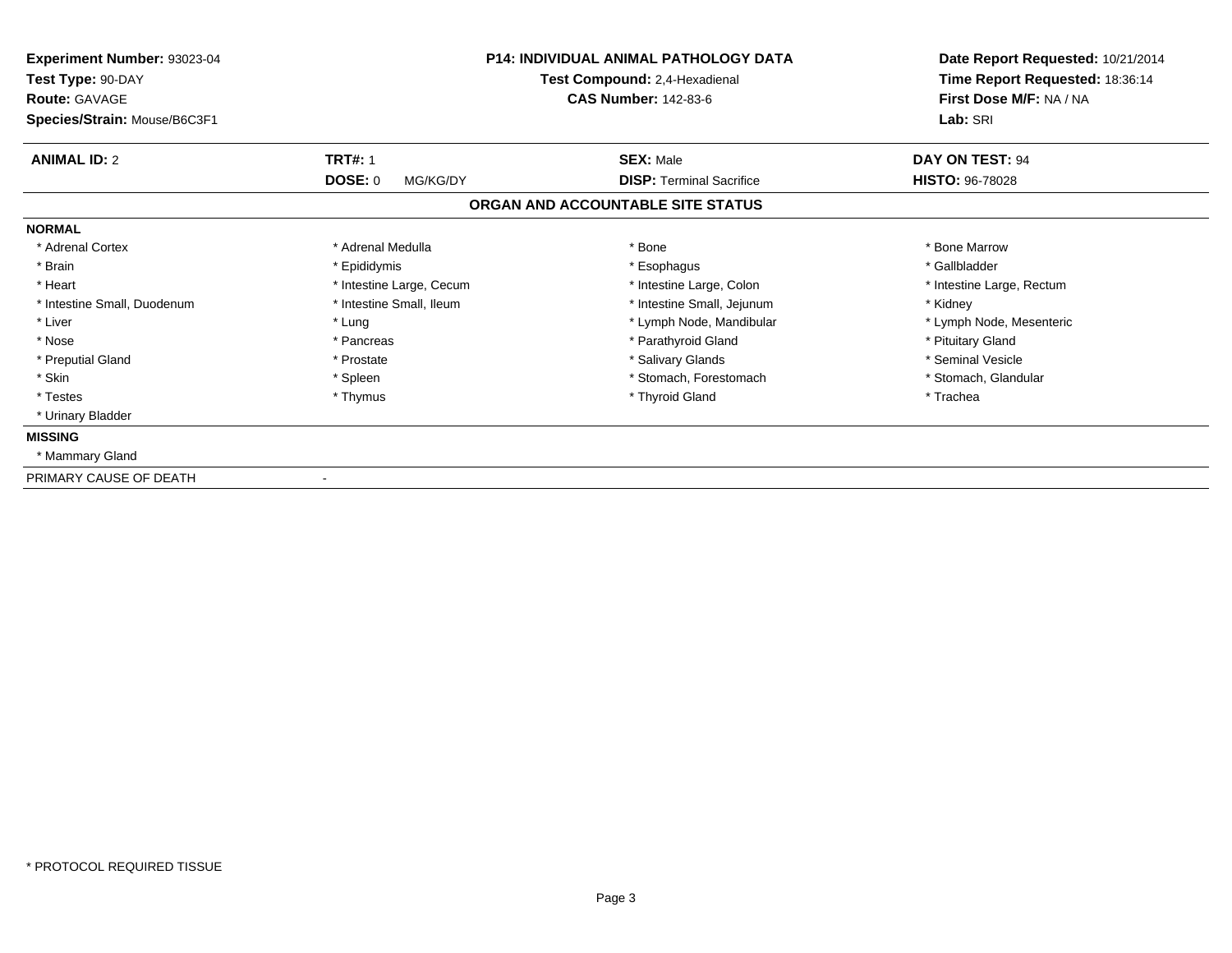| Experiment Number: 93023-04<br>Test Type: 90-DAY<br><b>Route: GAVAGE</b><br>Species/Strain: Mouse/B6C3F1 |                          | P14: INDIVIDUAL ANIMAL PATHOLOGY DATA<br>Test Compound: 2,4-Hexadienal<br><b>CAS Number: 142-83-6</b> | Date Report Requested: 10/21/2014<br>Time Report Requested: 18:36:14<br>First Dose M/F: NA / NA<br>Lab: SRI |
|----------------------------------------------------------------------------------------------------------|--------------------------|-------------------------------------------------------------------------------------------------------|-------------------------------------------------------------------------------------------------------------|
|                                                                                                          |                          |                                                                                                       |                                                                                                             |
| <b>ANIMAL ID: 3</b>                                                                                      | <b>TRT#: 1</b>           | <b>SEX: Male</b>                                                                                      | <b>DAY ON TEST: 94</b>                                                                                      |
|                                                                                                          | DOSE: 0<br>MG/KG/DY      | <b>DISP: Terminal Sacrifice</b>                                                                       | <b>HISTO: 96-78029</b>                                                                                      |
|                                                                                                          |                          | ORGAN AND ACCOUNTABLE SITE STATUS                                                                     |                                                                                                             |
| <b>NORMAL</b>                                                                                            |                          |                                                                                                       |                                                                                                             |
| * Adrenal Cortex                                                                                         | * Adrenal Medulla        | * Bone                                                                                                | * Bone Marrow                                                                                               |
| * Brain                                                                                                  | * Epididymis             | * Esophagus                                                                                           | * Gallbladder                                                                                               |
| * Heart                                                                                                  | * Intestine Large, Cecum | * Intestine Large, Colon                                                                              | * Intestine Large, Rectum                                                                                   |
| * Intestine Small, Duodenum                                                                              | * Intestine Small, Ileum | * Intestine Small, Jejunum                                                                            | * Kidney                                                                                                    |
| * Liver                                                                                                  | * Lung                   | * Lymph Node, Mandibular                                                                              | * Lymph Node, Mesenteric                                                                                    |
| * Nose                                                                                                   | * Pancreas               | * Parathyroid Gland                                                                                   | * Pituitary Gland                                                                                           |
| * Preputial Gland                                                                                        | * Prostate               | * Salivary Glands                                                                                     | * Seminal Vesicle                                                                                           |
| * Skin                                                                                                   | * Spleen                 | * Stomach, Forestomach                                                                                | * Stomach, Glandular                                                                                        |
| * Testes                                                                                                 | * Thymus                 | * Thyroid Gland                                                                                       | * Trachea                                                                                                   |
| * Urinary Bladder                                                                                        |                          |                                                                                                       |                                                                                                             |
| <b>MISSING</b>                                                                                           |                          |                                                                                                       |                                                                                                             |
| * Mammary Gland                                                                                          |                          |                                                                                                       |                                                                                                             |
| PRIMARY CAUSE OF DEATH                                                                                   |                          |                                                                                                       |                                                                                                             |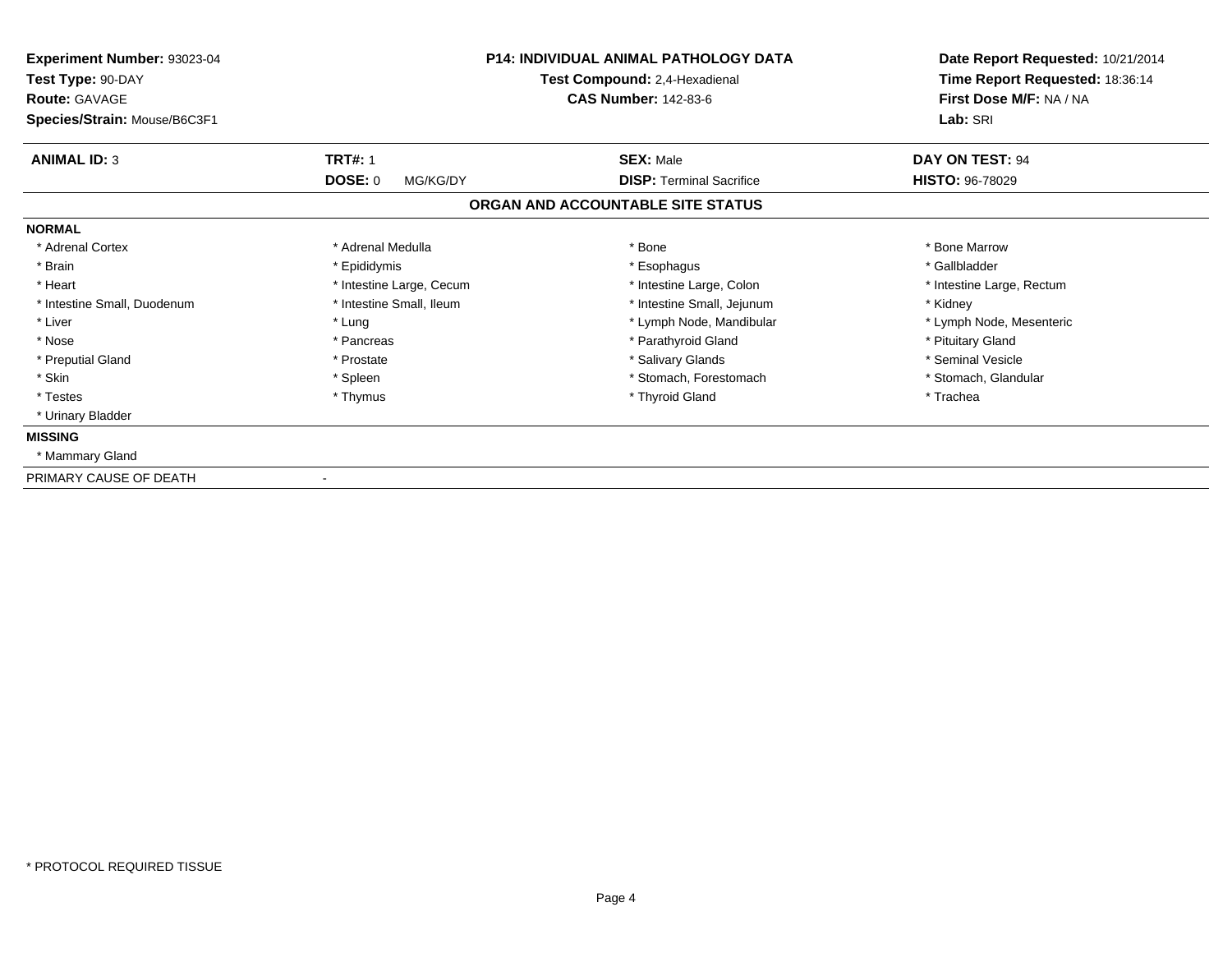| Experiment Number: 93023-04<br>Test Type: 90-DAY<br><b>Route: GAVAGE</b> |                            | <b>P14: INDIVIDUAL ANIMAL PATHOLOGY DATA</b><br>Test Compound: 2,4-Hexadienal<br><b>CAS Number: 142-83-6</b> | Date Report Requested: 10/21/2014<br>Time Report Requested: 18:36:14<br>First Dose M/F: NA / NA |
|--------------------------------------------------------------------------|----------------------------|--------------------------------------------------------------------------------------------------------------|-------------------------------------------------------------------------------------------------|
| Species/Strain: Mouse/B6C3F1                                             |                            |                                                                                                              | Lab: SRI                                                                                        |
| <b>ANIMAL ID: 4</b>                                                      | <b>TRT#: 1</b>             | <b>SEX: Male</b>                                                                                             | DAY ON TEST: 94                                                                                 |
|                                                                          | <b>DOSE: 0</b><br>MG/KG/DY | <b>DISP: Terminal Sacrifice</b>                                                                              | <b>HISTO: 96-78030</b>                                                                          |
|                                                                          |                            | ORGAN AND ACCOUNTABLE SITE STATUS                                                                            |                                                                                                 |
| <b>NORMAL</b>                                                            |                            |                                                                                                              |                                                                                                 |
| * Adrenal Cortex                                                         | * Adrenal Medulla          | * Bone                                                                                                       | * Bone Marrow                                                                                   |
| * Brain                                                                  | * Epididymis               | * Esophagus                                                                                                  | * Gallbladder                                                                                   |
| * Heart                                                                  | * Intestine Large, Cecum   | * Intestine Large, Colon                                                                                     | * Intestine Large, Rectum                                                                       |
| * Intestine Small, Duodenum                                              | * Intestine Small, Ileum   | * Intestine Small, Jejunum                                                                                   | * Kidney                                                                                        |
| * Liver                                                                  | * Lung                     | * Lymph Node, Mandibular                                                                                     | * Lymph Node, Mesenteric                                                                        |
| * Nose                                                                   | * Pancreas                 | * Parathyroid Gland                                                                                          | * Pituitary Gland                                                                               |
| * Preputial Gland                                                        | * Prostate                 | * Salivary Glands                                                                                            | * Seminal Vesicle                                                                               |
| * Skin                                                                   | * Spleen                   | * Stomach, Forestomach                                                                                       | * Stomach, Glandular                                                                            |
| * Testes                                                                 | * Thymus                   | * Thyroid Gland                                                                                              | * Trachea                                                                                       |
| * Urinary Bladder                                                        |                            |                                                                                                              |                                                                                                 |
| <b>MISSING</b>                                                           |                            |                                                                                                              |                                                                                                 |
| * Mammary Gland                                                          |                            |                                                                                                              |                                                                                                 |
| PRIMARY CAUSE OF DEATH                                                   |                            |                                                                                                              |                                                                                                 |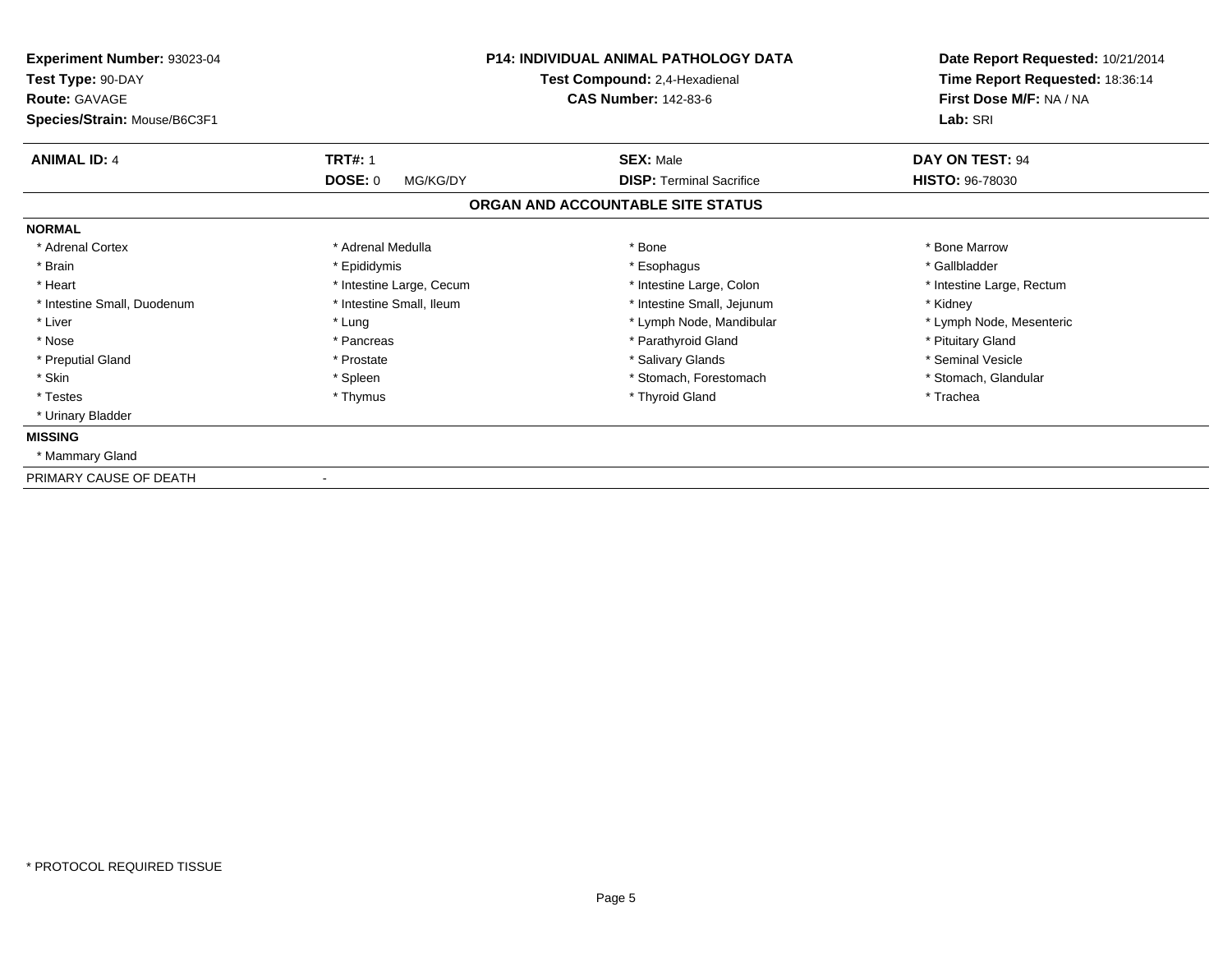| Experiment Number: 93023-04<br>Test Type: 90-DAY<br>Route: GAVAGE<br>Species/Strain: Mouse/B6C3F1 |                            | <b>P14: INDIVIDUAL ANIMAL PATHOLOGY DATA</b><br>Test Compound: 2,4-Hexadienal<br><b>CAS Number: 142-83-6</b> | Date Report Requested: 10/21/2014<br>Time Report Requested: 18:36:14<br>First Dose M/F: NA / NA<br>Lab: SRI |
|---------------------------------------------------------------------------------------------------|----------------------------|--------------------------------------------------------------------------------------------------------------|-------------------------------------------------------------------------------------------------------------|
| <b>ANIMAL ID: 5</b>                                                                               | <b>TRT#: 1</b>             | <b>SEX: Male</b>                                                                                             | DAY ON TEST: 85                                                                                             |
|                                                                                                   | DOSE: 0<br>MG/KG/DY        | <b>DISP:</b> Dosing Accident                                                                                 | <b>HISTO: 96-78031</b>                                                                                      |
|                                                                                                   |                            | ORGAN AND ACCOUNTABLE SITE STATUS                                                                            |                                                                                                             |
| <b>NORMAL</b>                                                                                     |                            |                                                                                                              |                                                                                                             |
| * Adrenal Cortex                                                                                  | * Adrenal Medulla          | * Bone                                                                                                       | * Bone Marrow                                                                                               |
| * Brain                                                                                           | * Epididymis               | * Gallbladder                                                                                                | * Heart                                                                                                     |
| * Intestine Large, Cecum                                                                          | * Intestine Large, Colon   | * Intestine Large, Rectum                                                                                    | * Intestine Small, Duodenum                                                                                 |
| * Intestine Small, Ileum                                                                          | * Intestine Small, Jejunum | * Kidney                                                                                                     | * Liver                                                                                                     |
| * Lymph Node, Mandibular                                                                          | * Lymph Node, Mesenteric   | * Nose                                                                                                       | * Pancreas                                                                                                  |
| * Parathyroid Gland                                                                               | * Pituitary Gland          | * Preputial Gland                                                                                            | * Prostate                                                                                                  |
| * Salivary Glands                                                                                 | * Seminal Vesicle          | * Skin                                                                                                       | * Spleen                                                                                                    |
| * Stomach, Forestomach                                                                            | * Stomach, Glandular       | * Testes                                                                                                     | * Thyroid Gland                                                                                             |
| * Trachea                                                                                         | * Urinary Bladder          |                                                                                                              |                                                                                                             |
| <b>MISSING</b>                                                                                    |                            |                                                                                                              |                                                                                                             |
| * Mammary Gland                                                                                   |                            |                                                                                                              |                                                                                                             |
| <b>OBSERVATIONS</b>                                                                               |                            |                                                                                                              |                                                                                                             |
| * Esophagus                                                                                       | <b>Muscularis</b>          | Necrosis                                                                                                     | Moderate                                                                                                    |
|                                                                                                   |                            | Perforation                                                                                                  | Moderate                                                                                                    |
| [Necrosis TGLS = $1-21$ ]                                                                         |                            |                                                                                                              |                                                                                                             |
| [ Perforation TGLS = 1-21 ]                                                                       |                            |                                                                                                              |                                                                                                             |
| * Lung                                                                                            | Mediastinum                | Inflammation                                                                                                 | Suppurative, Moderate                                                                                       |
| * Thymus                                                                                          |                            | Necrosis                                                                                                     | Lymphoid, Moderate                                                                                          |
| PRIMARY CAUSE OF DEATH                                                                            | $\overline{\phantom{a}}$   |                                                                                                              |                                                                                                             |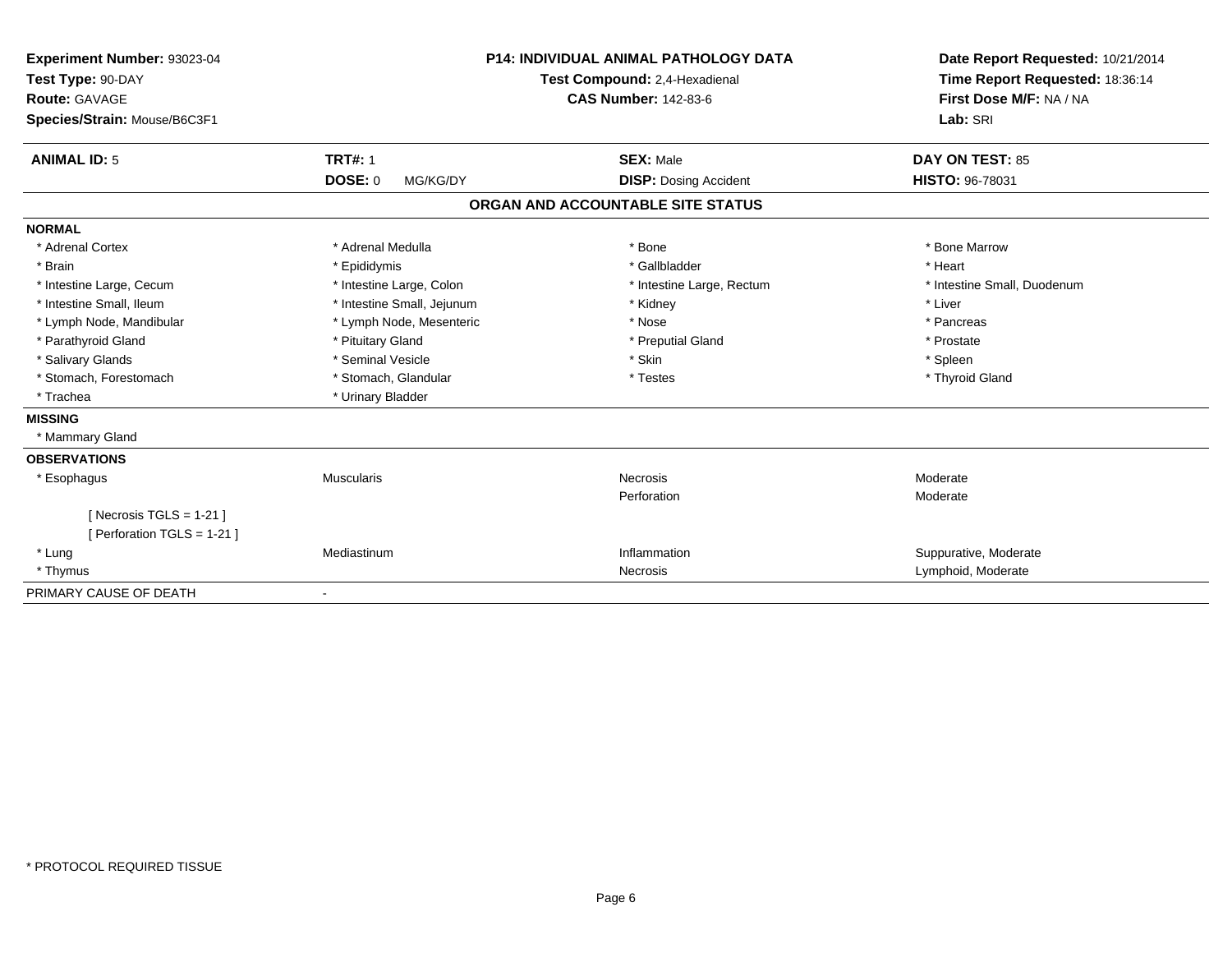| Experiment Number: 93023-04<br>Test Type: 90-DAY<br><b>Route: GAVAGE</b> |                            | <b>P14: INDIVIDUAL ANIMAL PATHOLOGY DATA</b><br>Test Compound: 2,4-Hexadienal<br><b>CAS Number: 142-83-6</b> | Date Report Requested: 10/21/2014<br>Time Report Requested: 18:36:14<br>First Dose M/F: NA / NA |
|--------------------------------------------------------------------------|----------------------------|--------------------------------------------------------------------------------------------------------------|-------------------------------------------------------------------------------------------------|
| Species/Strain: Mouse/B6C3F1                                             |                            |                                                                                                              | Lab: SRI                                                                                        |
| <b>ANIMAL ID: 6</b>                                                      | <b>TRT#: 1</b>             | <b>SEX: Male</b>                                                                                             | DAY ON TEST: 94                                                                                 |
|                                                                          | <b>DOSE: 0</b><br>MG/KG/DY | <b>DISP: Terminal Sacrifice</b>                                                                              | HISTO: 96-78032                                                                                 |
|                                                                          |                            | ORGAN AND ACCOUNTABLE SITE STATUS                                                                            |                                                                                                 |
| <b>NORMAL</b>                                                            |                            |                                                                                                              |                                                                                                 |
| * Adrenal Cortex                                                         | * Adrenal Medulla          | * Bone                                                                                                       | * Bone Marrow                                                                                   |
| * Brain                                                                  | * Epididymis               | * Esophagus                                                                                                  | * Gallbladder                                                                                   |
| * Heart                                                                  | * Intestine Large, Cecum   | * Intestine Large, Colon                                                                                     | * Intestine Large, Rectum                                                                       |
| * Intestine Small, Duodenum                                              | * Intestine Small, Ileum   | * Intestine Small, Jejunum                                                                                   | * Kidney                                                                                        |
| * Liver                                                                  | * Lung                     | * Lymph Node, Mandibular                                                                                     | * Lymph Node, Mesenteric                                                                        |
| * Nose                                                                   | * Pancreas                 | * Parathyroid Gland                                                                                          | * Pituitary Gland                                                                               |
| * Preputial Gland                                                        | * Prostate                 | * Salivary Glands                                                                                            | * Seminal Vesicle                                                                               |
| * Skin                                                                   | * Spleen                   | * Stomach, Forestomach                                                                                       | * Stomach, Glandular                                                                            |
| * Testes                                                                 | * Thymus                   | * Thyroid Gland                                                                                              | * Trachea                                                                                       |
| * Urinary Bladder                                                        |                            |                                                                                                              |                                                                                                 |
| <b>MISSING</b>                                                           |                            |                                                                                                              |                                                                                                 |
| * Mammary Gland                                                          |                            |                                                                                                              |                                                                                                 |
| PRIMARY CAUSE OF DEATH                                                   |                            |                                                                                                              |                                                                                                 |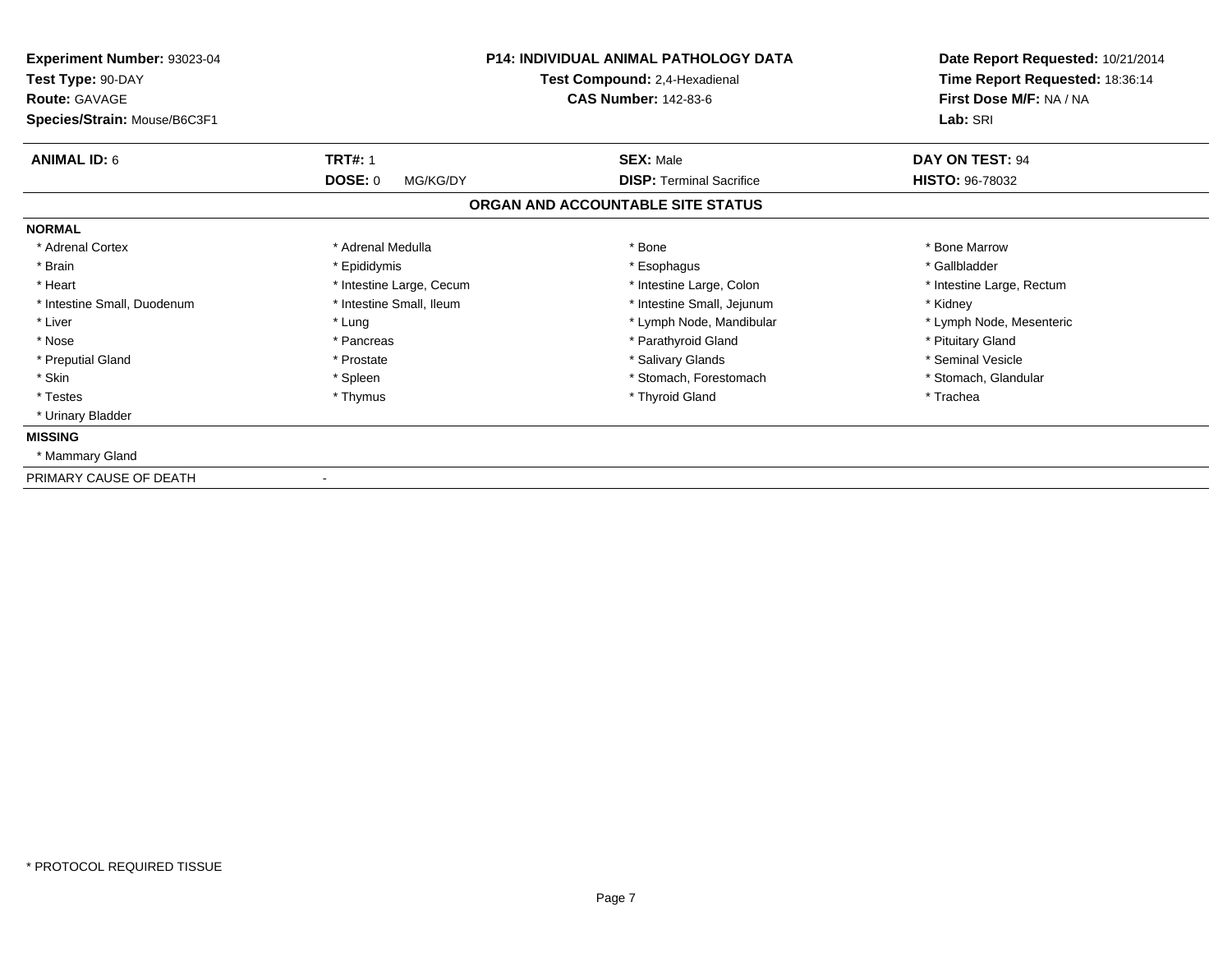| <b>Experiment Number: 93023-04</b><br>Test Type: 90-DAY<br><b>Route: GAVAGE</b><br>Species/Strain: Mouse/B6C3F1 |                            | <b>P14: INDIVIDUAL ANIMAL PATHOLOGY DATA</b><br>Test Compound: 2,4-Hexadienal<br><b>CAS Number: 142-83-6</b> | Date Report Requested: 10/21/2014<br>Time Report Requested: 18:36:14<br>First Dose M/F: NA / NA<br>Lab: SRI |
|-----------------------------------------------------------------------------------------------------------------|----------------------------|--------------------------------------------------------------------------------------------------------------|-------------------------------------------------------------------------------------------------------------|
| <b>ANIMAL ID: 7</b>                                                                                             | <b>TRT#: 1</b>             | <b>SEX: Male</b>                                                                                             | DAY ON TEST: 94                                                                                             |
|                                                                                                                 | <b>DOSE: 0</b><br>MG/KG/DY | <b>DISP: Terminal Sacrifice</b>                                                                              | <b>HISTO: 96-78033</b>                                                                                      |
|                                                                                                                 |                            | ORGAN AND ACCOUNTABLE SITE STATUS                                                                            |                                                                                                             |
| <b>NORMAL</b>                                                                                                   |                            |                                                                                                              |                                                                                                             |
| * Adrenal Cortex                                                                                                | * Adrenal Medulla          | * Bone                                                                                                       | * Bone Marrow                                                                                               |
| * Brain                                                                                                         | * Epididymis               | * Heart                                                                                                      | * Intestine Large, Cecum                                                                                    |
| * Intestine Large, Colon                                                                                        | * Intestine Large, Rectum  | * Intestine Small, Duodenum                                                                                  | * Intestine Small, Ileum                                                                                    |
| * Intestine Small, Jejunum                                                                                      | * Kidney                   | * Liver                                                                                                      | * Lung                                                                                                      |
| * Lymph Node, Mandibular                                                                                        | * Lymph Node, Mesenteric   | * Nose                                                                                                       | * Pancreas                                                                                                  |
| * Parathyroid Gland                                                                                             | * Pituitary Gland          | * Preputial Gland                                                                                            | * Prostate                                                                                                  |
| * Salivary Glands                                                                                               | * Seminal Vesicle          | * Skin                                                                                                       | * Spleen                                                                                                    |
| * Stomach, Forestomach                                                                                          | * Stomach, Glandular       | * Testes                                                                                                     | * Thymus                                                                                                    |
| * Thyroid Gland                                                                                                 | * Trachea                  | * Urinary Bladder                                                                                            |                                                                                                             |
| <b>MISSING</b>                                                                                                  |                            |                                                                                                              |                                                                                                             |
| * Esophagus                                                                                                     | * Gallbladder              | * Mammary Gland                                                                                              |                                                                                                             |
| PRIMARY CAUSE OF DEATH                                                                                          |                            |                                                                                                              |                                                                                                             |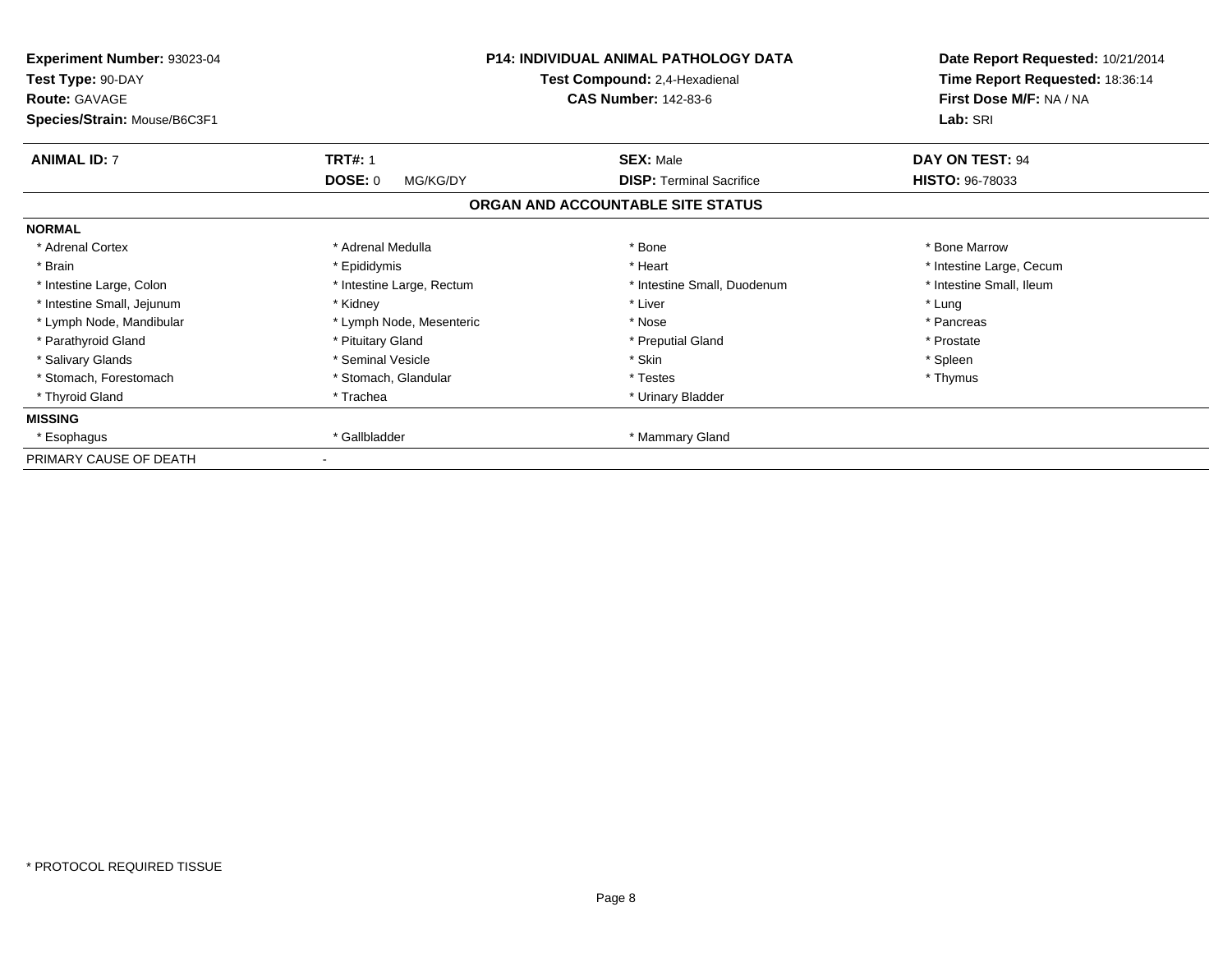| Experiment Number: 93023-04<br>Test Type: 90-DAY<br><b>Route: GAVAGE</b> |                            | <b>P14: INDIVIDUAL ANIMAL PATHOLOGY DATA</b><br>Test Compound: 2,4-Hexadienal<br><b>CAS Number: 142-83-6</b> | Date Report Requested: 10/21/2014<br>Time Report Requested: 18:36:14<br>First Dose M/F: NA / NA |
|--------------------------------------------------------------------------|----------------------------|--------------------------------------------------------------------------------------------------------------|-------------------------------------------------------------------------------------------------|
| Species/Strain: Mouse/B6C3F1                                             |                            |                                                                                                              | Lab: SRI                                                                                        |
| <b>ANIMAL ID: 8</b>                                                      | <b>TRT#: 1</b>             | <b>SEX: Male</b>                                                                                             | DAY ON TEST: 94                                                                                 |
|                                                                          | <b>DOSE: 0</b><br>MG/KG/DY | <b>DISP: Terminal Sacrifice</b>                                                                              | <b>HISTO: 96-78034</b>                                                                          |
|                                                                          |                            | ORGAN AND ACCOUNTABLE SITE STATUS                                                                            |                                                                                                 |
| <b>NORMAL</b>                                                            |                            |                                                                                                              |                                                                                                 |
| * Adrenal Cortex                                                         | * Adrenal Medulla          | * Bone                                                                                                       | * Bone Marrow                                                                                   |
| * Brain                                                                  | * Epididymis               | * Esophagus                                                                                                  | * Gallbladder                                                                                   |
| * Heart                                                                  | * Intestine Large, Cecum   | * Intestine Large, Colon                                                                                     | * Intestine Large, Rectum                                                                       |
| * Intestine Small, Duodenum                                              | * Intestine Small, Ileum   | * Intestine Small, Jejunum                                                                                   | * Kidney                                                                                        |
| * Liver                                                                  | * Lung                     | * Lymph Node, Mandibular                                                                                     | * Lymph Node, Mesenteric                                                                        |
| * Nose                                                                   | * Pancreas                 | * Parathyroid Gland                                                                                          | * Pituitary Gland                                                                               |
| * Preputial Gland                                                        | * Prostate                 | * Salivary Glands                                                                                            | * Seminal Vesicle                                                                               |
| * Skin                                                                   | * Spleen                   | * Stomach, Forestomach                                                                                       | * Stomach, Glandular                                                                            |
| * Testes                                                                 | * Thymus                   | * Thyroid Gland                                                                                              | * Trachea                                                                                       |
| * Urinary Bladder                                                        |                            |                                                                                                              |                                                                                                 |
| <b>MISSING</b>                                                           |                            |                                                                                                              |                                                                                                 |
| * Mammary Gland                                                          |                            |                                                                                                              |                                                                                                 |
| PRIMARY CAUSE OF DEATH                                                   |                            |                                                                                                              |                                                                                                 |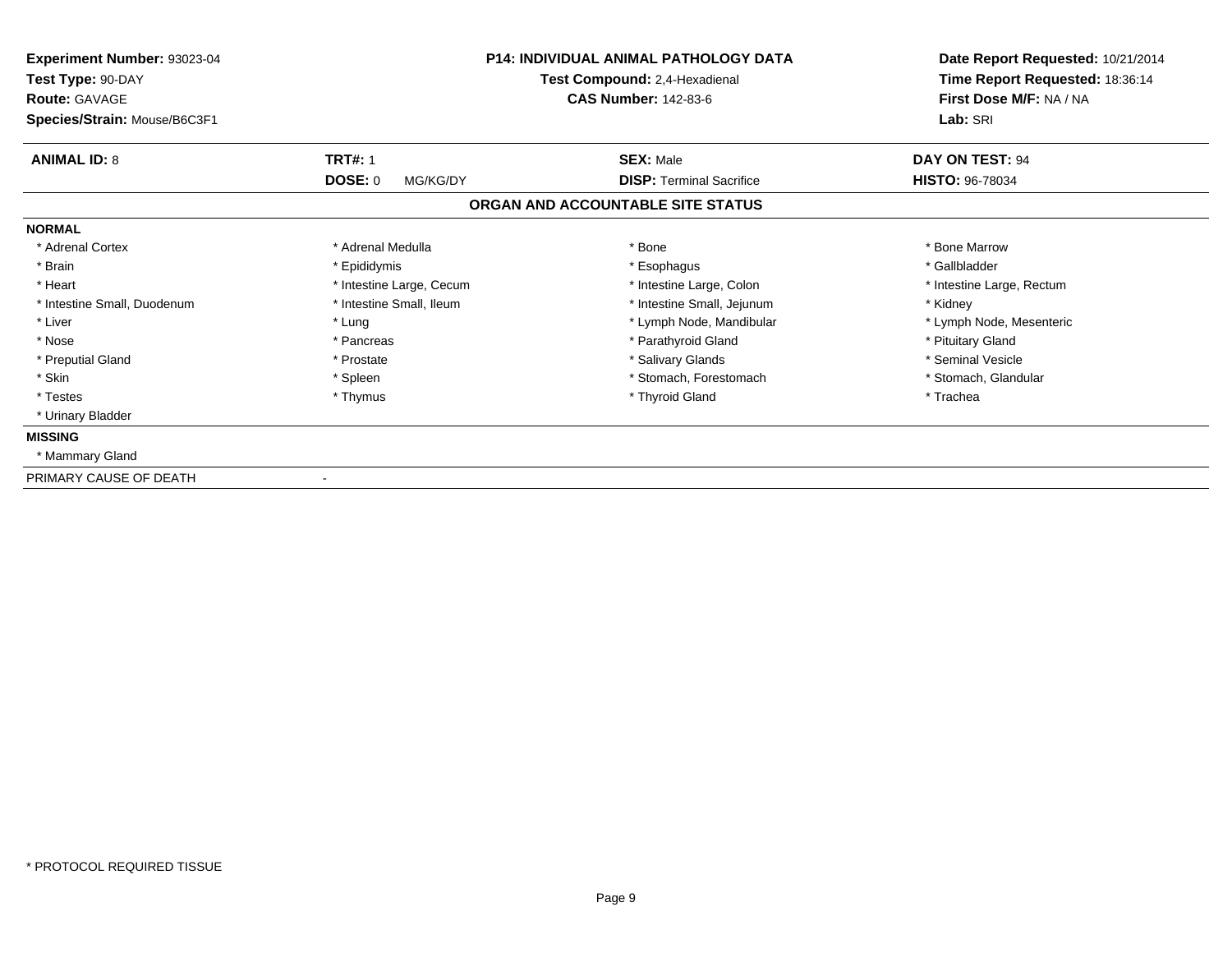| Experiment Number: 93023-04<br>Test Type: 90-DAY<br><b>Route: GAVAGE</b> |                            | <b>P14: INDIVIDUAL ANIMAL PATHOLOGY DATA</b><br>Test Compound: 2,4-Hexadienal<br><b>CAS Number: 142-83-6</b> | Date Report Requested: 10/21/2014<br>Time Report Requested: 18:36:14<br>First Dose M/F: NA / NA |
|--------------------------------------------------------------------------|----------------------------|--------------------------------------------------------------------------------------------------------------|-------------------------------------------------------------------------------------------------|
| Species/Strain: Mouse/B6C3F1                                             |                            |                                                                                                              | Lab: SRI                                                                                        |
| <b>ANIMAL ID: 9</b>                                                      | <b>TRT#: 1</b>             | <b>SEX: Male</b>                                                                                             | DAY ON TEST: 94                                                                                 |
|                                                                          | <b>DOSE: 0</b><br>MG/KG/DY | <b>DISP: Terminal Sacrifice</b>                                                                              | <b>HISTO: 96-78035</b>                                                                          |
|                                                                          |                            | ORGAN AND ACCOUNTABLE SITE STATUS                                                                            |                                                                                                 |
| <b>NORMAL</b>                                                            |                            |                                                                                                              |                                                                                                 |
| * Adrenal Cortex                                                         | * Adrenal Medulla          | * Bone                                                                                                       | * Bone Marrow                                                                                   |
| * Brain                                                                  | * Epididymis               | * Esophagus                                                                                                  | * Gallbladder                                                                                   |
| * Heart                                                                  | * Intestine Large, Cecum   | * Intestine Large, Colon                                                                                     | * Intestine Large, Rectum                                                                       |
| * Intestine Small, Duodenum                                              | * Intestine Small, Ileum   | * Intestine Small, Jejunum                                                                                   | * Kidney                                                                                        |
| * Liver                                                                  | * Lung                     | * Lymph Node, Mandibular                                                                                     | * Lymph Node, Mesenteric                                                                        |
| * Nose                                                                   | * Pancreas                 | * Parathyroid Gland                                                                                          | * Pituitary Gland                                                                               |
| * Preputial Gland                                                        | * Prostate                 | * Salivary Glands                                                                                            | * Seminal Vesicle                                                                               |
| * Skin                                                                   | * Spleen                   | * Stomach, Forestomach                                                                                       | * Stomach, Glandular                                                                            |
| * Testes                                                                 | * Thymus                   | * Thyroid Gland                                                                                              | * Trachea                                                                                       |
| * Urinary Bladder                                                        |                            |                                                                                                              |                                                                                                 |
| <b>MISSING</b>                                                           |                            |                                                                                                              |                                                                                                 |
| * Mammary Gland                                                          |                            |                                                                                                              |                                                                                                 |
| PRIMARY CAUSE OF DEATH                                                   |                            |                                                                                                              |                                                                                                 |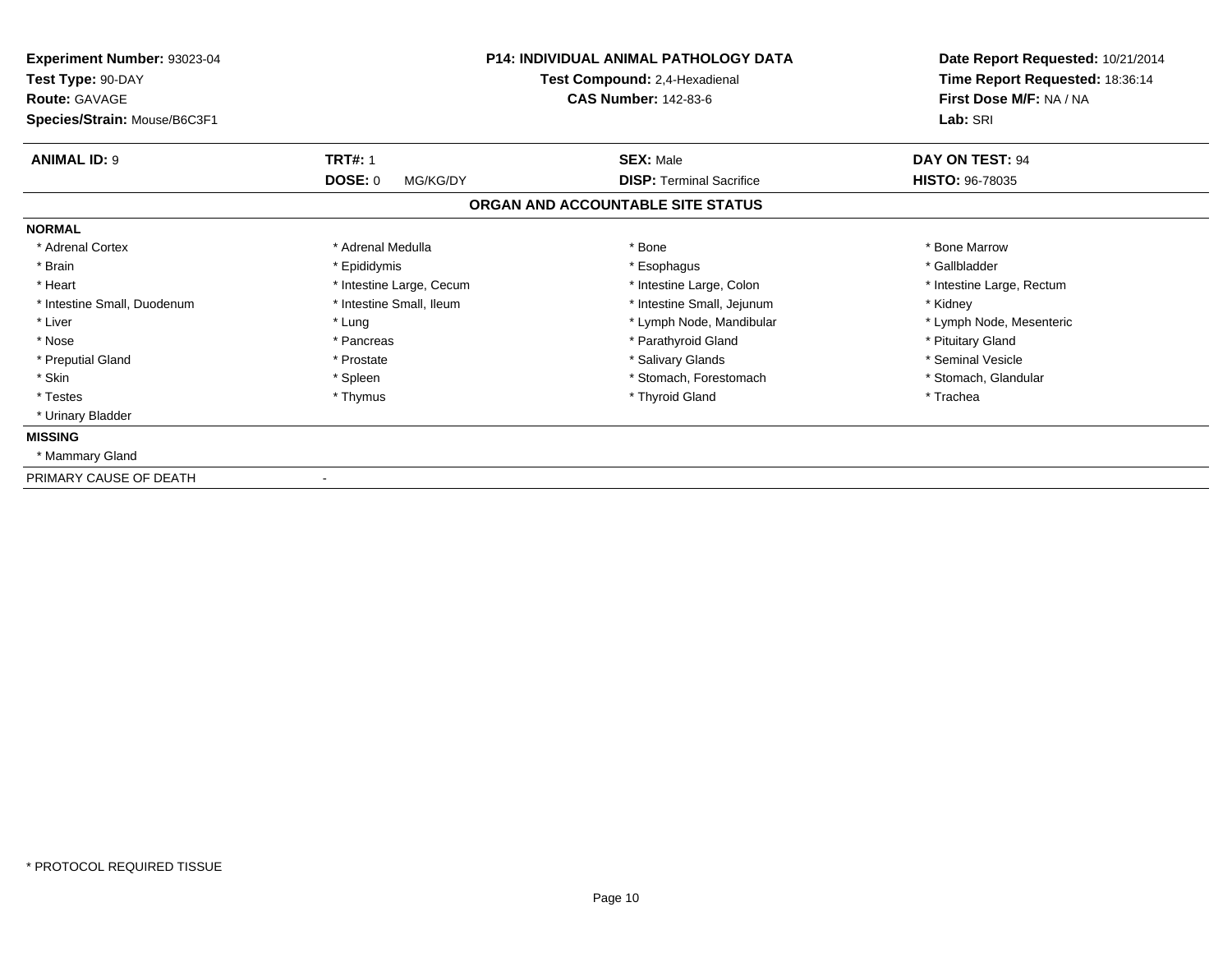| Experiment Number: 93023-04<br>Test Type: 90-DAY<br><b>Route: GAVAGE</b><br>Species/Strain: Mouse/B6C3F1 |                          | P14: INDIVIDUAL ANIMAL PATHOLOGY DATA<br>Test Compound: 2,4-Hexadienal<br><b>CAS Number: 142-83-6</b> | Date Report Requested: 10/21/2014<br>Time Report Requested: 18:36:14<br>First Dose M/F: NA / NA<br>Lab: SRI |
|----------------------------------------------------------------------------------------------------------|--------------------------|-------------------------------------------------------------------------------------------------------|-------------------------------------------------------------------------------------------------------------|
| <b>ANIMAL ID: 10</b>                                                                                     | <b>TRT#: 1</b>           | <b>SEX: Male</b>                                                                                      | DAY ON TEST: 6                                                                                              |
|                                                                                                          | DOSE: 0<br>MG/KG/DY      | <b>DISP: Dosing Accident</b>                                                                          | HISTO: 96-76252                                                                                             |
|                                                                                                          |                          | ORGAN AND ACCOUNTABLE SITE STATUS                                                                     |                                                                                                             |
| <b>NORMAL</b>                                                                                            |                          |                                                                                                       |                                                                                                             |
| * Adrenal Cortex                                                                                         | * Adrenal Medulla        | * Bone                                                                                                | * Bone Marrow                                                                                               |
| * Brain                                                                                                  | Coagulating Gland        | * Epididymis                                                                                          | * Gallbladder                                                                                               |
| * Heart                                                                                                  | * Intestine Large, Cecum | * Intestine Large, Colon                                                                              | * Intestine Large, Rectum                                                                                   |
| * Intestine Small, Duodenum                                                                              | * Intestine Small, Ileum | * Intestine Small, Jejunum                                                                            | * Kidney                                                                                                    |
| * Liver                                                                                                  | * Lymph Node, Mandibular | * Nose                                                                                                | * Pancreas                                                                                                  |
| * Preputial Gland                                                                                        | * Prostate               | * Salivary Glands                                                                                     | * Seminal Vesicle                                                                                           |
| * Spleen                                                                                                 | * Testes                 | * Thyroid Gland                                                                                       | * Trachea                                                                                                   |
| * Urinary Bladder                                                                                        |                          |                                                                                                       |                                                                                                             |
| <b>MISSING</b>                                                                                           |                          |                                                                                                       |                                                                                                             |
| * Mammary Gland                                                                                          | * Parathyroid Gland      | * Pituitary Gland                                                                                     |                                                                                                             |
| <b>OBSERVATIONS</b>                                                                                      |                          |                                                                                                       |                                                                                                             |
| * Esophagus                                                                                              | <b>Muscularis</b>        | <b>Necrosis</b>                                                                                       | Mild                                                                                                        |
| * Lung                                                                                                   | Mediastinum              | Foreign Body                                                                                          | Mild                                                                                                        |
|                                                                                                          |                          | Necrosis                                                                                              | Mild                                                                                                        |
| Note: Necrosis involves the pleura.                                                                      |                          |                                                                                                       |                                                                                                             |
| [Foreign Body TGLS = 3-2]                                                                                |                          |                                                                                                       |                                                                                                             |
| [Necrosis $TGLS = 3-2$ ]                                                                                 |                          |                                                                                                       |                                                                                                             |
| * Lymph Node, Mesenteric                                                                                 |                          | Necrosis                                                                                              | Lymphoid, Moderate                                                                                          |
| <b>Skeletal Muscle</b>                                                                                   |                          | Necrosis                                                                                              | Focal, Mild                                                                                                 |
| [Necrosis $TGLS = 2-21$ ]                                                                                |                          |                                                                                                       |                                                                                                             |
| * Skin                                                                                                   | <b>Subcut Tiss</b>       | Foreign Body                                                                                          | Mild                                                                                                        |
|                                                                                                          | <b>Subcut Tiss</b>       | Necrosis                                                                                              | Fatty, Moderate                                                                                             |
| [ Foreign Body TGLS = 1-22 ]<br>[Necrosis TGLS = $2-21$ ]                                                |                          |                                                                                                       |                                                                                                             |
| * Stomach, Forestomach                                                                                   | Epithelium               | Hyperplasia                                                                                           | Mild                                                                                                        |
|                                                                                                          | Epithelium               | Ulcer                                                                                                 | Mild                                                                                                        |
| * Stomach, Glandular                                                                                     | Epithelium               | Degeneration                                                                                          | Cystic, Mild                                                                                                |
| * Thymus                                                                                                 |                          | Atrophy                                                                                               | Moderate                                                                                                    |
| PRIMARY CAUSE OF DEATH                                                                                   | $\sim$                   |                                                                                                       |                                                                                                             |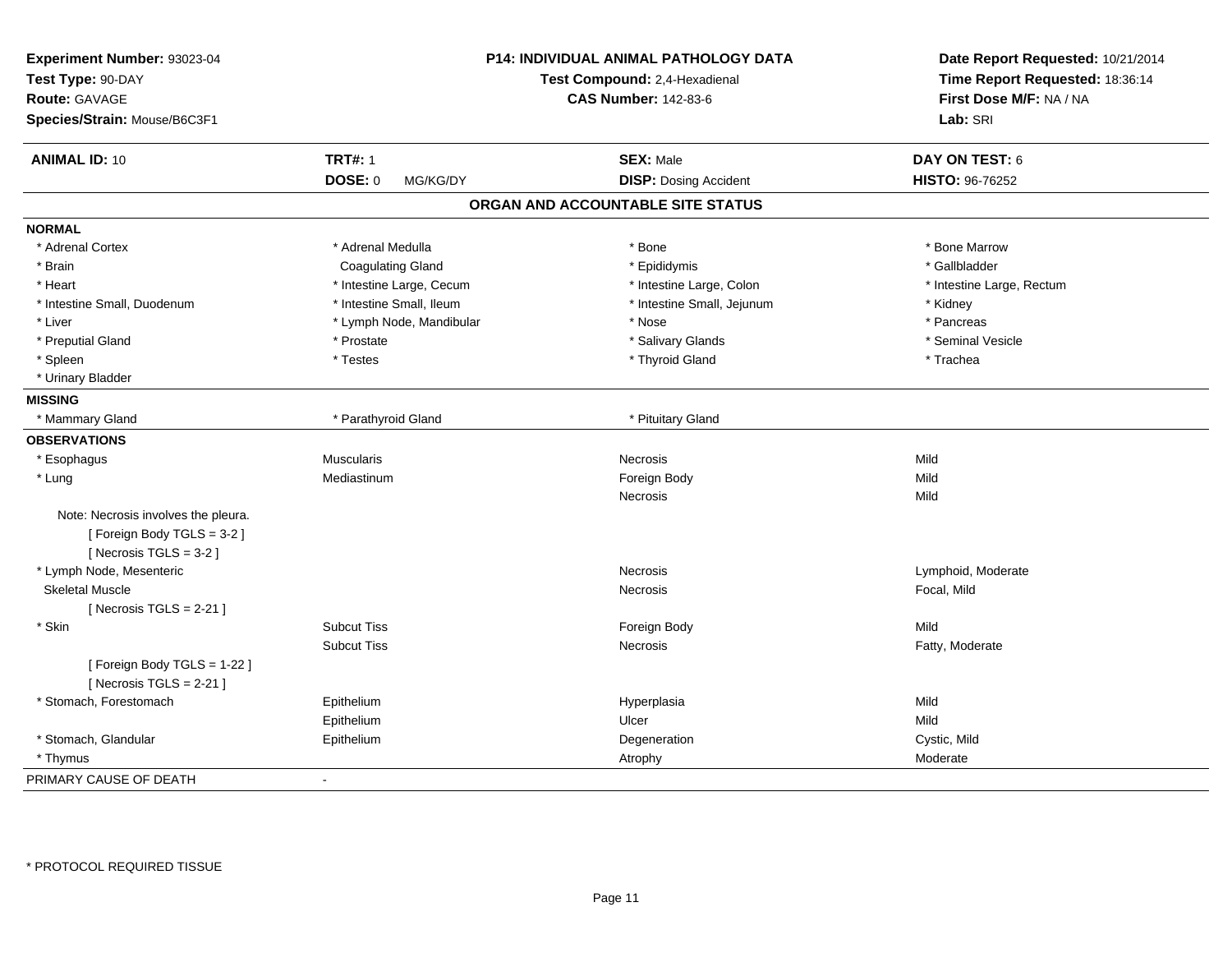| <b>Experiment Number: 93023-04</b>                 | <b>P14: INDIVIDUAL ANIMAL PATHOLOGY DATA</b> |                                   | Date Report Requested: 10/21/2014 |
|----------------------------------------------------|----------------------------------------------|-----------------------------------|-----------------------------------|
| Test Compound: 2,4-Hexadienal<br>Test Type: 90-DAY |                                              |                                   | Time Report Requested: 18:36:14   |
| <b>Route: GAVAGE</b>                               |                                              | <b>CAS Number: 142-83-6</b>       | First Dose M/F: NA / NA           |
| Species/Strain: Mouse/B6C3F1                       |                                              |                                   | Lab: SRI                          |
| <b>ANIMAL ID: 11</b>                               | TRT#: 3                                      | <b>SEX: Male</b>                  | DAY ON TEST: 94                   |
|                                                    | <b>DOSE: 7.5</b><br>MG/KG/DY                 | <b>DISP: Terminal Sacrifice</b>   | <b>HISTO: 96-78036</b>            |
|                                                    |                                              | ORGAN AND ACCOUNTABLE SITE STATUS |                                   |
| <b>NORMAL</b>                                      |                                              |                                   |                                   |
| Nose                                               | Stomach, Forestomach                         |                                   |                                   |
| PRIMARY CAUSE OF DEATH                             |                                              |                                   |                                   |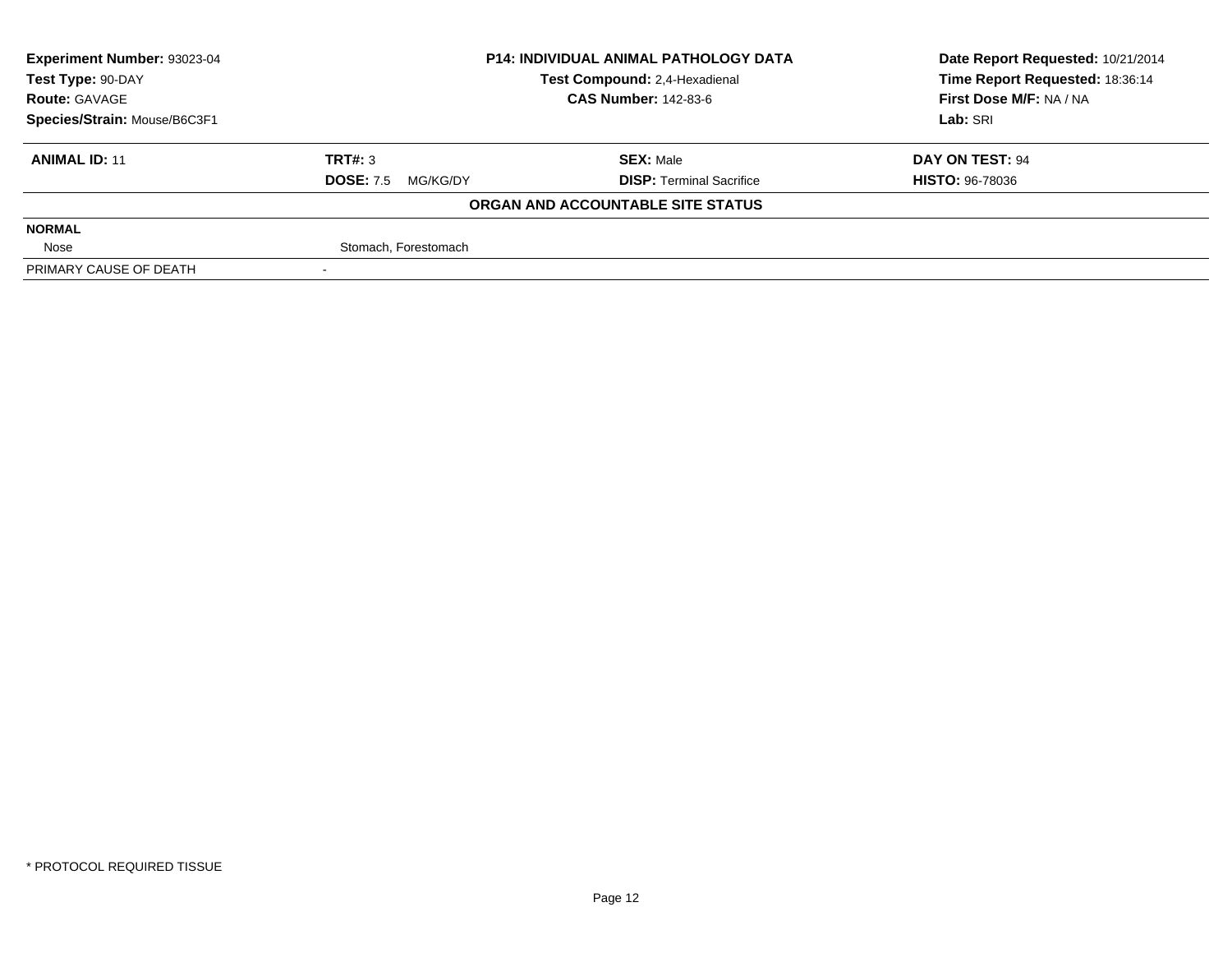| Experiment Number: 93023-04                        | <b>P14: INDIVIDUAL ANIMAL PATHOLOGY DATA</b> |                                   | Date Report Requested: 10/21/2014 |
|----------------------------------------------------|----------------------------------------------|-----------------------------------|-----------------------------------|
| Test Compound: 2,4-Hexadienal<br>Test Type: 90-DAY |                                              | Time Report Requested: 18:36:15   |                                   |
| <b>Route: GAVAGE</b>                               |                                              | <b>CAS Number: 142-83-6</b>       | First Dose M/F: NA / NA           |
| Species/Strain: Mouse/B6C3F1                       |                                              |                                   | Lab: SRI                          |
| <b>ANIMAL ID: 12</b>                               | TRT#: 3                                      | <b>SEX: Male</b>                  | DAY ON TEST: 94                   |
|                                                    | <b>DOSE: 7.5</b><br>MG/KG/DY                 | <b>DISP: Terminal Sacrifice</b>   | <b>HISTO: 96-78037</b>            |
|                                                    |                                              | ORGAN AND ACCOUNTABLE SITE STATUS |                                   |
| <b>NORMAL</b>                                      |                                              |                                   |                                   |
| Nose                                               | Stomach, Forestomach                         |                                   |                                   |
| PRIMARY CAUSE OF DEATH                             |                                              |                                   |                                   |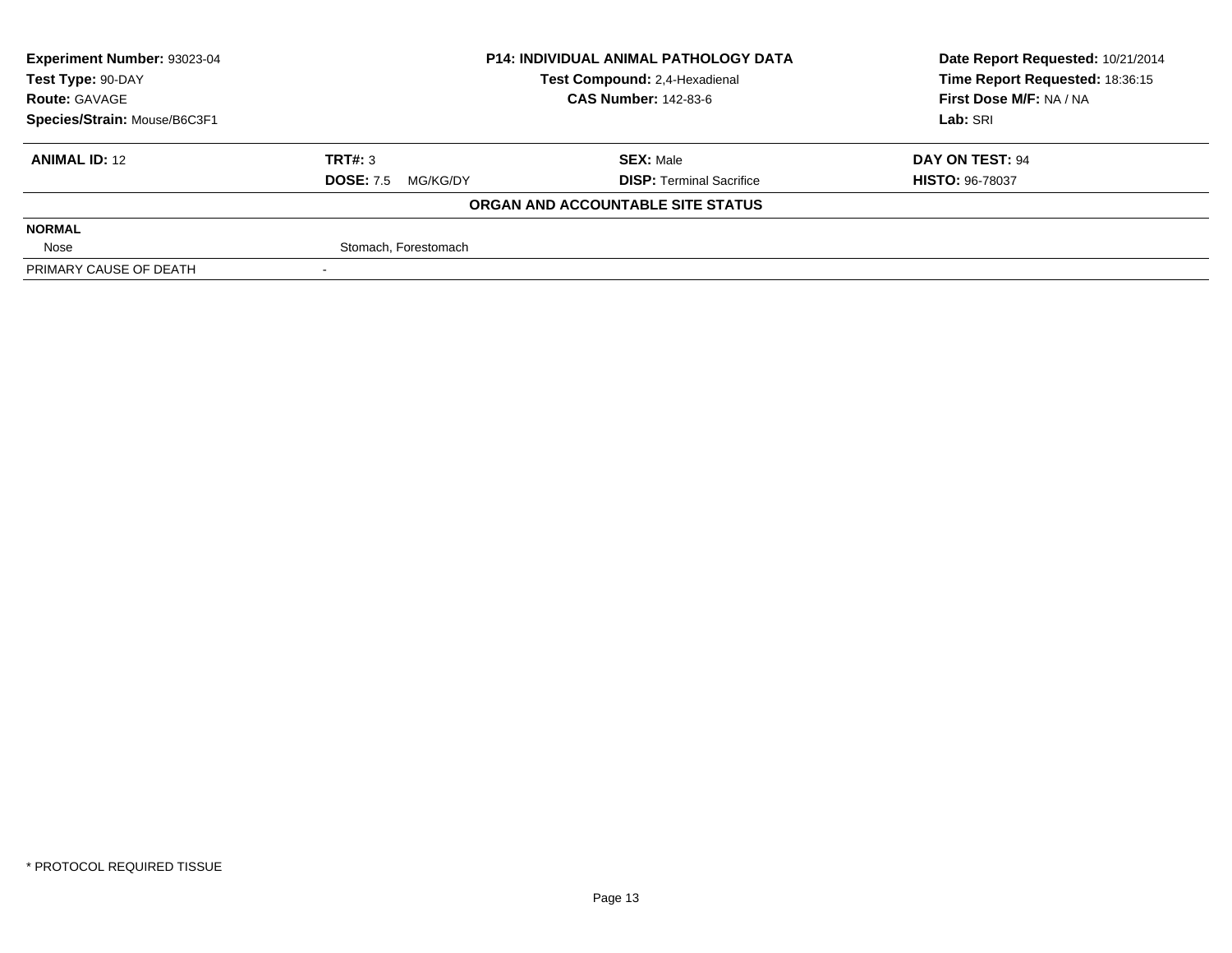| Experiment Number: 93023-04  | <b>P14: INDIVIDUAL ANIMAL PATHOLOGY DATA</b> |                                   | Date Report Requested: 10/21/2014 |
|------------------------------|----------------------------------------------|-----------------------------------|-----------------------------------|
| Test Type: 90-DAY            |                                              | Test Compound: 2,4-Hexadienal     | Time Report Requested: 18:36:15   |
| <b>Route: GAVAGE</b>         |                                              | <b>CAS Number: 142-83-6</b>       | First Dose M/F: NA / NA           |
| Species/Strain: Mouse/B6C3F1 |                                              |                                   | Lab: SRI                          |
| <b>ANIMAL ID: 13</b>         | TRT#: 3                                      | <b>SEX: Male</b>                  | DAY ON TEST: 94                   |
|                              | <b>DOSE: 7.5</b><br>MG/KG/DY                 | <b>DISP: Terminal Sacrifice</b>   | <b>HISTO: 96-78038</b>            |
|                              |                                              | ORGAN AND ACCOUNTABLE SITE STATUS |                                   |
| <b>NORMAL</b>                |                                              |                                   |                                   |
| Nose                         | Stomach, Forestomach                         |                                   |                                   |
| PRIMARY CAUSE OF DEATH       |                                              |                                   |                                   |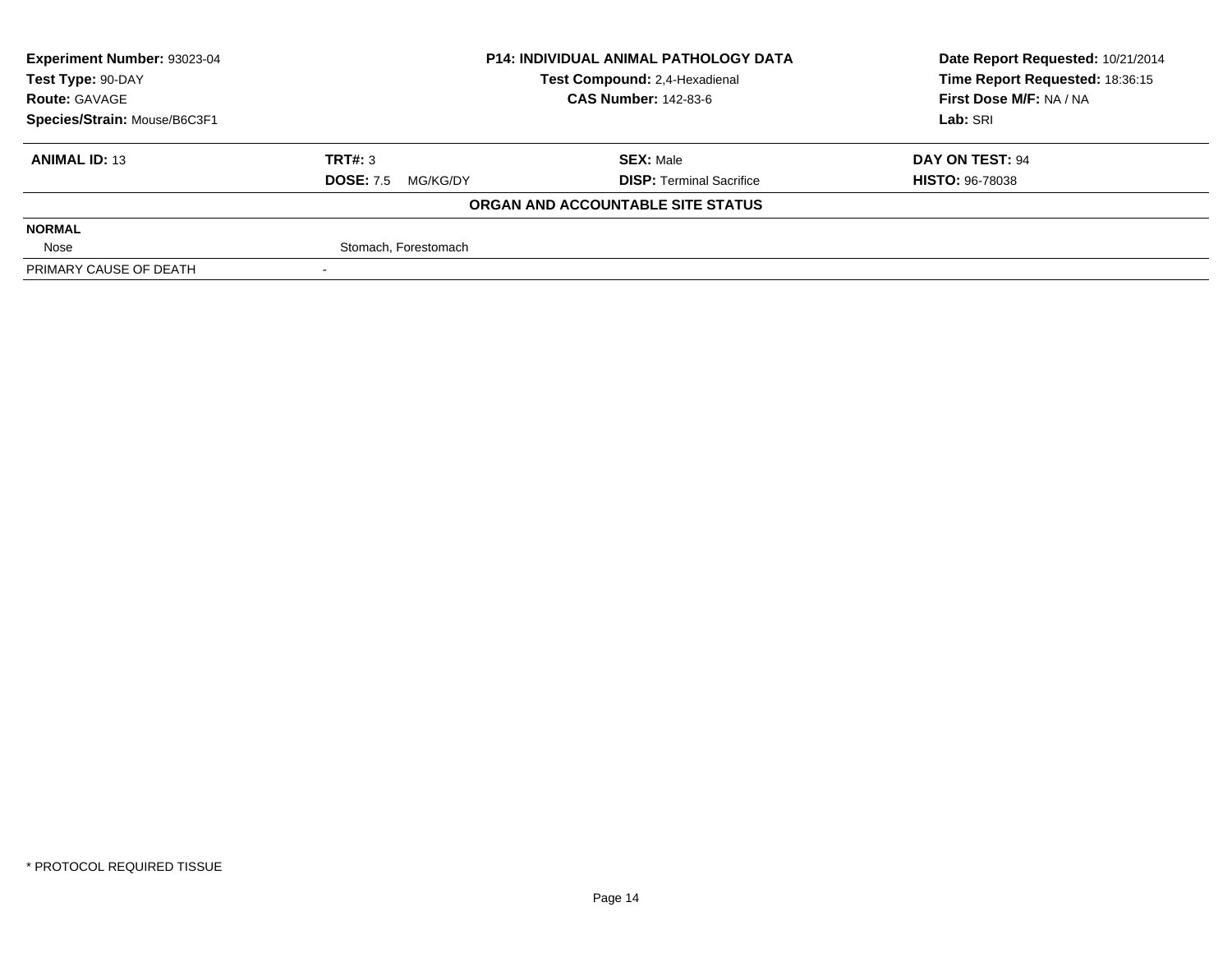| <b>Experiment Number: 93023-04</b> | <b>P14: INDIVIDUAL ANIMAL PATHOLOGY DATA</b><br>Test Compound: 2,4-Hexadienal |                                   | Date Report Requested: 10/21/2014 |
|------------------------------------|-------------------------------------------------------------------------------|-----------------------------------|-----------------------------------|
| Test Type: 90-DAY                  |                                                                               |                                   | Time Report Requested: 18:36:15   |
| <b>Route: GAVAGE</b>               |                                                                               | <b>CAS Number: 142-83-6</b>       | First Dose M/F: NA / NA           |
| Species/Strain: Mouse/B6C3F1       |                                                                               |                                   | Lab: SRI                          |
| <b>ANIMAL ID: 14</b>               | TRT#: 3                                                                       | <b>SEX: Male</b>                  | DAY ON TEST: 94                   |
|                                    | <b>DOSE: 7.5</b><br>MG/KG/DY                                                  | <b>DISP: Terminal Sacrifice</b>   | <b>HISTO: 96-78039</b>            |
|                                    |                                                                               | ORGAN AND ACCOUNTABLE SITE STATUS |                                   |
| <b>NORMAL</b>                      |                                                                               |                                   |                                   |
| Nose                               | Stomach, Forestomach                                                          |                                   |                                   |
| PRIMARY CAUSE OF DEATH             |                                                                               |                                   |                                   |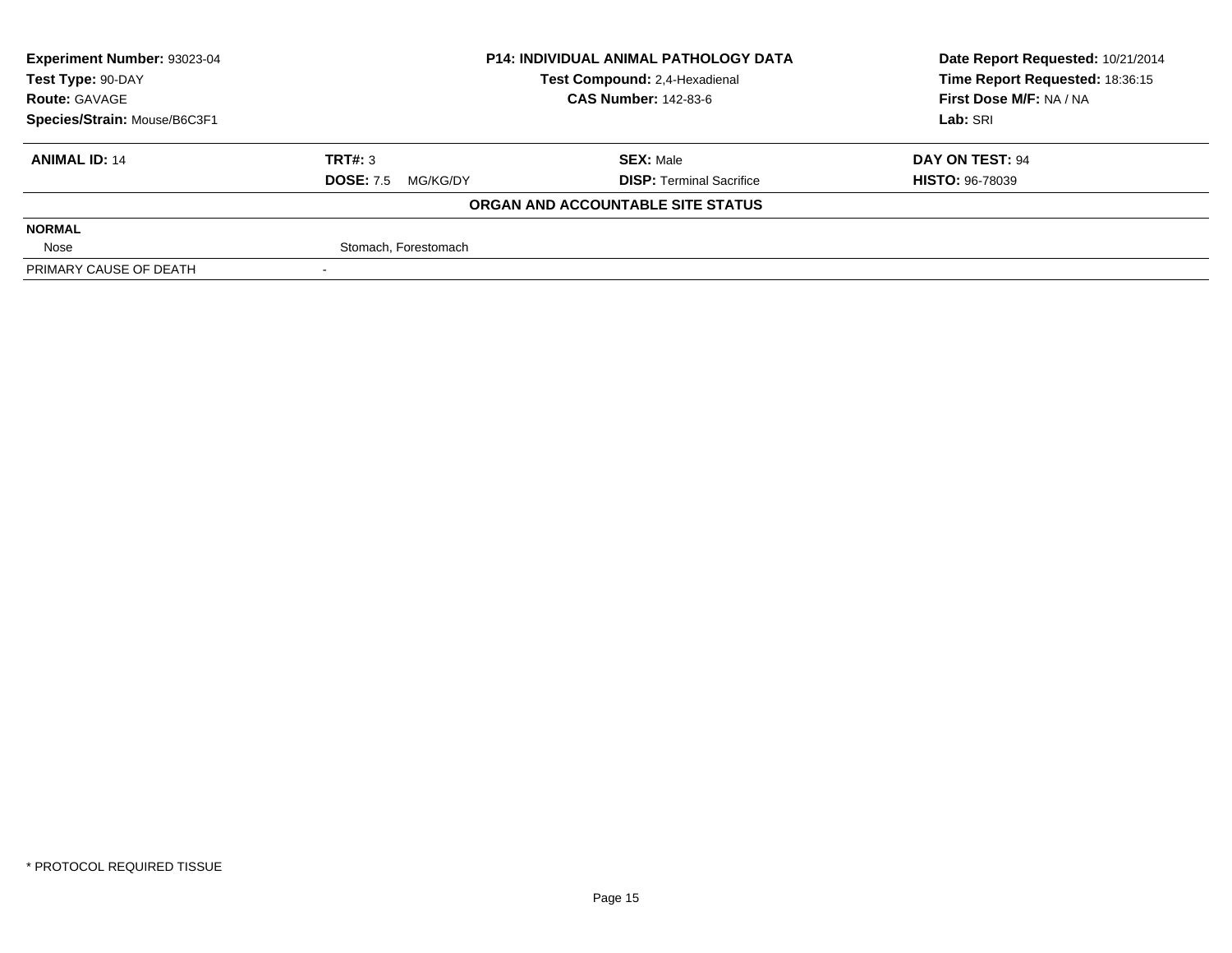| Experiment Number: 93023-04  | <b>P14: INDIVIDUAL ANIMAL PATHOLOGY DATA</b> |                                   | Date Report Requested: 10/21/2014 |
|------------------------------|----------------------------------------------|-----------------------------------|-----------------------------------|
| Test Type: 90-DAY            |                                              | Test Compound: 2,4-Hexadienal     | Time Report Requested: 18:36:15   |
| <b>Route: GAVAGE</b>         |                                              | <b>CAS Number: 142-83-6</b>       | First Dose M/F: NA / NA           |
| Species/Strain: Mouse/B6C3F1 |                                              |                                   | Lab: SRI                          |
| <b>ANIMAL ID: 15</b>         | TRT#: 3                                      | <b>SEX: Male</b>                  | DAY ON TEST: 94                   |
|                              | <b>DOSE: 7.5</b><br>MG/KG/DY                 | <b>DISP: Terminal Sacrifice</b>   | <b>HISTO: 96-78040</b>            |
|                              |                                              | ORGAN AND ACCOUNTABLE SITE STATUS |                                   |
| <b>NORMAL</b>                |                                              |                                   |                                   |
| Nose                         | Stomach, Forestomach                         |                                   |                                   |
| PRIMARY CAUSE OF DEATH       |                                              |                                   |                                   |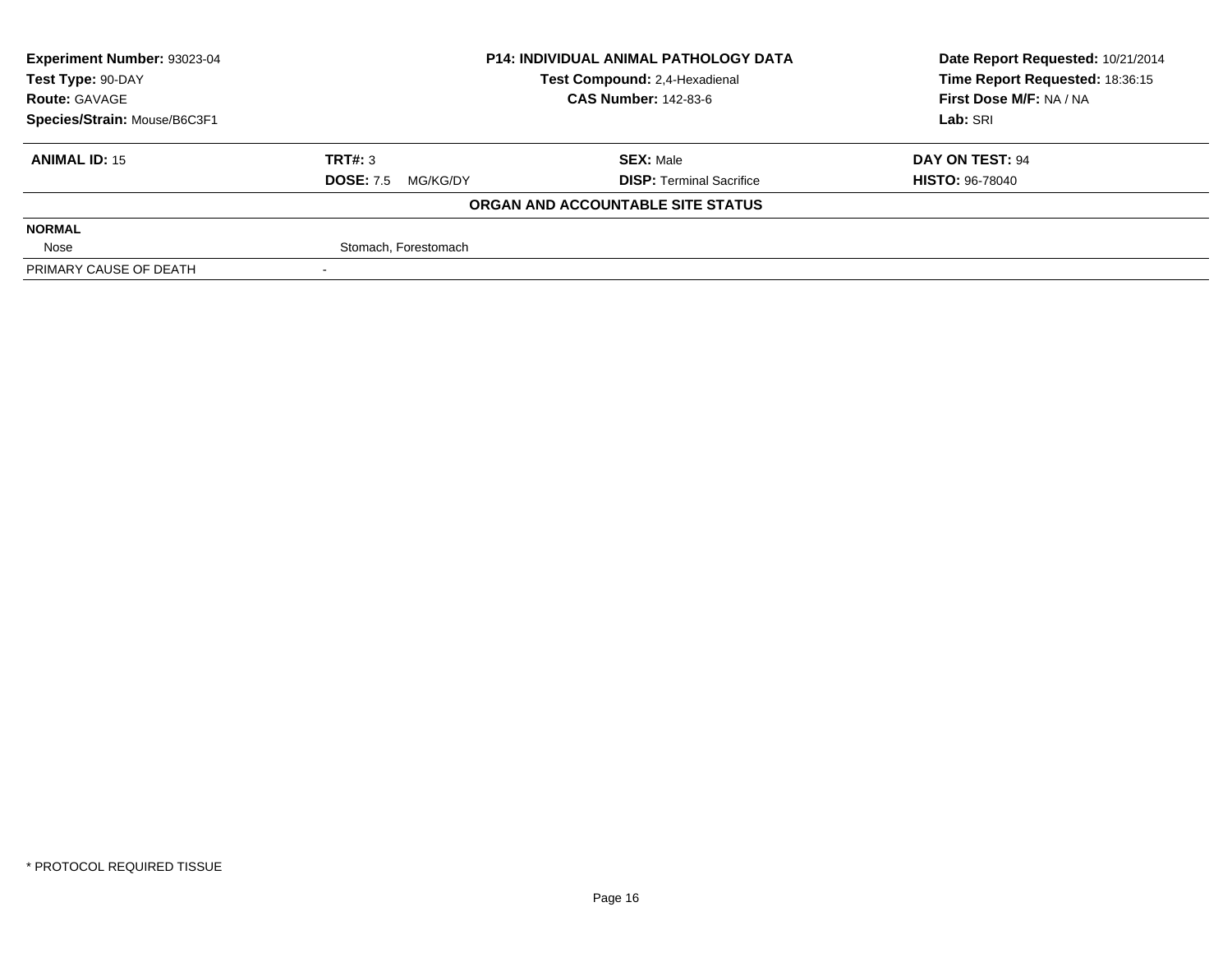| Experiment Number: 93023-04  | <b>P14: INDIVIDUAL ANIMAL PATHOLOGY DATA</b><br>Test Compound: 2,4-Hexadienal |                                   | Date Report Requested: 10/21/2014 |
|------------------------------|-------------------------------------------------------------------------------|-----------------------------------|-----------------------------------|
| Test Type: 90-DAY            |                                                                               |                                   | Time Report Requested: 18:36:15   |
| <b>Route: GAVAGE</b>         |                                                                               | <b>CAS Number: 142-83-6</b>       | First Dose M/F: NA / NA           |
| Species/Strain: Mouse/B6C3F1 |                                                                               |                                   | Lab: SRI                          |
| <b>ANIMAL ID: 16</b>         | TRT#: 3                                                                       | <b>SEX: Male</b>                  | DAY ON TEST: 94                   |
|                              | <b>DOSE: 7.5</b><br>MG/KG/DY                                                  | <b>DISP: Terminal Sacrifice</b>   | <b>HISTO: 96-78041</b>            |
|                              |                                                                               | ORGAN AND ACCOUNTABLE SITE STATUS |                                   |
| <b>NORMAL</b>                |                                                                               |                                   |                                   |
| Nose                         | Stomach, Forestomach                                                          |                                   |                                   |
| PRIMARY CAUSE OF DEATH       |                                                                               |                                   |                                   |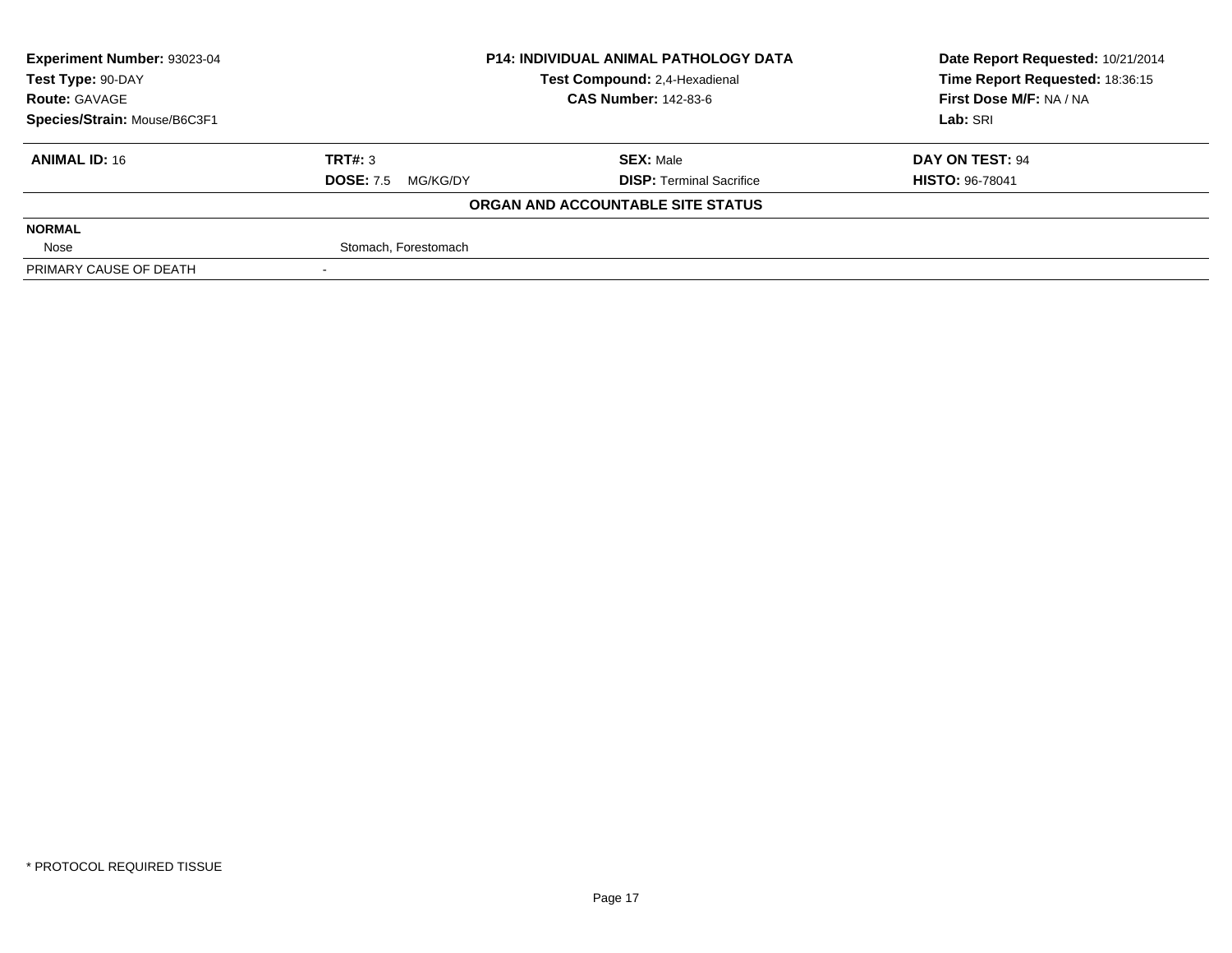| Experiment Number: 93023-04  | <b>P14: INDIVIDUAL ANIMAL PATHOLOGY DATA</b> |                                   | Date Report Requested: 10/21/2014 |
|------------------------------|----------------------------------------------|-----------------------------------|-----------------------------------|
| Test Type: 90-DAY            |                                              | Test Compound: 2,4-Hexadienal     | Time Report Requested: 18:36:15   |
| <b>Route: GAVAGE</b>         |                                              | <b>CAS Number: 142-83-6</b>       | First Dose M/F: NA / NA           |
| Species/Strain: Mouse/B6C3F1 |                                              |                                   | Lab: SRI                          |
| <b>ANIMAL ID: 17</b>         | TRT#: 3                                      | <b>SEX: Male</b>                  | DAY ON TEST: 94                   |
|                              | <b>DOSE: 7.5</b><br>MG/KG/DY                 | <b>DISP: Terminal Sacrifice</b>   | <b>HISTO: 96-78042</b>            |
|                              |                                              | ORGAN AND ACCOUNTABLE SITE STATUS |                                   |
| <b>NORMAL</b>                |                                              |                                   |                                   |
| Nose                         | Stomach, Forestomach                         |                                   |                                   |
| PRIMARY CAUSE OF DEATH       |                                              |                                   |                                   |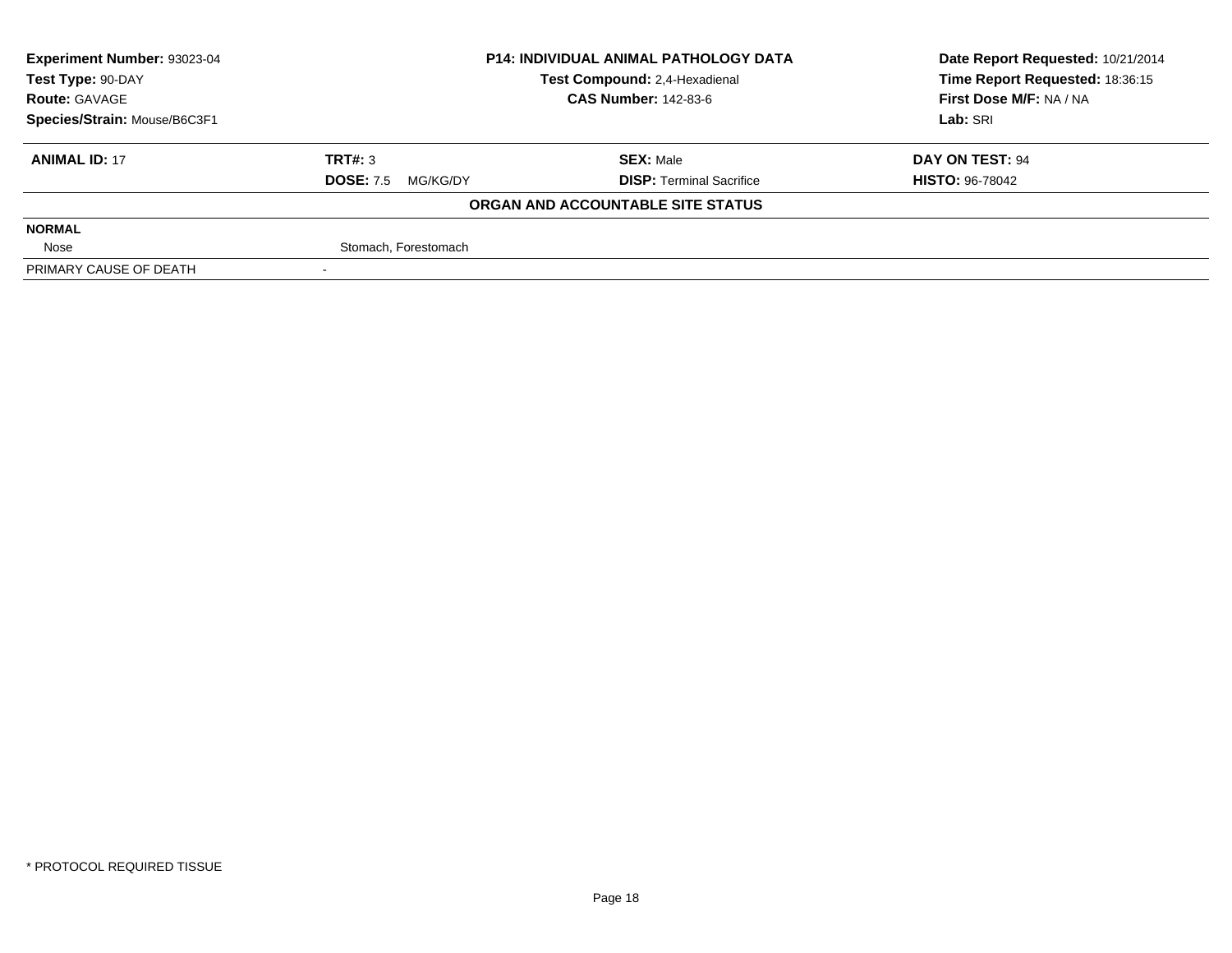| Experiment Number: 93023-04  | <b>P14: INDIVIDUAL ANIMAL PATHOLOGY DATA</b> |                                   | Date Report Requested: 10/21/2014 |
|------------------------------|----------------------------------------------|-----------------------------------|-----------------------------------|
| Test Type: 90-DAY            |                                              | Test Compound: 2,4-Hexadienal     | Time Report Requested: 18:36:15   |
| <b>Route: GAVAGE</b>         |                                              | <b>CAS Number: 142-83-6</b>       | First Dose M/F: NA / NA           |
| Species/Strain: Mouse/B6C3F1 |                                              |                                   | Lab: SRI                          |
| <b>ANIMAL ID: 18</b>         | TRT#: 3                                      | <b>SEX: Male</b>                  | DAY ON TEST: 94                   |
|                              | <b>DOSE: 7.5</b><br>MG/KG/DY                 | <b>DISP: Terminal Sacrifice</b>   | <b>HISTO: 96-78043</b>            |
|                              |                                              | ORGAN AND ACCOUNTABLE SITE STATUS |                                   |
| <b>NORMAL</b>                |                                              |                                   |                                   |
| Nose                         | Stomach, Forestomach                         |                                   |                                   |
| PRIMARY CAUSE OF DEATH       |                                              |                                   |                                   |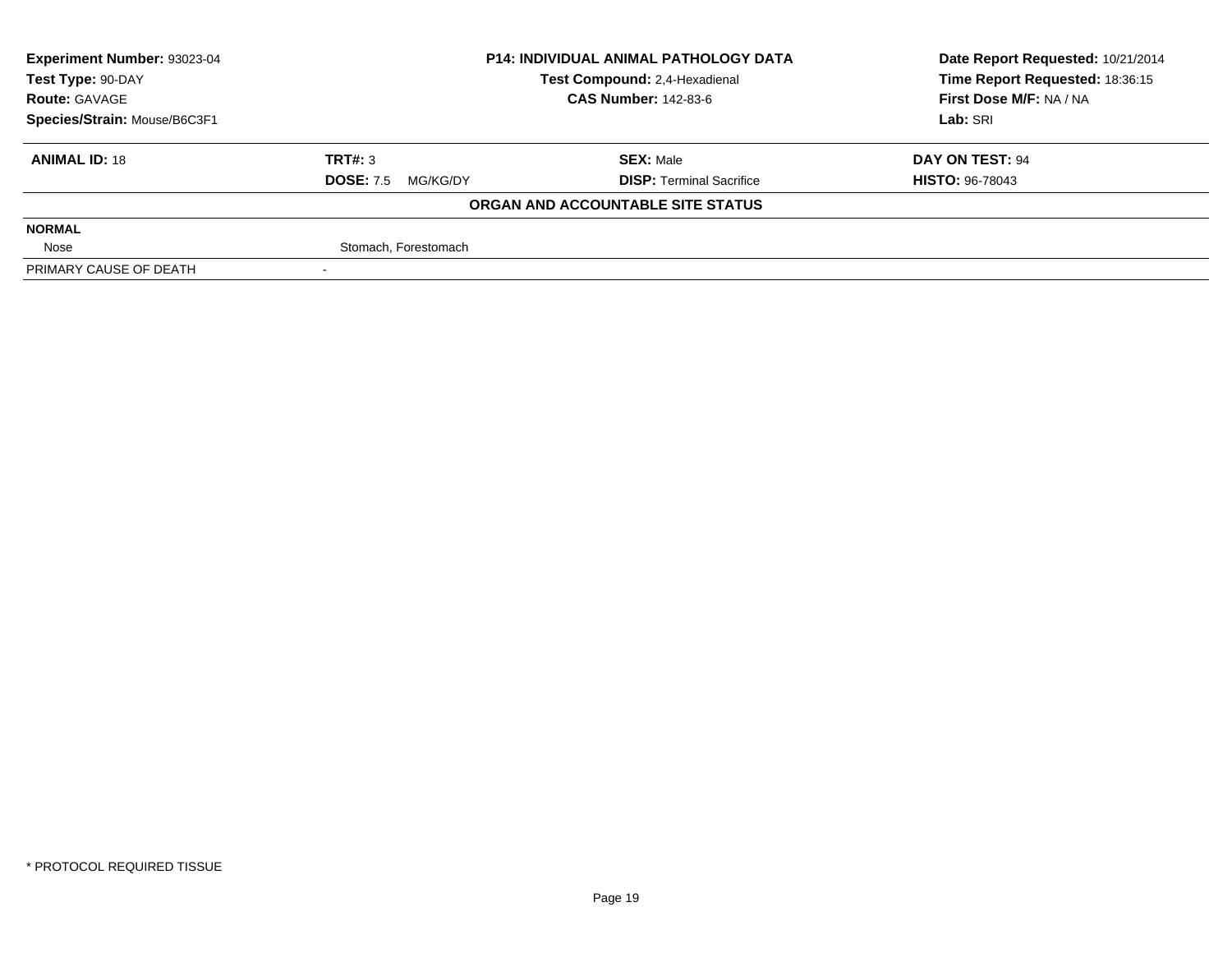| Experiment Number: 93023-04  | <b>P14: INDIVIDUAL ANIMAL PATHOLOGY DATA</b> |                                   | Date Report Requested: 10/21/2014 |
|------------------------------|----------------------------------------------|-----------------------------------|-----------------------------------|
| Test Type: 90-DAY            |                                              | Test Compound: 2,4-Hexadienal     | Time Report Requested: 18:36:15   |
| <b>Route: GAVAGE</b>         |                                              | <b>CAS Number: 142-83-6</b>       | First Dose M/F: NA / NA           |
| Species/Strain: Mouse/B6C3F1 |                                              |                                   | Lab: SRI                          |
| <b>ANIMAL ID: 19</b>         | TRT#: 3                                      | <b>SEX: Male</b>                  | DAY ON TEST: 94                   |
|                              | <b>DOSE: 7.5</b><br>MG/KG/DY                 | <b>DISP: Terminal Sacrifice</b>   | <b>HISTO: 96-78044</b>            |
|                              |                                              | ORGAN AND ACCOUNTABLE SITE STATUS |                                   |
| <b>NORMAL</b>                |                                              |                                   |                                   |
| Nose                         | Stomach, Forestomach                         |                                   |                                   |
| PRIMARY CAUSE OF DEATH       |                                              |                                   |                                   |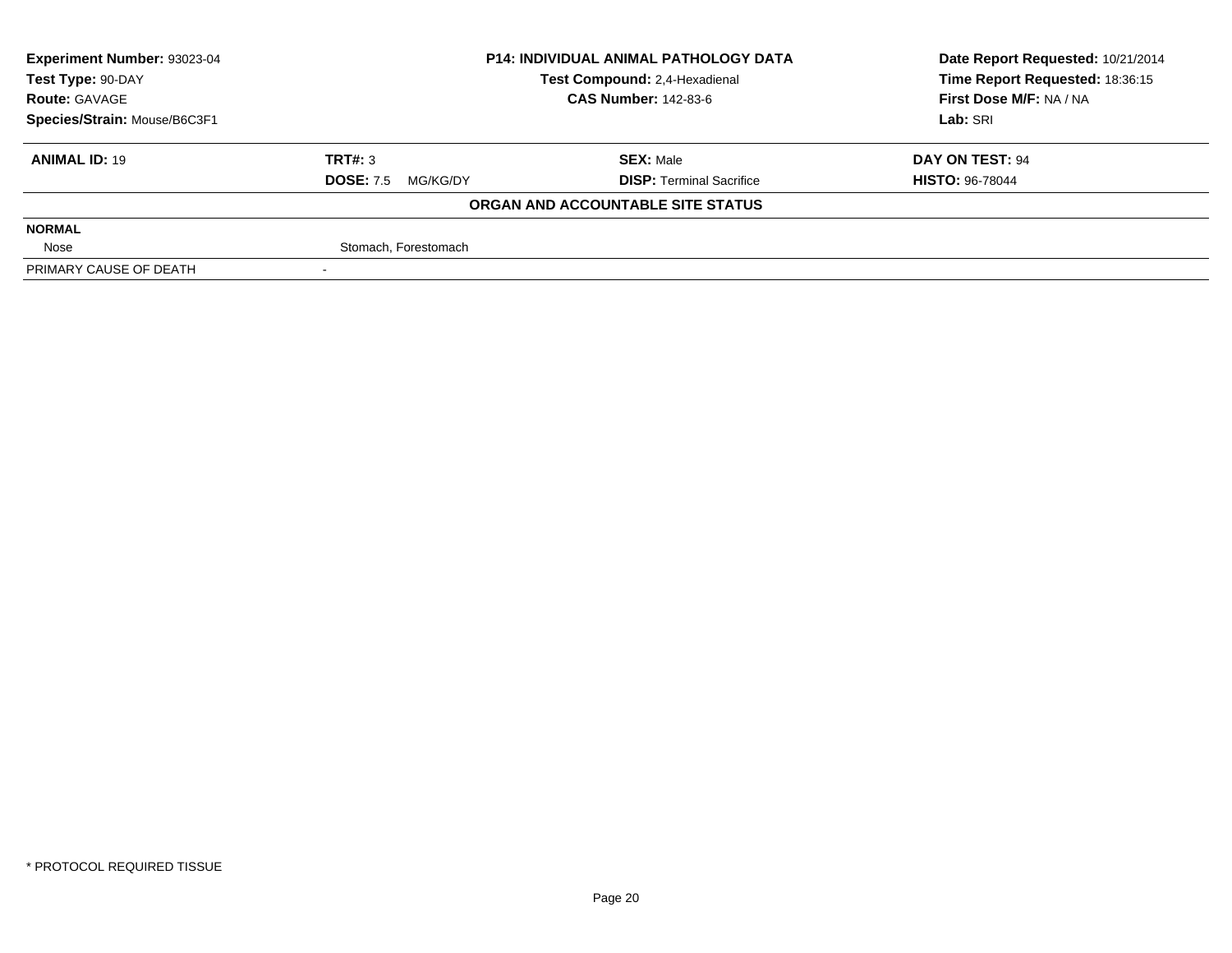| Experiment Number: 93023-04  | <b>P14: INDIVIDUAL ANIMAL PATHOLOGY DATA</b> |                                   | Date Report Requested: 10/21/2014 |
|------------------------------|----------------------------------------------|-----------------------------------|-----------------------------------|
| Test Type: 90-DAY            |                                              | Test Compound: 2,4-Hexadienal     | Time Report Requested: 18:36:15   |
| <b>Route: GAVAGE</b>         |                                              | <b>CAS Number: 142-83-6</b>       | First Dose M/F: NA / NA           |
| Species/Strain: Mouse/B6C3F1 |                                              |                                   | Lab: SRI                          |
| <b>ANIMAL ID: 20</b>         | TRT#: 3                                      | <b>SEX: Male</b>                  | DAY ON TEST: 94                   |
|                              | <b>DOSE: 7.5</b><br>MG/KG/DY                 | <b>DISP: Terminal Sacrifice</b>   | <b>HISTO: 96-78045</b>            |
|                              |                                              | ORGAN AND ACCOUNTABLE SITE STATUS |                                   |
| <b>NORMAL</b>                |                                              |                                   |                                   |
| Nose                         | Stomach, Forestomach                         |                                   |                                   |
| PRIMARY CAUSE OF DEATH       |                                              |                                   |                                   |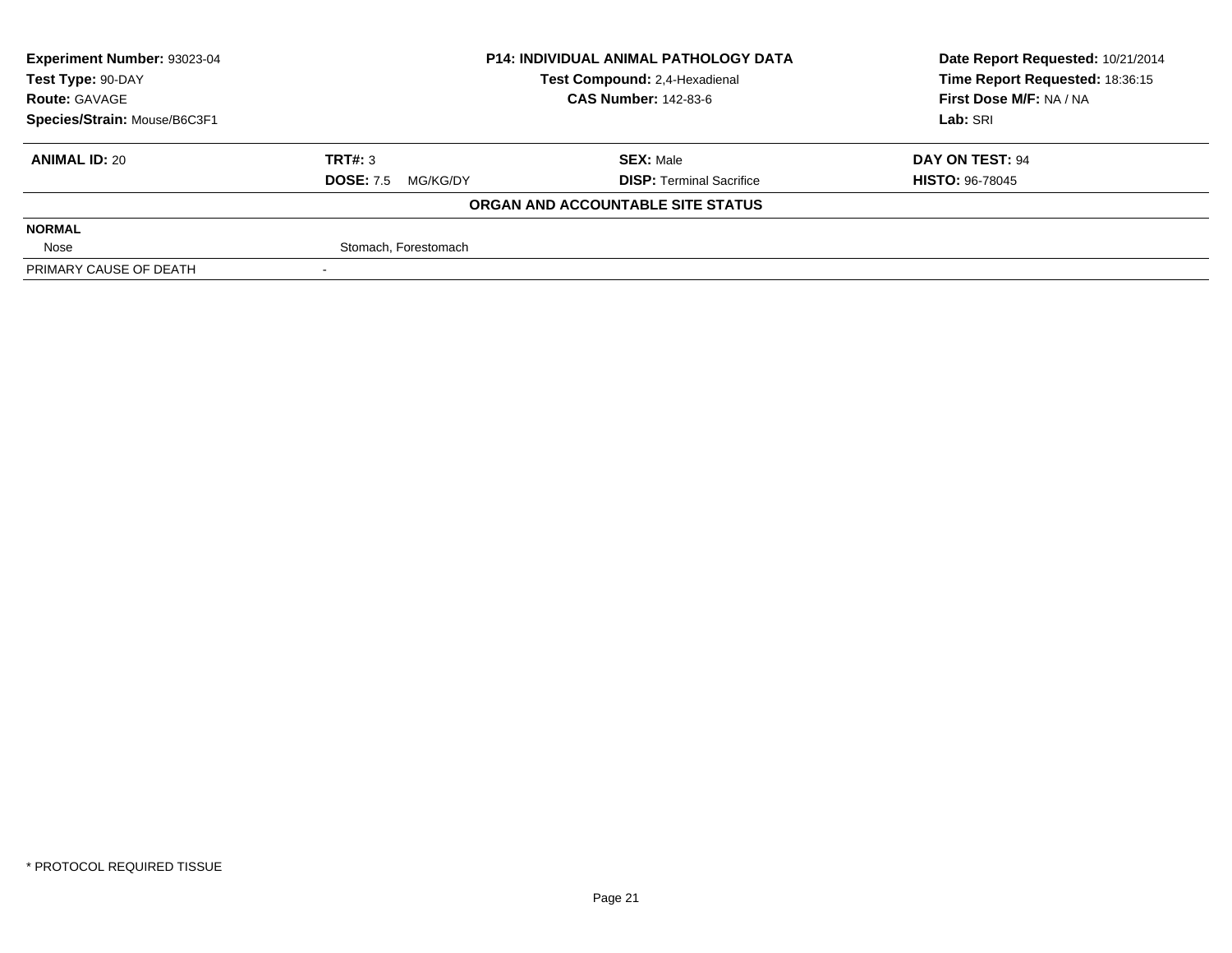| <b>Experiment Number: 93023-04</b> | <b>P14: INDIVIDUAL ANIMAL PATHOLOGY DATA</b><br>Test Compound: 2,4-Hexadienal |                                   | Date Report Requested: 10/21/2014 |
|------------------------------------|-------------------------------------------------------------------------------|-----------------------------------|-----------------------------------|
| Test Type: 90-DAY                  |                                                                               |                                   | Time Report Requested: 18:36:15   |
| <b>Route: GAVAGE</b>               |                                                                               | <b>CAS Number: 142-83-6</b>       | First Dose M/F: NA / NA           |
| Species/Strain: Mouse/B6C3F1       |                                                                               |                                   | Lab: SRI                          |
| <b>ANIMAL ID: 21</b>               | TRT#: 5                                                                       | <b>SEX: Male</b>                  | DAY ON TEST: 94                   |
|                                    | <b>DOSE: 15</b><br>MG/KG/DY                                                   | <b>DISP: Terminal Sacrifice</b>   | <b>HISTO: 96-78046</b>            |
|                                    |                                                                               | ORGAN AND ACCOUNTABLE SITE STATUS |                                   |
| <b>NORMAL</b>                      |                                                                               |                                   |                                   |
| Nose                               | Stomach, Forestomach                                                          |                                   |                                   |
| PRIMARY CAUSE OF DEATH             |                                                                               |                                   |                                   |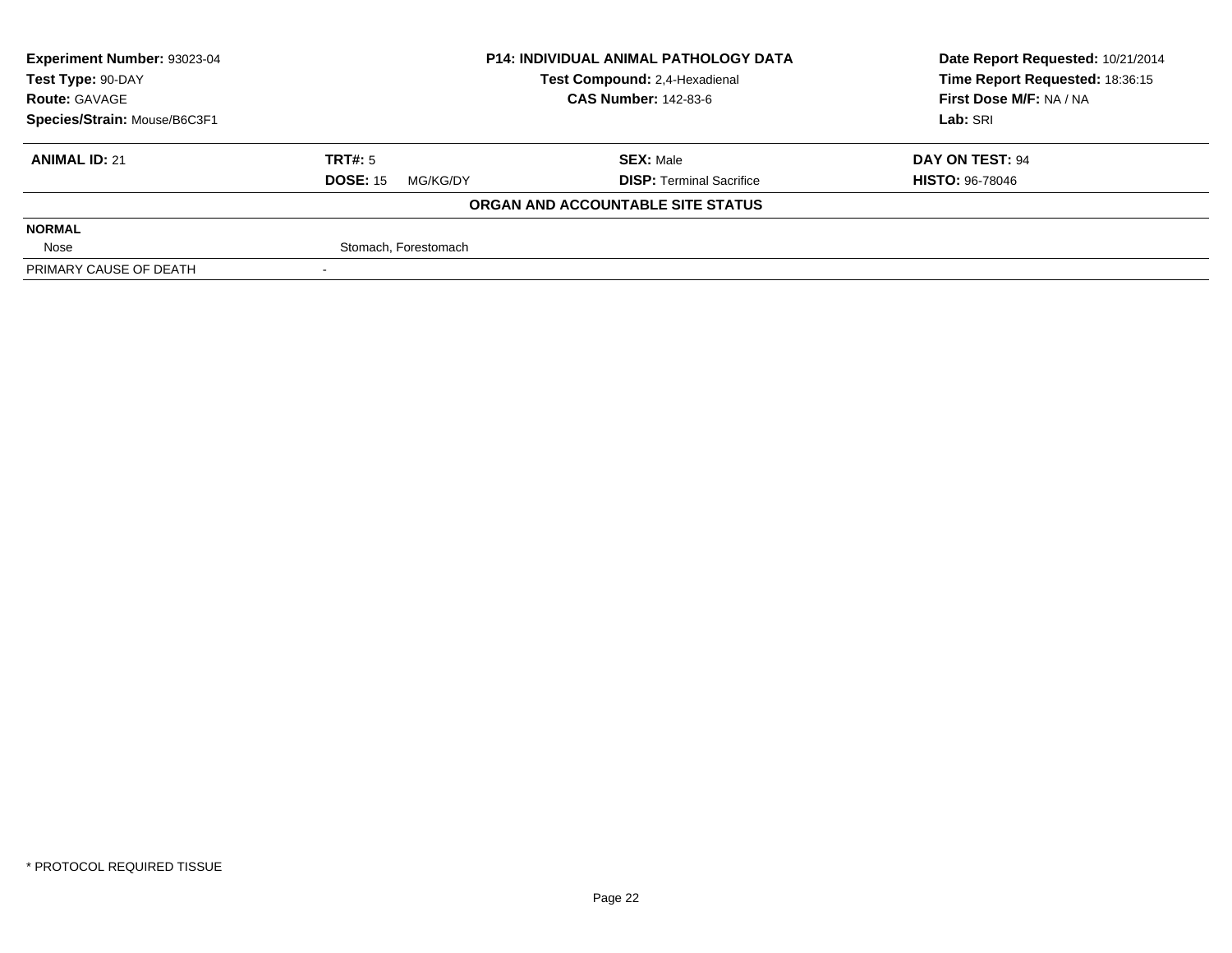| Experiment Number: 93023-04  | <b>P14: INDIVIDUAL ANIMAL PATHOLOGY DATA</b><br>Test Compound: 2,4-Hexadienal |                                   | Date Report Requested: 10/21/2014 |
|------------------------------|-------------------------------------------------------------------------------|-----------------------------------|-----------------------------------|
| Test Type: 90-DAY            |                                                                               |                                   | Time Report Requested: 18:36:15   |
| <b>Route: GAVAGE</b>         |                                                                               | <b>CAS Number: 142-83-6</b>       | First Dose M/F: NA / NA           |
| Species/Strain: Mouse/B6C3F1 |                                                                               |                                   | Lab: SRI                          |
| <b>ANIMAL ID: 22</b>         | TRT#: 5                                                                       | <b>SEX: Male</b>                  | DAY ON TEST: 94                   |
|                              | <b>DOSE: 15</b><br>MG/KG/DY                                                   | <b>DISP: Terminal Sacrifice</b>   | <b>HISTO: 96-78047</b>            |
|                              |                                                                               | ORGAN AND ACCOUNTABLE SITE STATUS |                                   |
| <b>NORMAL</b>                |                                                                               |                                   |                                   |
| Nose                         | Stomach, Forestomach                                                          |                                   |                                   |
| PRIMARY CAUSE OF DEATH       |                                                                               |                                   |                                   |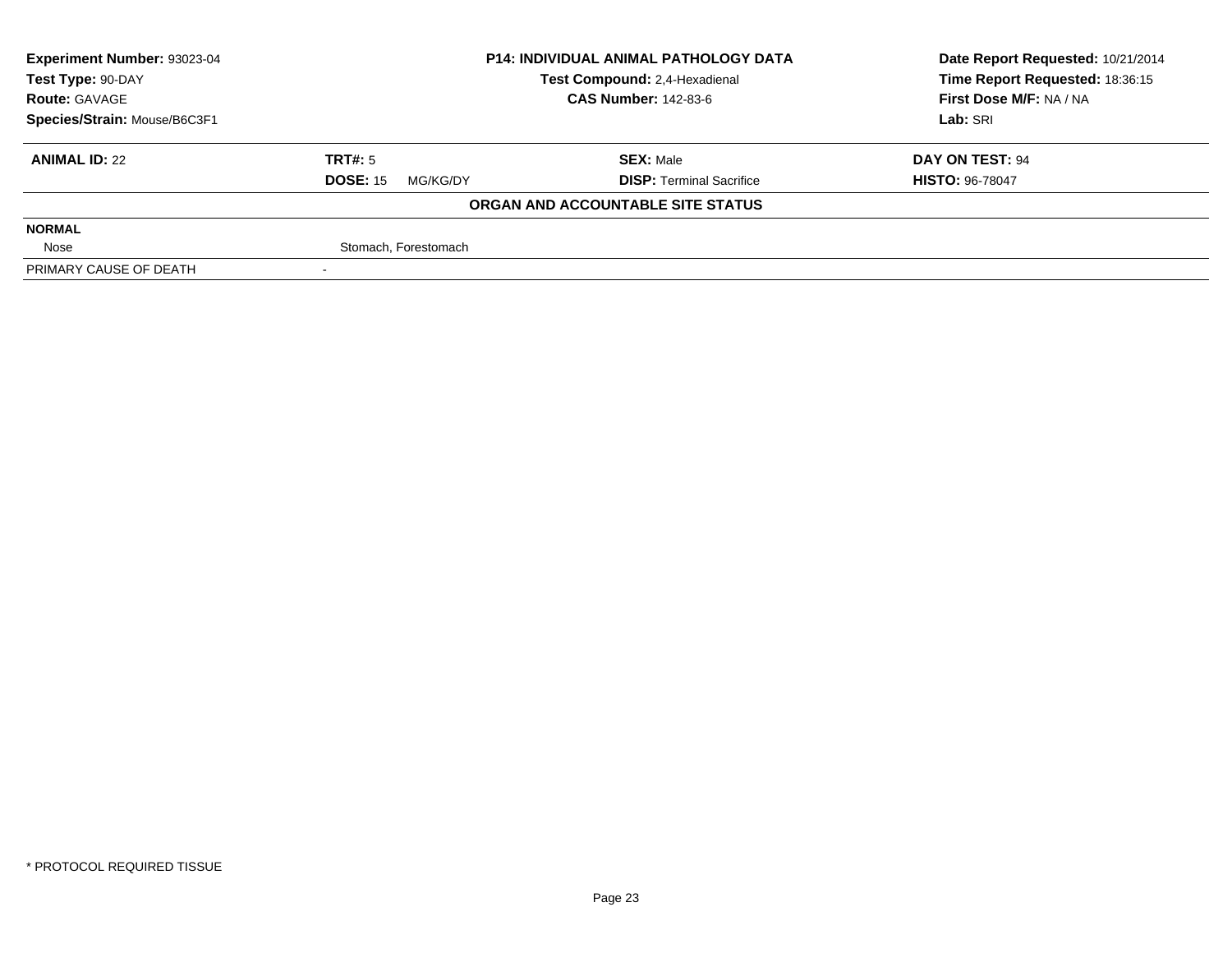| <b>Experiment Number: 93023-04</b> |                             | <b>P14: INDIVIDUAL ANIMAL PATHOLOGY DATA</b> | Date Report Requested: 10/21/2014 |
|------------------------------------|-----------------------------|----------------------------------------------|-----------------------------------|
| Test Type: 90-DAY                  |                             | Test Compound: 2,4-Hexadienal                | Time Report Requested: 18:36:15   |
| <b>Route: GAVAGE</b>               | <b>CAS Number: 142-83-6</b> |                                              | First Dose M/F: NA / NA           |
| Species/Strain: Mouse/B6C3F1       |                             | Lab: SRI                                     |                                   |
| <b>ANIMAL ID: 23</b>               | TRT#: 5                     | <b>SEX: Male</b>                             | DAY ON TEST: 94                   |
|                                    | <b>DOSE: 15</b><br>MG/KG/DY | <b>DISP: Terminal Sacrifice</b>              | <b>HISTO: 96-78048</b>            |
|                                    |                             | ORGAN AND ACCOUNTABLE SITE STATUS            |                                   |
| <b>NORMAL</b>                      |                             |                                              |                                   |
| Nose                               | Stomach, Forestomach        |                                              |                                   |
| PRIMARY CAUSE OF DEATH             |                             |                                              |                                   |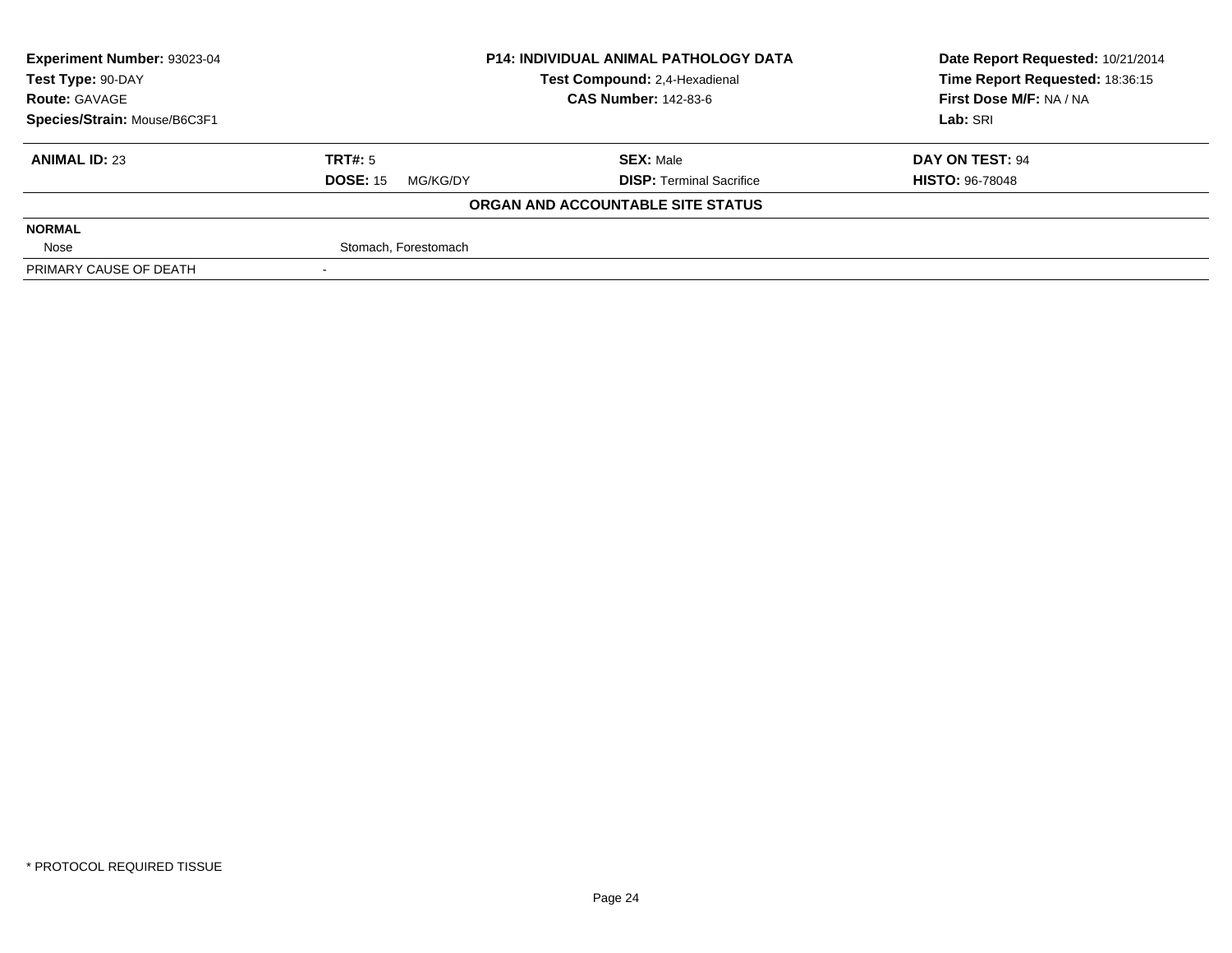| <b>Experiment Number: 93023-04</b> | <b>P14: INDIVIDUAL ANIMAL PATHOLOGY DATA</b><br>Test Compound: 2,4-Hexadienal<br><b>CAS Number: 142-83-6</b> |                                   | Date Report Requested: 10/21/2014 |
|------------------------------------|--------------------------------------------------------------------------------------------------------------|-----------------------------------|-----------------------------------|
| Test Type: 90-DAY                  |                                                                                                              |                                   | Time Report Requested: 18:36:15   |
| <b>Route: GAVAGE</b>               |                                                                                                              |                                   | First Dose M/F: NA / NA           |
| Species/Strain: Mouse/B6C3F1       |                                                                                                              | Lab: SRI                          |                                   |
| <b>ANIMAL ID: 24</b>               | TRT#: 5                                                                                                      | <b>SEX: Male</b>                  | DAY ON TEST: 94                   |
|                                    | <b>DOSE: 15</b><br>MG/KG/DY                                                                                  | <b>DISP: Terminal Sacrifice</b>   | <b>HISTO: 96-78049</b>            |
|                                    |                                                                                                              | ORGAN AND ACCOUNTABLE SITE STATUS |                                   |
| <b>NORMAL</b>                      |                                                                                                              |                                   |                                   |
| Nose                               | Stomach, Forestomach                                                                                         |                                   |                                   |
| PRIMARY CAUSE OF DEATH             |                                                                                                              |                                   |                                   |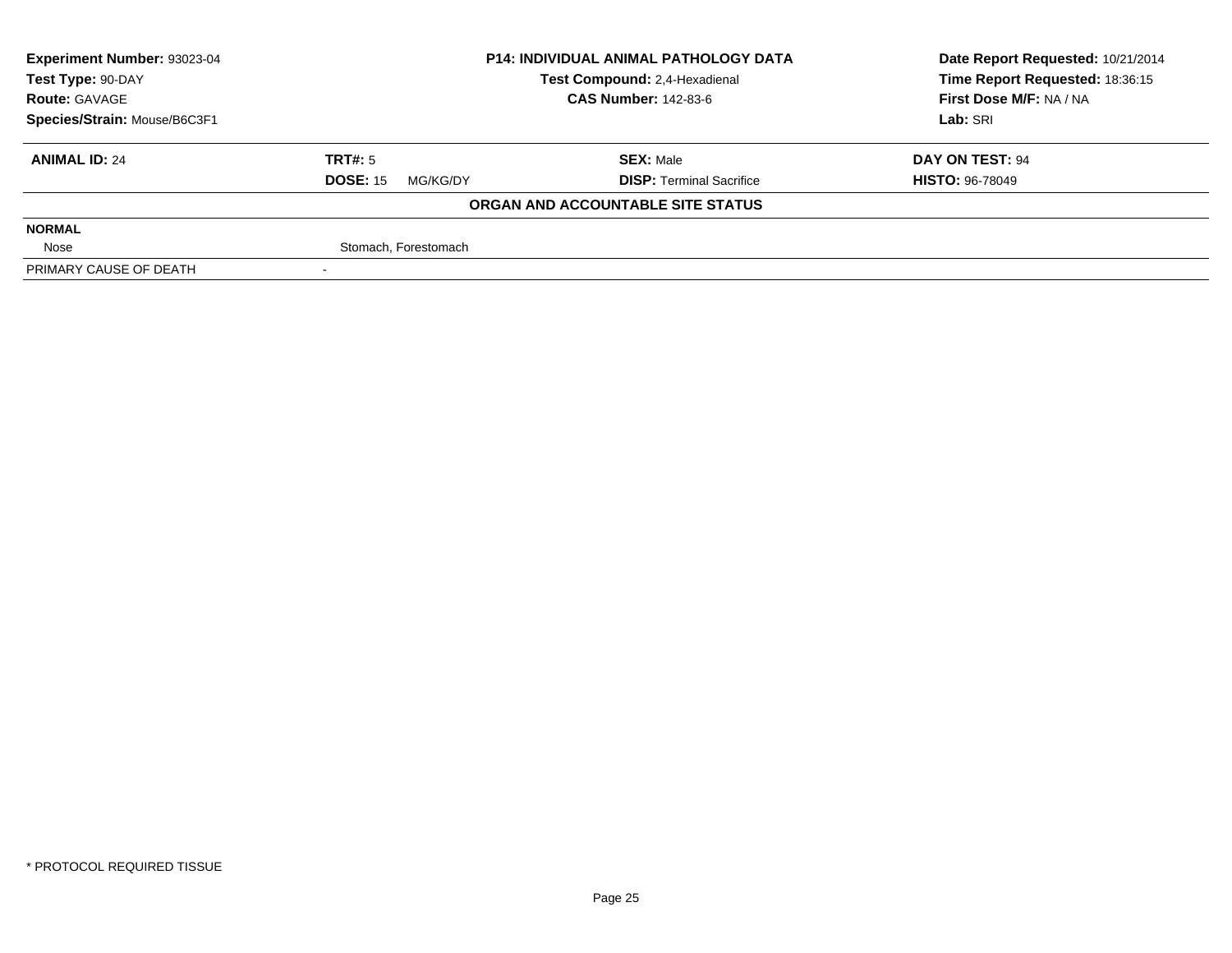| Experiment Number: 93023-04  | <b>P14: INDIVIDUAL ANIMAL PATHOLOGY DATA</b> |                                   | Date Report Requested: 10/21/2014 |  |
|------------------------------|----------------------------------------------|-----------------------------------|-----------------------------------|--|
| Test Type: 90-DAY            |                                              | Test Compound: 2,4-Hexadienal     | Time Report Requested: 18:36:15   |  |
| <b>Route: GAVAGE</b>         |                                              | <b>CAS Number: 142-83-6</b>       | First Dose M/F: NA / NA           |  |
| Species/Strain: Mouse/B6C3F1 |                                              |                                   | Lab: SRI                          |  |
| <b>ANIMAL ID: 25</b>         | TRT#: 5                                      | <b>SEX: Male</b>                  | DAY ON TEST: 94                   |  |
|                              | <b>DOSE: 15</b><br>MG/KG/DY                  | <b>DISP: Terminal Sacrifice</b>   | <b>HISTO: 96-78050</b>            |  |
|                              |                                              | ORGAN AND ACCOUNTABLE SITE STATUS |                                   |  |
| <b>NORMAL</b>                |                                              |                                   |                                   |  |
| Nose                         | Stomach, Forestomach                         |                                   |                                   |  |
| PRIMARY CAUSE OF DEATH       |                                              |                                   |                                   |  |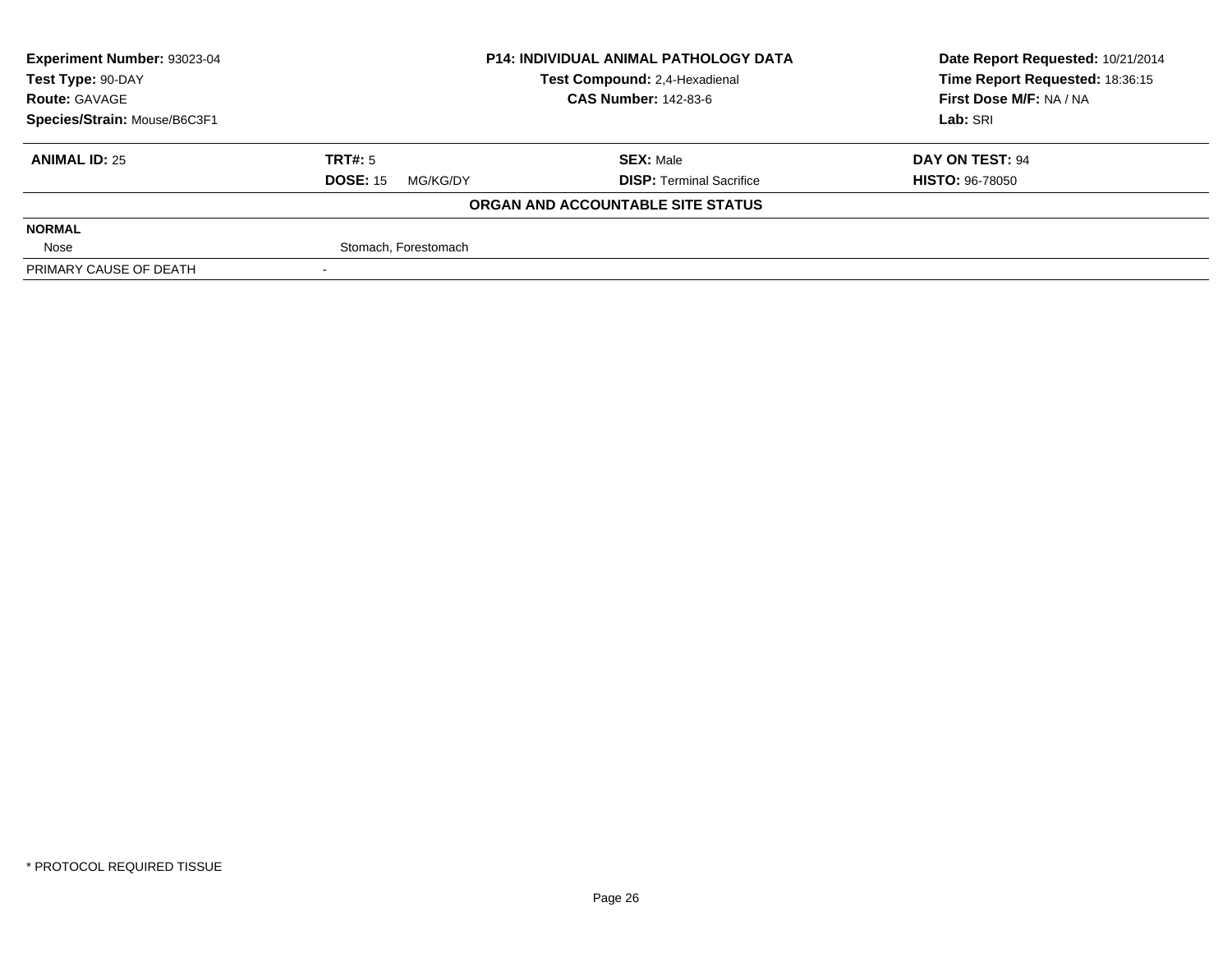| Experiment Number: 93023-04  | <b>P14: INDIVIDUAL ANIMAL PATHOLOGY DATA</b> |                                   | Date Report Requested: 10/21/2014 |
|------------------------------|----------------------------------------------|-----------------------------------|-----------------------------------|
| Test Type: 90-DAY            |                                              | Test Compound: 2,4-Hexadienal     | Time Report Requested: 18:36:15   |
| <b>Route: GAVAGE</b>         |                                              | <b>CAS Number: 142-83-6</b>       | First Dose M/F: NA / NA           |
| Species/Strain: Mouse/B6C3F1 |                                              |                                   | Lab: SRI                          |
| <b>ANIMAL ID: 26</b>         | TRT#: 5                                      | <b>SEX: Male</b>                  | DAY ON TEST: 94                   |
|                              | <b>DOSE: 15</b><br>MG/KG/DY                  | <b>DISP: Terminal Sacrifice</b>   | <b>HISTO: 96-78051</b>            |
|                              |                                              | ORGAN AND ACCOUNTABLE SITE STATUS |                                   |
| <b>NORMAL</b>                |                                              |                                   |                                   |
| Nose                         | Stomach, Forestomach                         |                                   |                                   |
| PRIMARY CAUSE OF DEATH       |                                              |                                   |                                   |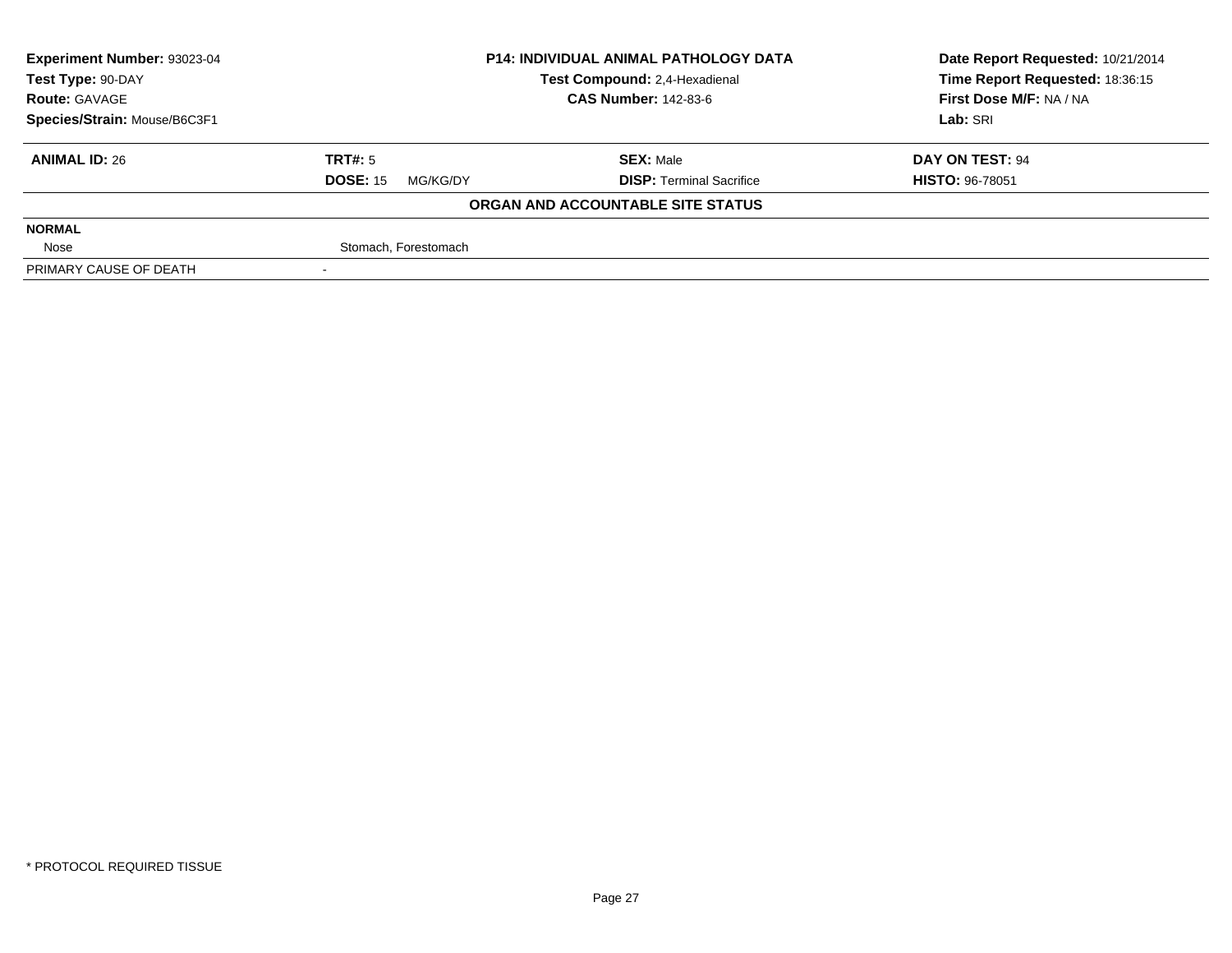| <b>Experiment Number: 93023-04</b> | <b>P14: INDIVIDUAL ANIMAL PATHOLOGY DATA</b> |                                   | Date Report Requested: 10/21/2014 |
|------------------------------------|----------------------------------------------|-----------------------------------|-----------------------------------|
| Test Type: 90-DAY                  |                                              | Test Compound: 2,4-Hexadienal     | Time Report Requested: 18:36:15   |
| <b>Route: GAVAGE</b>               |                                              | <b>CAS Number: 142-83-6</b>       | First Dose M/F: NA / NA           |
| Species/Strain: Mouse/B6C3F1       |                                              | Lab: SRI                          |                                   |
| <b>ANIMAL ID: 27</b>               | TRT#: 5                                      | <b>SEX: Male</b>                  | DAY ON TEST: 94                   |
|                                    | <b>DOSE: 15</b><br>MG/KG/DY                  | <b>DISP: Terminal Sacrifice</b>   | <b>HISTO: 96-78052</b>            |
|                                    |                                              | ORGAN AND ACCOUNTABLE SITE STATUS |                                   |
| <b>NORMAL</b>                      |                                              |                                   |                                   |
| Nose                               | Stomach, Forestomach                         |                                   |                                   |
| PRIMARY CAUSE OF DEATH             |                                              |                                   |                                   |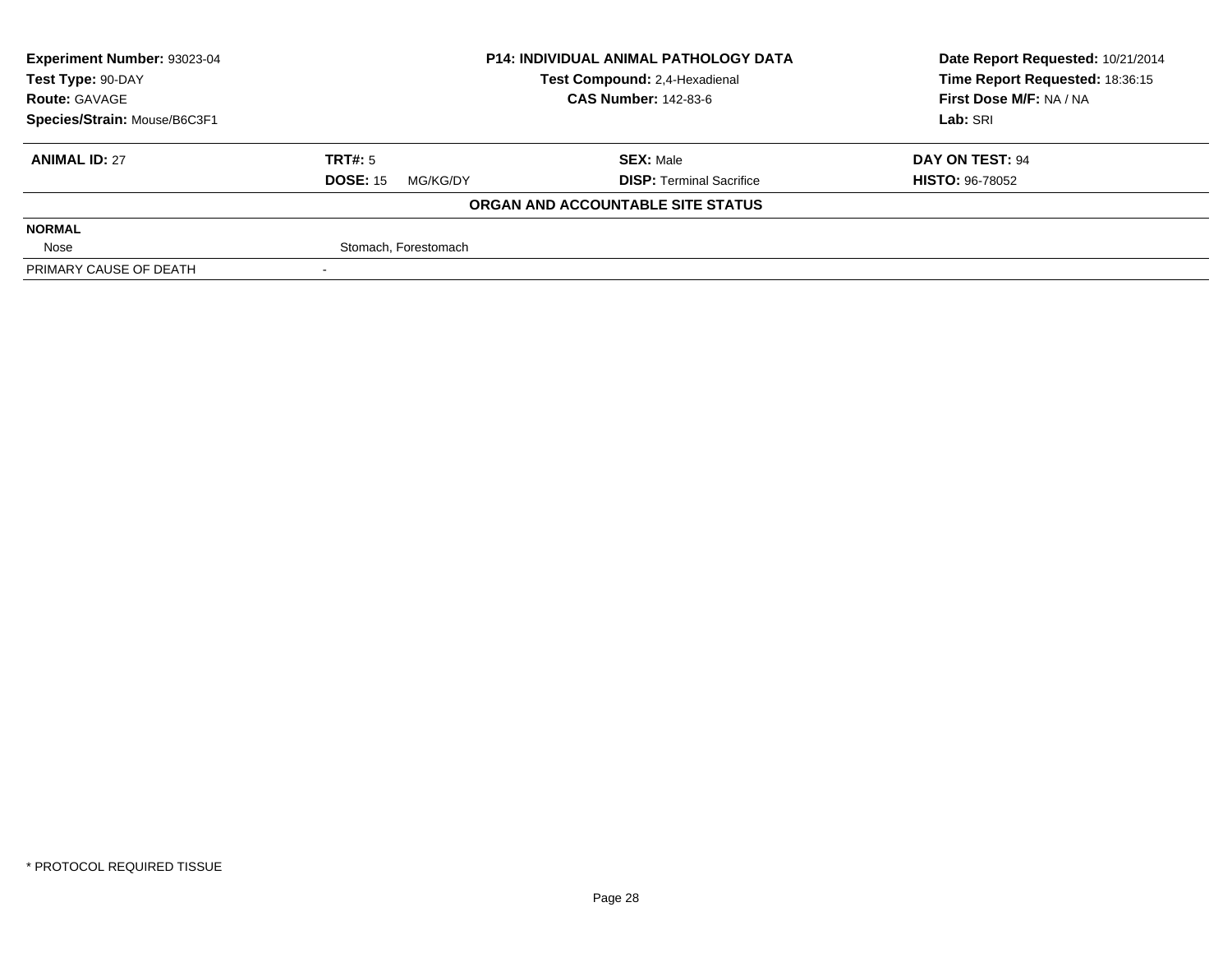| <b>Experiment Number: 93023-04</b> |                             | <b>P14: INDIVIDUAL ANIMAL PATHOLOGY DATA</b> | Date Report Requested: 10/21/2014 |
|------------------------------------|-----------------------------|----------------------------------------------|-----------------------------------|
| Test Type: 90-DAY                  |                             | Test Compound: 2,4-Hexadienal                | Time Report Requested: 18:36:15   |
| <b>Route: GAVAGE</b>               | <b>CAS Number: 142-83-6</b> |                                              | First Dose M/F: NA / NA           |
| Species/Strain: Mouse/B6C3F1       |                             |                                              | Lab: SRI                          |
| <b>ANIMAL ID: 28</b>               | TRT#: 5                     | <b>SEX: Male</b>                             | DAY ON TEST: 94                   |
|                                    | <b>DOSE: 15</b><br>MG/KG/DY | <b>DISP: Terminal Sacrifice</b>              | <b>HISTO: 96-78053</b>            |
|                                    |                             | ORGAN AND ACCOUNTABLE SITE STATUS            |                                   |
| <b>NORMAL</b>                      |                             |                                              |                                   |
| Nose                               | Stomach, Forestomach        |                                              |                                   |
| PRIMARY CAUSE OF DEATH             |                             |                                              |                                   |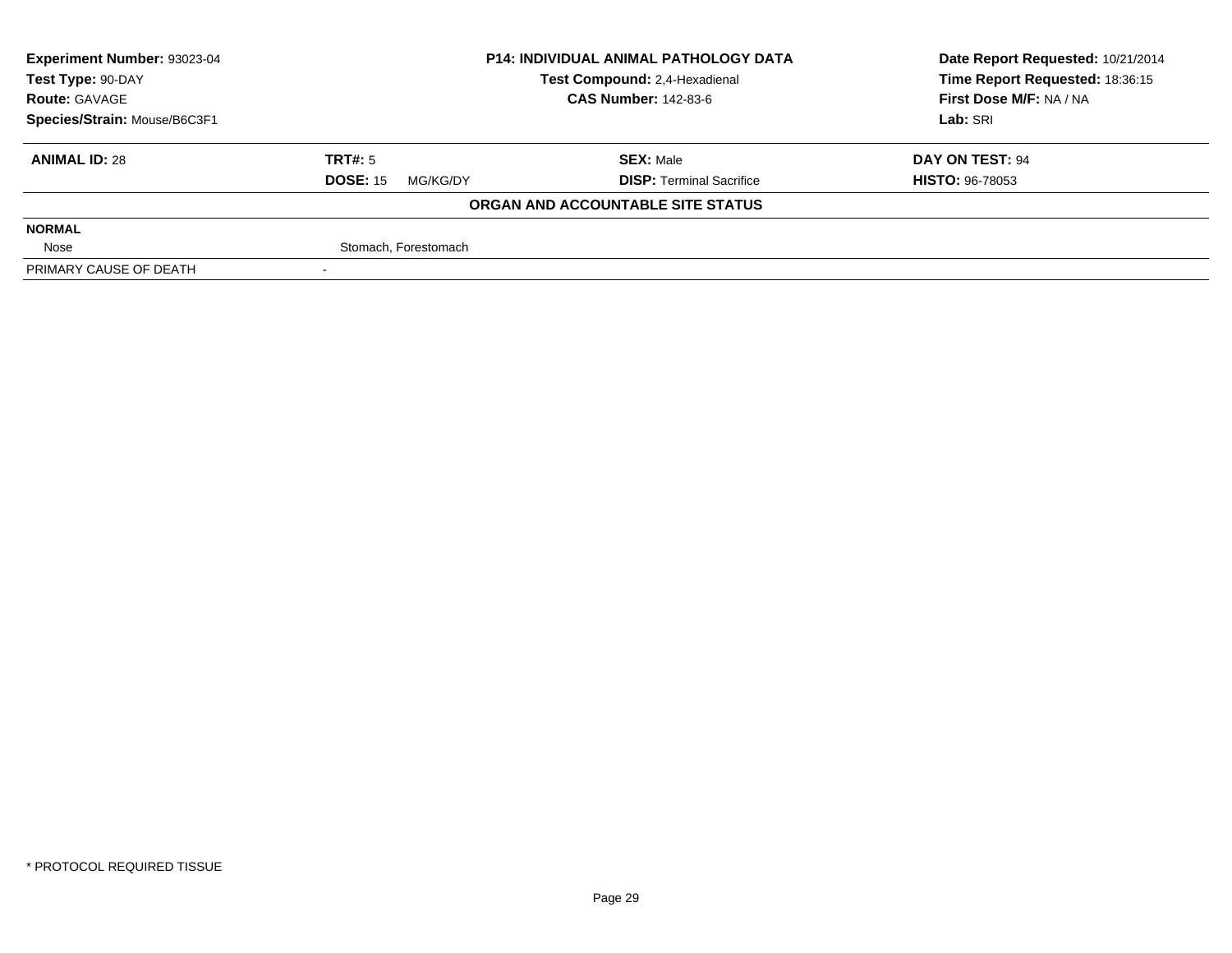| Experiment Number: 93023-04  | <b>P14: INDIVIDUAL ANIMAL PATHOLOGY DATA</b> |                                   | Date Report Requested: 10/21/2014 |  |
|------------------------------|----------------------------------------------|-----------------------------------|-----------------------------------|--|
| Test Type: 90-DAY            |                                              | Test Compound: 2,4-Hexadienal     | Time Report Requested: 18:36:15   |  |
| <b>Route: GAVAGE</b>         |                                              | <b>CAS Number: 142-83-6</b>       | First Dose M/F: NA / NA           |  |
| Species/Strain: Mouse/B6C3F1 |                                              |                                   | Lab: SRI                          |  |
| <b>ANIMAL ID: 29</b>         | TRT#: 5                                      | <b>SEX: Male</b>                  | DAY ON TEST: 94                   |  |
|                              | <b>DOSE: 15</b><br>MG/KG/DY                  | <b>DISP: Terminal Sacrifice</b>   | <b>HISTO: 96-78054</b>            |  |
|                              |                                              | ORGAN AND ACCOUNTABLE SITE STATUS |                                   |  |
| <b>NORMAL</b>                |                                              |                                   |                                   |  |
| Nose                         | Stomach, Forestomach                         |                                   |                                   |  |
| PRIMARY CAUSE OF DEATH       |                                              |                                   |                                   |  |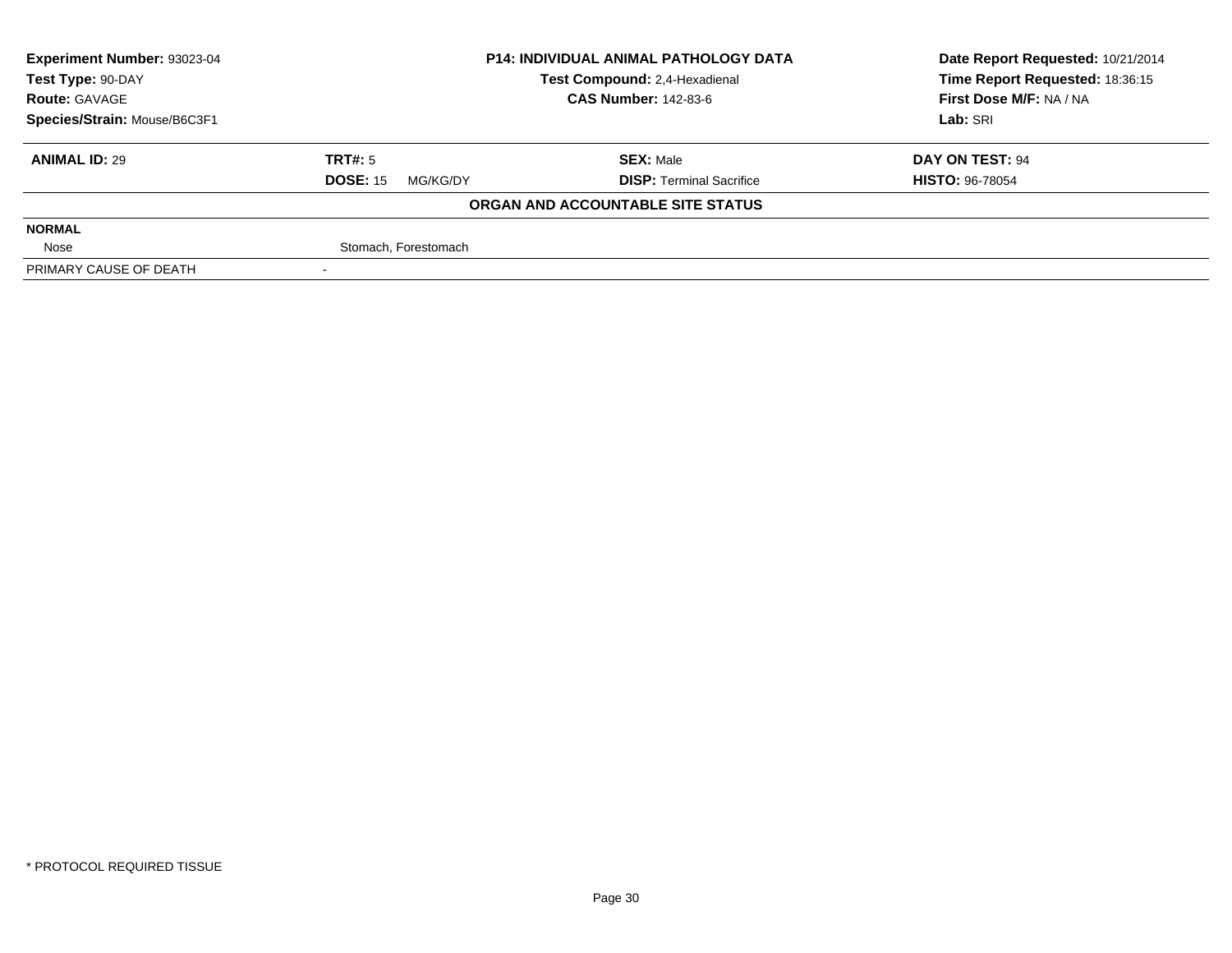| <b>Experiment Number: 93023-04</b> |                             | <b>P14: INDIVIDUAL ANIMAL PATHOLOGY DATA</b> | Date Report Requested: 10/21/2014 |
|------------------------------------|-----------------------------|----------------------------------------------|-----------------------------------|
| Test Type: 90-DAY                  |                             | Test Compound: 2,4-Hexadienal                | Time Report Requested: 18:36:15   |
| <b>Route: GAVAGE</b>               | <b>CAS Number: 142-83-6</b> |                                              | First Dose M/F: NA / NA           |
| Species/Strain: Mouse/B6C3F1       |                             | Lab: SRI                                     |                                   |
| <b>ANIMAL ID: 30</b>               | TRT#: 5                     | <b>SEX: Male</b>                             | DAY ON TEST: 94                   |
|                                    | <b>DOSE: 15</b><br>MG/KG/DY | <b>DISP: Terminal Sacrifice</b>              | <b>HISTO: 96-78055</b>            |
|                                    |                             | ORGAN AND ACCOUNTABLE SITE STATUS            |                                   |
| <b>NORMAL</b>                      |                             |                                              |                                   |
| Nose                               | Stomach, Forestomach        |                                              |                                   |
| PRIMARY CAUSE OF DEATH             |                             |                                              |                                   |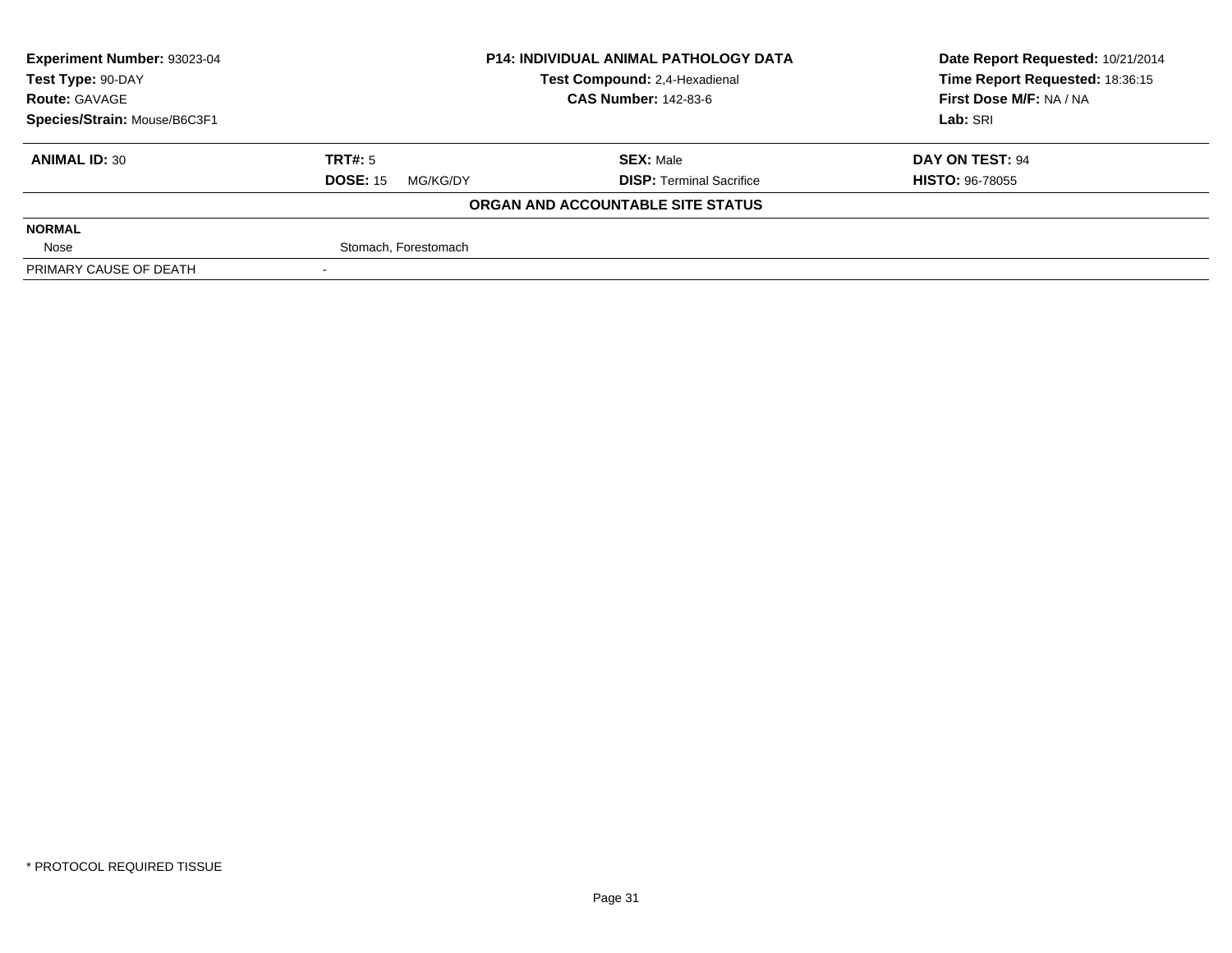| Experiment Number: 93023-04  | <b>P14: INDIVIDUAL ANIMAL PATHOLOGY DATA</b> |                                   | Date Report Requested: 10/21/2014 |  |
|------------------------------|----------------------------------------------|-----------------------------------|-----------------------------------|--|
| Test Type: 90-DAY            |                                              | Test Compound: 2,4-Hexadienal     | Time Report Requested: 18:36:15   |  |
| <b>Route: GAVAGE</b>         |                                              | <b>CAS Number: 142-83-6</b>       | First Dose M/F: NA / NA           |  |
| Species/Strain: Mouse/B6C3F1 |                                              |                                   | Lab: SRI                          |  |
| <b>ANIMAL ID: 31</b>         | <b>TRT#: 7</b>                               | <b>SEX: Male</b>                  | DAY ON TEST: 94                   |  |
|                              | <b>DOSE: 30</b><br>MG/KG/DY                  | <b>DISP: Terminal Sacrifice</b>   | <b>HISTO: 96-78056</b>            |  |
|                              |                                              | ORGAN AND ACCOUNTABLE SITE STATUS |                                   |  |
| <b>NORMAL</b>                |                                              |                                   |                                   |  |
| Nose                         | * Stomach, Forestomach                       |                                   |                                   |  |
| PRIMARY CAUSE OF DEATH       |                                              |                                   |                                   |  |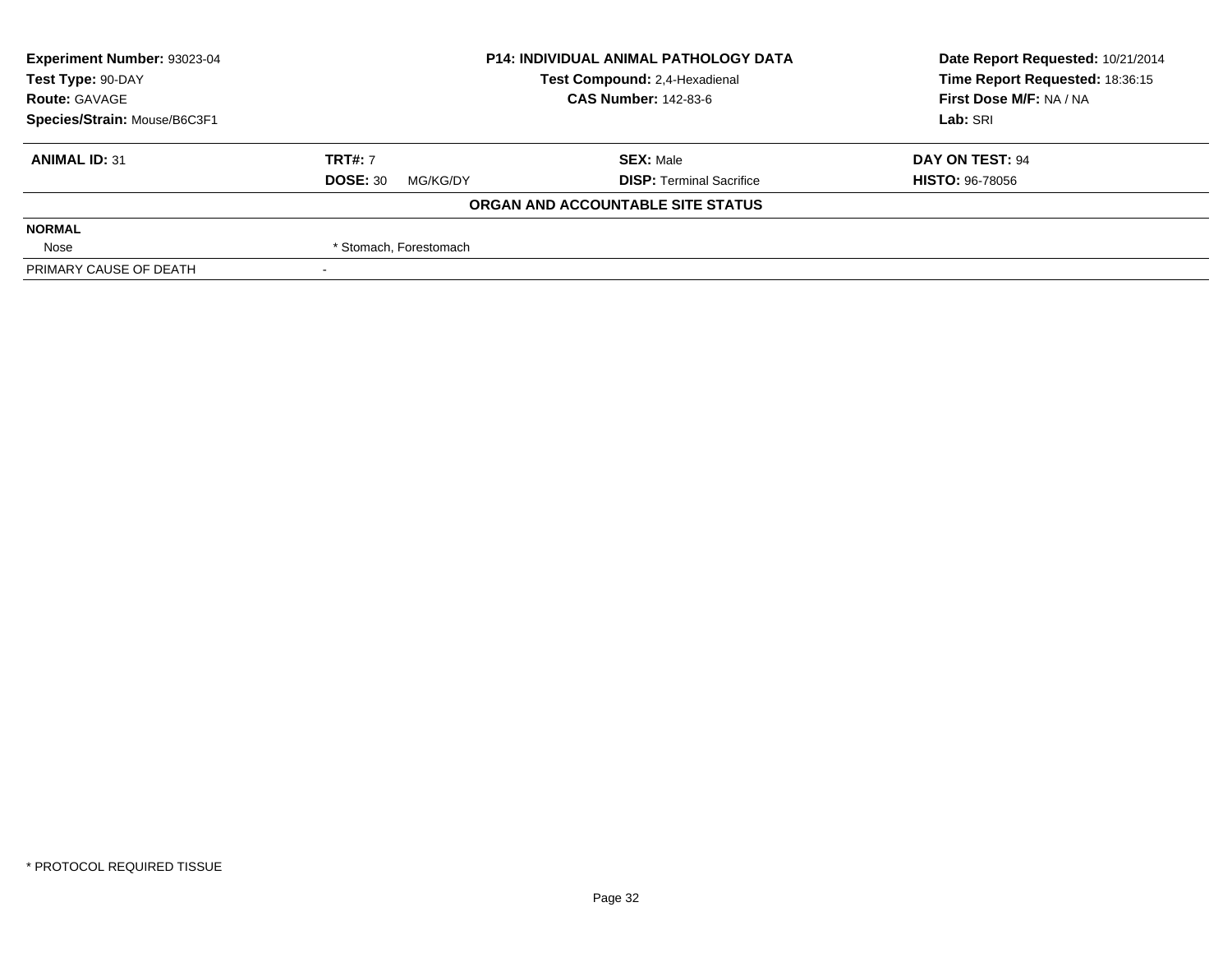| Experiment Number: 93023-04  | <b>P14: INDIVIDUAL ANIMAL PATHOLOGY DATA</b> |                                   | Date Report Requested: 10/21/2014 |  |
|------------------------------|----------------------------------------------|-----------------------------------|-----------------------------------|--|
| Test Type: 90-DAY            |                                              | Test Compound: 2,4-Hexadienal     | Time Report Requested: 18:36:15   |  |
| <b>Route: GAVAGE</b>         |                                              | <b>CAS Number: 142-83-6</b>       | First Dose M/F: NA / NA           |  |
| Species/Strain: Mouse/B6C3F1 |                                              |                                   | Lab: SRI                          |  |
| <b>ANIMAL ID: 32</b>         | <b>TRT#: 7</b>                               | <b>SEX: Male</b>                  | DAY ON TEST: 94                   |  |
|                              | <b>DOSE: 30</b><br>MG/KG/DY                  | <b>DISP: Terminal Sacrifice</b>   | <b>HISTO: 96-78057</b>            |  |
|                              |                                              | ORGAN AND ACCOUNTABLE SITE STATUS |                                   |  |
| <b>NORMAL</b>                |                                              |                                   |                                   |  |
| Nose                         | * Stomach, Forestomach                       |                                   |                                   |  |
| PRIMARY CAUSE OF DEATH       |                                              |                                   |                                   |  |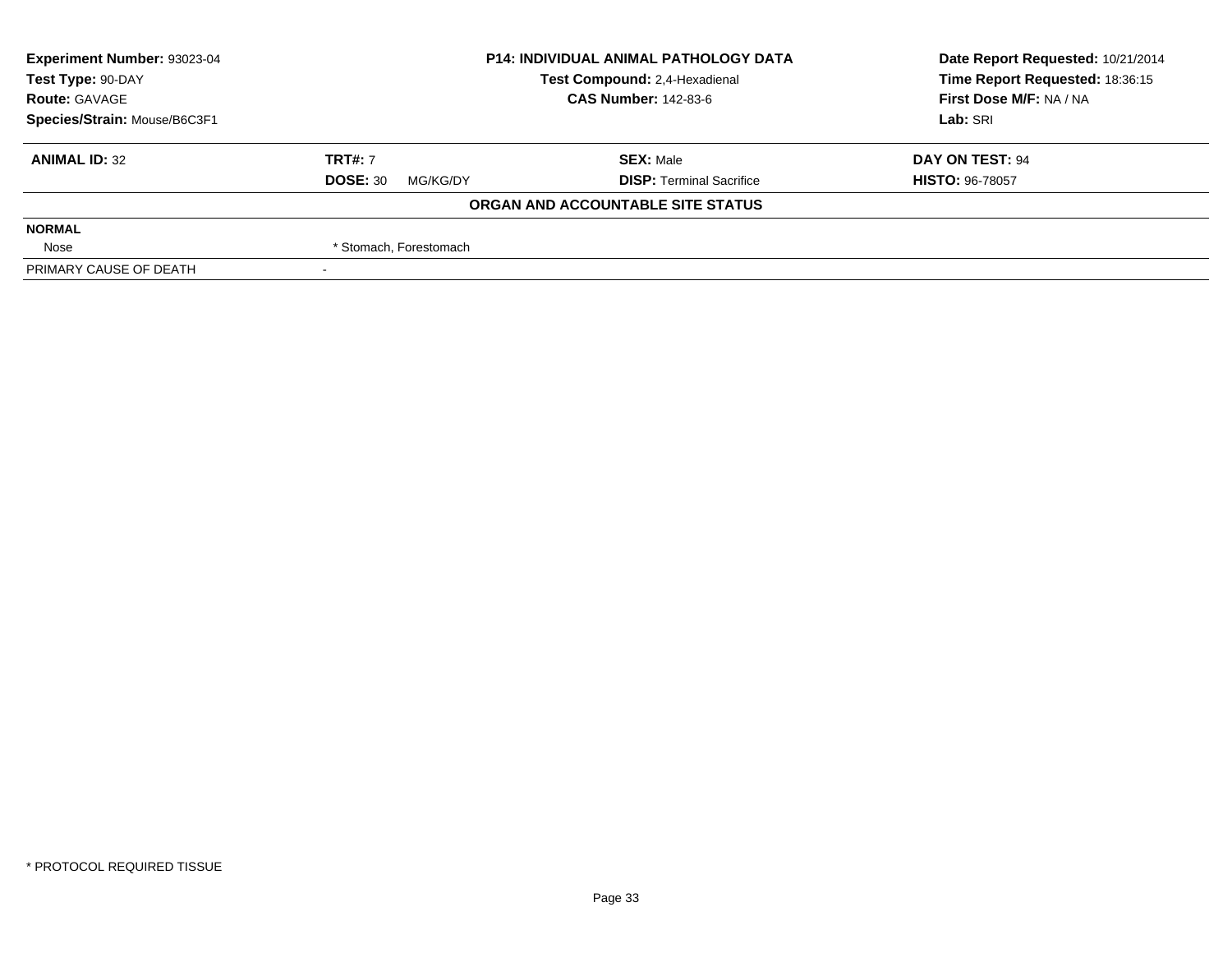| <b>Experiment Number: 93023-04</b> | <b>P14: INDIVIDUAL ANIMAL PATHOLOGY DATA</b> |                                   | Date Report Requested: 10/21/2014 |
|------------------------------------|----------------------------------------------|-----------------------------------|-----------------------------------|
| Test Type: 90-DAY                  |                                              | Test Compound: 2,4-Hexadienal     | Time Report Requested: 18:36:15   |
| <b>Route: GAVAGE</b>               |                                              | <b>CAS Number: 142-83-6</b>       | First Dose M/F: NA / NA           |
| Species/Strain: Mouse/B6C3F1       |                                              | Lab: SRI                          |                                   |
| <b>ANIMAL ID: 33</b>               | <b>TRT#: 7</b>                               | <b>SEX: Male</b>                  | DAY ON TEST: 94                   |
|                                    | <b>DOSE: 30</b><br>MG/KG/DY                  | <b>DISP: Terminal Sacrifice</b>   | <b>HISTO: 96-78058</b>            |
|                                    |                                              | ORGAN AND ACCOUNTABLE SITE STATUS |                                   |
| <b>NORMAL</b>                      |                                              |                                   |                                   |
| Nose                               | * Stomach, Forestomach                       |                                   |                                   |
| PRIMARY CAUSE OF DEATH             |                                              |                                   |                                   |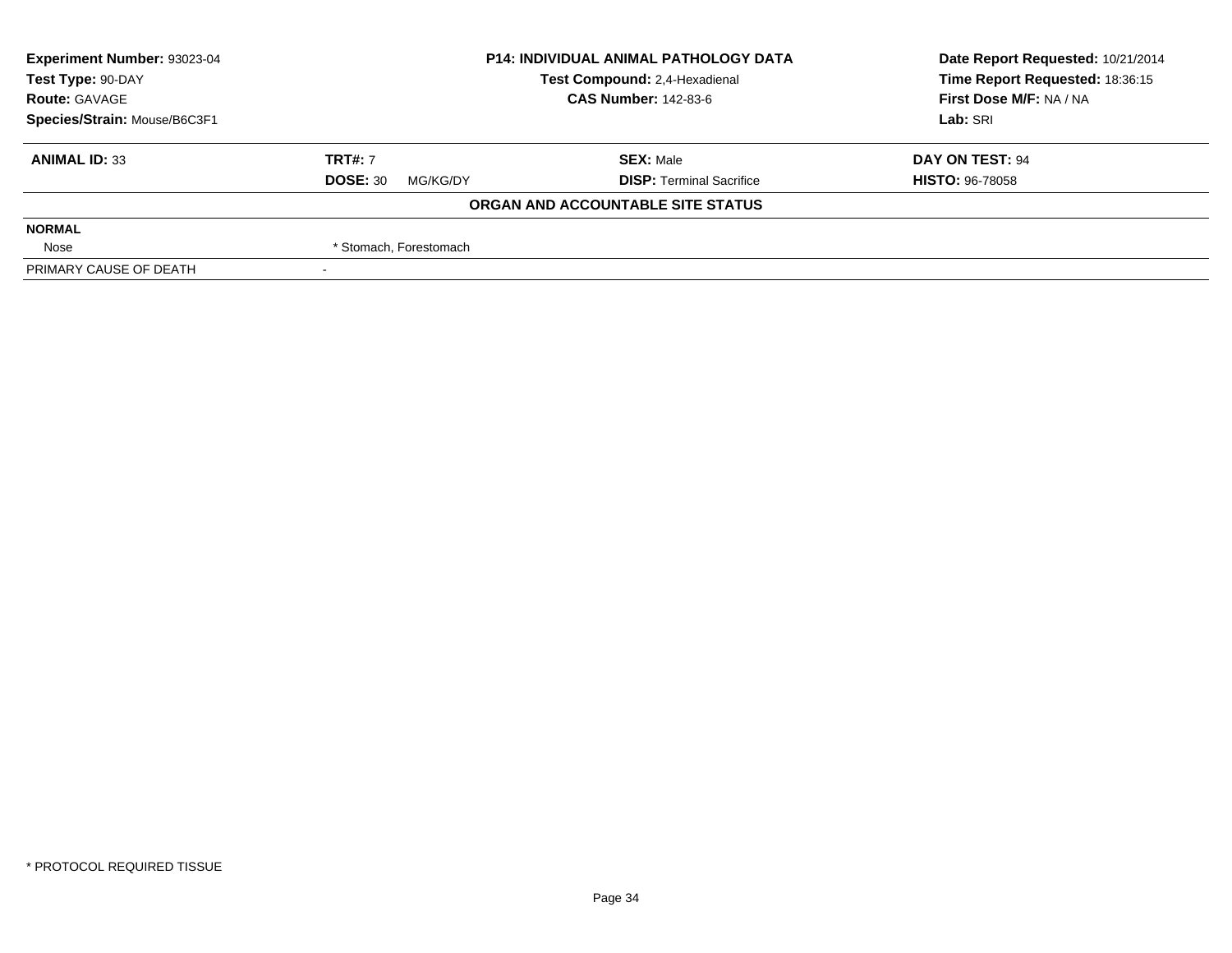| <b>Experiment Number: 93023-04</b> | <b>P14: INDIVIDUAL ANIMAL PATHOLOGY DATA</b> |                                   | Date Report Requested: 10/21/2014 |
|------------------------------------|----------------------------------------------|-----------------------------------|-----------------------------------|
| Test Type: 90-DAY                  |                                              | Test Compound: 2,4-Hexadienal     | Time Report Requested: 18:36:15   |
| <b>Route: GAVAGE</b>               |                                              | <b>CAS Number: 142-83-6</b>       | First Dose M/F: NA / NA           |
| Species/Strain: Mouse/B6C3F1       |                                              | Lab: SRI                          |                                   |
| <b>ANIMAL ID: 34</b>               | <b>TRT#: 7</b>                               | <b>SEX: Male</b>                  | DAY ON TEST: 94                   |
|                                    | <b>DOSE: 30</b><br>MG/KG/DY                  | <b>DISP: Terminal Sacrifice</b>   | <b>HISTO: 96-78059</b>            |
|                                    |                                              | ORGAN AND ACCOUNTABLE SITE STATUS |                                   |
| <b>NORMAL</b>                      |                                              |                                   |                                   |
| Nose                               | * Stomach, Forestomach                       |                                   |                                   |
| PRIMARY CAUSE OF DEATH             |                                              |                                   |                                   |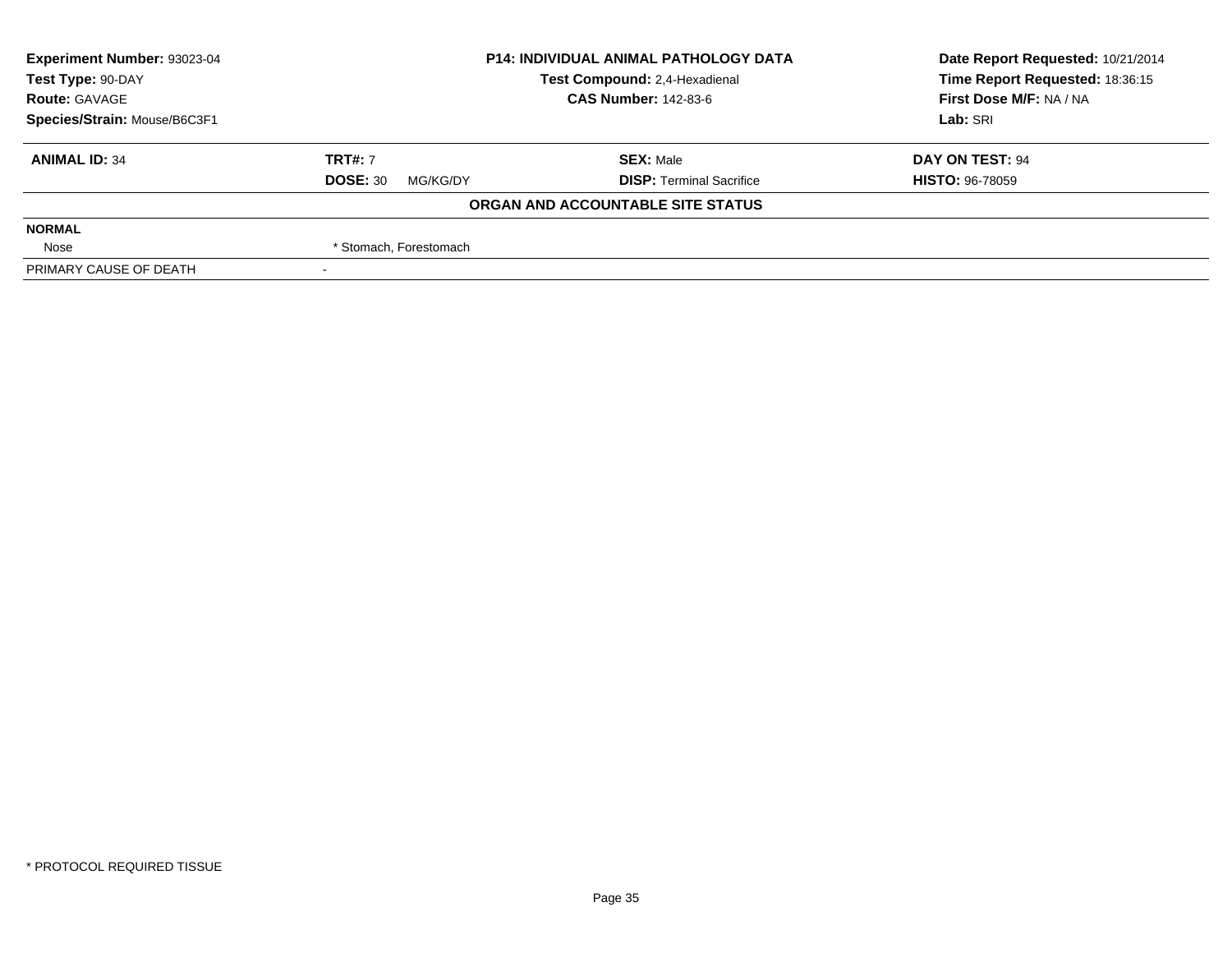| <b>Experiment Number: 93023-04</b> | <b>P14: INDIVIDUAL ANIMAL PATHOLOGY DATA</b><br>Test Compound: 2,4-Hexadienal<br><b>CAS Number: 142-83-6</b> |                                   | Date Report Requested: 10/21/2014<br>Time Report Requested: 18:36:15<br>First Dose M/F: NA / NA |
|------------------------------------|--------------------------------------------------------------------------------------------------------------|-----------------------------------|-------------------------------------------------------------------------------------------------|
| Test Type: 90-DAY                  |                                                                                                              |                                   |                                                                                                 |
| <b>Route: GAVAGE</b>               |                                                                                                              |                                   |                                                                                                 |
| Species/Strain: Mouse/B6C3F1       |                                                                                                              |                                   | Lab: SRI                                                                                        |
| <b>ANIMAL ID: 35</b>               | <b>TRT#: 7</b>                                                                                               | <b>SEX: Male</b>                  | DAY ON TEST: 94                                                                                 |
|                                    | <b>DOSE: 30</b><br>MG/KG/DY                                                                                  | <b>DISP: Terminal Sacrifice</b>   | <b>HISTO: 96-78060</b>                                                                          |
|                                    |                                                                                                              | ORGAN AND ACCOUNTABLE SITE STATUS |                                                                                                 |
| <b>NORMAL</b>                      |                                                                                                              |                                   |                                                                                                 |
| Nose                               | * Stomach, Forestomach                                                                                       |                                   |                                                                                                 |
| PRIMARY CAUSE OF DEATH             |                                                                                                              |                                   |                                                                                                 |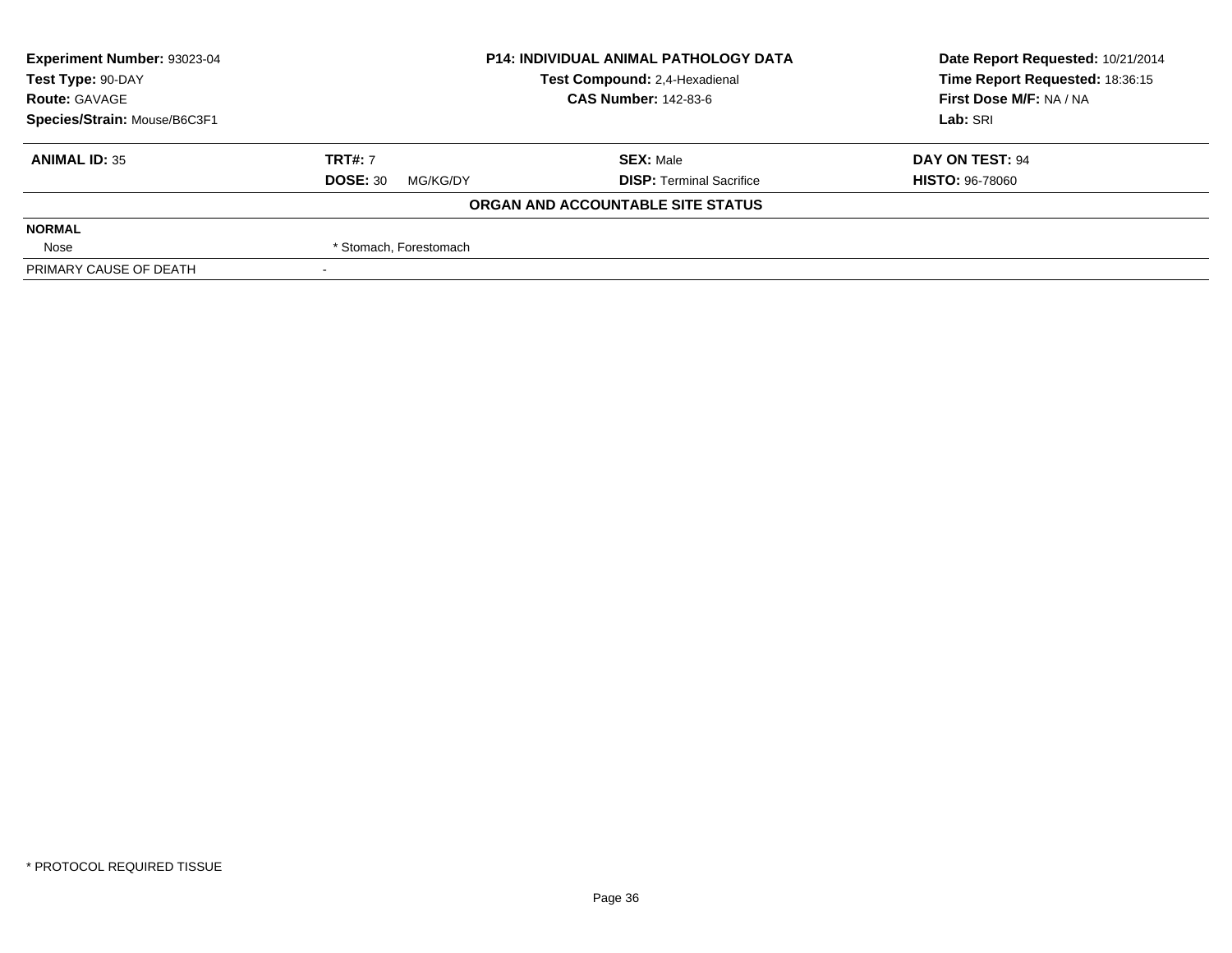| Experiment Number: 93023-04<br><b>P14: INDIVIDUAL ANIMAL PATHOLOGY DATA</b> |                             |                                   | Date Report Requested: 10/21/2014 |  |
|-----------------------------------------------------------------------------|-----------------------------|-----------------------------------|-----------------------------------|--|
| Test Type: 90-DAY                                                           |                             | Test Compound: 2,4-Hexadienal     | Time Report Requested: 18:36:15   |  |
| <b>Route: GAVAGE</b>                                                        |                             | <b>CAS Number: 142-83-6</b>       | First Dose M/F: NA / NA           |  |
| Species/Strain: Mouse/B6C3F1                                                |                             |                                   | Lab: SRI                          |  |
| <b>ANIMAL ID: 36</b>                                                        | <b>TRT#: 7</b>              | <b>SEX: Male</b>                  | DAY ON TEST: 94                   |  |
|                                                                             | <b>DOSE: 30</b><br>MG/KG/DY | <b>DISP: Terminal Sacrifice</b>   | <b>HISTO: 96-78061</b>            |  |
|                                                                             |                             | ORGAN AND ACCOUNTABLE SITE STATUS |                                   |  |
| <b>NORMAL</b>                                                               |                             |                                   |                                   |  |
| Nose                                                                        | * Stomach, Forestomach      |                                   |                                   |  |
| PRIMARY CAUSE OF DEATH                                                      |                             |                                   |                                   |  |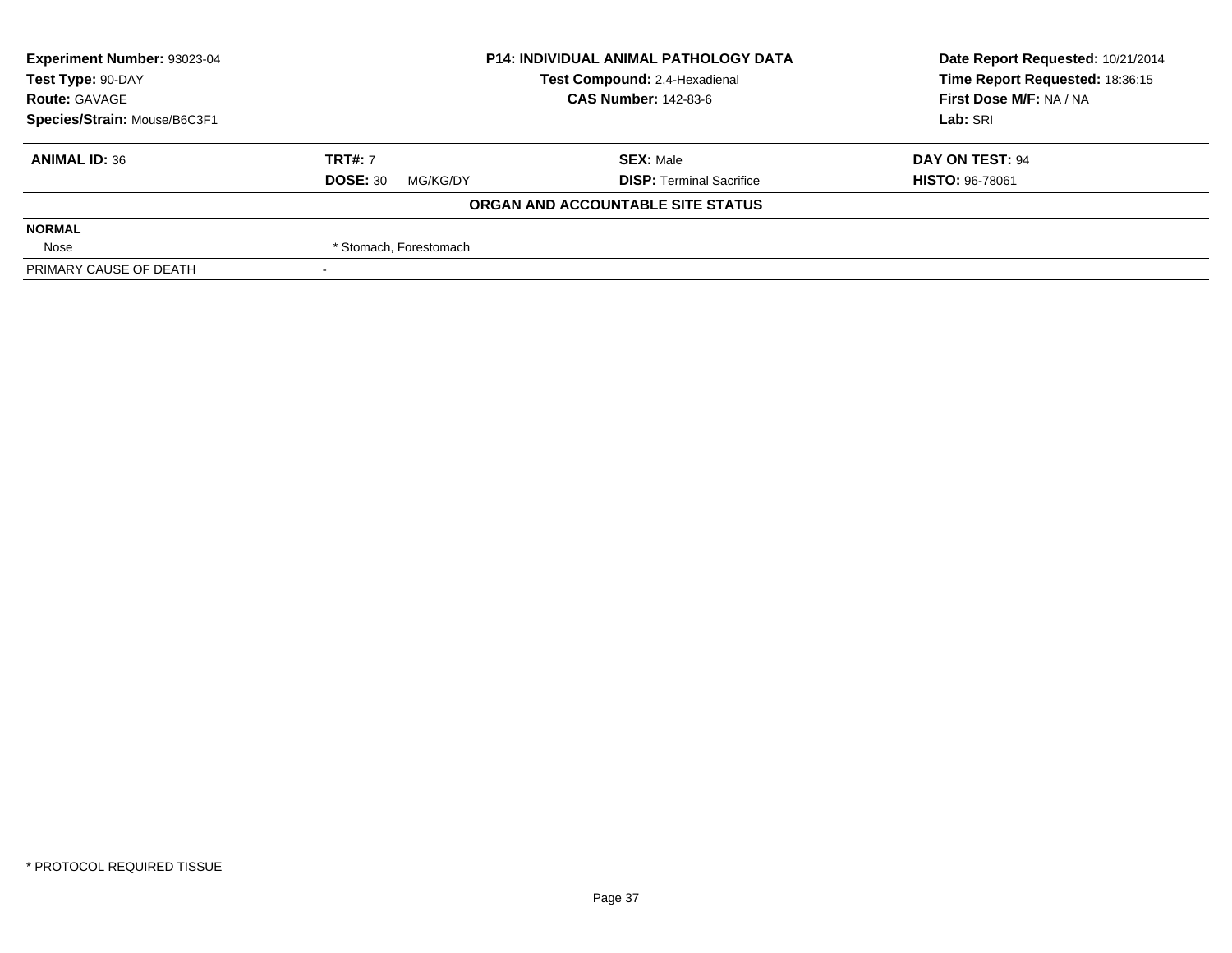| Experiment Number: 93023-04  | <b>P14: INDIVIDUAL ANIMAL PATHOLOGY DATA</b><br>Test Compound: 2,4-Hexadienal |                                   | Date Report Requested: 10/21/2014 |
|------------------------------|-------------------------------------------------------------------------------|-----------------------------------|-----------------------------------|
| Test Type: 90-DAY            |                                                                               |                                   | Time Report Requested: 18:36:15   |
| <b>Route: GAVAGE</b>         |                                                                               | <b>CAS Number: 142-83-6</b>       | First Dose M/F: NA / NA           |
| Species/Strain: Mouse/B6C3F1 |                                                                               |                                   | Lab: SRI                          |
| <b>ANIMAL ID: 37</b>         | <b>TRT#: 7</b>                                                                | <b>SEX: Male</b>                  | DAY ON TEST: 94                   |
|                              | <b>DOSE: 30</b><br>MG/KG/DY                                                   | <b>DISP: Terminal Sacrifice</b>   | <b>HISTO: 96-78062</b>            |
|                              |                                                                               | ORGAN AND ACCOUNTABLE SITE STATUS |                                   |
| <b>NORMAL</b>                |                                                                               |                                   |                                   |
| Nose                         | * Stomach, Forestomach                                                        |                                   |                                   |
| PRIMARY CAUSE OF DEATH       |                                                                               |                                   |                                   |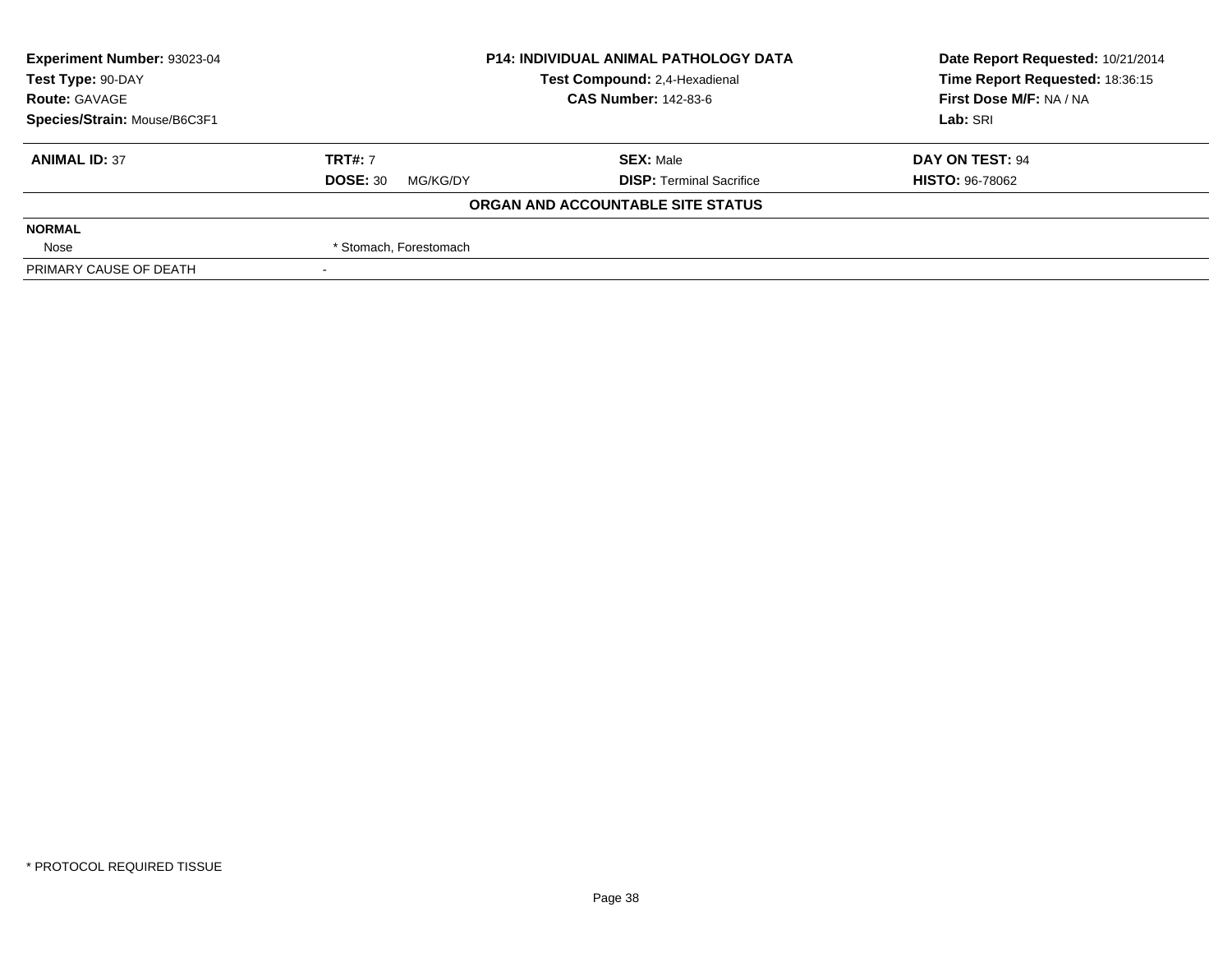| <b>Experiment Number: 93023-04</b> | <b>P14: INDIVIDUAL ANIMAL PATHOLOGY DATA</b> |                                   | Date Report Requested: 10/21/2014 |
|------------------------------------|----------------------------------------------|-----------------------------------|-----------------------------------|
| Test Type: 90-DAY                  |                                              | Test Compound: 2,4-Hexadienal     | Time Report Requested: 18:36:15   |
| <b>Route: GAVAGE</b>               |                                              | <b>CAS Number: 142-83-6</b>       | First Dose M/F: NA / NA           |
| Species/Strain: Mouse/B6C3F1       |                                              |                                   | Lab: SRI                          |
| <b>ANIMAL ID: 38</b>               | <b>TRT#: 7</b>                               | <b>SEX: Male</b>                  | DAY ON TEST: 94                   |
|                                    | <b>DOSE: 30</b><br>MG/KG/DY                  | <b>DISP: Terminal Sacrifice</b>   | <b>HISTO: 96-78063</b>            |
|                                    |                                              | ORGAN AND ACCOUNTABLE SITE STATUS |                                   |
| <b>NORMAL</b>                      |                                              |                                   |                                   |
| Nose                               | * Stomach, Forestomach                       |                                   |                                   |
| PRIMARY CAUSE OF DEATH             |                                              |                                   |                                   |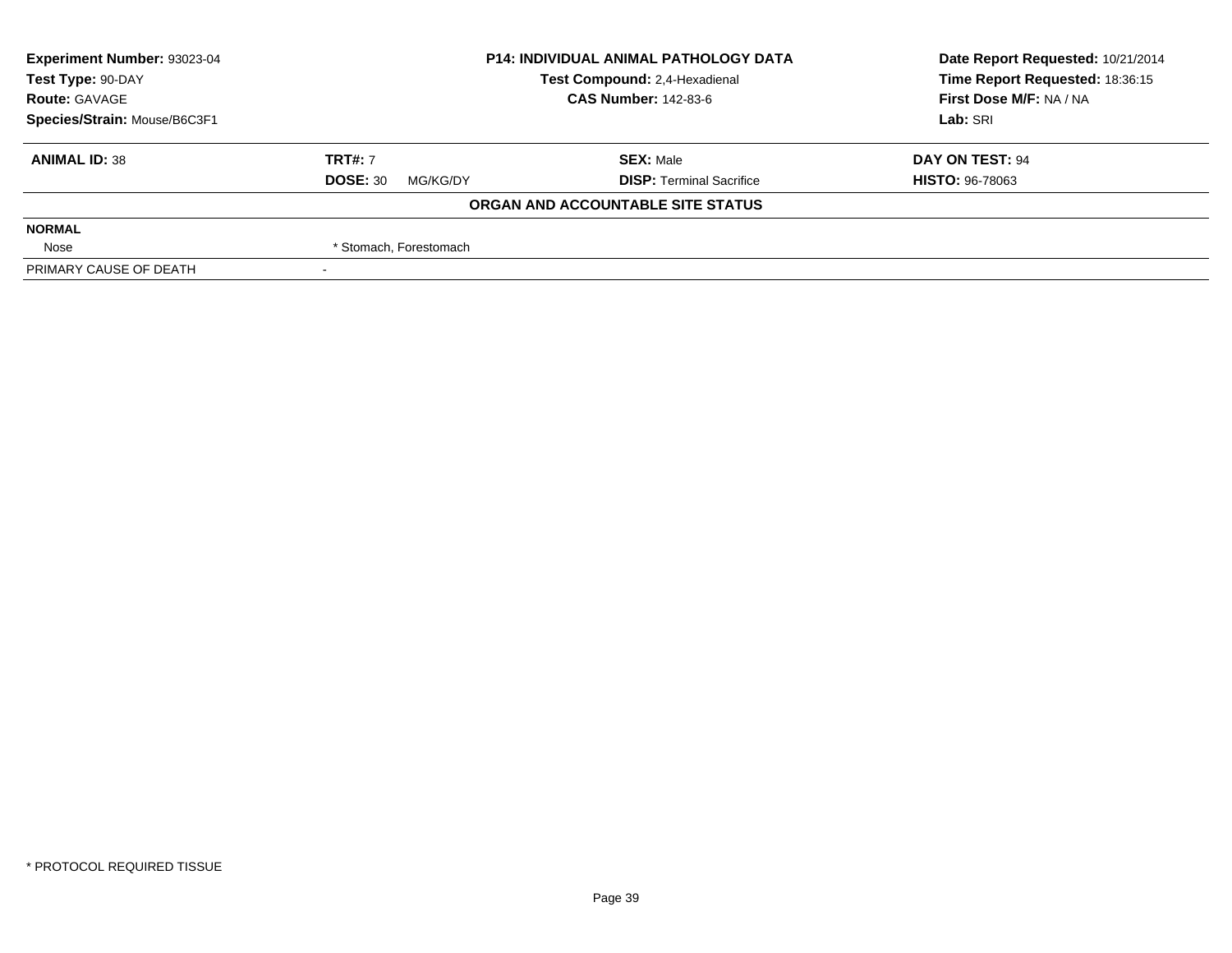| Experiment Number: 93023-04<br><b>P14: INDIVIDUAL ANIMAL PATHOLOGY DATA</b> |                             |                                   | Date Report Requested: 10/21/2014 |
|-----------------------------------------------------------------------------|-----------------------------|-----------------------------------|-----------------------------------|
| Test Type: 90-DAY                                                           |                             | Test Compound: 2,4-Hexadienal     | Time Report Requested: 18:36:15   |
| <b>Route: GAVAGE</b>                                                        |                             | <b>CAS Number: 142-83-6</b>       | First Dose M/F: NA / NA           |
| Species/Strain: Mouse/B6C3F1                                                |                             |                                   | Lab: SRI                          |
| <b>ANIMAL ID: 39</b>                                                        | <b>TRT#: 7</b>              | <b>SEX: Male</b>                  | DAY ON TEST: 94                   |
|                                                                             | <b>DOSE: 30</b><br>MG/KG/DY | <b>DISP: Terminal Sacrifice</b>   | <b>HISTO: 96-78064</b>            |
|                                                                             |                             | ORGAN AND ACCOUNTABLE SITE STATUS |                                   |
| <b>NORMAL</b>                                                               |                             |                                   |                                   |
| Nose                                                                        | * Stomach, Forestomach      |                                   |                                   |
| PRIMARY CAUSE OF DEATH                                                      |                             |                                   |                                   |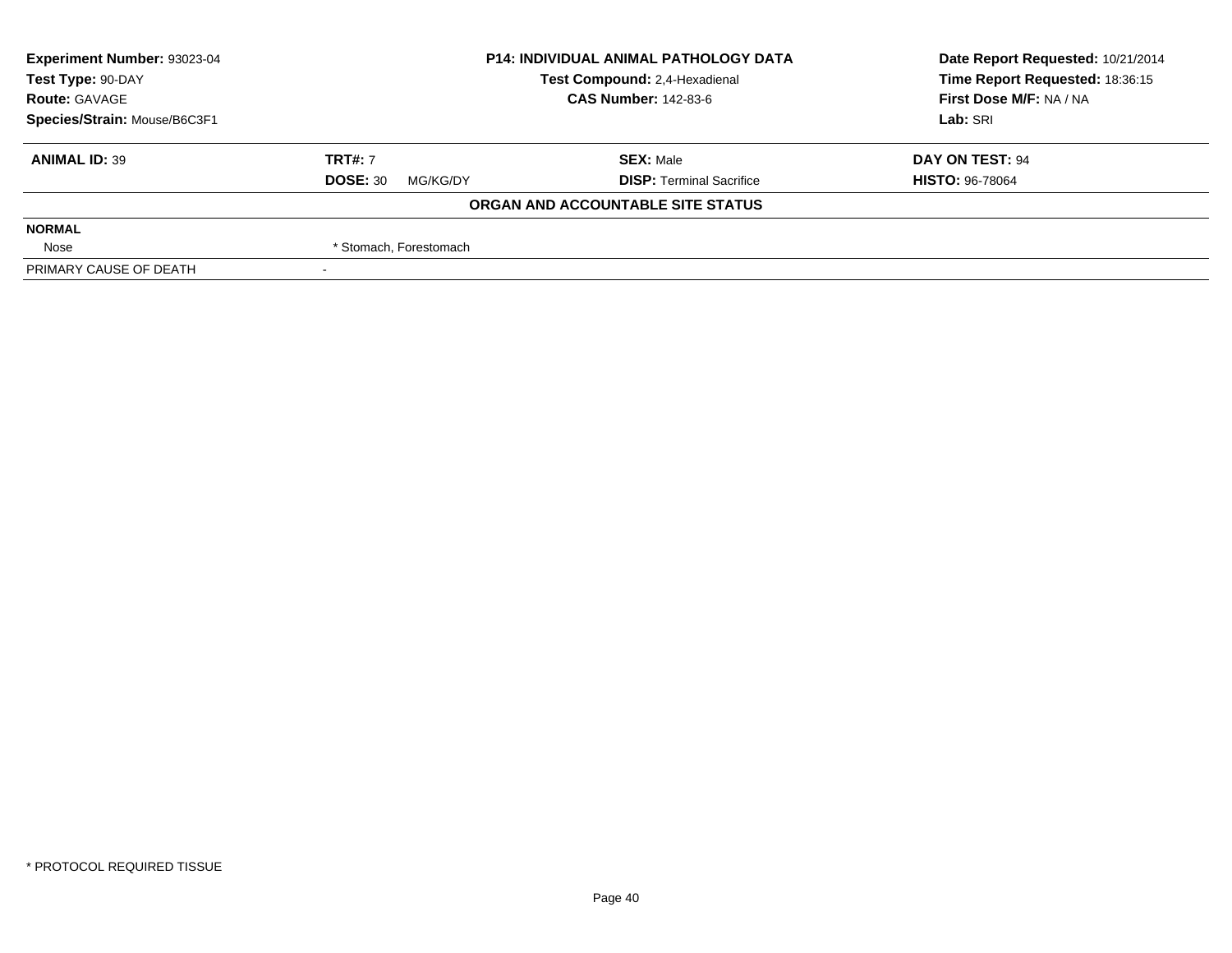| Experiment Number: 93023-04                        | <b>P14: INDIVIDUAL ANIMAL PATHOLOGY DATA</b> |                                   | Date Report Requested: 10/21/2014 |  |
|----------------------------------------------------|----------------------------------------------|-----------------------------------|-----------------------------------|--|
| Test Compound: 2,4-Hexadienal<br>Test Type: 90-DAY |                                              |                                   | Time Report Requested: 18:36:15   |  |
| <b>Route: GAVAGE</b>                               |                                              | <b>CAS Number: 142-83-6</b>       | First Dose M/F: NA / NA           |  |
| Species/Strain: Mouse/B6C3F1                       |                                              |                                   | Lab: SRI                          |  |
| <b>ANIMAL ID: 40</b>                               | <b>TRT#: 7</b>                               | <b>SEX: Male</b>                  | DAY ON TEST: 94                   |  |
|                                                    | <b>DOSE: 30</b><br>MG/KG/DY                  | <b>DISP: Terminal Sacrifice</b>   | <b>HISTO: 96-78065</b>            |  |
|                                                    |                                              | ORGAN AND ACCOUNTABLE SITE STATUS |                                   |  |
| <b>NORMAL</b>                                      |                                              |                                   |                                   |  |
| Nose                                               | * Stomach, Forestomach                       |                                   |                                   |  |
| PRIMARY CAUSE OF DEATH                             |                                              |                                   |                                   |  |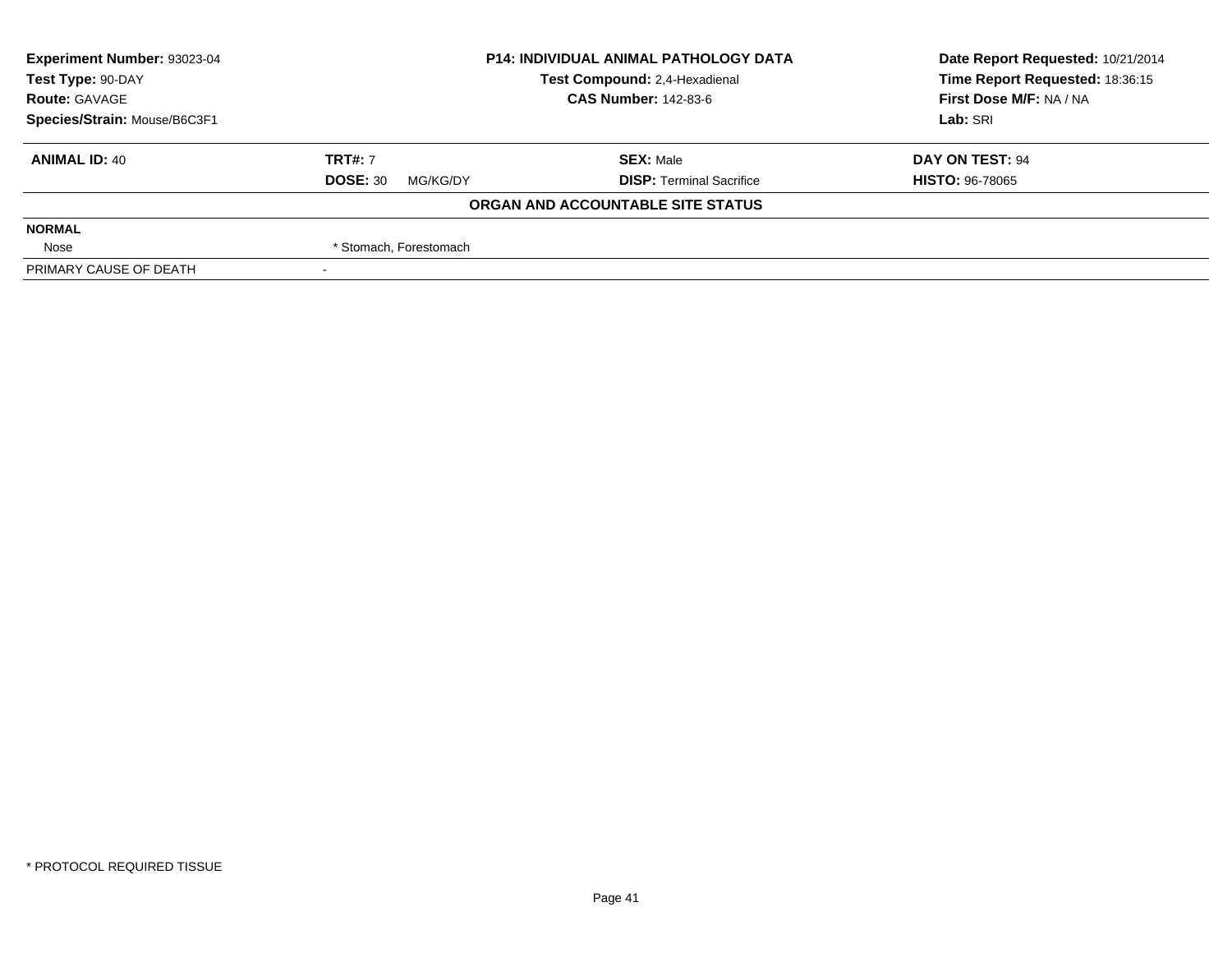| Experiment Number: 93023-04  |                               | <b>P14: INDIVIDUAL ANIMAL PATHOLOGY DATA</b> | Date Report Requested: 10/21/2014 |
|------------------------------|-------------------------------|----------------------------------------------|-----------------------------------|
| Test Type: 90-DAY            | Test Compound: 2,4-Hexadienal |                                              | Time Report Requested: 18:36:15   |
| <b>Route: GAVAGE</b>         |                               | <b>CAS Number: 142-83-6</b>                  | First Dose M/F: NA / NA           |
| Species/Strain: Mouse/B6C3F1 |                               |                                              | Lab: SRI                          |
| <b>ANIMAL ID: 41</b>         | <b>TRT#: 9</b>                | <b>SEX: Male</b>                             | DAY ON TEST: 94                   |
|                              | <b>DOSE: 60</b><br>MG/KG/DY   | <b>DISP: Terminal Sacrifice</b>              | <b>HISTO: 96-78066</b>            |
|                              |                               | ORGAN AND ACCOUNTABLE SITE STATUS            |                                   |
| <b>NORMAL</b>                |                               |                                              |                                   |
| * Nose                       | * Stomach, Forestomach        |                                              |                                   |
| PRIMARY CAUSE OF DEATH       |                               |                                              |                                   |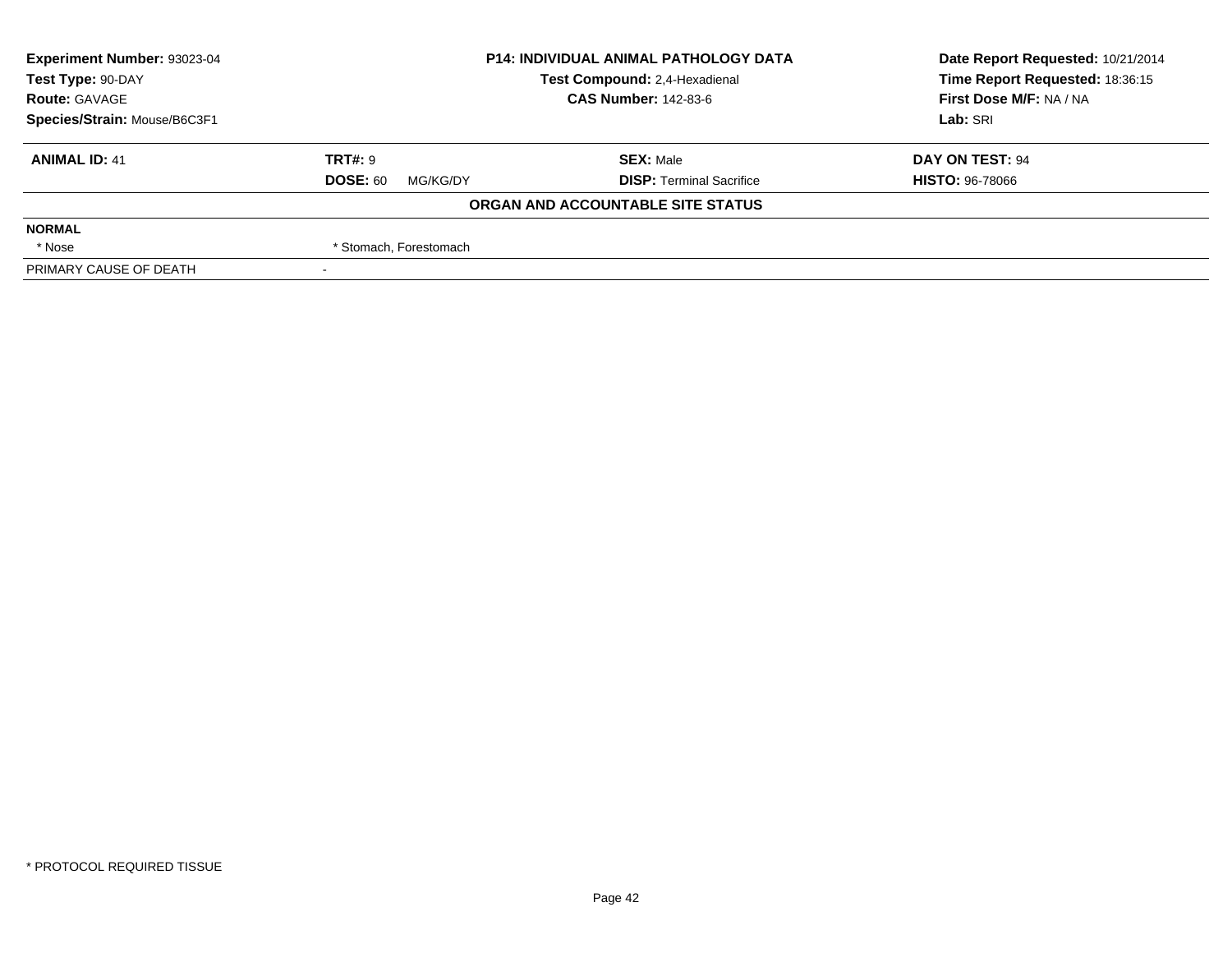| Experiment Number: 93023-04  | <b>P14: INDIVIDUAL ANIMAL PATHOLOGY DATA</b> |                                   | Date Report Requested: 10/21/2014 |  |
|------------------------------|----------------------------------------------|-----------------------------------|-----------------------------------|--|
| Test Type: 90-DAY            |                                              | Test Compound: 2,4-Hexadienal     | Time Report Requested: 18:36:15   |  |
| <b>Route: GAVAGE</b>         |                                              | <b>CAS Number: 142-83-6</b>       | First Dose M/F: NA / NA           |  |
| Species/Strain: Mouse/B6C3F1 |                                              |                                   | Lab: SRI                          |  |
| <b>ANIMAL ID: 42</b>         | <b>TRT#: 9</b>                               | <b>SEX: Male</b>                  | DAY ON TEST: 94                   |  |
|                              | <b>DOSE: 60</b><br>MG/KG/DY                  | <b>DISP: Terminal Sacrifice</b>   | <b>HISTO: 96-78067</b>            |  |
|                              |                                              | ORGAN AND ACCOUNTABLE SITE STATUS |                                   |  |
| <b>NORMAL</b>                |                                              |                                   |                                   |  |
| * Nose                       | * Stomach, Forestomach                       |                                   |                                   |  |
| PRIMARY CAUSE OF DEATH       |                                              |                                   |                                   |  |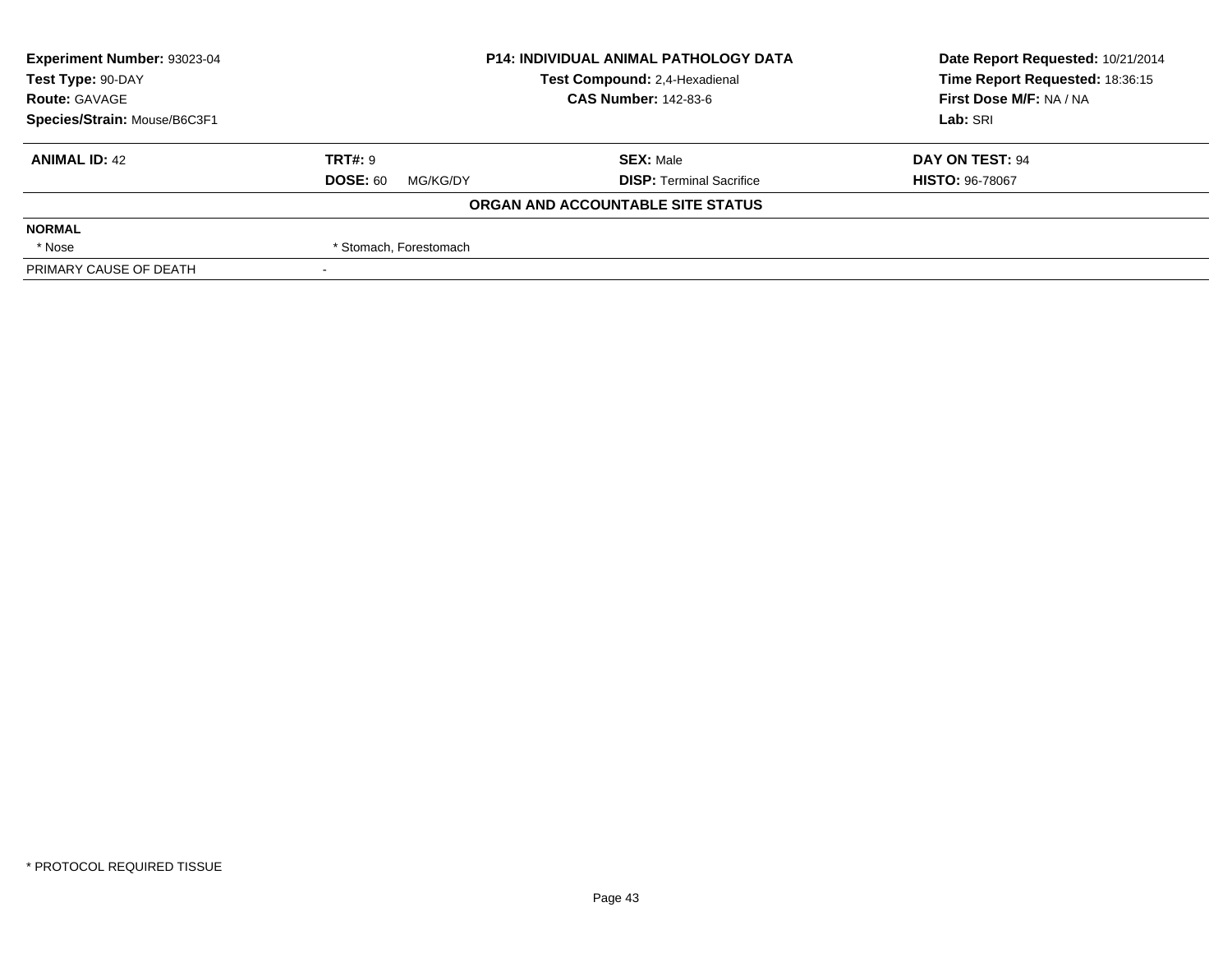| <b>Experiment Number: 93023-04</b> | <b>P14: INDIVIDUAL ANIMAL PATHOLOGY DATA</b> |                                   | Date Report Requested: 10/21/2014 |
|------------------------------------|----------------------------------------------|-----------------------------------|-----------------------------------|
| Test Type: 90-DAY                  |                                              | Test Compound: 2,4-Hexadienal     | Time Report Requested: 18:36:15   |
| <b>Route: GAVAGE</b>               |                                              | <b>CAS Number: 142-83-6</b>       | First Dose M/F: NA / NA           |
| Species/Strain: Mouse/B6C3F1       |                                              |                                   | Lab: SRI                          |
| <b>ANIMAL ID: 43</b>               | <b>TRT#: 9</b>                               | <b>SEX: Male</b>                  | DAY ON TEST: 94                   |
|                                    | <b>DOSE: 60</b><br>MG/KG/DY                  | <b>DISP: Terminal Sacrifice</b>   | <b>HISTO: 96-78068</b>            |
|                                    |                                              | ORGAN AND ACCOUNTABLE SITE STATUS |                                   |
| <b>NORMAL</b>                      |                                              |                                   |                                   |
| * Nose                             | * Stomach, Forestomach                       |                                   |                                   |
| PRIMARY CAUSE OF DEATH             |                                              |                                   |                                   |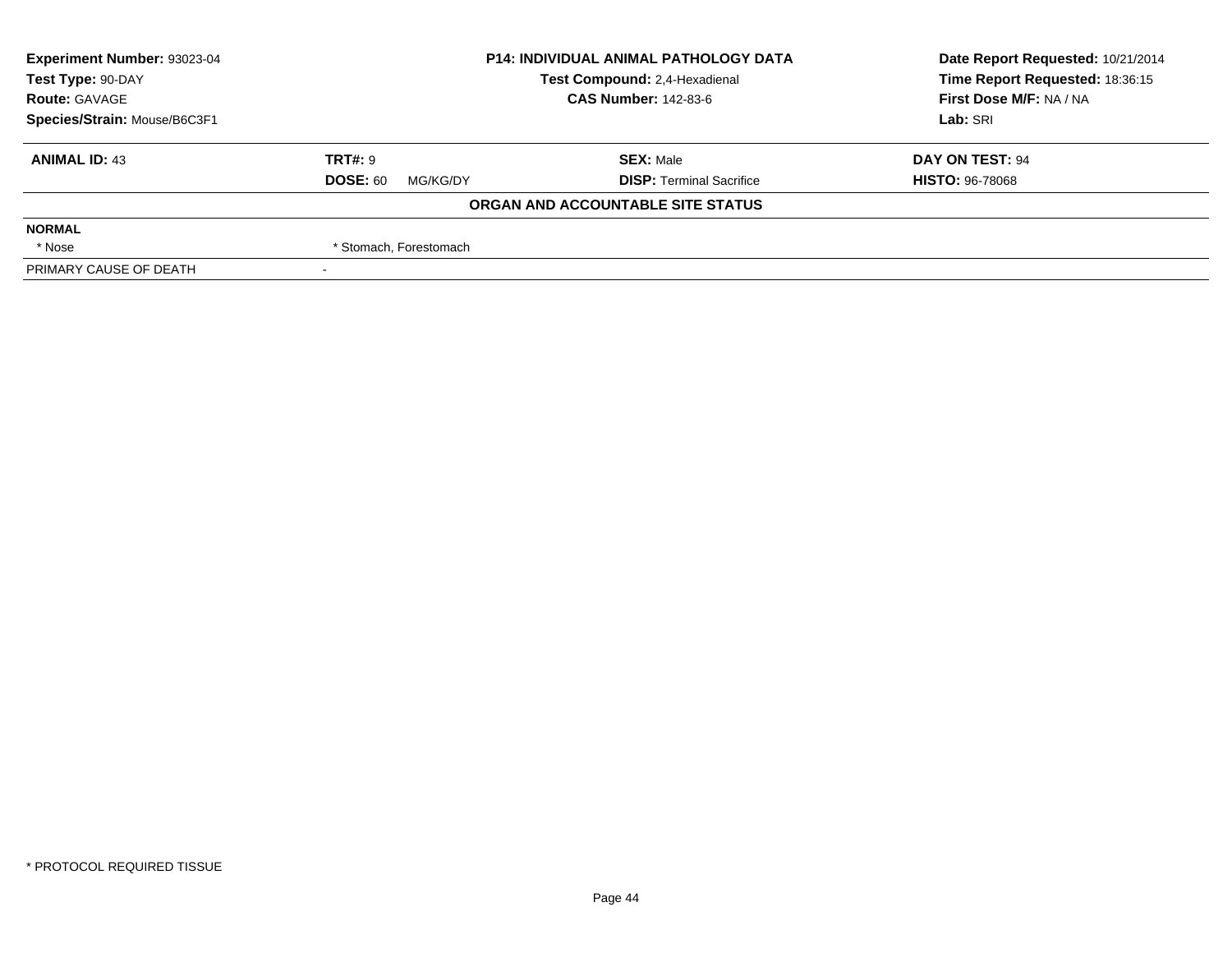| Experiment Number: 93023-04  |                             | <b>P14: INDIVIDUAL ANIMAL PATHOLOGY DATA</b> | Date Report Requested: 10/21/2014 |  |
|------------------------------|-----------------------------|----------------------------------------------|-----------------------------------|--|
| Test Type: 90-DAY            |                             | Test Compound: 2,4-Hexadienal                | Time Report Requested: 18:36:15   |  |
| <b>Route: GAVAGE</b>         |                             | <b>CAS Number: 142-83-6</b>                  | First Dose M/F: NA / NA           |  |
| Species/Strain: Mouse/B6C3F1 |                             |                                              | Lab: SRI                          |  |
| <b>ANIMAL ID: 44</b>         | <b>TRT#: 9</b>              | <b>SEX: Male</b>                             | DAY ON TEST: 94                   |  |
|                              | <b>DOSE: 60</b><br>MG/KG/DY | <b>DISP: Terminal Sacrifice</b>              | <b>HISTO: 96-78069</b>            |  |
|                              |                             | ORGAN AND ACCOUNTABLE SITE STATUS            |                                   |  |
| <b>NORMAL</b>                |                             |                                              |                                   |  |
| * Nose                       | * Stomach, Forestomach      |                                              |                                   |  |
| PRIMARY CAUSE OF DEATH       |                             |                                              |                                   |  |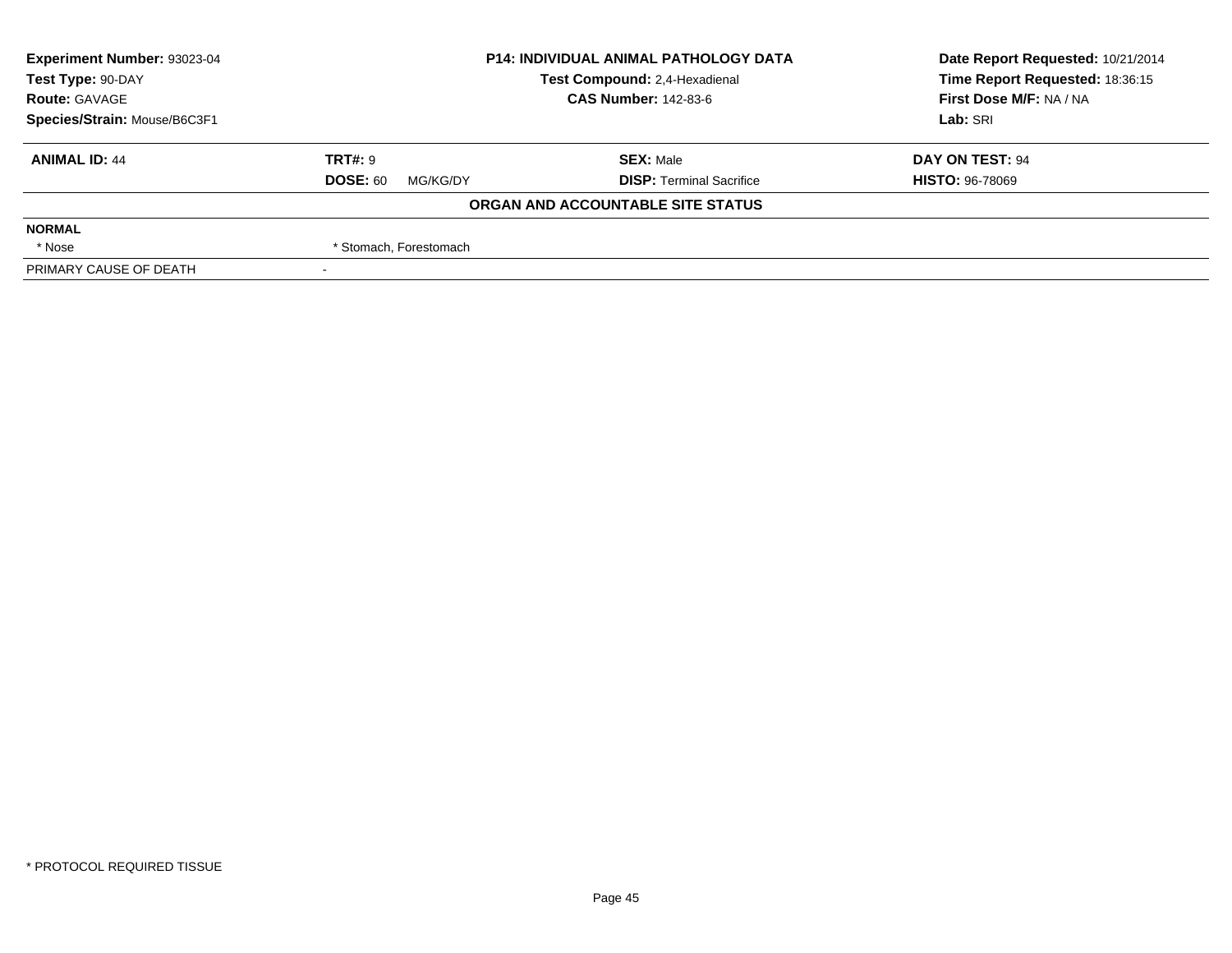| Experiment Number: 93023-04<br><b>P14: INDIVIDUAL ANIMAL PATHOLOGY DATA</b> |                             |                                   | Date Report Requested: 10/21/2014 |  |
|-----------------------------------------------------------------------------|-----------------------------|-----------------------------------|-----------------------------------|--|
| Test Type: 90-DAY                                                           |                             | Test Compound: 2,4-Hexadienal     | Time Report Requested: 18:36:15   |  |
| <b>Route: GAVAGE</b>                                                        |                             | <b>CAS Number: 142-83-6</b>       | First Dose M/F: NA / NA           |  |
| Species/Strain: Mouse/B6C3F1                                                |                             |                                   | Lab: SRI                          |  |
| <b>ANIMAL ID: 45</b>                                                        | <b>TRT#: 9</b>              | <b>SEX: Male</b>                  | DAY ON TEST: 94                   |  |
|                                                                             | <b>DOSE: 60</b><br>MG/KG/DY | <b>DISP: Terminal Sacrifice</b>   | <b>HISTO: 96-78070</b>            |  |
|                                                                             |                             | ORGAN AND ACCOUNTABLE SITE STATUS |                                   |  |
| <b>NORMAL</b>                                                               |                             |                                   |                                   |  |
| * Nose                                                                      | * Stomach, Forestomach      |                                   |                                   |  |
| PRIMARY CAUSE OF DEATH                                                      |                             |                                   |                                   |  |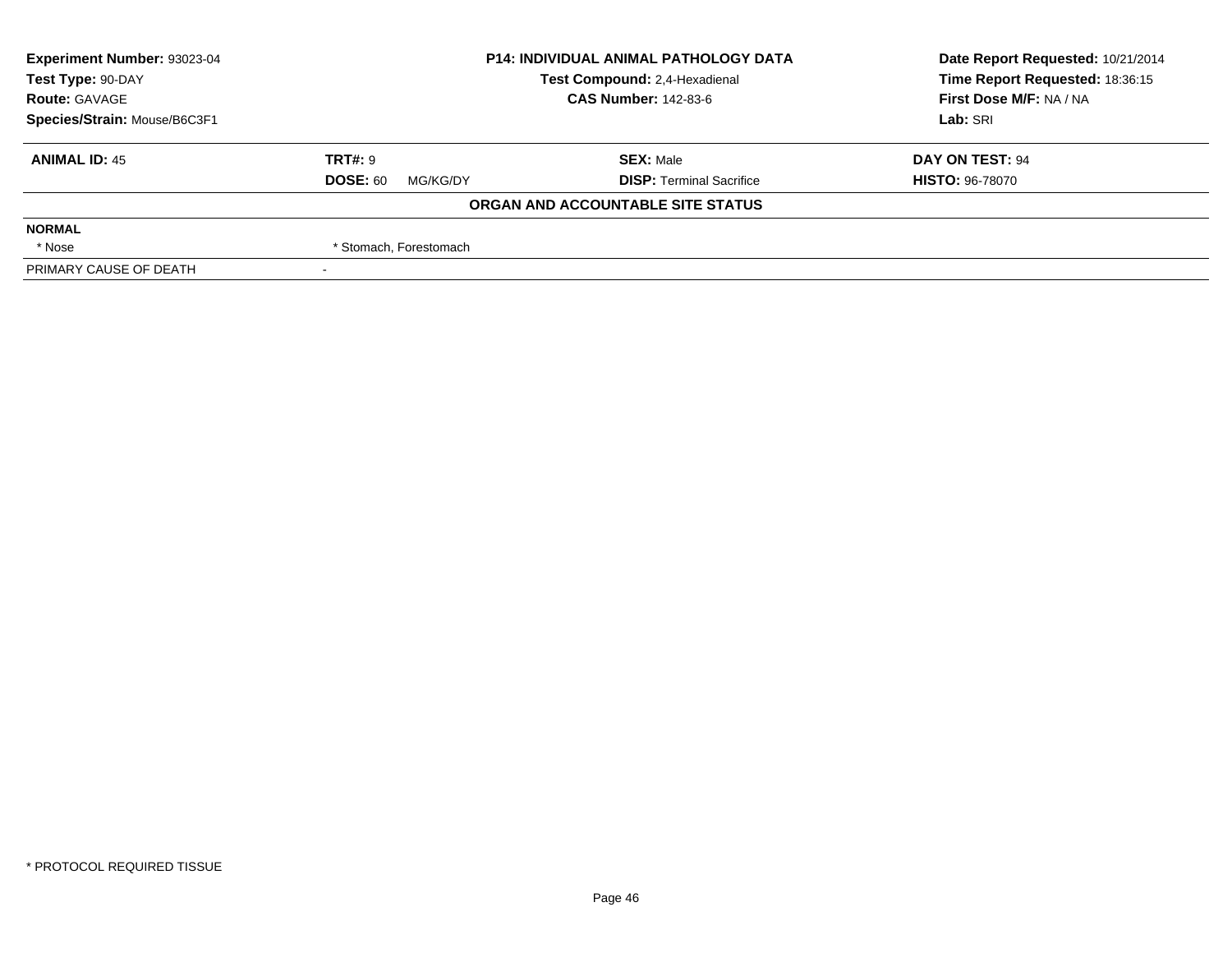| Experiment Number: 93023-04<br>Test Type: 90-DAY |                             | P14: INDIVIDUAL ANIMAL PATHOLOGY DATA<br>Test Compound: 2,4-Hexadienal | Date Report Requested: 10/21/2014<br>Time Report Requested: 18:36:15<br>First Dose M/F: NA / NA |
|--------------------------------------------------|-----------------------------|------------------------------------------------------------------------|-------------------------------------------------------------------------------------------------|
| <b>Route: GAVAGE</b>                             |                             | <b>CAS Number: 142-83-6</b>                                            |                                                                                                 |
| Species/Strain: Mouse/B6C3F1                     |                             |                                                                        | Lab: SRI                                                                                        |
| <b>ANIMAL ID: 46</b>                             | <b>TRT#: 9</b>              | <b>SEX: Male</b>                                                       | DAY ON TEST: 4                                                                                  |
|                                                  | <b>DOSE: 60</b><br>MG/KG/DY | <b>DISP: Dosing Accident</b>                                           | HISTO: 96-76253                                                                                 |
|                                                  |                             | ORGAN AND ACCOUNTABLE SITE STATUS                                      |                                                                                                 |
| <b>NORMAL</b>                                    |                             |                                                                        |                                                                                                 |
| <b>Adrenal Cortex</b>                            | Bone                        | <b>Bone Marrow</b>                                                     | <b>Brain</b>                                                                                    |
| Epididymis                                       | Heart                       | Intestine Large, Cecum                                                 | Intestine Large, Colon                                                                          |
| Intestine Large, Rectum                          | Kidney                      | Liver                                                                  | Lymph Node, Mandibular                                                                          |
| Lymph Node, Mesenteric                           | Pancreas                    | <b>Preputial Gland</b>                                                 | Prostate                                                                                        |
| Salivary Glands                                  | <b>Seminal Vesicle</b>      | Skin                                                                   | Spleen                                                                                          |
| Stomach, Glandular                               | <b>Testes</b>               | <b>Thyroid Gland</b>                                                   | Trachea                                                                                         |
| <b>Urinary Bladder</b>                           |                             |                                                                        |                                                                                                 |
| <b>MISSING</b>                                   |                             |                                                                        |                                                                                                 |
| Adrenal Medulla                                  | Mammary Gland               | Parathyroid Gland                                                      |                                                                                                 |
| <b>AUTO PRECLUDES DIAG.</b>                      |                             |                                                                        |                                                                                                 |
| Gallbladder                                      | Intestine Small, Duodenum   | Intestine Small, Ileum                                                 | Intestine Small, Jejunum                                                                        |
| * Stomach, Forestomach                           |                             |                                                                        |                                                                                                 |
| <b>INSUFFICIENT TISSUE</b>                       |                             |                                                                        |                                                                                                 |
| <b>Pituitary Gland</b>                           |                             |                                                                        |                                                                                                 |
| <b>OBSERVATIONS</b>                              |                             |                                                                        |                                                                                                 |
| Esophagus                                        |                             | Inflammation                                                           | Suppurative, Focal, Mild                                                                        |
|                                                  | <b>Muscularis</b>           | Necrosis                                                               | Mild                                                                                            |
| [ Necrosis $TGLS = 2-3$ ]                        |                             |                                                                        |                                                                                                 |
| Lung                                             |                             | Foreign Body                                                           | Mild                                                                                            |
|                                                  | Mediastinum                 | Inflammation                                                           | Suppurative, Moderate                                                                           |
| * Nose                                           | Vomeronas Org               | Degeneration                                                           | Cystic, Mild                                                                                    |
| Pleura                                           |                             | Inflammation                                                           | Suppurative, Mild                                                                               |
| Thymus                                           |                             | Atrophy                                                                | Marked                                                                                          |
| PRIMARY CAUSE OF DEATH                           | $\overline{\phantom{a}}$    |                                                                        |                                                                                                 |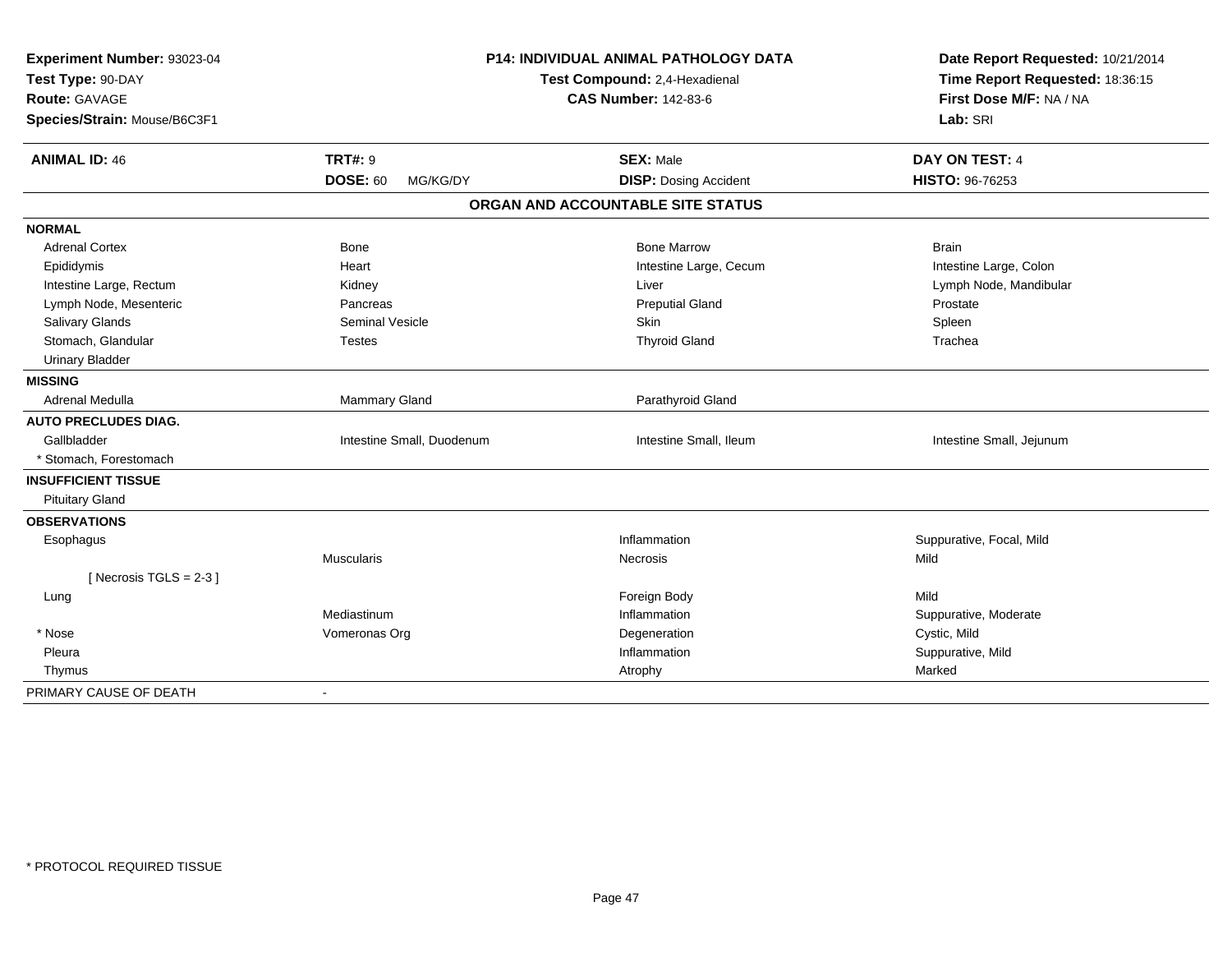| Experiment Number: 93023-04  |                               | <b>P14: INDIVIDUAL ANIMAL PATHOLOGY DATA</b> | Date Report Requested: 10/21/2014<br>Time Report Requested: 18:36:15 |
|------------------------------|-------------------------------|----------------------------------------------|----------------------------------------------------------------------|
| Test Type: 90-DAY            | Test Compound: 2,4-Hexadienal |                                              |                                                                      |
| <b>Route: GAVAGE</b>         |                               | <b>CAS Number: 142-83-6</b>                  | First Dose M/F: NA / NA                                              |
| Species/Strain: Mouse/B6C3F1 |                               |                                              | Lab: SRI                                                             |
| <b>ANIMAL ID: 47</b>         | <b>TRT#: 9</b>                | <b>SEX: Male</b>                             | DAY ON TEST: 94                                                      |
|                              | <b>DOSE: 60</b><br>MG/KG/DY   | <b>DISP:</b> Terminal Sacrifice              | <b>HISTO: 96-78071</b>                                               |
|                              |                               | ORGAN AND ACCOUNTABLE SITE STATUS            |                                                                      |
| <b>NORMAL</b>                |                               |                                              |                                                                      |
| * Nose                       | * Stomach, Forestomach        |                                              |                                                                      |
| <b>OBSERVATIONS</b>          |                               |                                              |                                                                      |
| Testes                       | <b>Germinal Epith</b>         | Degeneration                                 | Moderate                                                             |
| [Degeneration TGLS = 1-7]    |                               |                                              |                                                                      |
| PRIMARY CAUSE OF DEATH       |                               |                                              |                                                                      |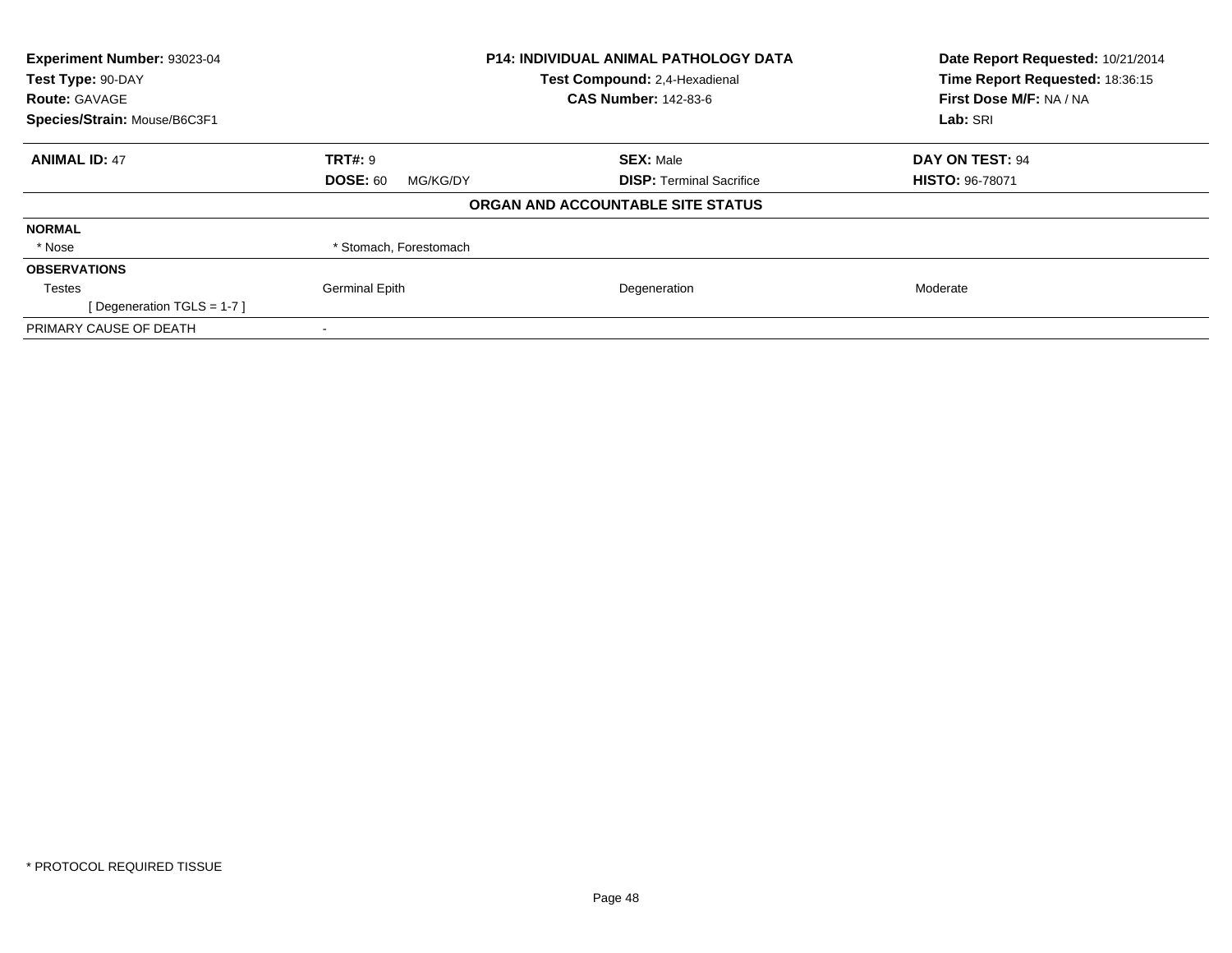| Experiment Number: 93023-04  | <b>P14: INDIVIDUAL ANIMAL PATHOLOGY DATA</b> |                                   | Date Report Requested: 10/21/2014 |  |
|------------------------------|----------------------------------------------|-----------------------------------|-----------------------------------|--|
| Test Type: 90-DAY            |                                              | Test Compound: 2,4-Hexadienal     | Time Report Requested: 18:36:15   |  |
| <b>Route: GAVAGE</b>         |                                              | <b>CAS Number: 142-83-6</b>       | First Dose M/F: NA / NA           |  |
| Species/Strain: Mouse/B6C3F1 |                                              |                                   | Lab: SRI                          |  |
| <b>ANIMAL ID: 48</b>         | <b>TRT#: 9</b>                               | <b>SEX: Male</b>                  | DAY ON TEST: 94                   |  |
|                              | <b>DOSE: 60</b><br>MG/KG/DY                  | <b>DISP: Terminal Sacrifice</b>   | <b>HISTO: 96-78072</b>            |  |
|                              |                                              | ORGAN AND ACCOUNTABLE SITE STATUS |                                   |  |
| <b>NORMAL</b>                |                                              |                                   |                                   |  |
| * Nose                       | * Stomach, Forestomach                       |                                   |                                   |  |
| PRIMARY CAUSE OF DEATH       |                                              |                                   |                                   |  |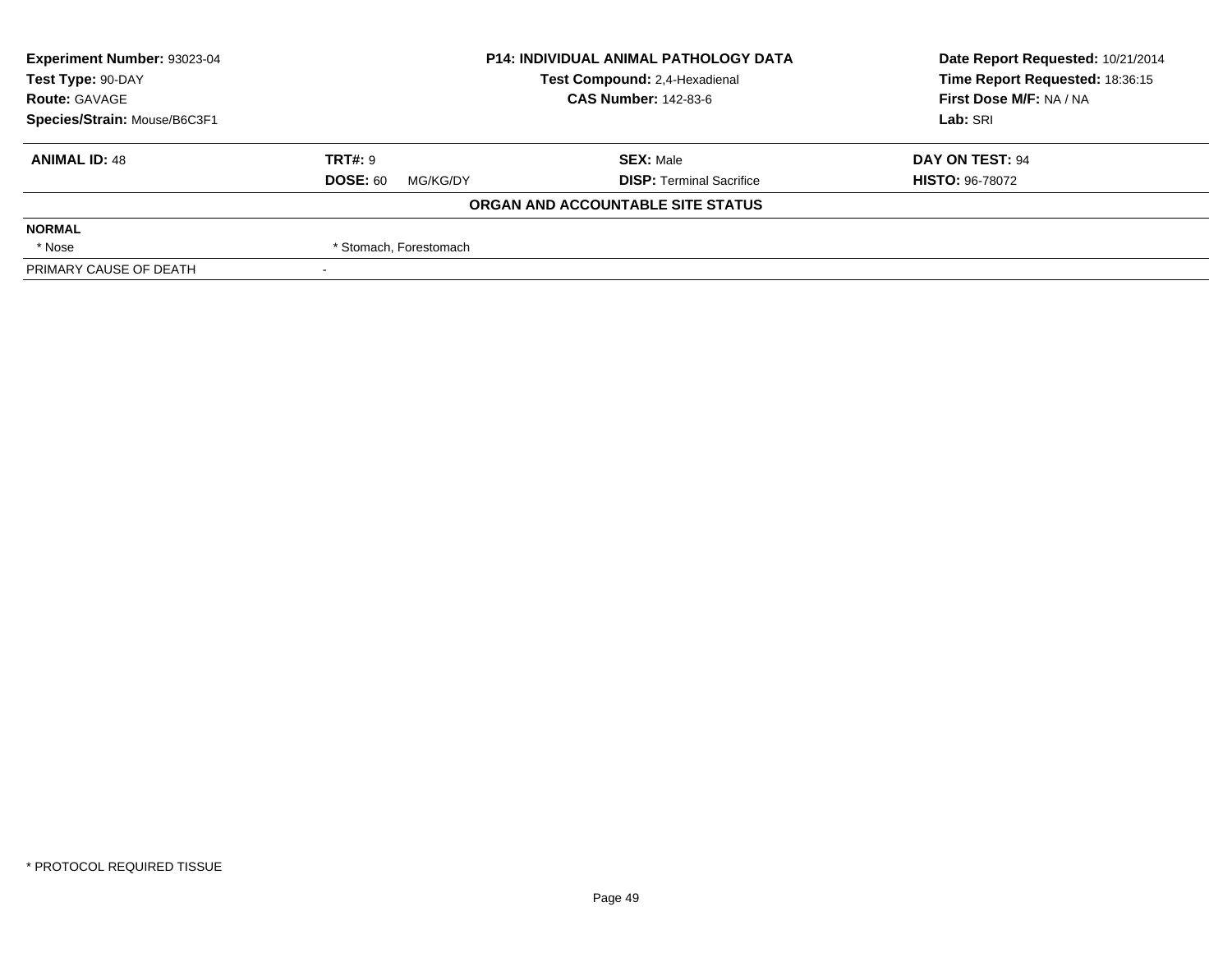| Experiment Number: 93023-04  | <b>P14: INDIVIDUAL ANIMAL PATHOLOGY DATA</b> |                                   | Date Report Requested: 10/21/2014 |  |
|------------------------------|----------------------------------------------|-----------------------------------|-----------------------------------|--|
| Test Type: 90-DAY            |                                              | Test Compound: 2,4-Hexadienal     | Time Report Requested: 18:36:15   |  |
| <b>Route: GAVAGE</b>         |                                              | <b>CAS Number: 142-83-6</b>       | First Dose M/F: NA / NA           |  |
| Species/Strain: Mouse/B6C3F1 |                                              |                                   | Lab: SRI                          |  |
| <b>ANIMAL ID: 49</b>         | <b>TRT#: 9</b>                               | <b>SEX: Male</b>                  | DAY ON TEST: 94                   |  |
|                              | <b>DOSE: 60</b><br>MG/KG/DY                  | <b>DISP: Terminal Sacrifice</b>   | <b>HISTO: 96-78073</b>            |  |
|                              |                                              | ORGAN AND ACCOUNTABLE SITE STATUS |                                   |  |
| <b>NORMAL</b>                |                                              |                                   |                                   |  |
| * Nose                       | * Stomach, Forestomach                       |                                   |                                   |  |
| PRIMARY CAUSE OF DEATH       |                                              |                                   |                                   |  |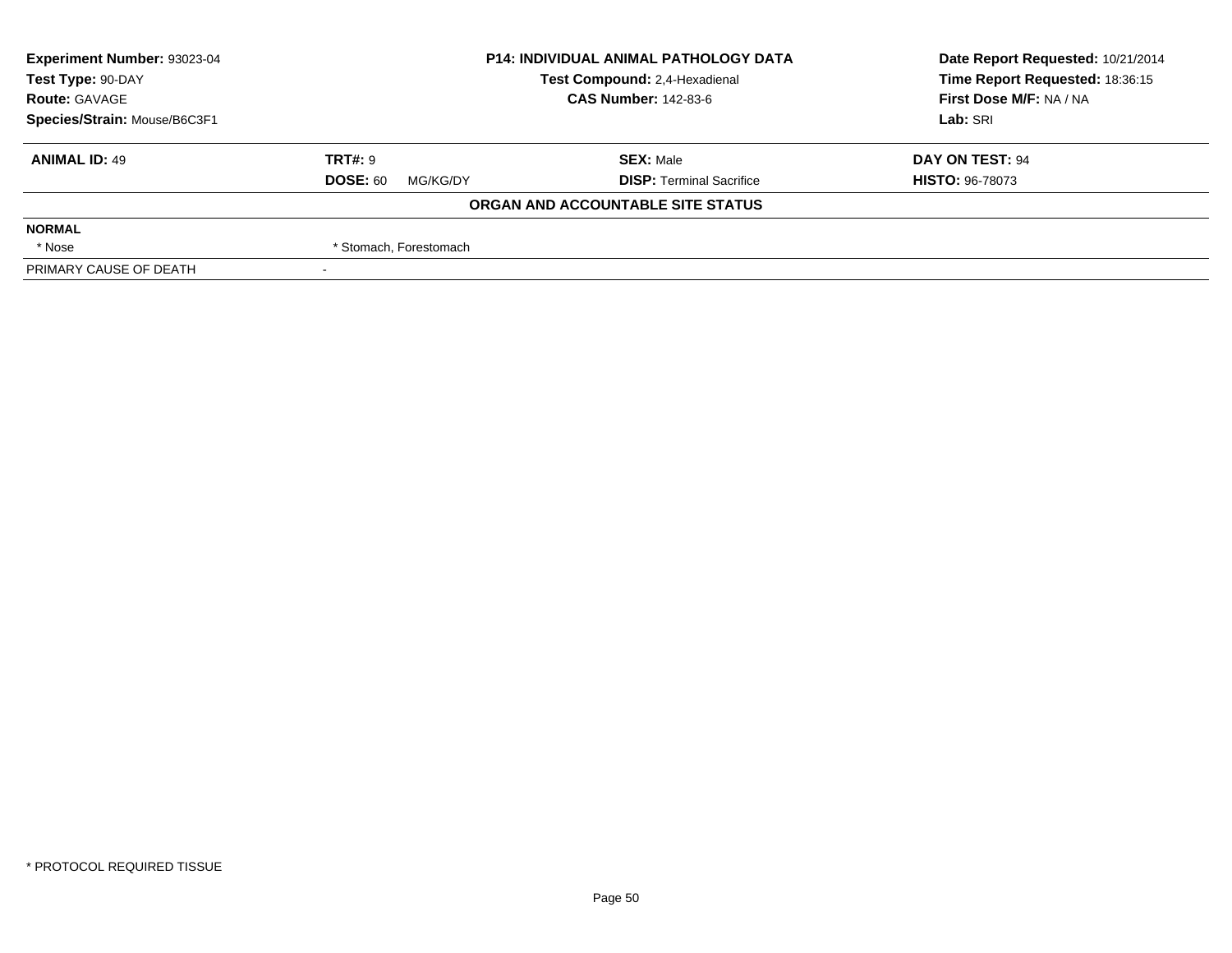| Experiment Number: 93023-04  | <b>P14: INDIVIDUAL ANIMAL PATHOLOGY DATA</b><br>Test Compound: 2,4-Hexadienal |                                   | Date Report Requested: 10/21/2014 |  |
|------------------------------|-------------------------------------------------------------------------------|-----------------------------------|-----------------------------------|--|
| Test Type: 90-DAY            |                                                                               |                                   | Time Report Requested: 18:36:15   |  |
| <b>Route: GAVAGE</b>         |                                                                               | <b>CAS Number: 142-83-6</b>       | First Dose M/F: NA / NA           |  |
| Species/Strain: Mouse/B6C3F1 |                                                                               |                                   | Lab: SRI                          |  |
| <b>ANIMAL ID: 50</b>         | <b>TRT#: 9</b>                                                                | <b>SEX: Male</b>                  | DAY ON TEST: 94                   |  |
|                              | <b>DOSE: 60</b><br>MG/KG/DY                                                   | <b>DISP: Terminal Sacrifice</b>   | <b>HISTO: 96-78074</b>            |  |
|                              |                                                                               | ORGAN AND ACCOUNTABLE SITE STATUS |                                   |  |
| <b>NORMAL</b>                |                                                                               |                                   |                                   |  |
| * Nose                       | * Stomach, Forestomach                                                        |                                   |                                   |  |
| PRIMARY CAUSE OF DEATH       |                                                                               |                                   |                                   |  |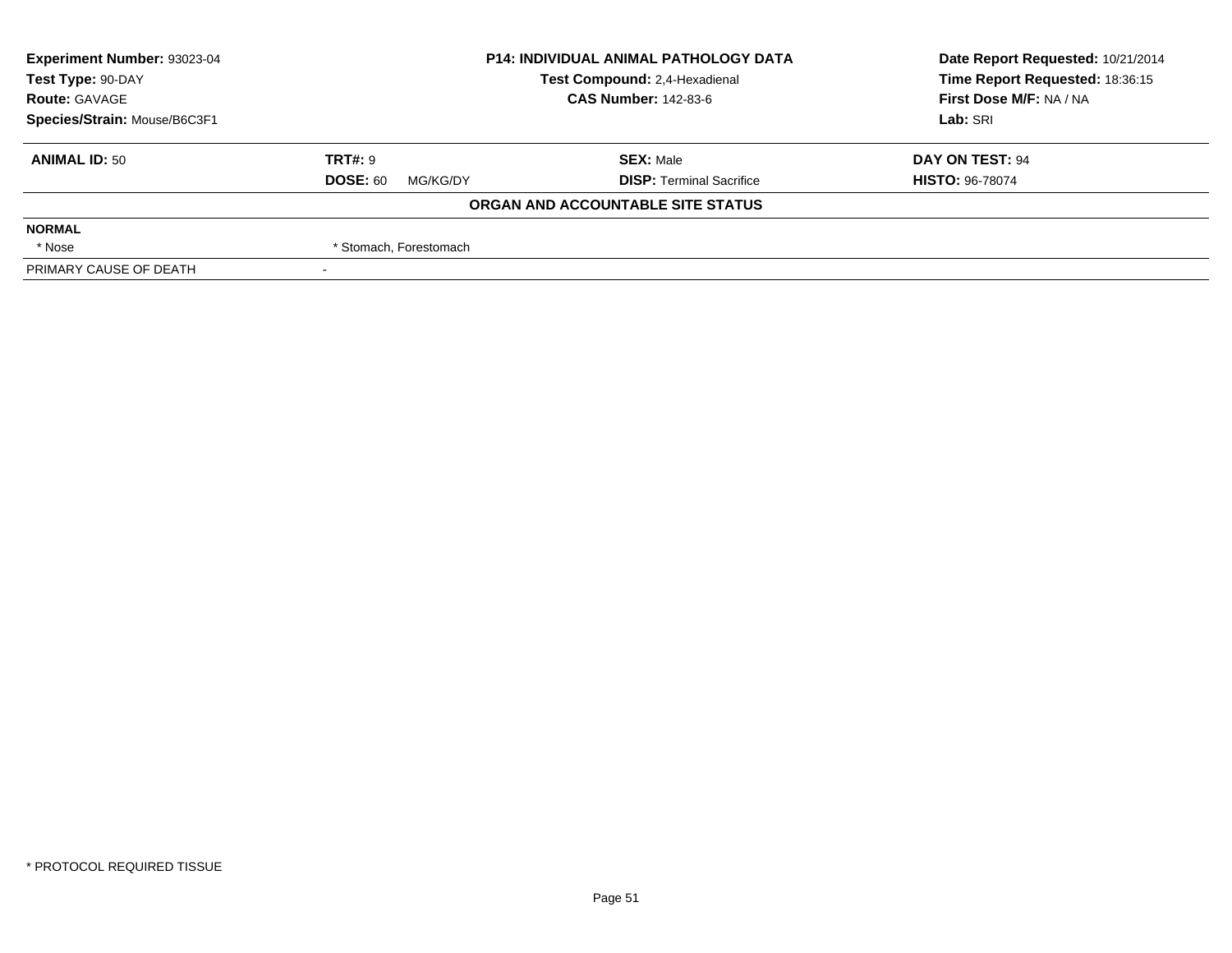| Experiment Number: 93023-04<br>Test Type: 90-DAY<br><b>Route: GAVAGE</b><br>Species/Strain: Mouse/B6C3F1 | <b>P14: INDIVIDUAL ANIMAL PATHOLOGY DATA</b><br>Test Compound: 2,4-Hexadienal<br><b>CAS Number: 142-83-6</b> |                                   | Date Report Requested: 10/21/2014<br>Time Report Requested: 18:36:15<br>First Dose M/F: NA / NA<br>Lab: SRI |
|----------------------------------------------------------------------------------------------------------|--------------------------------------------------------------------------------------------------------------|-----------------------------------|-------------------------------------------------------------------------------------------------------------|
| <b>ANIMAL ID: 51</b>                                                                                     | <b>TRT#: 11</b>                                                                                              | <b>SEX: Male</b>                  | DAY ON TEST: 94                                                                                             |
|                                                                                                          | <b>DOSE: 120</b><br>MG/KG/DY                                                                                 | <b>DISP: Terminal Sacrifice</b>   | <b>HISTO: 96-78075</b>                                                                                      |
|                                                                                                          |                                                                                                              | ORGAN AND ACCOUNTABLE SITE STATUS |                                                                                                             |
| <b>NORMAL</b>                                                                                            |                                                                                                              |                                   |                                                                                                             |
| * Adrenal Cortex                                                                                         | * Adrenal Medulla                                                                                            | * Bone                            | * Bone Marrow                                                                                               |
| * Brain                                                                                                  | * Epididymis                                                                                                 | * Esophagus                       | * Gallbladder                                                                                               |
| * Heart                                                                                                  | * Intestine Large, Cecum                                                                                     | * Intestine Large, Colon          | * Intestine Large, Rectum                                                                                   |
| * Intestine Small, Duodenum                                                                              | * Intestine Small, Ileum                                                                                     | * Intestine Small, Jejunum        | * Kidney                                                                                                    |
| * Liver                                                                                                  | * Lung                                                                                                       | * Lymph Node, Mandibular          | * Lymph Node, Mesenteric                                                                                    |
| * Pancreas                                                                                               | * Parathyroid Gland                                                                                          | * Pituitary Gland                 | * Preputial Gland                                                                                           |
| * Prostate                                                                                               | * Salivary Glands                                                                                            | * Seminal Vesicle                 | * Skin                                                                                                      |
| * Spleen                                                                                                 | * Stomach, Forestomach                                                                                       | * Stomach, Glandular              | * Testes                                                                                                    |
| * Thymus                                                                                                 | * Thyroid Gland                                                                                              | * Trachea                         | * Urinary Bladder                                                                                           |
| <b>MISSING</b>                                                                                           |                                                                                                              |                                   |                                                                                                             |
| * Mammary Gland                                                                                          |                                                                                                              |                                   |                                                                                                             |
| <b>OBSERVATIONS</b>                                                                                      |                                                                                                              |                                   |                                                                                                             |
| * Nose                                                                                                   | Vomeronas Org                                                                                                | Cyst                              | Mild                                                                                                        |
| PRIMARY CAUSE OF DEATH                                                                                   |                                                                                                              |                                   |                                                                                                             |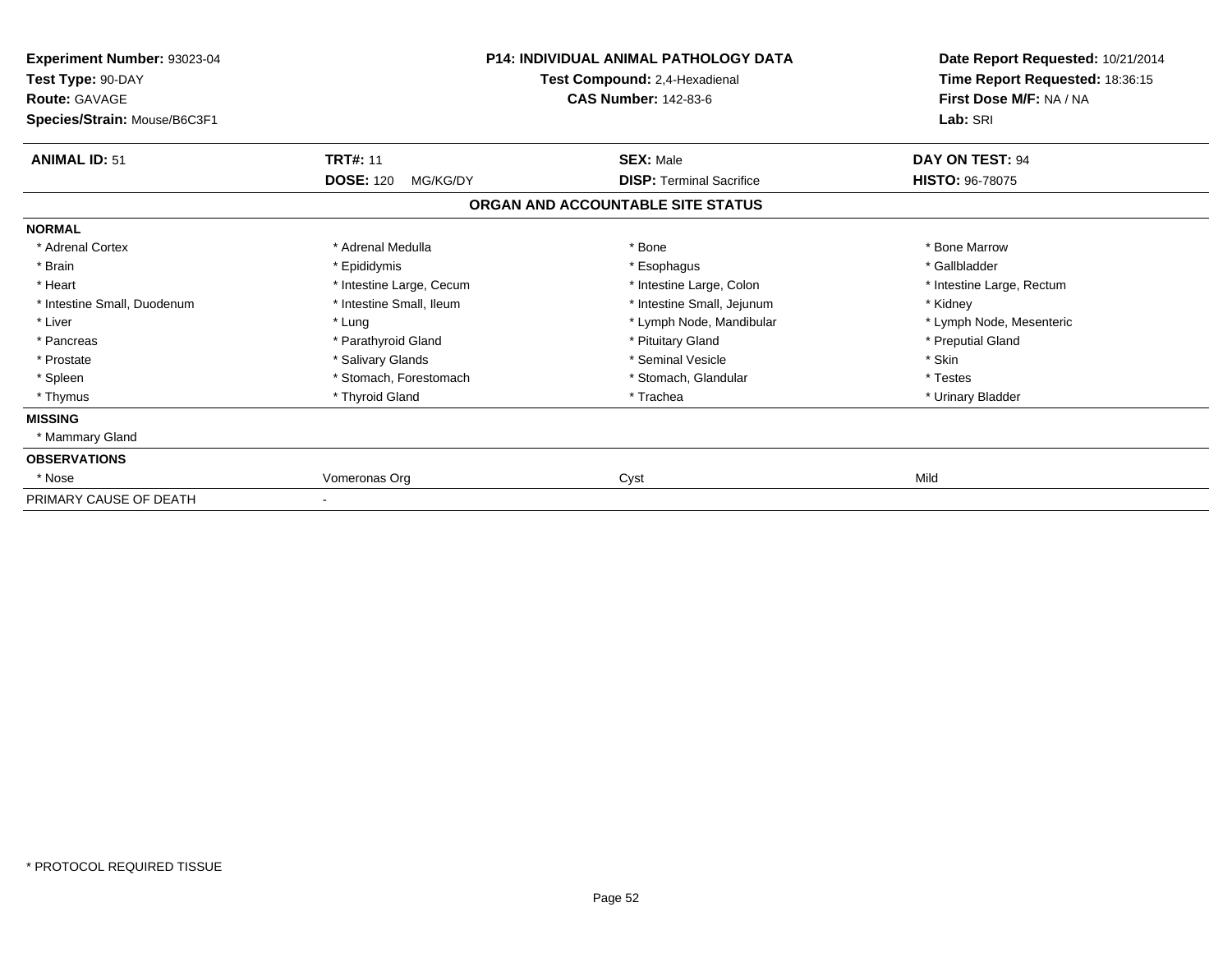| <b>Experiment Number: 93023-04</b><br>Test Type: 90-DAY<br><b>Route: GAVAGE</b><br>Species/Strain: Mouse/B6C3F1 |                              | P14: INDIVIDUAL ANIMAL PATHOLOGY DATA<br>Test Compound: 2,4-Hexadienal<br><b>CAS Number: 142-83-6</b> | Date Report Requested: 10/21/2014<br>Time Report Requested: 18:36:15<br>First Dose M/F: NA / NA<br>Lab: SRI |
|-----------------------------------------------------------------------------------------------------------------|------------------------------|-------------------------------------------------------------------------------------------------------|-------------------------------------------------------------------------------------------------------------|
| <b>ANIMAL ID: 52</b>                                                                                            | <b>TRT#: 11</b>              | <b>SEX: Male</b>                                                                                      | DAY ON TEST: 94                                                                                             |
|                                                                                                                 | <b>DOSE: 120</b><br>MG/KG/DY | <b>DISP: Terminal Sacrifice</b>                                                                       | <b>HISTO: 96-78076</b>                                                                                      |
|                                                                                                                 |                              | ORGAN AND ACCOUNTABLE SITE STATUS                                                                     |                                                                                                             |
| <b>NORMAL</b>                                                                                                   |                              |                                                                                                       |                                                                                                             |
| * Adrenal Cortex                                                                                                | * Adrenal Medulla            | * Bone                                                                                                | * Bone Marrow                                                                                               |
| * Brain                                                                                                         | * Epididymis                 | * Esophagus                                                                                           | * Gallbladder                                                                                               |
| * Heart                                                                                                         | * Intestine Large, Cecum     | * Intestine Large, Colon                                                                              | * Intestine Large, Rectum                                                                                   |
| * Intestine Small, Duodenum                                                                                     | * Intestine Small, Ileum     | * Intestine Small, Jejunum                                                                            | * Kidney                                                                                                    |
| * Liver                                                                                                         | * Lung                       | * Lymph Node, Mandibular                                                                              | * Lymph Node, Mesenteric                                                                                    |
| * Pancreas                                                                                                      | * Parathyroid Gland          | * Pituitary Gland                                                                                     | * Preputial Gland                                                                                           |
| * Prostate                                                                                                      | * Salivary Glands            | * Seminal Vesicle                                                                                     | * Skin                                                                                                      |
| * Spleen                                                                                                        | * Stomach, Glandular         | * Testes                                                                                              | * Thymus                                                                                                    |
| * Thyroid Gland                                                                                                 | * Trachea                    | * Urinary Bladder                                                                                     |                                                                                                             |
| <b>MISSING</b>                                                                                                  |                              |                                                                                                       |                                                                                                             |
| * Mammary Gland                                                                                                 |                              |                                                                                                       |                                                                                                             |
| <b>OBSERVATIONS</b>                                                                                             |                              |                                                                                                       |                                                                                                             |
| * Nose                                                                                                          | Olfactory Epi                | Atrophy                                                                                               | Mild                                                                                                        |
|                                                                                                                 | Olfactory Epi                | <b>Necrosis</b>                                                                                       | Mild                                                                                                        |
| * Stomach, Forestomach                                                                                          | Epithelium                   | Hyperplasia                                                                                           | Mild                                                                                                        |
| PRIMARY CAUSE OF DEATH                                                                                          |                              |                                                                                                       |                                                                                                             |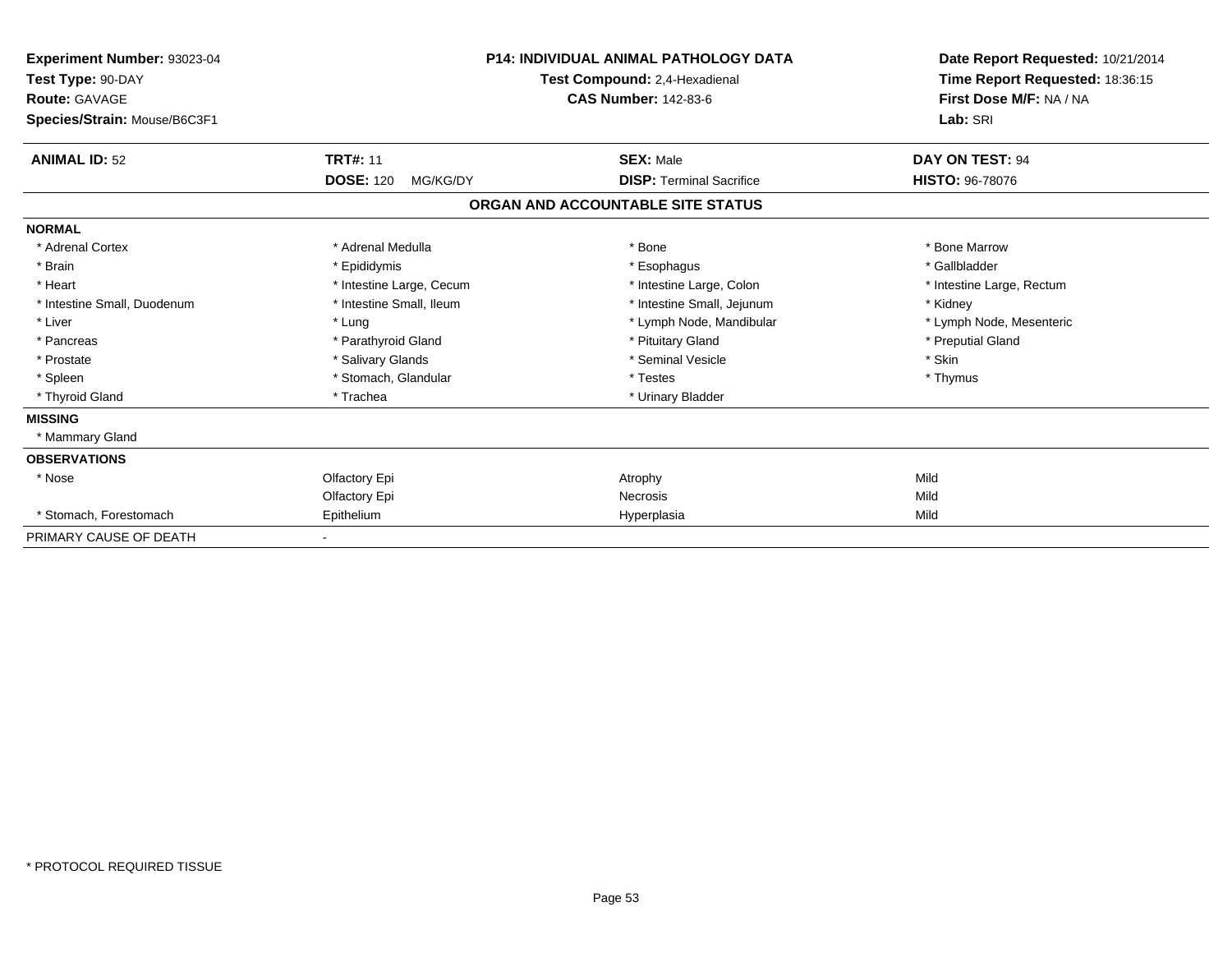| Experiment Number: 93023-04<br>Test Type: 90-DAY<br><b>Route: GAVAGE</b><br>Species/Strain: Mouse/B6C3F1 |                              | <b>P14: INDIVIDUAL ANIMAL PATHOLOGY DATA</b><br>Test Compound: 2,4-Hexadienal<br><b>CAS Number: 142-83-6</b> | Date Report Requested: 10/21/2014<br>Time Report Requested: 18:36:15<br>First Dose M/F: NA / NA<br>Lab: SRI |
|----------------------------------------------------------------------------------------------------------|------------------------------|--------------------------------------------------------------------------------------------------------------|-------------------------------------------------------------------------------------------------------------|
| <b>ANIMAL ID: 53</b>                                                                                     | <b>TRT#: 11</b>              | <b>SEX: Male</b>                                                                                             | DAY ON TEST: 94                                                                                             |
|                                                                                                          | <b>DOSE: 120</b><br>MG/KG/DY | <b>DISP: Terminal Sacrifice</b>                                                                              | <b>HISTO: 96-78077</b>                                                                                      |
|                                                                                                          |                              | ORGAN AND ACCOUNTABLE SITE STATUS                                                                            |                                                                                                             |
| <b>NORMAL</b>                                                                                            |                              |                                                                                                              |                                                                                                             |
| * Adrenal Cortex                                                                                         | * Adrenal Medulla            | * Bone                                                                                                       | * Bone Marrow                                                                                               |
| * Brain                                                                                                  | * Epididymis                 | * Esophagus                                                                                                  | * Gallbladder                                                                                               |
| * Heart                                                                                                  | * Intestine Large, Cecum     | * Intestine Large, Colon                                                                                     | * Intestine Large, Rectum                                                                                   |
| * Intestine Small, Duodenum                                                                              | * Intestine Small, Ileum     | * Intestine Small, Jejunum                                                                                   | * Kidney                                                                                                    |
| * Liver                                                                                                  | * Lymph Node, Mandibular     | * Lymph Node, Mesenteric                                                                                     | * Pancreas                                                                                                  |
| * Parathyroid Gland                                                                                      | * Pituitary Gland            | * Preputial Gland                                                                                            | * Prostate                                                                                                  |
| * Salivary Glands                                                                                        | * Seminal Vesicle            | * Skin                                                                                                       | * Spleen                                                                                                    |
| * Stomach, Glandular                                                                                     | * Testes                     | * Thymus                                                                                                     | * Thyroid Gland                                                                                             |
| * Trachea                                                                                                | * Urinary Bladder            |                                                                                                              |                                                                                                             |
| <b>MISSING</b>                                                                                           |                              |                                                                                                              |                                                                                                             |
| * Lung                                                                                                   | * Mammary Gland              |                                                                                                              |                                                                                                             |
| <b>OBSERVATIONS</b>                                                                                      |                              |                                                                                                              |                                                                                                             |
| * Nose                                                                                                   | Olfactory Epi                | Atrophy                                                                                                      | Moderate                                                                                                    |
|                                                                                                          | Olfactory Epi                | <b>Necrosis</b>                                                                                              | Minimal                                                                                                     |
| * Stomach, Forestomach                                                                                   | Epithelium                   | Hyperplasia                                                                                                  | Minimal                                                                                                     |
| PRIMARY CAUSE OF DEATH                                                                                   |                              |                                                                                                              |                                                                                                             |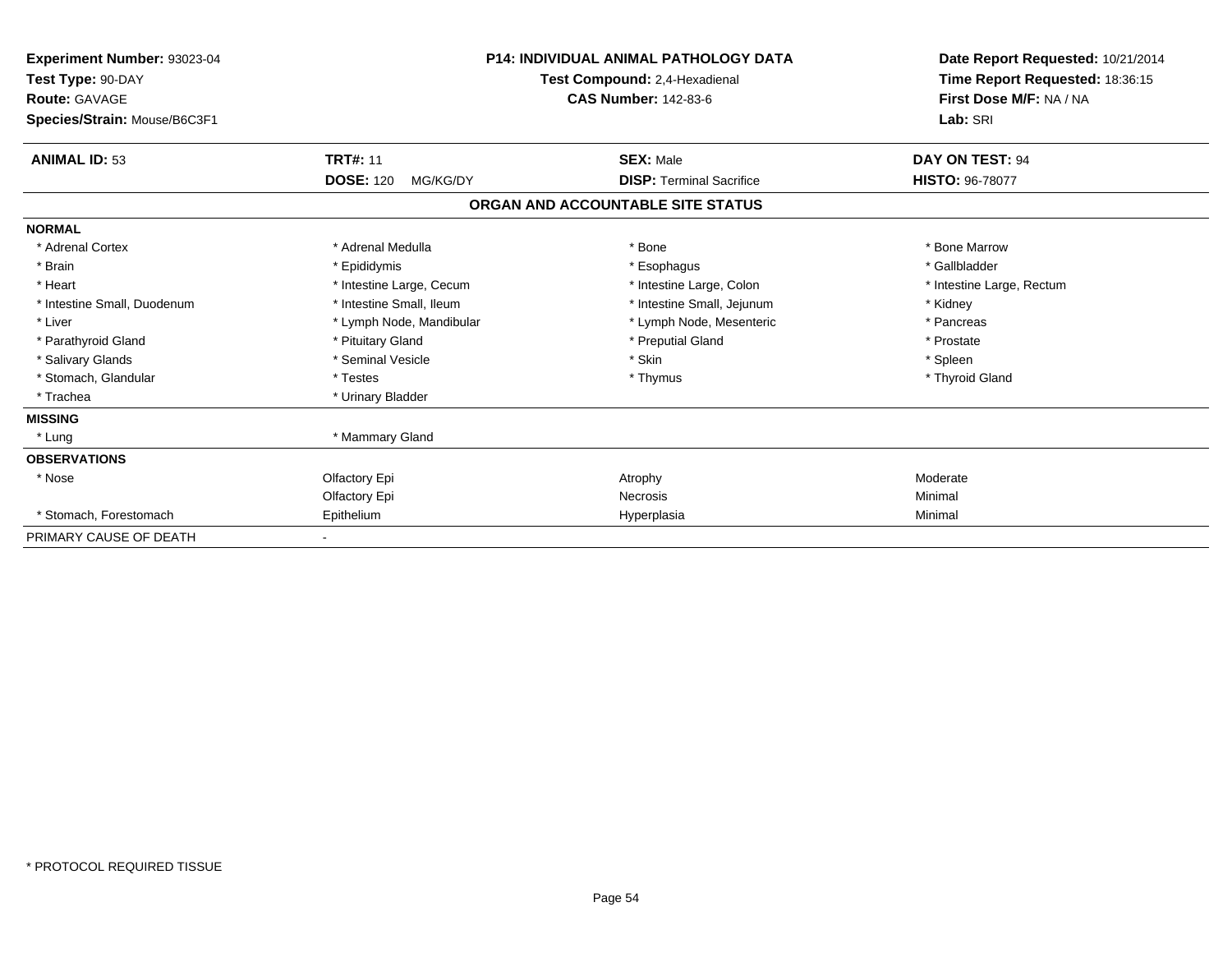| Experiment Number: 93023-04<br>Test Type: 90-DAY<br>Route: GAVAGE<br>Species/Strain: Mouse/B6C3F1 | <b>P14: INDIVIDUAL ANIMAL PATHOLOGY DATA</b><br>Test Compound: 2,4-Hexadienal<br><b>CAS Number: 142-83-6</b> |                                   | Date Report Requested: 10/21/2014<br>Time Report Requested: 18:36:15<br>First Dose M/F: NA / NA<br>Lab: SRI |  |
|---------------------------------------------------------------------------------------------------|--------------------------------------------------------------------------------------------------------------|-----------------------------------|-------------------------------------------------------------------------------------------------------------|--|
| <b>ANIMAL ID: 54</b>                                                                              | <b>TRT#: 11</b>                                                                                              | <b>SEX: Male</b>                  | DAY ON TEST: 94                                                                                             |  |
|                                                                                                   | <b>DOSE: 120</b><br>MG/KG/DY                                                                                 | <b>DISP: Terminal Sacrifice</b>   | <b>HISTO: 96-78078</b>                                                                                      |  |
|                                                                                                   |                                                                                                              | ORGAN AND ACCOUNTABLE SITE STATUS |                                                                                                             |  |
| <b>NORMAL</b>                                                                                     |                                                                                                              |                                   |                                                                                                             |  |
| * Adrenal Cortex                                                                                  | * Adrenal Medulla                                                                                            | * Bone                            | * Bone Marrow                                                                                               |  |
| * Brain                                                                                           | * Epididymis                                                                                                 | * Esophagus                       | * Gallbladder                                                                                               |  |
| * Heart                                                                                           | * Intestine Large, Cecum                                                                                     | * Intestine Large, Colon          | * Intestine Large, Rectum                                                                                   |  |
| * Intestine Small, Duodenum                                                                       | * Intestine Small, Ileum                                                                                     | * Intestine Small, Jejunum        | * Kidney                                                                                                    |  |
| * Liver                                                                                           | * Lung                                                                                                       | * Lymph Node, Mandibular          | * Lymph Node, Mesenteric                                                                                    |  |
| * Pancreas                                                                                        | * Pituitary Gland                                                                                            | * Preputial Gland                 | * Prostate                                                                                                  |  |
| * Salivary Glands                                                                                 | * Seminal Vesicle                                                                                            | * Skin                            | * Spleen                                                                                                    |  |
| * Stomach, Forestomach                                                                            | * Stomach, Glandular                                                                                         | * Testes                          | * Thymus                                                                                                    |  |
| * Thyroid Gland                                                                                   | * Trachea                                                                                                    | * Urinary Bladder                 |                                                                                                             |  |
| <b>MISSING</b>                                                                                    |                                                                                                              |                                   |                                                                                                             |  |
| * Mammary Gland                                                                                   |                                                                                                              |                                   |                                                                                                             |  |
| <b>OBSERVATIONS</b>                                                                               |                                                                                                              |                                   |                                                                                                             |  |
| * Nose                                                                                            | Olfactory Epi                                                                                                | Atrophy                           | Moderate                                                                                                    |  |
|                                                                                                   |                                                                                                              | Exudate                           | Minimal                                                                                                     |  |
|                                                                                                   | Olfactory Epi                                                                                                | <b>Necrosis</b>                   | Minimal                                                                                                     |  |
| Note: EXUDATE IS IN THE LUMEN.                                                                    |                                                                                                              |                                   |                                                                                                             |  |
| * Parathyroid Gland                                                                               |                                                                                                              | Cyst                              | Minimal                                                                                                     |  |
| PRIMARY CAUSE OF DEATH                                                                            |                                                                                                              |                                   |                                                                                                             |  |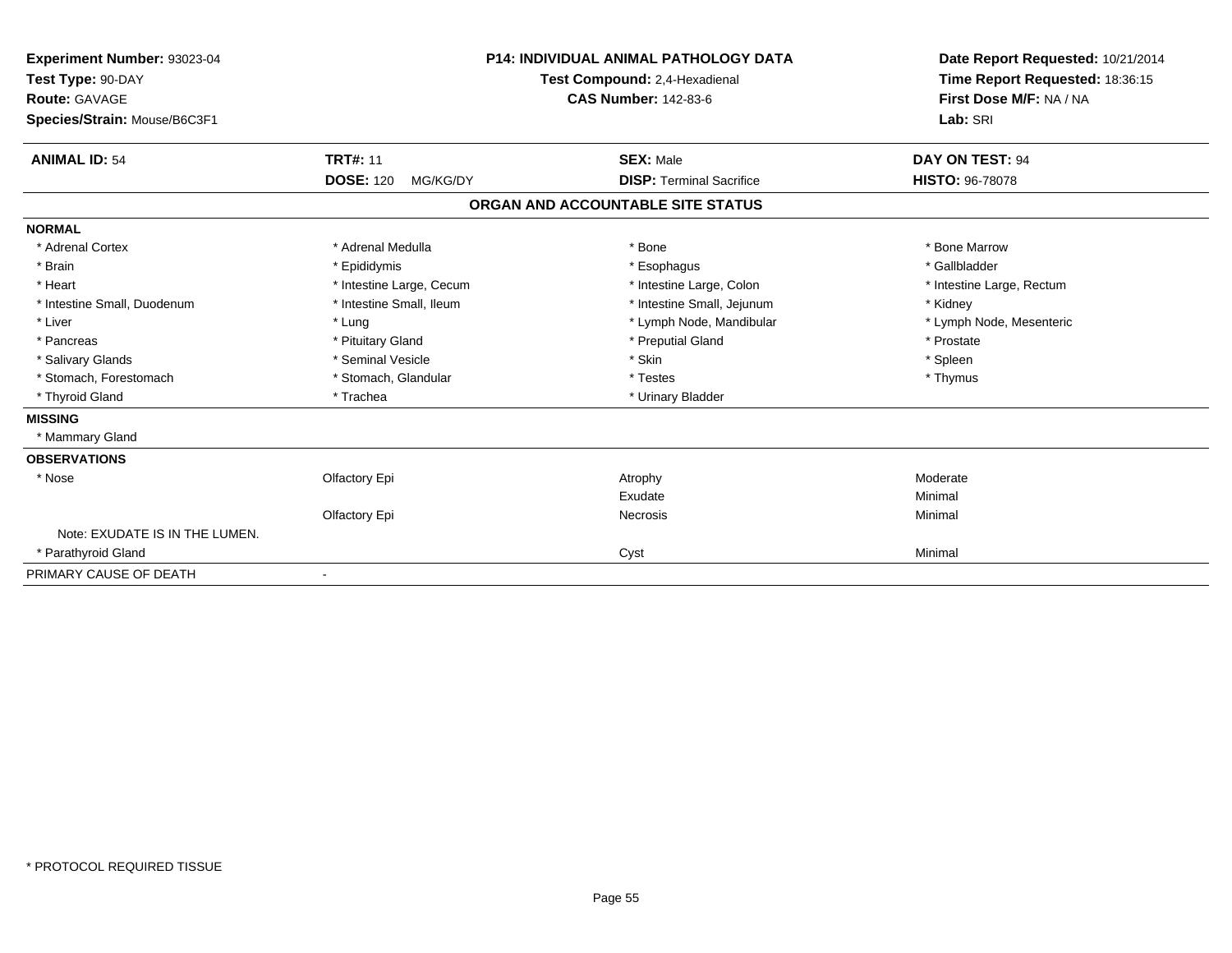| Experiment Number: 93023-04<br>Test Type: 90-DAY<br><b>Route: GAVAGE</b><br>Species/Strain: Mouse/B6C3F1 |                              | <b>P14: INDIVIDUAL ANIMAL PATHOLOGY DATA</b><br>Test Compound: 2,4-Hexadienal<br><b>CAS Number: 142-83-6</b> | Date Report Requested: 10/21/2014<br>Time Report Requested: 18:36:15<br>First Dose M/F: NA / NA<br>Lab: SRI |
|----------------------------------------------------------------------------------------------------------|------------------------------|--------------------------------------------------------------------------------------------------------------|-------------------------------------------------------------------------------------------------------------|
| <b>ANIMAL ID: 55</b>                                                                                     | <b>TRT#: 11</b>              | <b>SEX: Male</b>                                                                                             | DAY ON TEST: 94                                                                                             |
|                                                                                                          | <b>DOSE: 120</b><br>MG/KG/DY | <b>DISP: Terminal Sacrifice</b><br>ORGAN AND ACCOUNTABLE SITE STATUS                                         | <b>HISTO: 96-78079</b>                                                                                      |
| <b>NORMAL</b>                                                                                            |                              |                                                                                                              |                                                                                                             |
| * Adrenal Cortex                                                                                         | * Adrenal Medulla            | * Bone                                                                                                       | * Bone Marrow                                                                                               |
| * Brain                                                                                                  | * Epididymis                 | * Esophagus                                                                                                  | * Gallbladder                                                                                               |
| * Heart                                                                                                  | * Intestine Large, Cecum     | * Intestine Large, Colon                                                                                     | * Intestine Large, Rectum                                                                                   |
| * Intestine Small, Duodenum                                                                              | * Intestine Small, Ileum     | * Intestine Small, Jejunum                                                                                   | * Kidney                                                                                                    |
| * Liver                                                                                                  | * Lung                       | * Lymph Node, Mandibular                                                                                     | * Lymph Node, Mesenteric                                                                                    |
| * Pancreas                                                                                               | * Parathyroid Gland          | * Preputial Gland                                                                                            | * Prostate                                                                                                  |
| * Salivary Glands                                                                                        | * Seminal Vesicle            | * Skin                                                                                                       | * Spleen                                                                                                    |
| * Stomach, Forestomach                                                                                   | * Stomach, Glandular         | * Testes                                                                                                     | * Thymus                                                                                                    |
| * Thyroid Gland                                                                                          | * Trachea                    | * Urinary Bladder                                                                                            |                                                                                                             |
| <b>MISSING</b>                                                                                           |                              |                                                                                                              |                                                                                                             |
| * Mammary Gland                                                                                          | * Pituitary Gland            |                                                                                                              |                                                                                                             |
| <b>OBSERVATIONS</b>                                                                                      |                              |                                                                                                              |                                                                                                             |
| * Nose                                                                                                   | Olfactory Epi                | <b>Necrosis</b>                                                                                              | Minimal                                                                                                     |
| PRIMARY CAUSE OF DEATH                                                                                   |                              |                                                                                                              |                                                                                                             |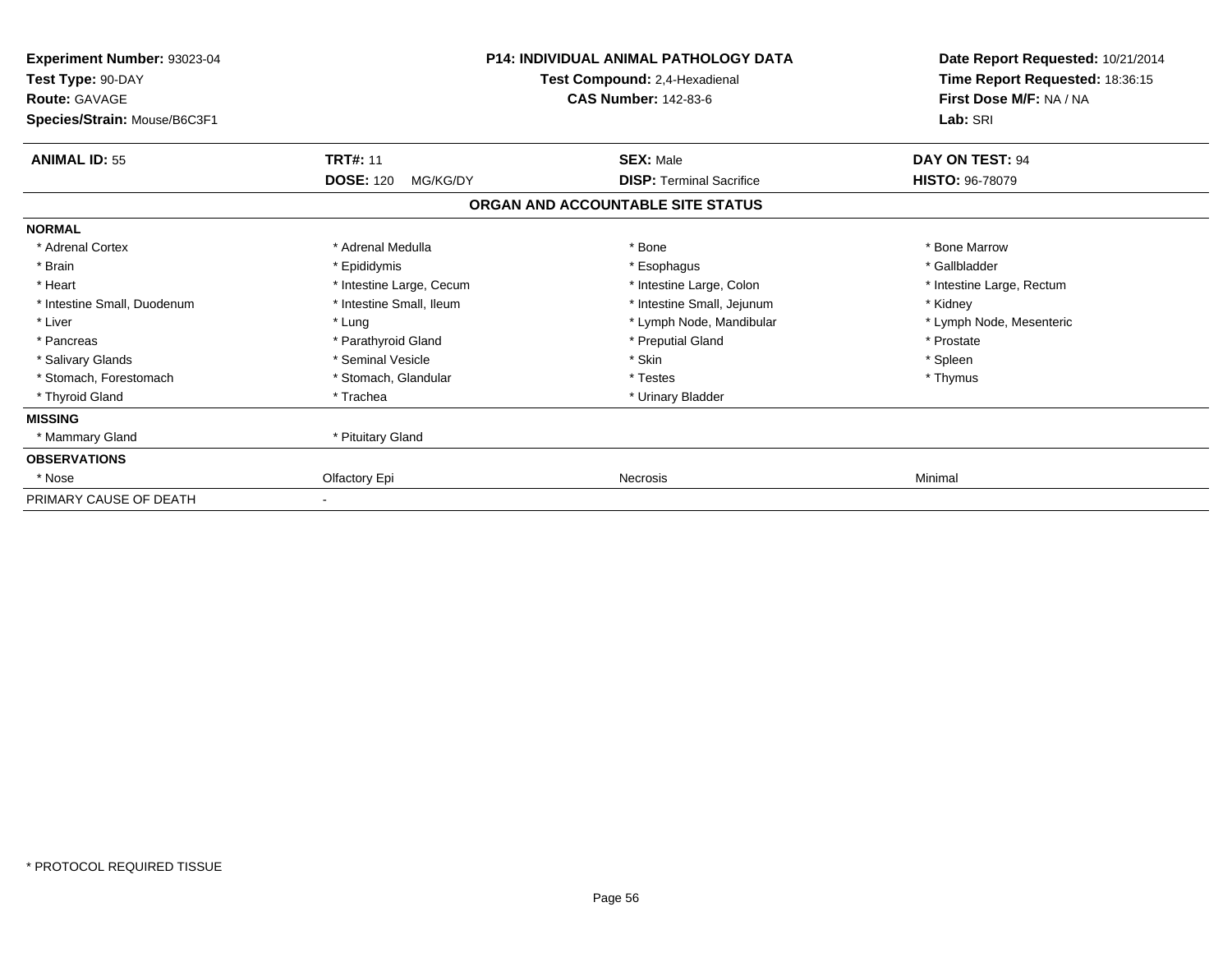| Experiment Number: 93023-04<br>Test Type: 90-DAY<br><b>Route: GAVAGE</b> | <b>P14: INDIVIDUAL ANIMAL PATHOLOGY DATA</b><br>Test Compound: 2,4-Hexadienal<br><b>CAS Number: 142-83-6</b> |                                   | Date Report Requested: 10/21/2014<br>Time Report Requested: 18:36:15<br>First Dose M/F: NA / NA<br>Lab: SRI |  |
|--------------------------------------------------------------------------|--------------------------------------------------------------------------------------------------------------|-----------------------------------|-------------------------------------------------------------------------------------------------------------|--|
| Species/Strain: Mouse/B6C3F1                                             |                                                                                                              |                                   |                                                                                                             |  |
| <b>ANIMAL ID: 56</b>                                                     | <b>TRT#: 11</b>                                                                                              | <b>SEX: Male</b>                  | DAY ON TEST: 94                                                                                             |  |
|                                                                          | <b>DOSE: 120</b><br>MG/KG/DY                                                                                 | <b>DISP: Terminal Sacrifice</b>   | <b>HISTO: 96-78080</b>                                                                                      |  |
|                                                                          |                                                                                                              | ORGAN AND ACCOUNTABLE SITE STATUS |                                                                                                             |  |
| <b>NORMAL</b>                                                            |                                                                                                              |                                   |                                                                                                             |  |
| * Adrenal Cortex                                                         | * Adrenal Medulla                                                                                            | * Bone                            | * Bone Marrow                                                                                               |  |
| * Brain                                                                  | * Epididymis                                                                                                 | * Esophagus                       | * Gallbladder                                                                                               |  |
| * Heart                                                                  | * Intestine Large, Cecum                                                                                     | * Intestine Large, Colon          | * Intestine Large, Rectum                                                                                   |  |
| * Intestine Small, Duodenum                                              | * Intestine Small, Ileum                                                                                     | * Intestine Small, Jejunum        | * Kidney                                                                                                    |  |
| * Liver                                                                  | * Lung                                                                                                       | * Lymph Node, Mandibular          | * Lymph Node, Mesenteric                                                                                    |  |
| * Nose                                                                   | * Pancreas                                                                                                   | * Parathyroid Gland               | * Pituitary Gland                                                                                           |  |
| * Preputial Gland                                                        | * Prostate                                                                                                   | * Salivary Glands                 | * Seminal Vesicle                                                                                           |  |
| * Skin                                                                   | * Spleen                                                                                                     | * Stomach, Forestomach            | * Stomach, Glandular                                                                                        |  |
| * Testes                                                                 | * Thymus                                                                                                     | * Thyroid Gland                   | * Trachea                                                                                                   |  |
| * Urinary Bladder                                                        |                                                                                                              |                                   |                                                                                                             |  |
| <b>MISSING</b>                                                           |                                                                                                              |                                   |                                                                                                             |  |
| * Mammary Gland                                                          |                                                                                                              |                                   |                                                                                                             |  |
| PRIMARY CAUSE OF DEATH                                                   |                                                                                                              |                                   |                                                                                                             |  |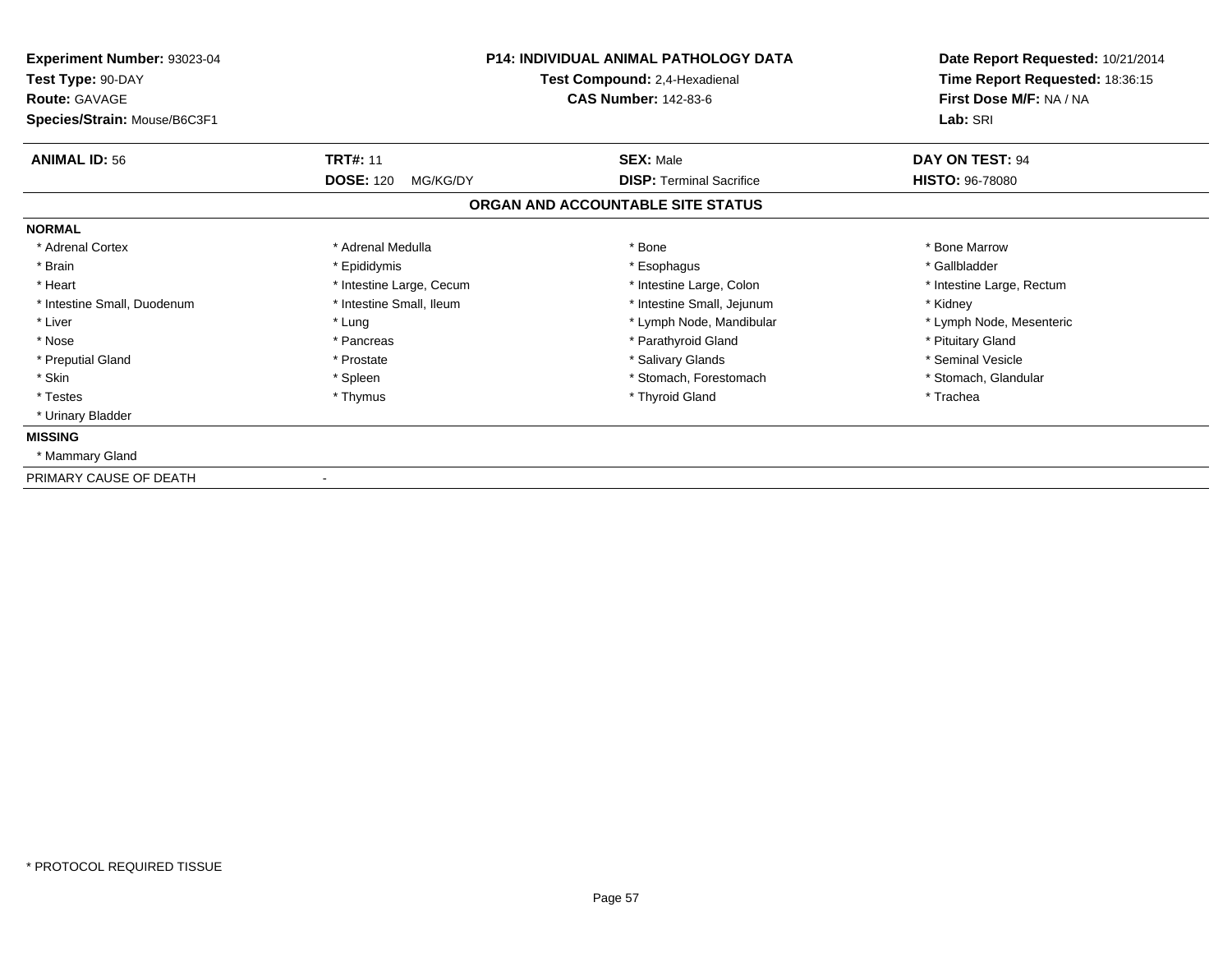| <b>Experiment Number: 93023-04</b><br>Test Type: 90-DAY<br><b>Route: GAVAGE</b><br>Species/Strain: Mouse/B6C3F1 |                              | <b>P14: INDIVIDUAL ANIMAL PATHOLOGY DATA</b><br>Test Compound: 2,4-Hexadienal<br><b>CAS Number: 142-83-6</b> | Date Report Requested: 10/21/2014<br>Time Report Requested: 18:36:15<br>First Dose M/F: NA / NA<br>Lab: SRI |
|-----------------------------------------------------------------------------------------------------------------|------------------------------|--------------------------------------------------------------------------------------------------------------|-------------------------------------------------------------------------------------------------------------|
| <b>ANIMAL ID: 57</b>                                                                                            | <b>TRT#: 11</b>              | <b>SEX: Male</b>                                                                                             | DAY ON TEST: 94                                                                                             |
|                                                                                                                 | <b>DOSE: 120</b><br>MG/KG/DY | <b>DISP: Terminal Sacrifice</b>                                                                              | <b>HISTO: 96-78081</b>                                                                                      |
|                                                                                                                 |                              | ORGAN AND ACCOUNTABLE SITE STATUS                                                                            |                                                                                                             |
| <b>NORMAL</b>                                                                                                   |                              |                                                                                                              |                                                                                                             |
| * Adrenal Cortex                                                                                                | * Adrenal Medulla            | * Bone                                                                                                       | * Bone Marrow                                                                                               |
| * Brain                                                                                                         | * Epididymis                 | * Esophagus                                                                                                  | * Heart                                                                                                     |
| * Intestine Large, Cecum                                                                                        | * Intestine Large, Colon     | * Intestine Large, Rectum                                                                                    | * Intestine Small, Duodenum                                                                                 |
| * Intestine Small, Ileum                                                                                        | * Intestine Small, Jejunum   | * Kidney                                                                                                     | * Liver                                                                                                     |
| * Lung                                                                                                          | * Lymph Node, Mandibular     | * Lymph Node, Mesenteric                                                                                     | * Nose                                                                                                      |
| * Pancreas                                                                                                      | * Parathyroid Gland          | * Pituitary Gland                                                                                            | * Preputial Gland                                                                                           |
| * Prostate                                                                                                      | * Salivary Glands            | * Seminal Vesicle                                                                                            | * Skin                                                                                                      |
| * Spleen                                                                                                        | * Stomach, Forestomach       | * Stomach, Glandular                                                                                         | * Testes                                                                                                    |
| * Thymus                                                                                                        | * Thyroid Gland              | * Trachea                                                                                                    | * Urinary Bladder                                                                                           |
| <b>MISSING</b>                                                                                                  |                              |                                                                                                              |                                                                                                             |
| * Gallbladder                                                                                                   | * Mammary Gland              |                                                                                                              |                                                                                                             |
| PRIMARY CAUSE OF DEATH                                                                                          |                              |                                                                                                              |                                                                                                             |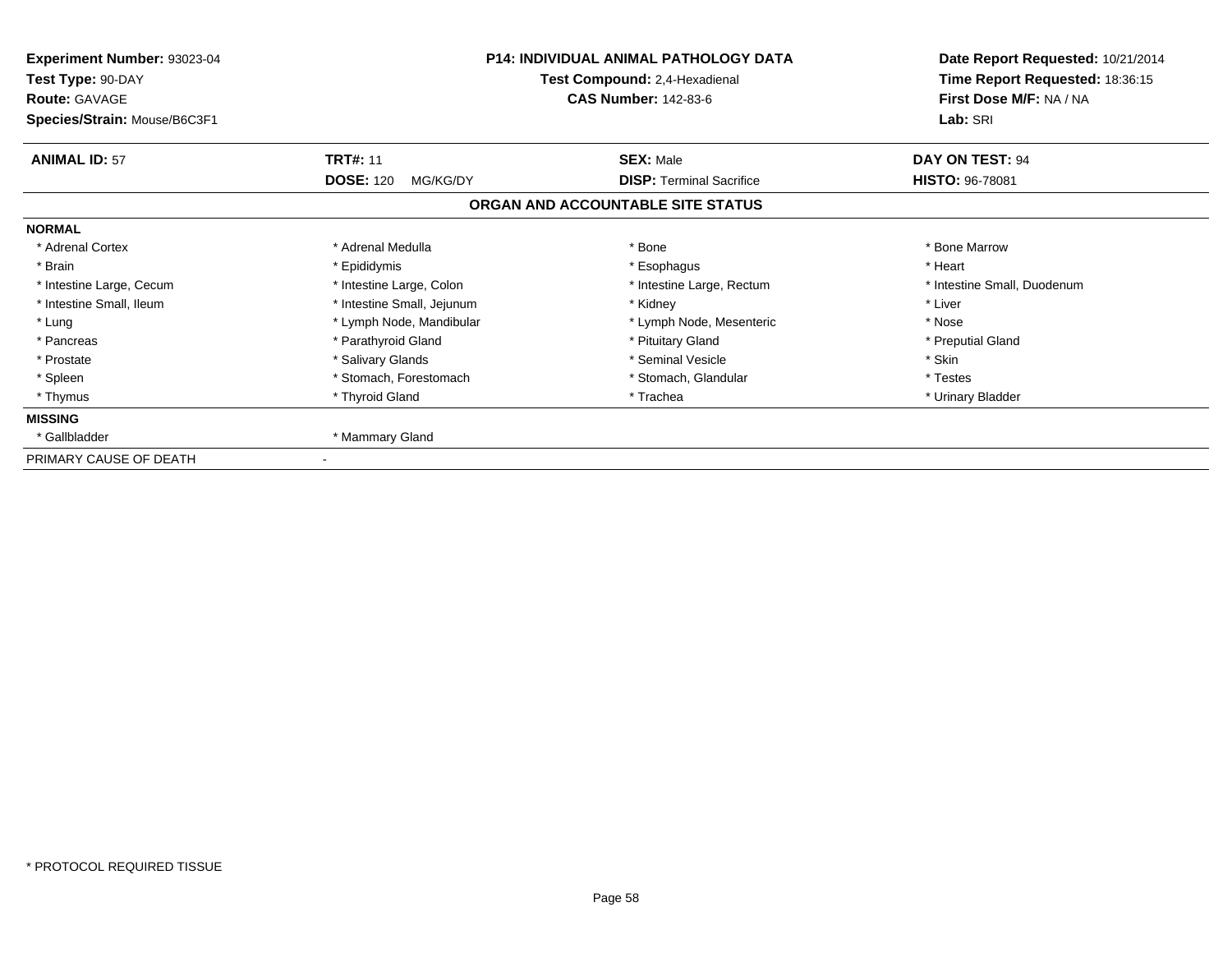| <b>Experiment Number: 93023-04</b><br>Test Type: 90-DAY<br><b>Route: GAVAGE</b><br>Species/Strain: Mouse/B6C3F1 |                              | P14: INDIVIDUAL ANIMAL PATHOLOGY DATA<br>Test Compound: 2,4-Hexadienal<br><b>CAS Number: 142-83-6</b> | Date Report Requested: 10/21/2014<br>Time Report Requested: 18:36:15<br>First Dose M/F: NA / NA<br>Lab: SRI |
|-----------------------------------------------------------------------------------------------------------------|------------------------------|-------------------------------------------------------------------------------------------------------|-------------------------------------------------------------------------------------------------------------|
| <b>ANIMAL ID: 58</b>                                                                                            | <b>TRT#: 11</b>              | <b>SEX: Male</b>                                                                                      | DAY ON TEST: 94                                                                                             |
|                                                                                                                 | <b>DOSE: 120</b><br>MG/KG/DY | <b>DISP: Terminal Sacrifice</b>                                                                       | <b>HISTO: 96-78082</b>                                                                                      |
|                                                                                                                 |                              | ORGAN AND ACCOUNTABLE SITE STATUS                                                                     |                                                                                                             |
| <b>NORMAL</b>                                                                                                   |                              |                                                                                                       |                                                                                                             |
| * Adrenal Cortex                                                                                                | * Adrenal Medulla            | * Bone                                                                                                | * Bone Marrow                                                                                               |
| * Brain                                                                                                         | * Epididymis                 | * Esophagus                                                                                           | * Gallbladder                                                                                               |
| * Heart                                                                                                         | * Intestine Large, Cecum     | * Intestine Large, Colon                                                                              | * Intestine Large, Rectum                                                                                   |
| * Intestine Small, Duodenum                                                                                     | * Intestine Small, Ileum     | * Intestine Small, Jejunum                                                                            | * Kidney                                                                                                    |
| * Liver                                                                                                         | * Lung                       | * Lymph Node, Mandibular                                                                              | * Lymph Node, Mesenteric                                                                                    |
| * Pancreas                                                                                                      | * Parathyroid Gland          | * Pituitary Gland                                                                                     | * Preputial Gland                                                                                           |
| * Prostate                                                                                                      | * Salivary Glands            | * Seminal Vesicle                                                                                     | * Skin                                                                                                      |
| * Spleen                                                                                                        | * Stomach, Glandular         | * Testes                                                                                              | * Thymus                                                                                                    |
| * Thyroid Gland                                                                                                 | * Trachea                    | * Urinary Bladder                                                                                     |                                                                                                             |
| <b>MISSING</b>                                                                                                  |                              |                                                                                                       |                                                                                                             |
| * Mammary Gland                                                                                                 |                              |                                                                                                       |                                                                                                             |
| <b>OBSERVATIONS</b>                                                                                             |                              |                                                                                                       |                                                                                                             |
| * Nose                                                                                                          | Olfactory Epi                | Atrophy                                                                                               | Mild                                                                                                        |
|                                                                                                                 | Olfactory Epi                | <b>Necrosis</b>                                                                                       | Minimal                                                                                                     |
| * Stomach, Forestomach                                                                                          | Epithelium                   | Hyperplasia                                                                                           | Minimal                                                                                                     |
| PRIMARY CAUSE OF DEATH                                                                                          |                              |                                                                                                       |                                                                                                             |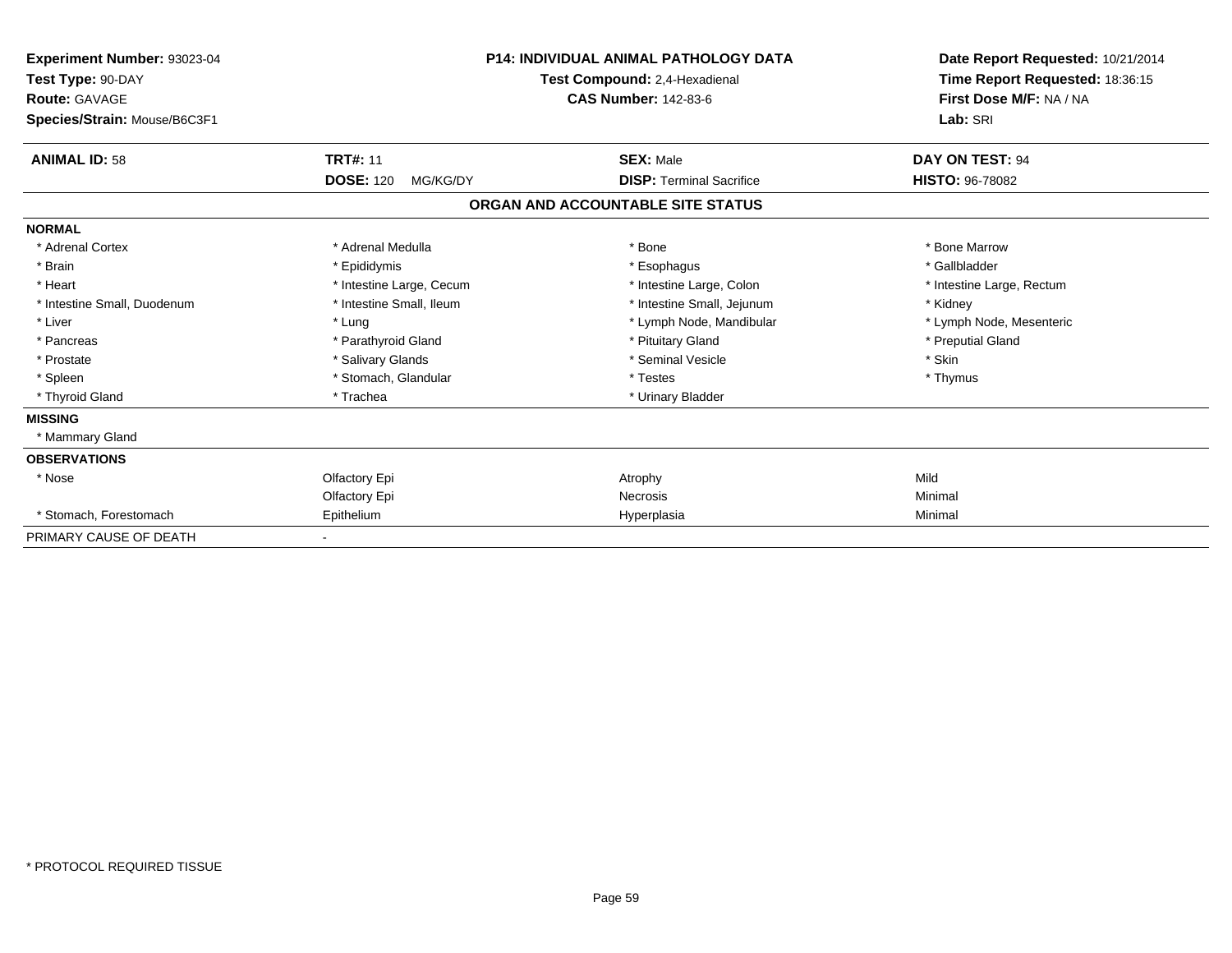| Experiment Number: 93023-04<br>Test Type: 90-DAY<br><b>Route: GAVAGE</b><br>Species/Strain: Mouse/B6C3F1 | <b>P14: INDIVIDUAL ANIMAL PATHOLOGY DATA</b><br>Test Compound: 2,4-Hexadienal<br><b>CAS Number: 142-83-6</b> |                                   | Date Report Requested: 10/21/2014<br>Time Report Requested: 18:36:15<br>First Dose M/F: NA / NA<br>Lab: SRI |  |
|----------------------------------------------------------------------------------------------------------|--------------------------------------------------------------------------------------------------------------|-----------------------------------|-------------------------------------------------------------------------------------------------------------|--|
|                                                                                                          |                                                                                                              |                                   |                                                                                                             |  |
| <b>ANIMAL ID: 59</b>                                                                                     | <b>TRT#: 11</b>                                                                                              | <b>SEX: Male</b>                  | DAY ON TEST: 94                                                                                             |  |
|                                                                                                          | <b>DOSE: 120</b><br>MG/KG/DY                                                                                 | <b>DISP: Terminal Sacrifice</b>   | <b>HISTO: 96-78083</b>                                                                                      |  |
|                                                                                                          |                                                                                                              | ORGAN AND ACCOUNTABLE SITE STATUS |                                                                                                             |  |
| <b>NORMAL</b>                                                                                            |                                                                                                              |                                   |                                                                                                             |  |
| * Adrenal Cortex                                                                                         | * Adrenal Medulla                                                                                            | * Bone                            | * Bone Marrow                                                                                               |  |
| * Brain                                                                                                  | * Epididymis                                                                                                 | * Esophagus                       | * Gallbladder                                                                                               |  |
| * Heart                                                                                                  | * Intestine Large, Cecum                                                                                     | * Intestine Large, Colon          | * Intestine Large, Rectum                                                                                   |  |
| * Intestine Small, Duodenum                                                                              | * Intestine Small, Ileum                                                                                     | * Intestine Small, Jejunum        | * Kidney                                                                                                    |  |
| * Liver                                                                                                  | * Lung                                                                                                       | * Lymph Node, Mandibular          | * Lymph Node, Mesenteric                                                                                    |  |
| * Nose                                                                                                   | * Pancreas                                                                                                   | * Parathyroid Gland               | * Pituitary Gland                                                                                           |  |
| * Preputial Gland                                                                                        | * Prostate                                                                                                   | * Salivary Glands                 | * Seminal Vesicle                                                                                           |  |
| * Skin                                                                                                   | * Spleen                                                                                                     | * Stomach, Forestomach            | * Stomach, Glandular                                                                                        |  |
| * Testes                                                                                                 | * Thymus                                                                                                     | * Thyroid Gland                   | * Trachea                                                                                                   |  |
| * Urinary Bladder                                                                                        |                                                                                                              |                                   |                                                                                                             |  |
| <b>MISSING</b>                                                                                           |                                                                                                              |                                   |                                                                                                             |  |
| * Mammary Gland                                                                                          |                                                                                                              |                                   |                                                                                                             |  |
| PRIMARY CAUSE OF DEATH                                                                                   |                                                                                                              |                                   |                                                                                                             |  |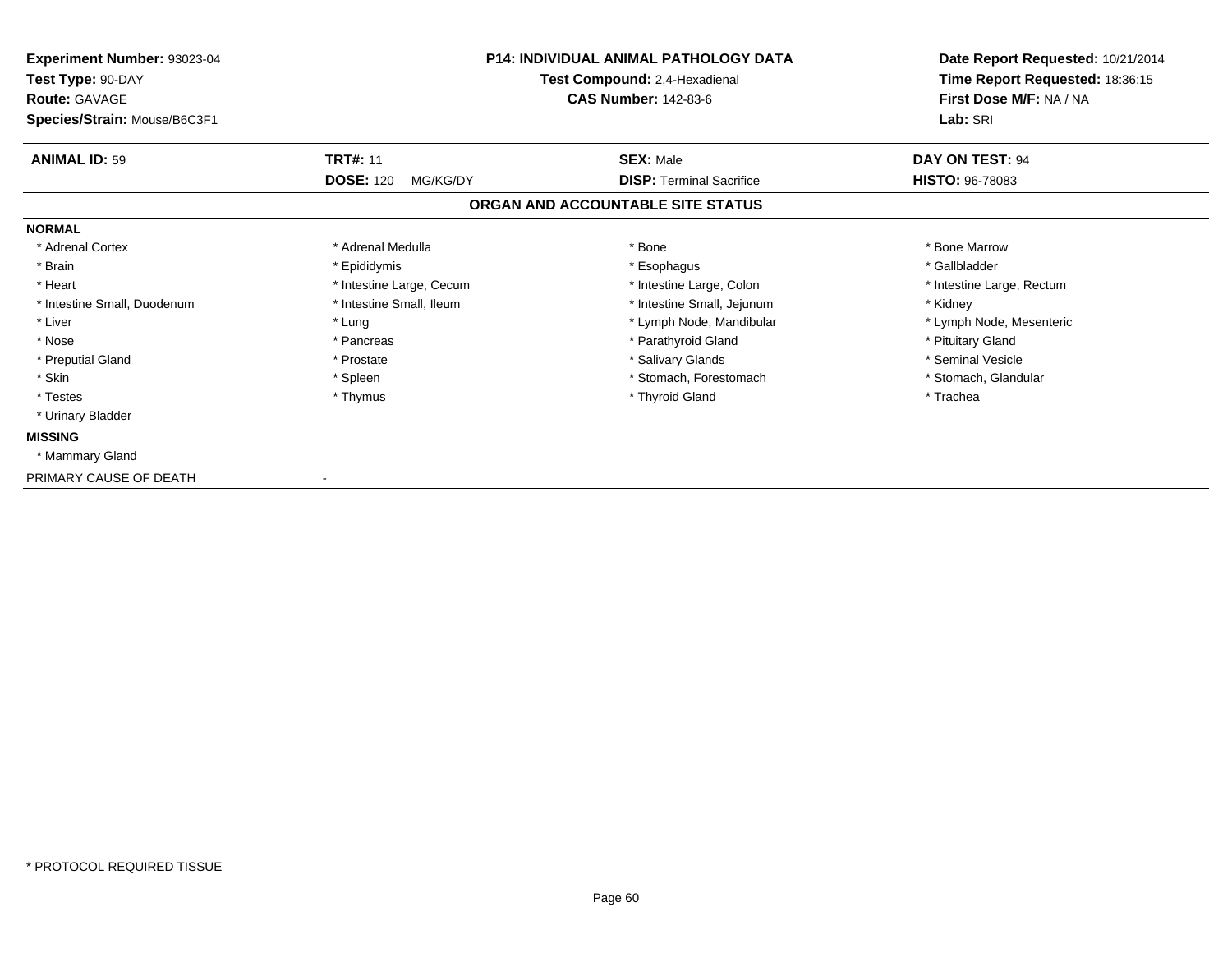| Experiment Number: 93023-04<br>Test Type: 90-DAY<br><b>Route: GAVAGE</b><br>Species/Strain: Mouse/B6C3F1 |                              | <b>P14: INDIVIDUAL ANIMAL PATHOLOGY DATA</b><br>Test Compound: 2,4-Hexadienal<br><b>CAS Number: 142-83-6</b> | Date Report Requested: 10/21/2014<br>Time Report Requested: 18:36:15<br>First Dose M/F: NA / NA<br>Lab: SRI |
|----------------------------------------------------------------------------------------------------------|------------------------------|--------------------------------------------------------------------------------------------------------------|-------------------------------------------------------------------------------------------------------------|
| <b>ANIMAL ID: 60</b>                                                                                     | <b>TRT#: 11</b>              | <b>SEX: Male</b>                                                                                             | DAY ON TEST: 94                                                                                             |
|                                                                                                          | <b>DOSE: 120</b><br>MG/KG/DY | <b>DISP:</b> Terminal Sacrifice                                                                              | <b>HISTO: 96-78084</b>                                                                                      |
|                                                                                                          |                              | ORGAN AND ACCOUNTABLE SITE STATUS                                                                            |                                                                                                             |
| <b>NORMAL</b>                                                                                            |                              |                                                                                                              |                                                                                                             |
| * Adrenal Cortex                                                                                         | * Adrenal Medulla            | * Bone                                                                                                       | * Bone Marrow                                                                                               |
| * Brain                                                                                                  | * Epididymis                 | * Esophagus                                                                                                  | * Gallbladder                                                                                               |
| * Heart                                                                                                  | * Intestine Large, Cecum     | * Intestine Large, Colon                                                                                     | * Intestine Large, Rectum                                                                                   |
| * Intestine Small, Duodenum                                                                              | * Intestine Small, Ileum     | * Intestine Small, Jejunum                                                                                   | * Kidney                                                                                                    |
| * Liver                                                                                                  | * Lung                       | * Lymph Node, Mandibular                                                                                     | * Lymph Node, Mesenteric                                                                                    |
| * Nose                                                                                                   | * Pancreas                   | * Pituitary Gland                                                                                            | * Preputial Gland                                                                                           |
| * Prostate                                                                                               | * Salivary Glands            | * Seminal Vesicle                                                                                            | * Skin                                                                                                      |
| * Spleen                                                                                                 | * Stomach, Forestomach       | * Stomach, Glandular                                                                                         | * Testes                                                                                                    |
| * Thymus                                                                                                 | * Trachea                    | * Urinary Bladder                                                                                            |                                                                                                             |
| <b>MISSING</b>                                                                                           |                              |                                                                                                              |                                                                                                             |
| * Mammary Gland                                                                                          | * Parathyroid Gland          | * Thyroid Gland                                                                                              |                                                                                                             |
| PRIMARY CAUSE OF DEATH                                                                                   |                              |                                                                                                              |                                                                                                             |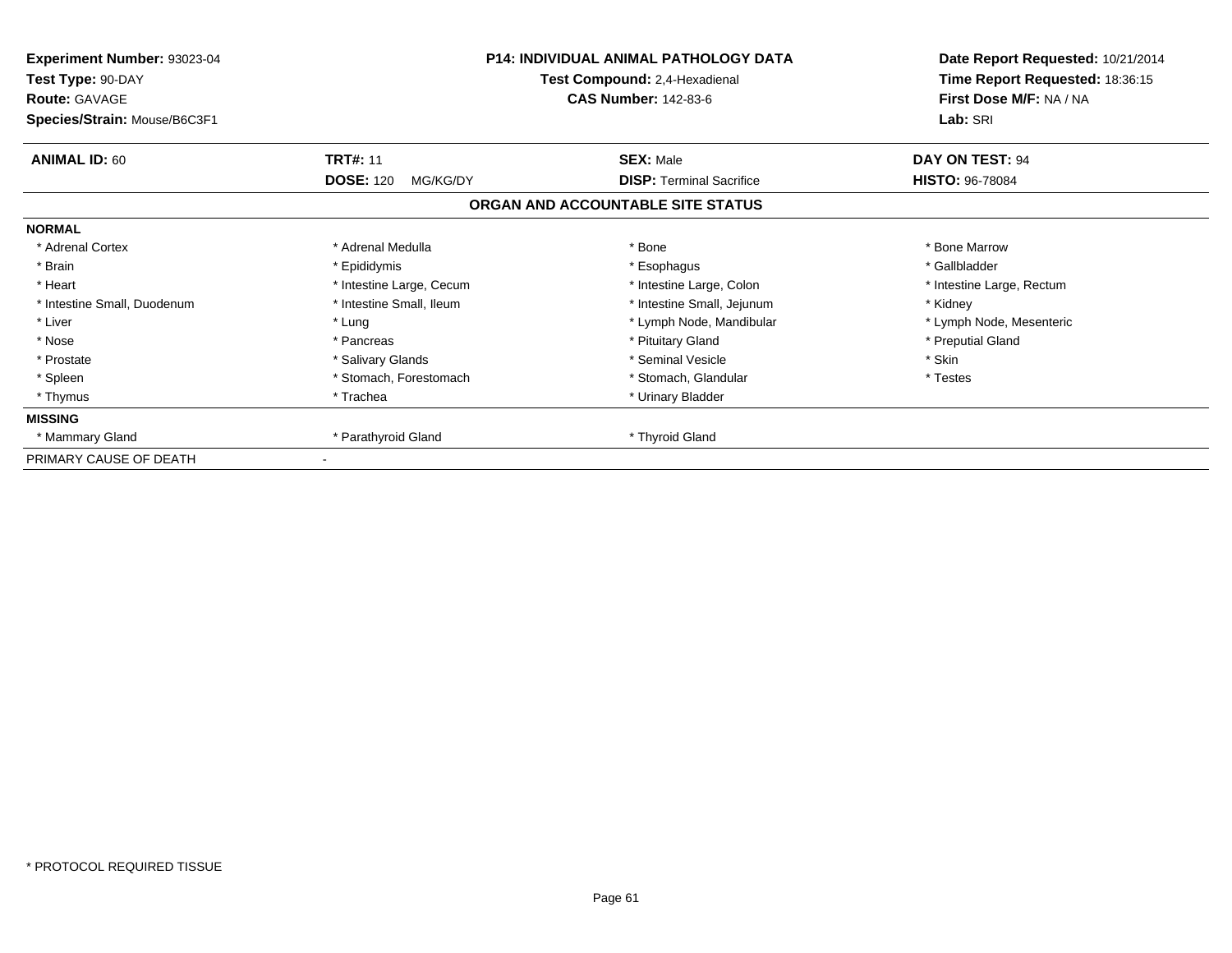| <b>Experiment Number: 93023-04</b><br>Test Type: 90-DAY<br><b>Route: GAVAGE</b><br>Species/Strain: Mouse/B6C3F1 |                            | <b>P14: INDIVIDUAL ANIMAL PATHOLOGY DATA</b><br>Test Compound: 2,4-Hexadienal<br><b>CAS Number: 142-83-6</b> | Date Report Requested: 10/21/2014<br>Time Report Requested: 18:36:15<br>First Dose M/F: NA / NA<br>Lab: SRI |
|-----------------------------------------------------------------------------------------------------------------|----------------------------|--------------------------------------------------------------------------------------------------------------|-------------------------------------------------------------------------------------------------------------|
| <b>ANIMAL ID: 61</b>                                                                                            | <b>TRT#: 2</b>             | <b>SEX: Female</b>                                                                                           | DAY ON TEST: 94                                                                                             |
|                                                                                                                 | <b>DOSE: 0</b><br>MG/KG/DY | <b>DISP:</b> Terminal Sacrifice                                                                              | <b>HISTO: 96-78085</b>                                                                                      |
|                                                                                                                 |                            | ORGAN AND ACCOUNTABLE SITE STATUS                                                                            |                                                                                                             |
| <b>NORMAL</b>                                                                                                   |                            |                                                                                                              |                                                                                                             |
| * Adrenal Cortex                                                                                                | * Adrenal Medulla          | * Bone                                                                                                       | * Bone Marrow                                                                                               |
| * Brain                                                                                                         | * Clitoral Gland           | * Esophagus                                                                                                  | * Heart                                                                                                     |
| * Intestine Large, Cecum                                                                                        | * Intestine Large, Colon   | * Intestine Large, Rectum                                                                                    | * Intestine Small, Duodenum                                                                                 |
| * Intestine Small, Ileum                                                                                        | * Intestine Small, Jejunum | * Kidney                                                                                                     | * Liver                                                                                                     |
| * Lung                                                                                                          | * Lymph Node, Mandibular   | * Lymph Node, Mesenteric                                                                                     | * Mammary Gland                                                                                             |
| * Nose                                                                                                          | * Ovary                    | * Pancreas                                                                                                   | * Parathyroid Gland                                                                                         |
| * Salivary Glands                                                                                               | * Skin                     | * Spleen                                                                                                     | * Stomach, Forestomach                                                                                      |
| * Stomach, Glandular                                                                                            | * Thymus                   | * Thyroid Gland                                                                                              | * Trachea                                                                                                   |
| * Urinary Bladder                                                                                               | * Uterus                   |                                                                                                              |                                                                                                             |
| <b>MISSING</b>                                                                                                  |                            |                                                                                                              |                                                                                                             |
| * Gallbladder                                                                                                   | * Pituitary Gland          |                                                                                                              |                                                                                                             |
| PRIMARY CAUSE OF DEATH                                                                                          |                            |                                                                                                              |                                                                                                             |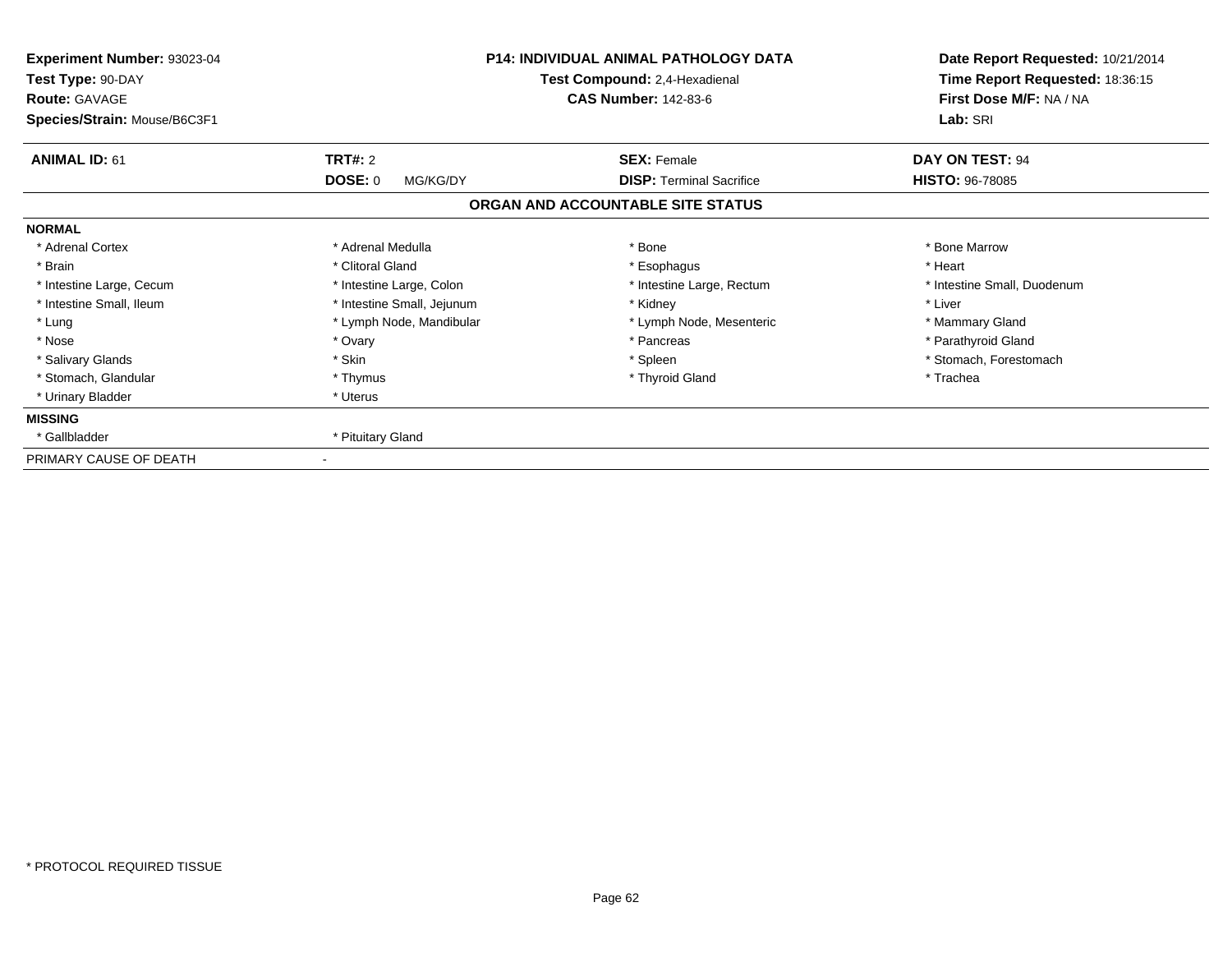| <b>Experiment Number: 93023-04</b><br>Test Type: 90-DAY<br><b>Route: GAVAGE</b> | <b>P14: INDIVIDUAL ANIMAL PATHOLOGY DATA</b><br>Test Compound: 2,4-Hexadienal<br><b>CAS Number: 142-83-6</b> |                                   | Date Report Requested: 10/21/2014<br>Time Report Requested: 18:36:15<br>First Dose M/F: NA / NA |  |
|---------------------------------------------------------------------------------|--------------------------------------------------------------------------------------------------------------|-----------------------------------|-------------------------------------------------------------------------------------------------|--|
| Species/Strain: Mouse/B6C3F1                                                    |                                                                                                              | Lab: SRI                          |                                                                                                 |  |
| <b>ANIMAL ID: 62</b>                                                            | <b>TRT#: 2</b>                                                                                               | <b>SEX: Female</b>                | DAY ON TEST: 94                                                                                 |  |
|                                                                                 | <b>DOSE: 0</b><br>MG/KG/DY                                                                                   | <b>DISP:</b> Terminal Sacrifice   | <b>HISTO: 96-78086</b>                                                                          |  |
|                                                                                 |                                                                                                              | ORGAN AND ACCOUNTABLE SITE STATUS |                                                                                                 |  |
| <b>NORMAL</b>                                                                   |                                                                                                              |                                   |                                                                                                 |  |
| * Adrenal Cortex                                                                | * Adrenal Medulla                                                                                            | * Bone                            | * Bone Marrow                                                                                   |  |
| * Brain                                                                         | * Clitoral Gland                                                                                             | * Esophagus                       | * Gallbladder                                                                                   |  |
| * Heart                                                                         | * Intestine Large, Cecum                                                                                     | * Intestine Large, Colon          | * Intestine Large, Rectum                                                                       |  |
| * Intestine Small, Duodenum                                                     | * Intestine Small, Ileum                                                                                     | * Intestine Small, Jejunum        | * Kidney                                                                                        |  |
| * Liver                                                                         | * Lung                                                                                                       | * Lymph Node, Mandibular          | * Lymph Node, Mesenteric                                                                        |  |
| * Mammary Gland                                                                 | * Nose                                                                                                       | * Ovary                           | * Pancreas                                                                                      |  |
| * Parathyroid Gland                                                             | * Pituitary Gland                                                                                            | * Salivary Glands                 | * Skin                                                                                          |  |
| * Spleen                                                                        | * Stomach, Forestomach                                                                                       | * Stomach, Glandular              | * Thymus                                                                                        |  |
| * Thyroid Gland                                                                 | * Trachea                                                                                                    | * Urinary Bladder                 | * Uterus                                                                                        |  |
| PRIMARY CAUSE OF DEATH                                                          |                                                                                                              |                                   |                                                                                                 |  |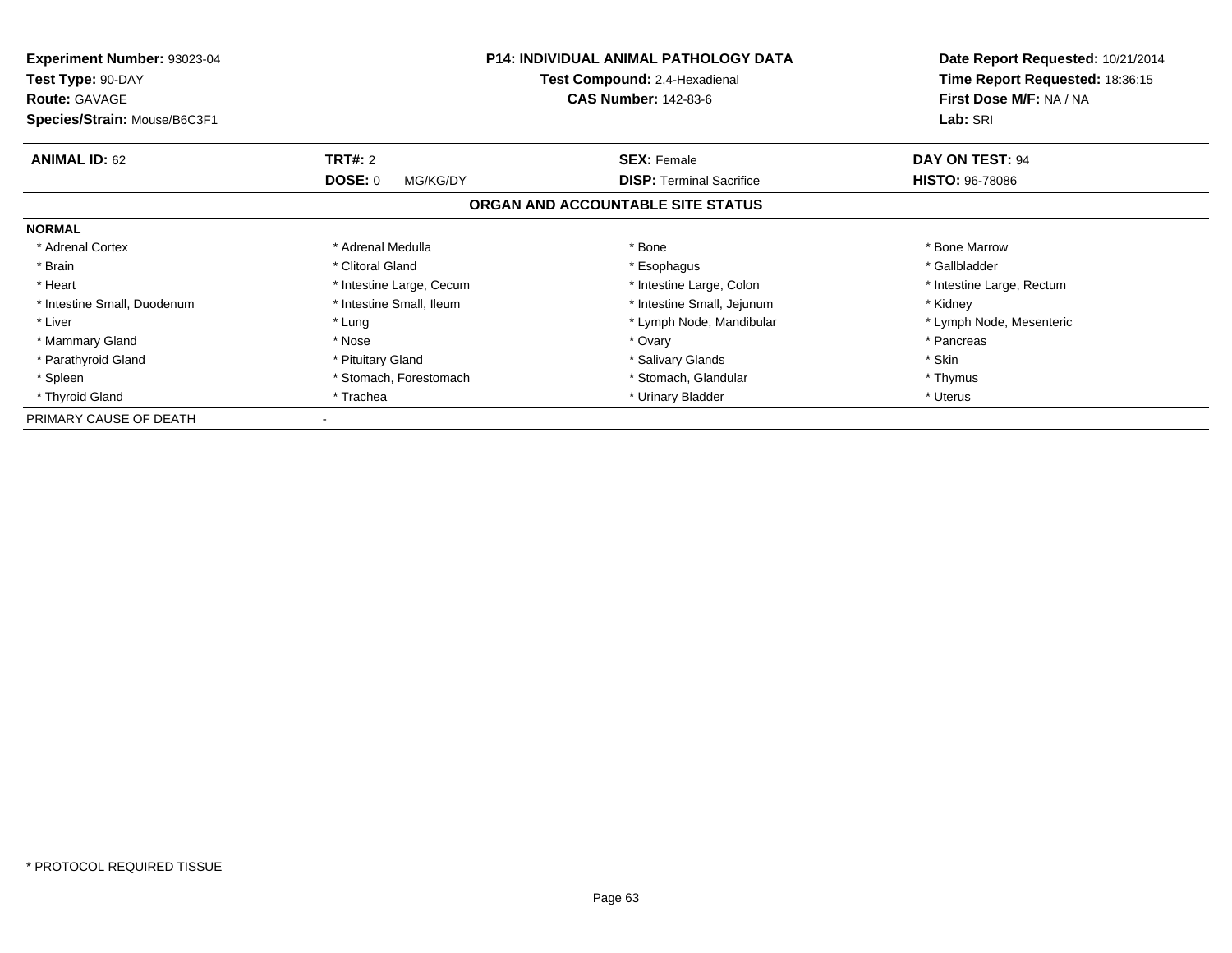| <b>Experiment Number: 93023-04</b><br>Test Type: 90-DAY<br><b>Route: GAVAGE</b><br>Species/Strain: Mouse/B6C3F1 |                            | <b>P14: INDIVIDUAL ANIMAL PATHOLOGY DATA</b><br>Test Compound: 2,4-Hexadienal<br><b>CAS Number: 142-83-6</b> | Date Report Requested: 10/21/2014<br>Time Report Requested: 18:36:15<br>First Dose M/F: NA / NA<br>Lab: SRI |
|-----------------------------------------------------------------------------------------------------------------|----------------------------|--------------------------------------------------------------------------------------------------------------|-------------------------------------------------------------------------------------------------------------|
| <b>ANIMAL ID: 63</b>                                                                                            | <b>TRT#: 2</b>             | <b>SEX: Female</b>                                                                                           | DAY ON TEST: 94                                                                                             |
|                                                                                                                 | <b>DOSE: 0</b><br>MG/KG/DY | <b>DISP:</b> Terminal Sacrifice                                                                              | <b>HISTO: 96-78087</b>                                                                                      |
|                                                                                                                 |                            | ORGAN AND ACCOUNTABLE SITE STATUS                                                                            |                                                                                                             |
| <b>NORMAL</b>                                                                                                   |                            |                                                                                                              |                                                                                                             |
| * Adrenal Cortex                                                                                                | * Adrenal Medulla          | * Bone                                                                                                       | * Bone Marrow                                                                                               |
| * Brain                                                                                                         | * Clitoral Gland           | * Gallbladder                                                                                                | * Heart                                                                                                     |
| * Intestine Large, Cecum                                                                                        | * Intestine Large, Colon   | * Intestine Large, Rectum                                                                                    | * Intestine Small, Duodenum                                                                                 |
| * Intestine Small, Ileum                                                                                        | * Intestine Small, Jejunum | * Kidney                                                                                                     | * Liver                                                                                                     |
| * Lung                                                                                                          | * Lymph Node, Mandibular   | * Lymph Node, Mesenteric                                                                                     | * Mammary Gland                                                                                             |
| * Nose                                                                                                          | * Ovary                    | * Pancreas                                                                                                   | * Pituitary Gland                                                                                           |
| * Salivary Glands                                                                                               | * Skin                     | * Spleen                                                                                                     | * Stomach, Forestomach                                                                                      |
| * Stomach, Glandular                                                                                            | * Thymus                   | * Thyroid Gland                                                                                              | * Trachea                                                                                                   |
| * Urinary Bladder                                                                                               | * Uterus                   |                                                                                                              |                                                                                                             |
| <b>MISSING</b>                                                                                                  |                            |                                                                                                              |                                                                                                             |
| * Esophagus                                                                                                     | * Parathyroid Gland        |                                                                                                              |                                                                                                             |
| PRIMARY CAUSE OF DEATH                                                                                          |                            |                                                                                                              |                                                                                                             |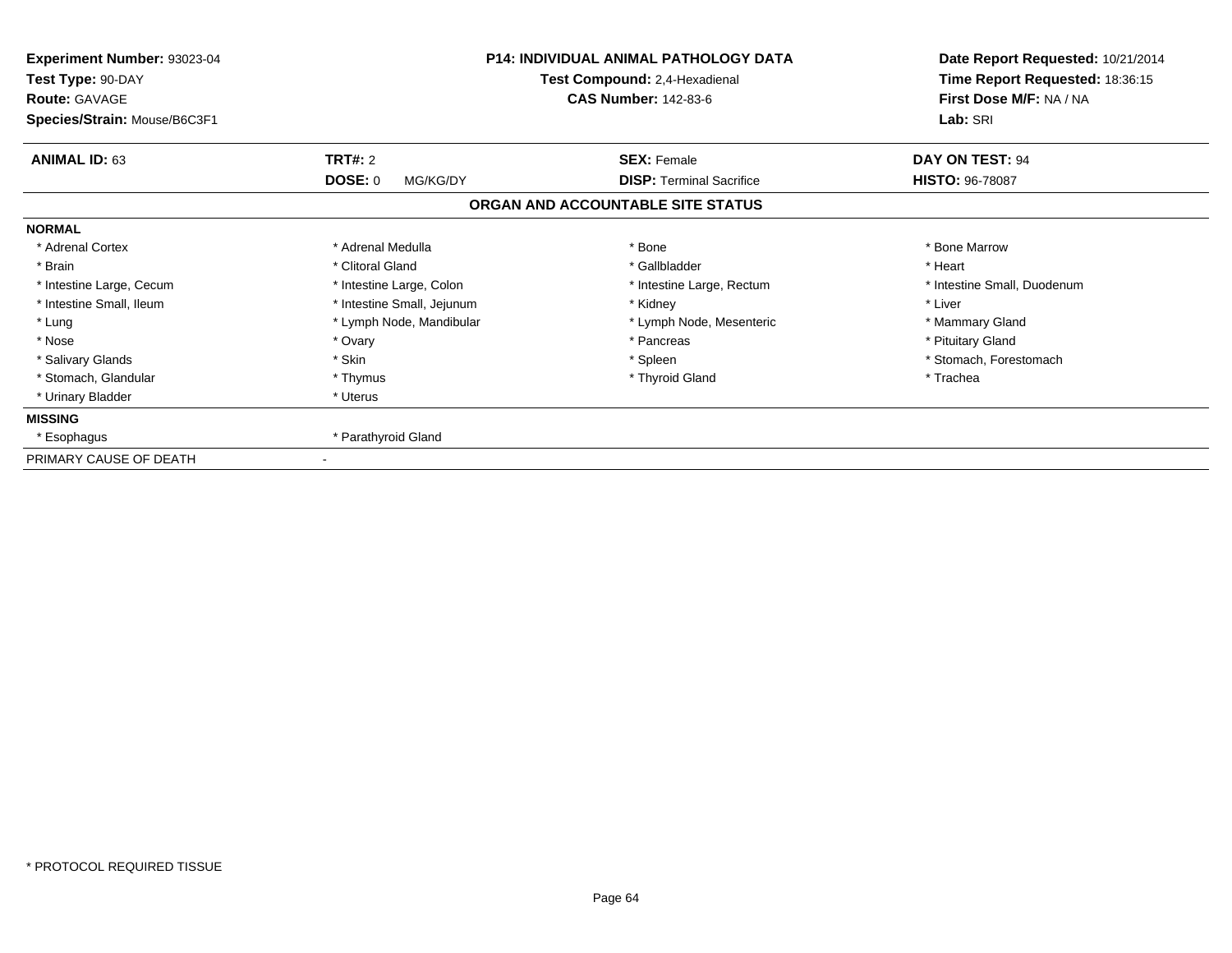| Experiment Number: 93023-04<br>Test Type: 90-DAY<br><b>Route: GAVAGE</b><br>Species/Strain: Mouse/B6C3F1 |                            | <b>P14: INDIVIDUAL ANIMAL PATHOLOGY DATA</b><br>Test Compound: 2,4-Hexadienal<br><b>CAS Number: 142-83-6</b> | Date Report Requested: 10/21/2014<br>Time Report Requested: 18:36:15<br>First Dose M/F: NA / NA<br>Lab: SRI |
|----------------------------------------------------------------------------------------------------------|----------------------------|--------------------------------------------------------------------------------------------------------------|-------------------------------------------------------------------------------------------------------------|
| <b>ANIMAL ID: 64</b>                                                                                     | <b>TRT#: 2</b>             | <b>SEX: Female</b>                                                                                           | DAY ON TEST: 94                                                                                             |
|                                                                                                          | <b>DOSE: 0</b><br>MG/KG/DY | <b>DISP: Terminal Sacrifice</b>                                                                              | <b>HISTO: 96-78088</b>                                                                                      |
|                                                                                                          |                            | ORGAN AND ACCOUNTABLE SITE STATUS                                                                            |                                                                                                             |
| <b>NORMAL</b>                                                                                            |                            |                                                                                                              |                                                                                                             |
| * Adrenal Cortex                                                                                         | * Adrenal Medulla          | * Bone                                                                                                       | * Bone Marrow                                                                                               |
| * Brain                                                                                                  | * Clitoral Gland           | * Gallbladder                                                                                                | * Heart                                                                                                     |
| * Intestine Large, Cecum                                                                                 | * Intestine Large, Colon   | * Intestine Large, Rectum                                                                                    | * Intestine Small, Duodenum                                                                                 |
| * Intestine Small, Ileum                                                                                 | * Intestine Small, Jejunum | * Kidney                                                                                                     | * Liver                                                                                                     |
| * Lung                                                                                                   | * Lymph Node, Mandibular   | * Lymph Node, Mesenteric                                                                                     | * Mammary Gland                                                                                             |
| * Nose                                                                                                   | * Ovary                    | * Pancreas                                                                                                   | * Parathyroid Gland                                                                                         |
| * Pituitary Gland                                                                                        | * Salivary Glands          | * Spleen                                                                                                     | * Stomach, Forestomach                                                                                      |
| * Stomach, Glandular                                                                                     | * Thymus                   | * Thyroid Gland                                                                                              | * Trachea                                                                                                   |
| * Urinary Bladder                                                                                        | * Uterus                   |                                                                                                              |                                                                                                             |
| <b>OBSERVATIONS</b>                                                                                      |                            |                                                                                                              |                                                                                                             |
| * Esophagus                                                                                              |                            | Inflammation                                                                                                 | Granulomatous, Mild                                                                                         |
| Note: Lesion considered to be secondary to perforation.                                                  |                            |                                                                                                              |                                                                                                             |
| * Skin                                                                                                   | <b>Subcut Tiss</b>         | Foreign Body                                                                                                 | Focal, Moderate                                                                                             |
|                                                                                                          | <b>Subcut Tiss</b>         | Inflammation                                                                                                 | Suppurative, Focal, Moderate                                                                                |
| [Foreign Body TGLS = $1-21$ ]<br>[Inflammation TGLS = $1-21$ ]                                           |                            |                                                                                                              |                                                                                                             |
| PRIMARY CAUSE OF DEATH                                                                                   |                            |                                                                                                              |                                                                                                             |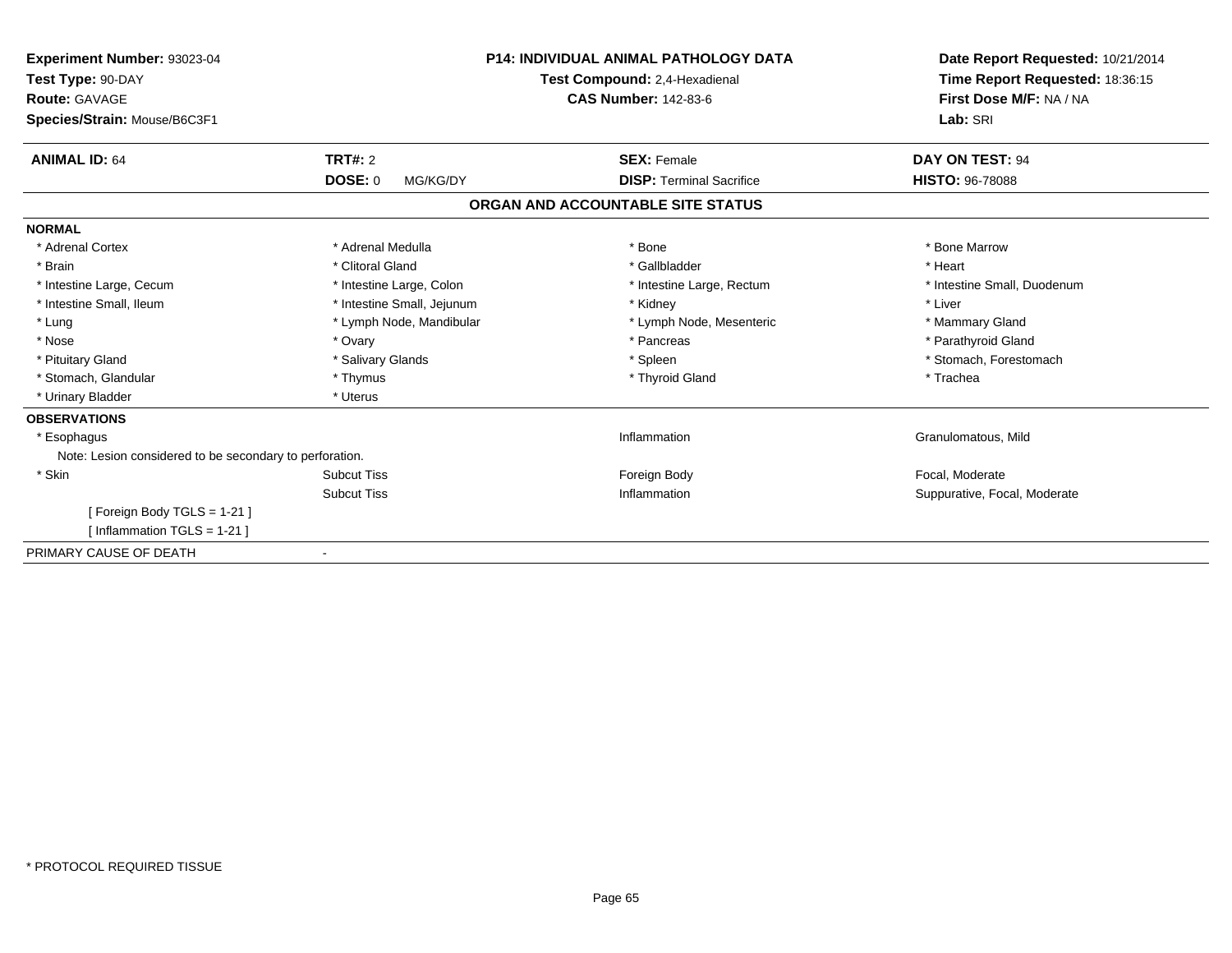| <b>Experiment Number: 93023-04</b><br>Test Type: 90-DAY<br><b>Route: GAVAGE</b> | <b>P14: INDIVIDUAL ANIMAL PATHOLOGY DATA</b><br>Test Compound: 2,4-Hexadienal<br><b>CAS Number: 142-83-6</b> |                                   | Date Report Requested: 10/21/2014<br>Time Report Requested: 18:36:15<br>First Dose M/F: NA / NA |  |
|---------------------------------------------------------------------------------|--------------------------------------------------------------------------------------------------------------|-----------------------------------|-------------------------------------------------------------------------------------------------|--|
| Species/Strain: Mouse/B6C3F1                                                    |                                                                                                              | Lab: SRI                          |                                                                                                 |  |
| <b>ANIMAL ID: 65</b>                                                            | <b>TRT#: 2</b>                                                                                               | <b>SEX: Female</b>                | DAY ON TEST: 94                                                                                 |  |
|                                                                                 | <b>DOSE: 0</b><br>MG/KG/DY                                                                                   | <b>DISP:</b> Terminal Sacrifice   | <b>HISTO: 96-78089</b>                                                                          |  |
|                                                                                 |                                                                                                              | ORGAN AND ACCOUNTABLE SITE STATUS |                                                                                                 |  |
| <b>NORMAL</b>                                                                   |                                                                                                              |                                   |                                                                                                 |  |
| * Adrenal Cortex                                                                | * Adrenal Medulla                                                                                            | * Bone                            | * Bone Marrow                                                                                   |  |
| * Brain                                                                         | * Clitoral Gland                                                                                             | * Esophagus                       | * Gallbladder                                                                                   |  |
| * Heart                                                                         | * Intestine Large, Cecum                                                                                     | * Intestine Large, Colon          | * Intestine Large, Rectum                                                                       |  |
| * Intestine Small, Duodenum                                                     | * Intestine Small, Ileum                                                                                     | * Intestine Small, Jejunum        | * Kidney                                                                                        |  |
| * Liver                                                                         | * Lung                                                                                                       | * Lymph Node, Mandibular          | * Lymph Node, Mesenteric                                                                        |  |
| * Mammary Gland                                                                 | * Nose                                                                                                       | * Ovary                           | * Pancreas                                                                                      |  |
| * Parathyroid Gland                                                             | * Pituitary Gland                                                                                            | * Salivary Glands                 | * Skin                                                                                          |  |
| * Spleen                                                                        | * Stomach, Forestomach                                                                                       | * Stomach, Glandular              | * Thymus                                                                                        |  |
| * Thyroid Gland                                                                 | * Trachea                                                                                                    | * Urinary Bladder                 | * Uterus                                                                                        |  |
| PRIMARY CAUSE OF DEATH                                                          |                                                                                                              |                                   |                                                                                                 |  |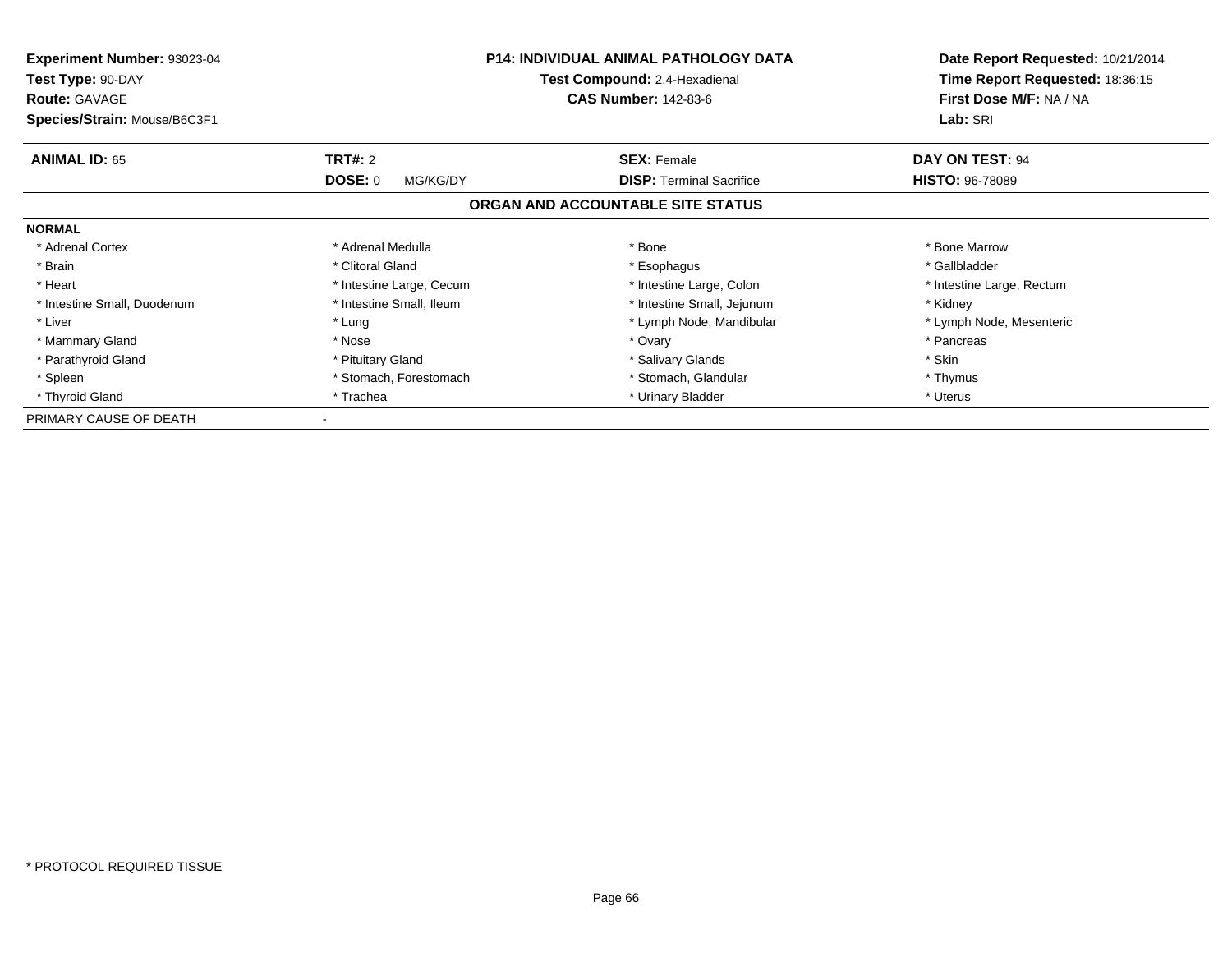| <b>Experiment Number: 93023-04</b><br>Test Type: 90-DAY<br><b>Route: GAVAGE</b> | <b>P14: INDIVIDUAL ANIMAL PATHOLOGY DATA</b><br>Test Compound: 2,4-Hexadienal<br><b>CAS Number: 142-83-6</b> |                                   | Date Report Requested: 10/21/2014<br>Time Report Requested: 18:36:15<br>First Dose M/F: NA / NA |  |
|---------------------------------------------------------------------------------|--------------------------------------------------------------------------------------------------------------|-----------------------------------|-------------------------------------------------------------------------------------------------|--|
| Species/Strain: Mouse/B6C3F1                                                    |                                                                                                              | Lab: SRI                          |                                                                                                 |  |
| <b>ANIMAL ID: 66</b>                                                            | <b>TRT#: 2</b>                                                                                               | <b>SEX: Female</b>                | DAY ON TEST: 94                                                                                 |  |
|                                                                                 | <b>DOSE: 0</b><br>MG/KG/DY                                                                                   | <b>DISP:</b> Terminal Sacrifice   | <b>HISTO: 96-78090</b>                                                                          |  |
|                                                                                 |                                                                                                              | ORGAN AND ACCOUNTABLE SITE STATUS |                                                                                                 |  |
| <b>NORMAL</b>                                                                   |                                                                                                              |                                   |                                                                                                 |  |
| * Adrenal Cortex                                                                | * Adrenal Medulla                                                                                            | * Bone                            | * Bone Marrow                                                                                   |  |
| * Brain                                                                         | * Clitoral Gland                                                                                             | * Esophagus                       | * Gallbladder                                                                                   |  |
| * Heart                                                                         | * Intestine Large, Cecum                                                                                     | * Intestine Large, Colon          | * Intestine Large, Rectum                                                                       |  |
| * Intestine Small, Duodenum                                                     | * Intestine Small, Ileum                                                                                     | * Intestine Small, Jejunum        | * Kidney                                                                                        |  |
| * Liver                                                                         | * Lung                                                                                                       | * Lymph Node, Mandibular          | * Lymph Node, Mesenteric                                                                        |  |
| * Mammary Gland                                                                 | * Nose                                                                                                       | * Ovary                           | * Pancreas                                                                                      |  |
| * Parathyroid Gland                                                             | * Pituitary Gland                                                                                            | * Salivary Glands                 | * Skin                                                                                          |  |
| * Spleen                                                                        | * Stomach, Forestomach                                                                                       | * Stomach, Glandular              | * Thymus                                                                                        |  |
| * Thyroid Gland                                                                 | * Trachea                                                                                                    | * Urinary Bladder                 | * Uterus                                                                                        |  |
| PRIMARY CAUSE OF DEATH                                                          |                                                                                                              |                                   |                                                                                                 |  |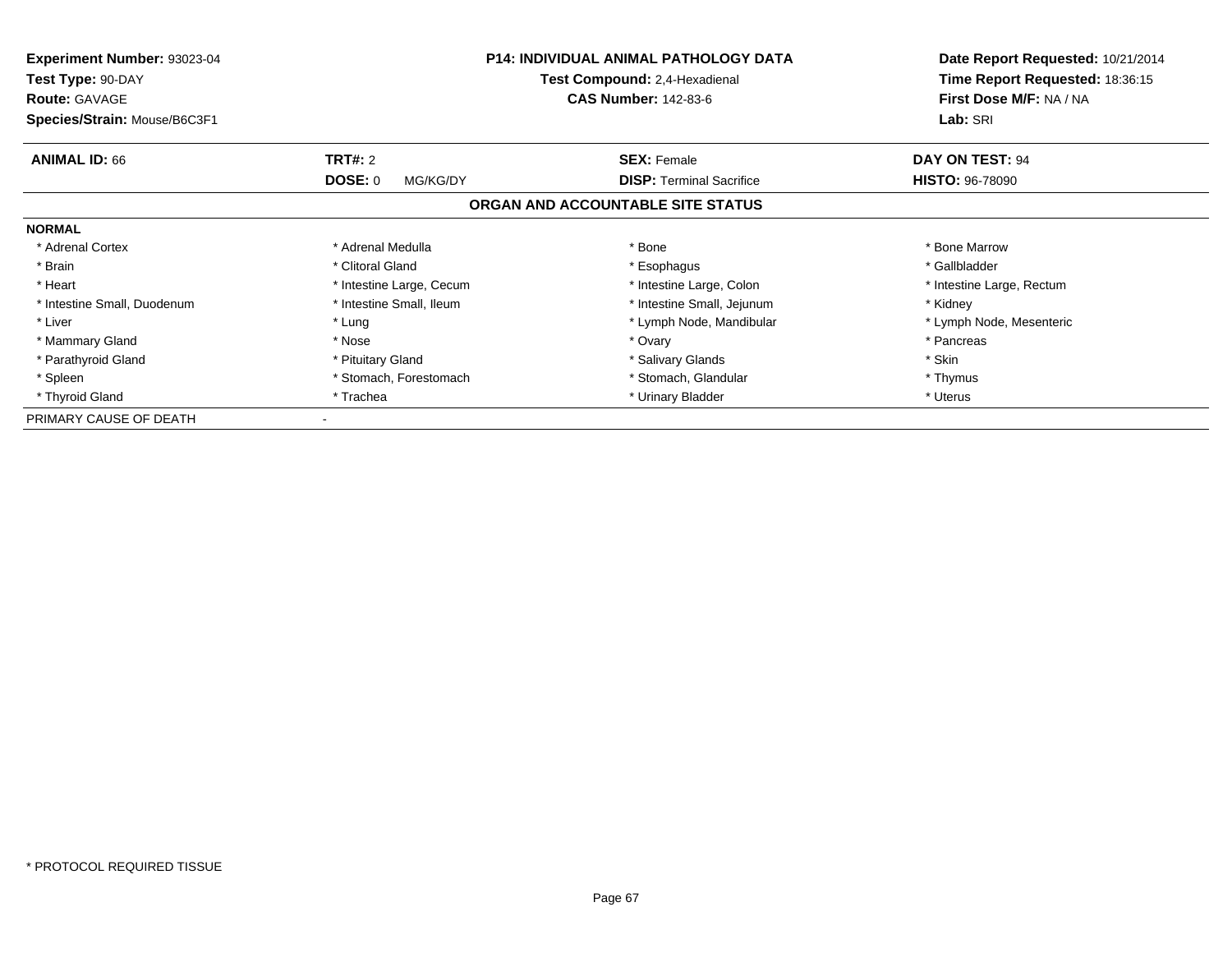| <b>Experiment Number: 93023-04</b><br>Test Type: 90-DAY<br><b>Route: GAVAGE</b> | <b>P14: INDIVIDUAL ANIMAL PATHOLOGY DATA</b><br>Test Compound: 2,4-Hexadienal<br><b>CAS Number: 142-83-6</b> |                                   | Date Report Requested: 10/21/2014<br>Time Report Requested: 18:36:15<br>First Dose M/F: NA / NA |
|---------------------------------------------------------------------------------|--------------------------------------------------------------------------------------------------------------|-----------------------------------|-------------------------------------------------------------------------------------------------|
| Species/Strain: Mouse/B6C3F1                                                    |                                                                                                              |                                   | Lab: SRI                                                                                        |
| <b>ANIMAL ID: 67</b>                                                            | <b>TRT#: 2</b>                                                                                               | <b>SEX: Female</b>                | <b>DAY ON TEST: 94</b>                                                                          |
|                                                                                 | <b>DOSE: 0</b><br>MG/KG/DY                                                                                   | <b>DISP:</b> Terminal Sacrifice   | <b>HISTO: 96-78091</b>                                                                          |
|                                                                                 |                                                                                                              | ORGAN AND ACCOUNTABLE SITE STATUS |                                                                                                 |
| <b>NORMAL</b>                                                                   |                                                                                                              |                                   |                                                                                                 |
| * Adrenal Cortex                                                                | * Adrenal Medulla                                                                                            | * Bone                            | * Bone Marrow                                                                                   |
| * Brain                                                                         | * Clitoral Gland                                                                                             | * Esophagus                       | * Gallbladder                                                                                   |
| * Heart                                                                         | * Intestine Large, Cecum                                                                                     | * Intestine Large, Colon          | * Intestine Large, Rectum                                                                       |
| * Intestine Small, Duodenum                                                     | * Intestine Small, Ileum                                                                                     | * Intestine Small, Jejunum        | * Kidney                                                                                        |
| * Liver                                                                         | * Lung                                                                                                       | * Lymph Node, Mandibular          | * Lymph Node, Mesenteric                                                                        |
| * Mammary Gland                                                                 | * Nose                                                                                                       | * Ovary                           | * Pancreas                                                                                      |
| * Parathyroid Gland                                                             | * Pituitary Gland                                                                                            | * Salivary Glands                 | * Skin                                                                                          |
| * Spleen                                                                        | * Stomach, Forestomach                                                                                       | * Stomach, Glandular              | * Thymus                                                                                        |
| * Thyroid Gland                                                                 | * Trachea                                                                                                    | * Urinary Bladder                 | * Uterus                                                                                        |
| PRIMARY CAUSE OF DEATH                                                          |                                                                                                              |                                   |                                                                                                 |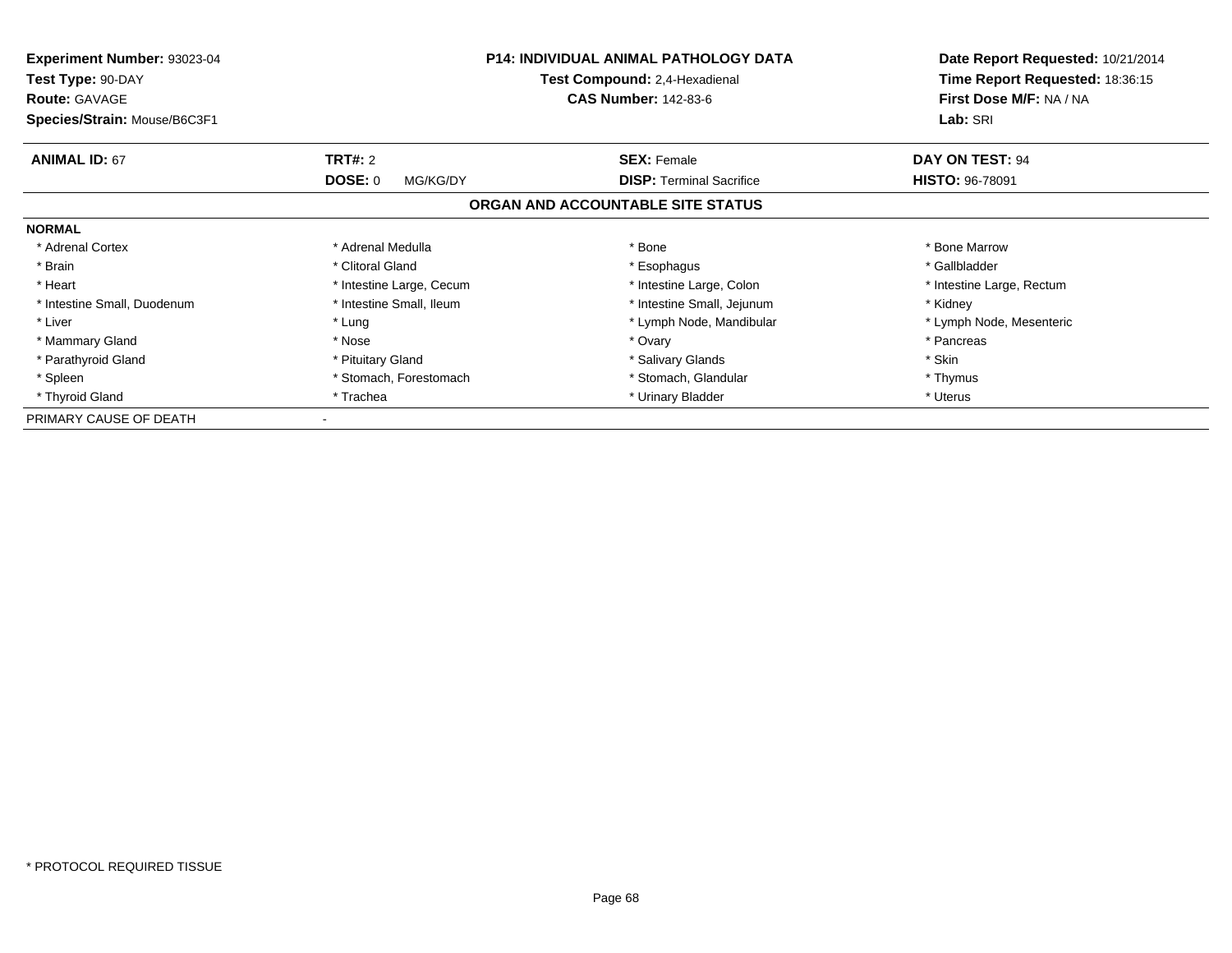| <b>Experiment Number: 93023-04</b><br>Test Type: 90-DAY<br><b>Route: GAVAGE</b> | <b>P14: INDIVIDUAL ANIMAL PATHOLOGY DATA</b><br>Test Compound: 2,4-Hexadienal<br><b>CAS Number: 142-83-6</b> |                                   | Date Report Requested: 10/21/2014<br>Time Report Requested: 18:36:15<br>First Dose M/F: NA / NA |  |
|---------------------------------------------------------------------------------|--------------------------------------------------------------------------------------------------------------|-----------------------------------|-------------------------------------------------------------------------------------------------|--|
| Species/Strain: Mouse/B6C3F1                                                    |                                                                                                              | Lab: SRI                          |                                                                                                 |  |
| <b>ANIMAL ID: 68</b>                                                            | <b>TRT#: 2</b>                                                                                               | <b>SEX: Female</b>                | DAY ON TEST: 94                                                                                 |  |
|                                                                                 | <b>DOSE: 0</b><br>MG/KG/DY                                                                                   | <b>DISP:</b> Terminal Sacrifice   | <b>HISTO: 96-78092</b>                                                                          |  |
|                                                                                 |                                                                                                              | ORGAN AND ACCOUNTABLE SITE STATUS |                                                                                                 |  |
| <b>NORMAL</b>                                                                   |                                                                                                              |                                   |                                                                                                 |  |
| * Adrenal Cortex                                                                | * Adrenal Medulla                                                                                            | * Bone                            | * Bone Marrow                                                                                   |  |
| * Brain                                                                         | * Clitoral Gland                                                                                             | * Esophagus                       | * Gallbladder                                                                                   |  |
| * Heart                                                                         | * Intestine Large, Cecum                                                                                     | * Intestine Large, Colon          | * Intestine Large, Rectum                                                                       |  |
| * Intestine Small, Duodenum                                                     | * Intestine Small, Ileum                                                                                     | * Intestine Small, Jejunum        | * Kidney                                                                                        |  |
| * Liver                                                                         | * Lung                                                                                                       | * Lymph Node, Mandibular          | * Lymph Node, Mesenteric                                                                        |  |
| * Mammary Gland                                                                 | * Nose                                                                                                       | * Ovary                           | * Pancreas                                                                                      |  |
| * Parathyroid Gland                                                             | * Pituitary Gland                                                                                            | * Salivary Glands                 | * Skin                                                                                          |  |
| * Spleen                                                                        | * Stomach, Forestomach                                                                                       | * Stomach, Glandular              | * Thymus                                                                                        |  |
| * Thyroid Gland                                                                 | * Trachea                                                                                                    | * Urinary Bladder                 | * Uterus                                                                                        |  |
| PRIMARY CAUSE OF DEATH                                                          |                                                                                                              |                                   |                                                                                                 |  |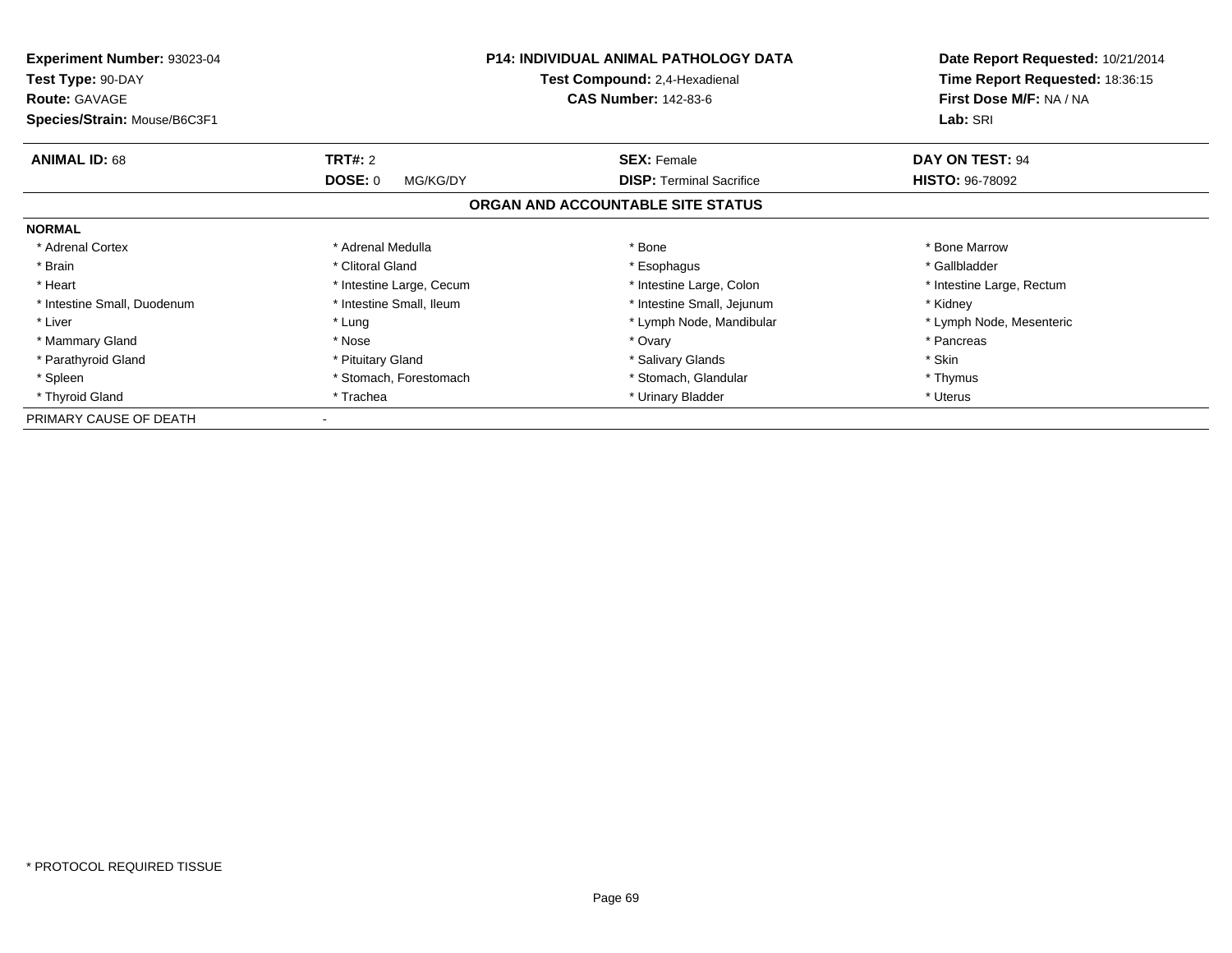| <b>Experiment Number: 93023-04</b><br>Test Type: 90-DAY<br><b>Route: GAVAGE</b> | <b>P14: INDIVIDUAL ANIMAL PATHOLOGY DATA</b><br>Test Compound: 2,4-Hexadienal<br><b>CAS Number: 142-83-6</b> |                                   | Date Report Requested: 10/21/2014<br>Time Report Requested: 18:36:15<br>First Dose M/F: NA / NA |  |
|---------------------------------------------------------------------------------|--------------------------------------------------------------------------------------------------------------|-----------------------------------|-------------------------------------------------------------------------------------------------|--|
| Species/Strain: Mouse/B6C3F1                                                    |                                                                                                              |                                   | Lab: SRI                                                                                        |  |
| <b>ANIMAL ID: 69</b>                                                            | <b>TRT#: 2</b>                                                                                               | <b>SEX: Female</b>                | DAY ON TEST: 94                                                                                 |  |
|                                                                                 | DOSE: 0<br>MG/KG/DY                                                                                          | <b>DISP:</b> Terminal Sacrifice   | <b>HISTO: 96-78093</b>                                                                          |  |
|                                                                                 |                                                                                                              | ORGAN AND ACCOUNTABLE SITE STATUS |                                                                                                 |  |
| <b>NORMAL</b>                                                                   |                                                                                                              |                                   |                                                                                                 |  |
| * Adrenal Cortex                                                                | * Adrenal Medulla                                                                                            | * Bone                            | * Bone Marrow                                                                                   |  |
| * Brain                                                                         | * Clitoral Gland                                                                                             | * Esophagus                       | * Gallbladder                                                                                   |  |
| * Heart                                                                         | * Intestine Large, Cecum                                                                                     | * Intestine Large, Colon          | * Intestine Large, Rectum                                                                       |  |
| * Intestine Small, Duodenum                                                     | * Intestine Small, Ileum                                                                                     | * Intestine Small, Jejunum        | * Kidnev                                                                                        |  |
| * Liver                                                                         | * Lung                                                                                                       | * Lymph Node, Mandibular          | * Lymph Node, Mesenteric                                                                        |  |
| * Mammary Gland                                                                 | * Nose                                                                                                       | * Ovary                           | * Pancreas                                                                                      |  |
| * Parathyroid Gland                                                             | * Pituitary Gland                                                                                            | * Salivary Glands                 | * Skin                                                                                          |  |
| * Spleen                                                                        | * Stomach, Forestomach                                                                                       | * Stomach, Glandular              | * Thymus                                                                                        |  |
| * Thyroid Gland                                                                 | * Trachea                                                                                                    | * Urinary Bladder                 | * Uterus                                                                                        |  |
| PRIMARY CAUSE OF DEATH                                                          |                                                                                                              |                                   |                                                                                                 |  |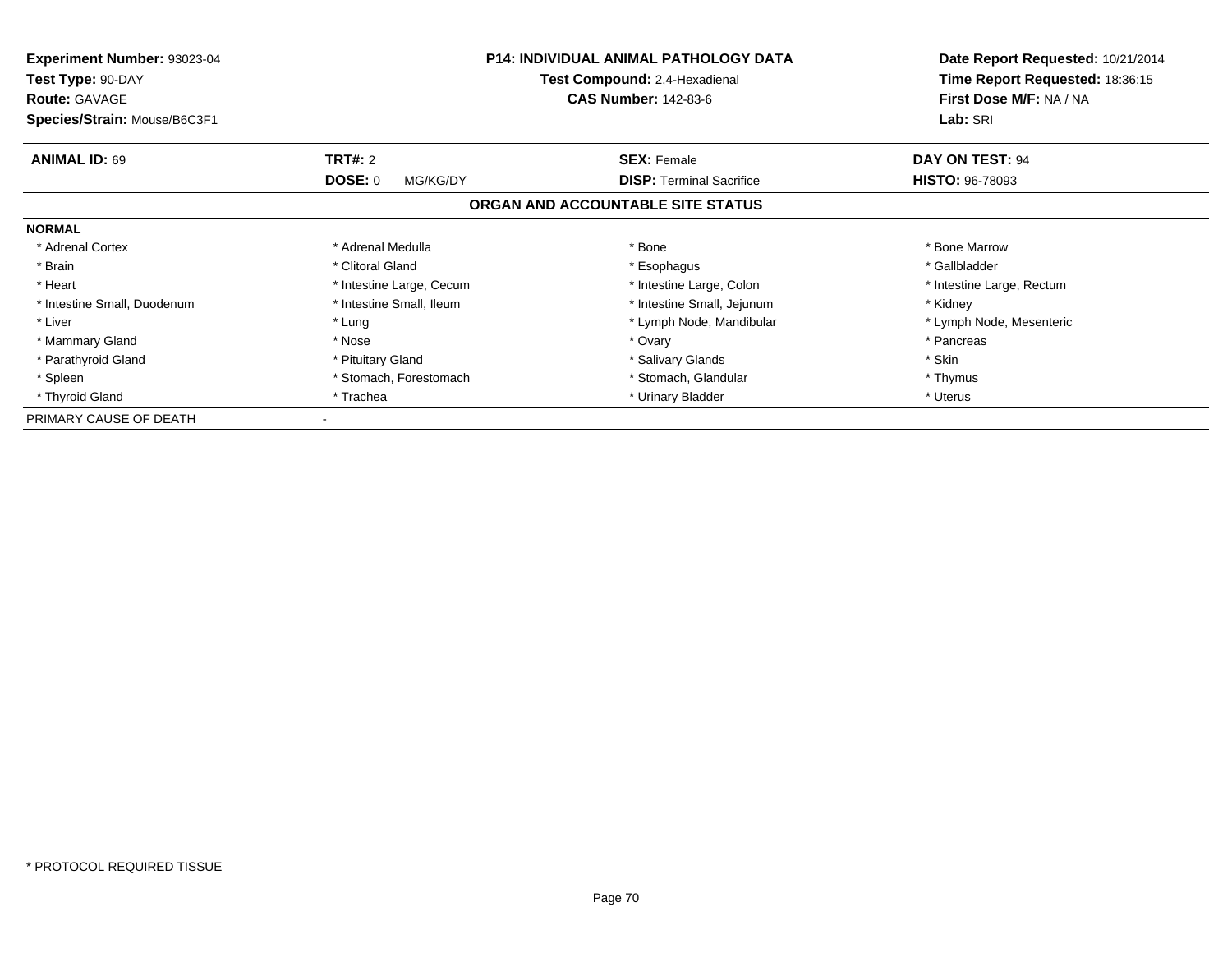| <b>P14: INDIVIDUAL ANIMAL PATHOLOGY DATA</b><br>Experiment Number: 93023-04<br>Test Compound: 2,4-Hexadienal<br>Test Type: 90-DAY<br><b>CAS Number: 142-83-6</b><br><b>Route: GAVAGE</b><br>Species/Strain: Mouse/B6C3F1 |                          |                                   | Date Report Requested: 10/21/2014<br>Time Report Requested: 18:36:15<br>First Dose M/F: NA / NA<br>Lab: SRI |
|--------------------------------------------------------------------------------------------------------------------------------------------------------------------------------------------------------------------------|--------------------------|-----------------------------------|-------------------------------------------------------------------------------------------------------------|
| <b>ANIMAL ID: 70</b>                                                                                                                                                                                                     | <b>TRT#: 2</b>           | <b>SEX: Female</b>                | DAY ON TEST: 94                                                                                             |
|                                                                                                                                                                                                                          | DOSE: 0<br>MG/KG/DY      | <b>DISP: Terminal Sacrifice</b>   | <b>HISTO: 96-78094</b>                                                                                      |
|                                                                                                                                                                                                                          |                          | ORGAN AND ACCOUNTABLE SITE STATUS |                                                                                                             |
| <b>NORMAL</b>                                                                                                                                                                                                            |                          |                                   |                                                                                                             |
| * Adrenal Cortex                                                                                                                                                                                                         | * Adrenal Medulla        | * Bone                            | * Bone Marrow                                                                                               |
| * Brain                                                                                                                                                                                                                  | * Clitoral Gland         | * Esophagus                       | * Gallbladder                                                                                               |
| * Heart                                                                                                                                                                                                                  | * Intestine Large, Cecum | * Intestine Large, Colon          | * Intestine Large, Rectum                                                                                   |
| * Intestine Small, Duodenum                                                                                                                                                                                              | * Intestine Small, Ileum | * Intestine Small, Jejunum        | * Kidney                                                                                                    |
| * Liver                                                                                                                                                                                                                  | * Lung                   | * Lymph Node, Mandibular          | * Lymph Node, Mesenteric                                                                                    |
| * Mammary Gland                                                                                                                                                                                                          | * Nose                   | * Ovary                           | * Pancreas                                                                                                  |
| * Parathyroid Gland                                                                                                                                                                                                      | * Pituitary Gland        | * Salivary Glands                 | * Skin                                                                                                      |
| * Spleen                                                                                                                                                                                                                 | * Stomach, Forestomach   | * Stomach, Glandular              | * Thymus                                                                                                    |
| * Thyroid Gland                                                                                                                                                                                                          | * Trachea                | * Urinary Bladder                 |                                                                                                             |
| <b>OBSERVATIONS</b>                                                                                                                                                                                                      |                          |                                   |                                                                                                             |
| * Uterus                                                                                                                                                                                                                 |                          | Hyperplasia                       | Stromal, Mild                                                                                               |
| [Hyperplasia TGLS = 1-7]                                                                                                                                                                                                 |                          |                                   |                                                                                                             |
| PRIMARY CAUSE OF DEATH                                                                                                                                                                                                   |                          |                                   |                                                                                                             |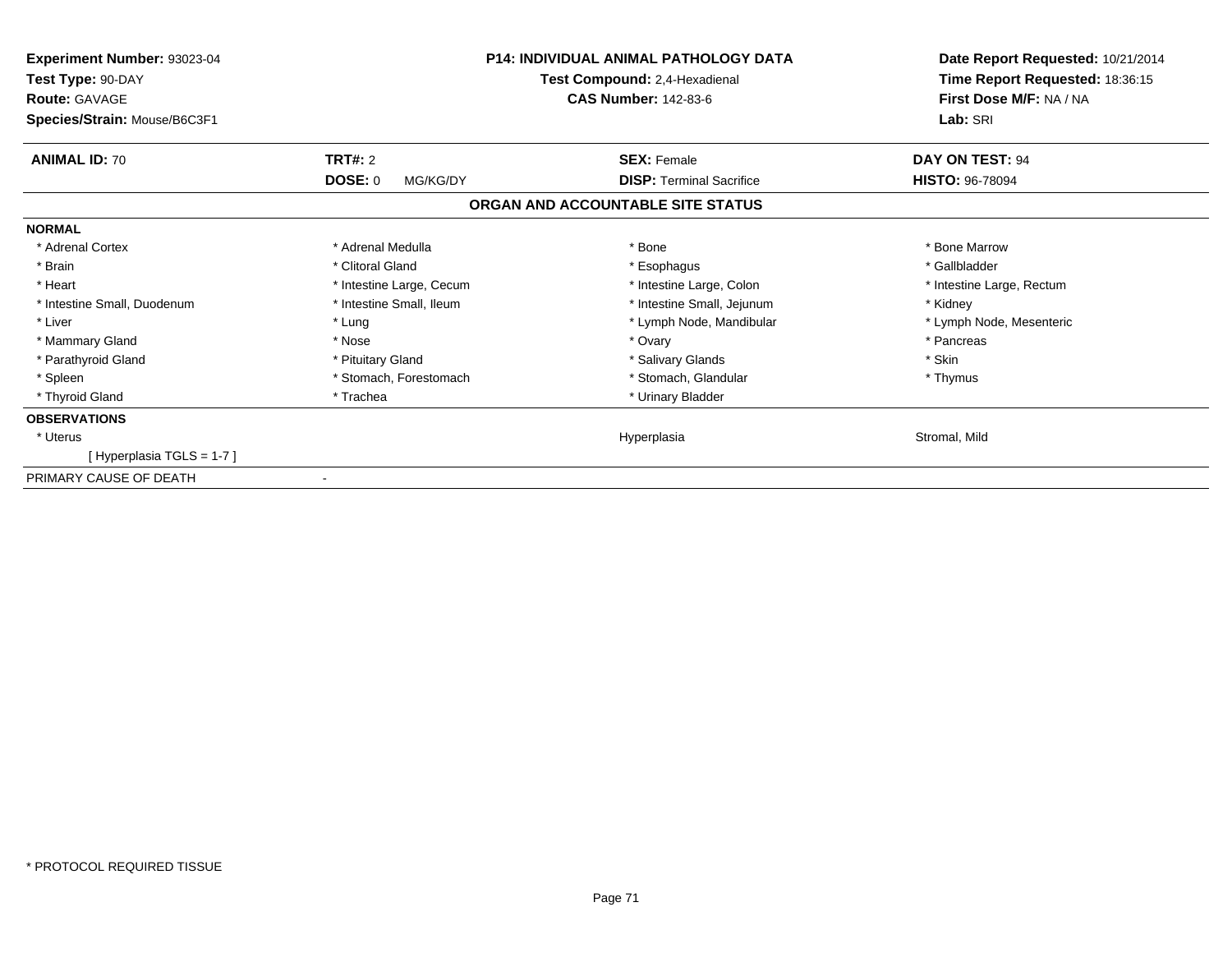| Experiment Number: 93023-04  | <b>P14: INDIVIDUAL ANIMAL PATHOLOGY DATA</b><br>Test Compound: 2,4-Hexadienal<br><b>CAS Number: 142-83-6</b> |                                   | Date Report Requested: 10/21/2014 |
|------------------------------|--------------------------------------------------------------------------------------------------------------|-----------------------------------|-----------------------------------|
| Test Type: 90-DAY            |                                                                                                              |                                   | Time Report Requested: 18:36:15   |
| <b>Route: GAVAGE</b>         |                                                                                                              |                                   | First Dose M/F: NA / NA           |
| Species/Strain: Mouse/B6C3F1 |                                                                                                              |                                   | Lab: SRI                          |
| <b>ANIMAL ID: 71</b>         | <b>TRT#: 4</b>                                                                                               | <b>SEX: Female</b>                | DAY ON TEST: 94                   |
|                              | <b>DOSE: 7.5</b><br>MG/KG/DY                                                                                 | <b>DISP: Terminal Sacrifice</b>   | <b>HISTO: 96-78095</b>            |
|                              |                                                                                                              | ORGAN AND ACCOUNTABLE SITE STATUS |                                   |
| <b>NORMAL</b>                |                                                                                                              |                                   |                                   |
| Nose                         | Stomach, Forestomach                                                                                         |                                   |                                   |
| PRIMARY CAUSE OF DEATH       |                                                                                                              |                                   |                                   |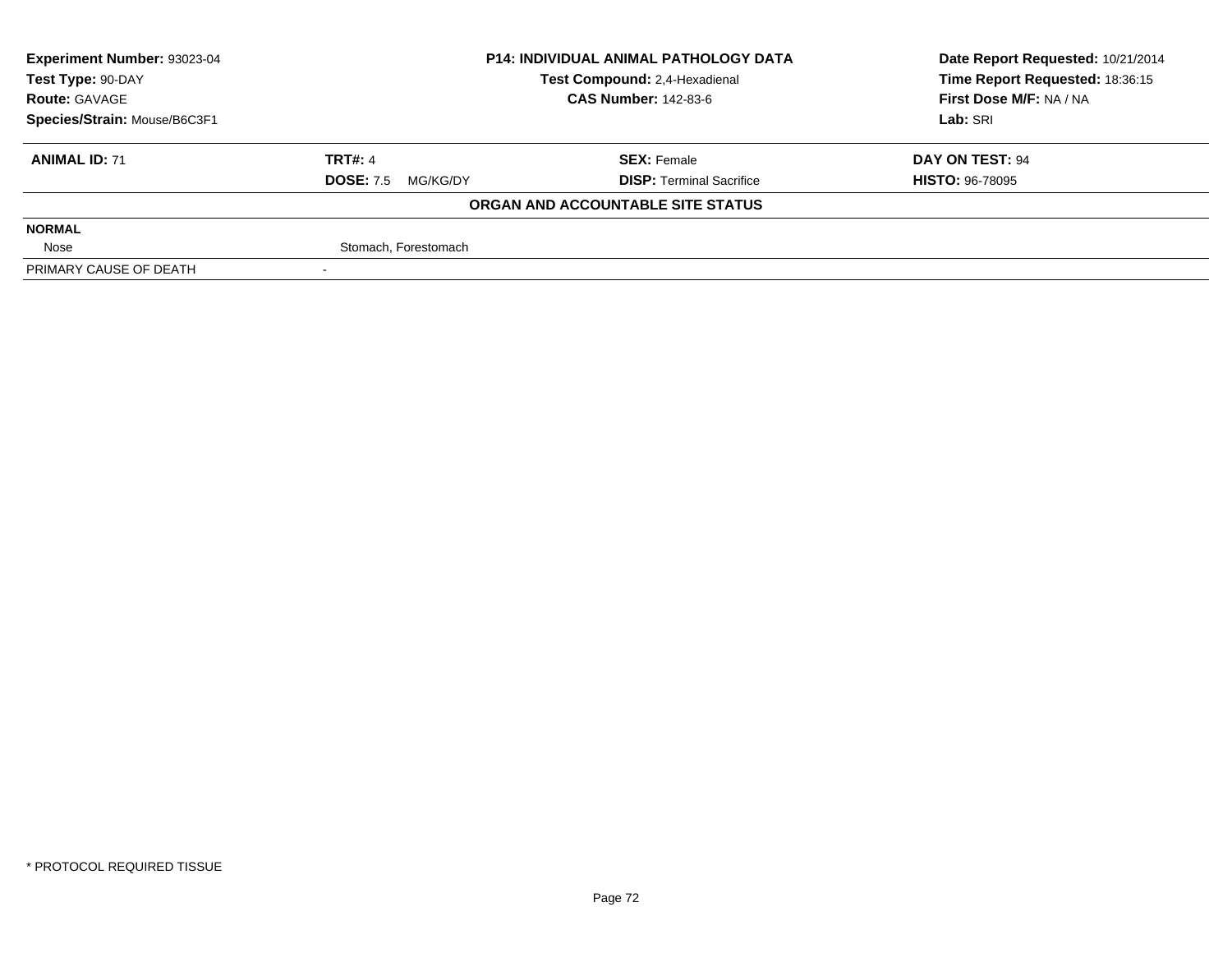| Experiment Number: 93023-04  | <b>P14: INDIVIDUAL ANIMAL PATHOLOGY DATA</b><br>Test Compound: 2,4-Hexadienal |                                   | Date Report Requested: 10/21/2014 |
|------------------------------|-------------------------------------------------------------------------------|-----------------------------------|-----------------------------------|
| Test Type: 90-DAY            |                                                                               |                                   | Time Report Requested: 18:36:15   |
| <b>Route: GAVAGE</b>         |                                                                               | <b>CAS Number: 142-83-6</b>       | First Dose M/F: NA / NA           |
| Species/Strain: Mouse/B6C3F1 |                                                                               |                                   | Lab: SRI                          |
| <b>ANIMAL ID: 72</b>         | <b>TRT#: 4</b>                                                                | <b>SEX: Female</b>                | DAY ON TEST: 94                   |
|                              | <b>DOSE: 7.5</b><br>MG/KG/DY                                                  | <b>DISP: Terminal Sacrifice</b>   | <b>HISTO: 96-78096</b>            |
|                              |                                                                               | ORGAN AND ACCOUNTABLE SITE STATUS |                                   |
| <b>NORMAL</b>                |                                                                               |                                   |                                   |
| Nose                         | Stomach, Forestomach                                                          |                                   |                                   |
| PRIMARY CAUSE OF DEATH       |                                                                               |                                   |                                   |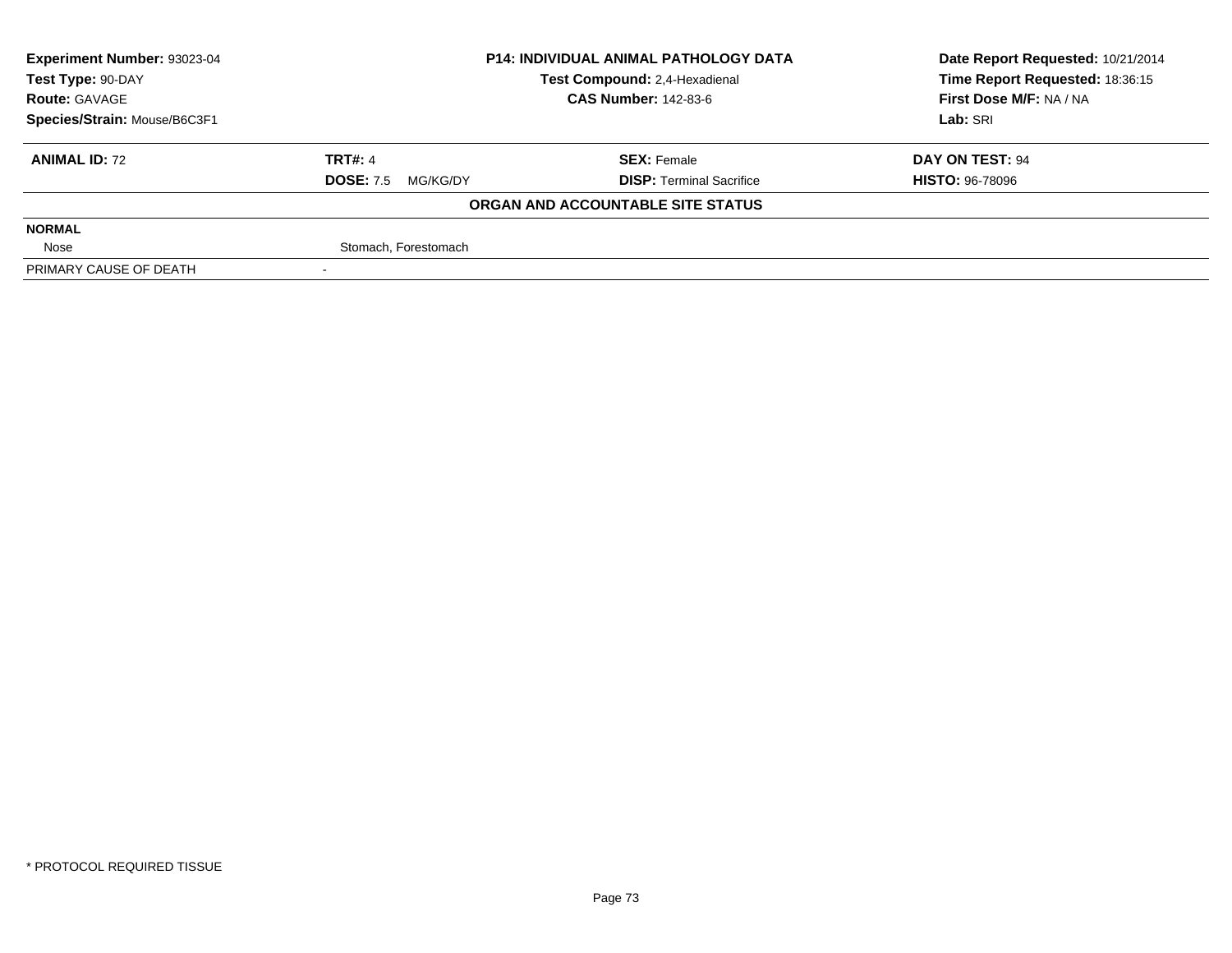| Experiment Number: 93023-04  | <b>P14: INDIVIDUAL ANIMAL PATHOLOGY DATA</b><br>Test Compound: 2,4-Hexadienal |                                   | Date Report Requested: 10/21/2014 |
|------------------------------|-------------------------------------------------------------------------------|-----------------------------------|-----------------------------------|
| Test Type: 90-DAY            |                                                                               |                                   | Time Report Requested: 18:36:15   |
| <b>Route: GAVAGE</b>         |                                                                               | <b>CAS Number: 142-83-6</b>       | First Dose M/F: NA / NA           |
| Species/Strain: Mouse/B6C3F1 |                                                                               |                                   | Lab: SRI                          |
| <b>ANIMAL ID: 73</b>         | <b>TRT#: 4</b>                                                                | <b>SEX: Female</b>                | DAY ON TEST: 94                   |
|                              | <b>DOSE: 7.5</b><br>MG/KG/DY                                                  | <b>DISP: Terminal Sacrifice</b>   | <b>HISTO: 96-78097</b>            |
|                              |                                                                               | ORGAN AND ACCOUNTABLE SITE STATUS |                                   |
| <b>NORMAL</b>                |                                                                               |                                   |                                   |
| Nose                         | Stomach, Forestomach                                                          |                                   |                                   |
| PRIMARY CAUSE OF DEATH       |                                                                               |                                   |                                   |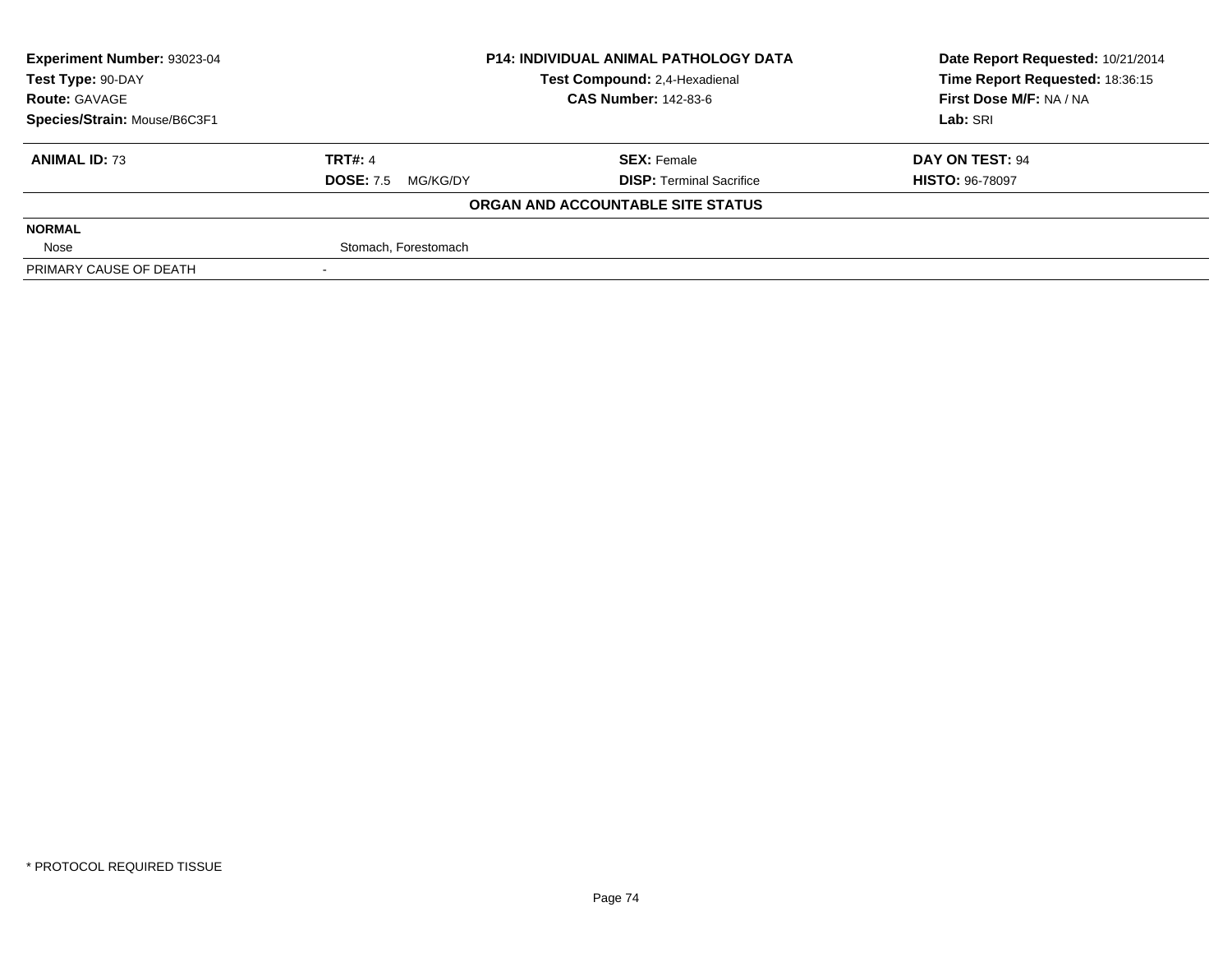| <b>Experiment Number: 93023-04</b>                 | <b>P14: INDIVIDUAL ANIMAL PATHOLOGY DATA</b> |                                   | Date Report Requested: 10/21/2014 |
|----------------------------------------------------|----------------------------------------------|-----------------------------------|-----------------------------------|
| Test Compound: 2,4-Hexadienal<br>Test Type: 90-DAY |                                              |                                   | Time Report Requested: 18:36:15   |
| <b>Route: GAVAGE</b>                               |                                              | <b>CAS Number: 142-83-6</b>       | First Dose M/F: NA / NA           |
| Species/Strain: Mouse/B6C3F1                       |                                              |                                   | Lab: SRI                          |
| <b>ANIMAL ID: 74</b>                               | <b>TRT#: 4</b>                               | <b>SEX: Female</b>                | DAY ON TEST: 94                   |
|                                                    | <b>DOSE: 7.5</b><br>MG/KG/DY                 | <b>DISP: Terminal Sacrifice</b>   | <b>HISTO: 96-78098</b>            |
|                                                    |                                              | ORGAN AND ACCOUNTABLE SITE STATUS |                                   |
| <b>NORMAL</b>                                      |                                              |                                   |                                   |
| Nose                                               | Stomach, Forestomach                         |                                   |                                   |
| PRIMARY CAUSE OF DEATH                             |                                              |                                   |                                   |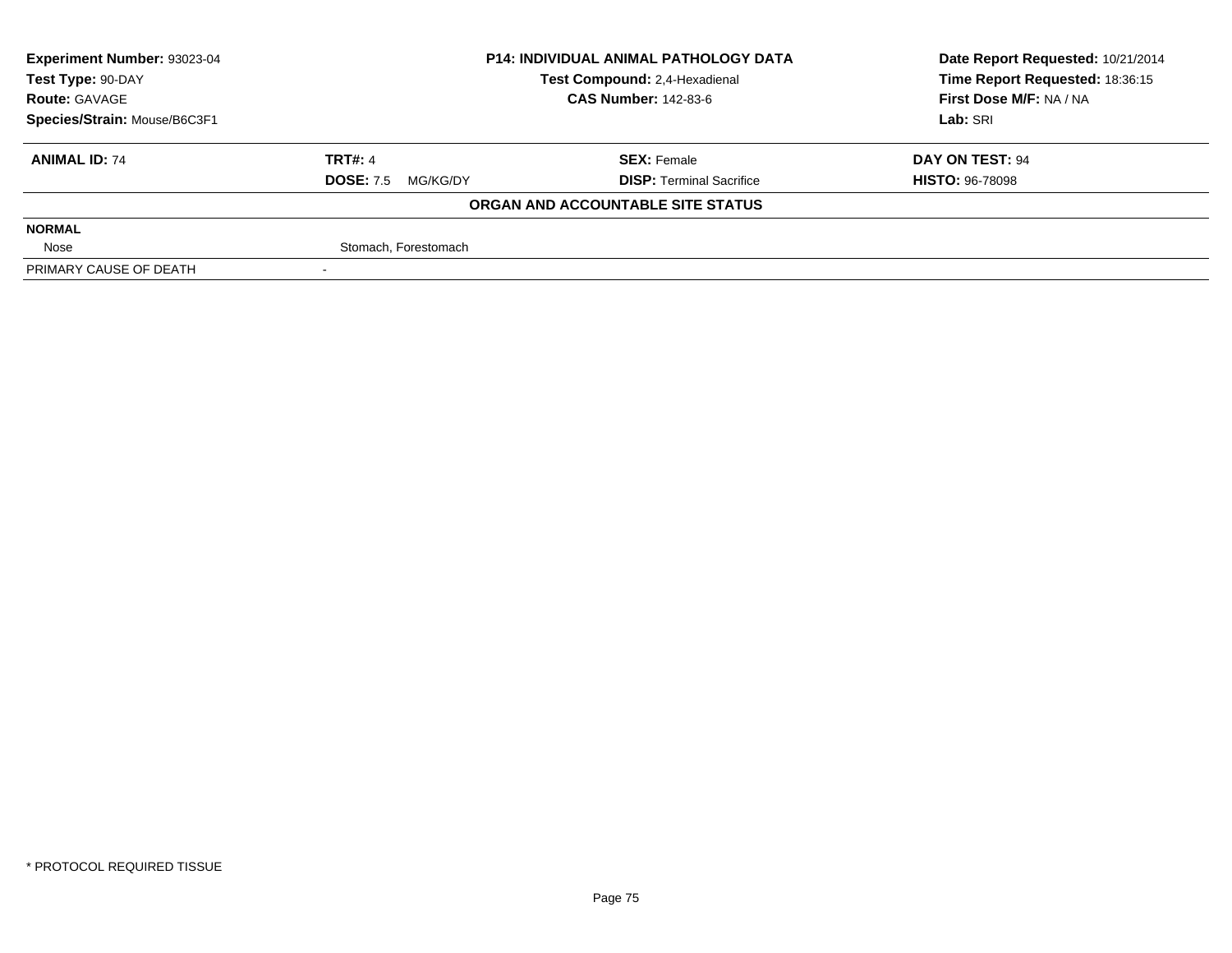| Experiment Number: 93023-04  | <b>P14: INDIVIDUAL ANIMAL PATHOLOGY DATA</b> |                                   | Date Report Requested: 10/21/2014 |
|------------------------------|----------------------------------------------|-----------------------------------|-----------------------------------|
| Test Type: 90-DAY            |                                              | Test Compound: 2,4-Hexadienal     | Time Report Requested: 18:36:15   |
| <b>Route: GAVAGE</b>         |                                              | <b>CAS Number: 142-83-6</b>       | First Dose M/F: NA / NA           |
| Species/Strain: Mouse/B6C3F1 |                                              |                                   | Lab: SRI                          |
| <b>ANIMAL ID: 75</b>         | <b>TRT#: 4</b>                               | <b>SEX: Female</b>                | DAY ON TEST: 94                   |
|                              | <b>DOSE: 7.5</b><br>MG/KG/DY                 | <b>DISP: Terminal Sacrifice</b>   | <b>HISTO: 96-78099</b>            |
|                              |                                              | ORGAN AND ACCOUNTABLE SITE STATUS |                                   |
| <b>NORMAL</b>                |                                              |                                   |                                   |
| Nose                         | Stomach, Forestomach                         |                                   |                                   |
| PRIMARY CAUSE OF DEATH       |                                              |                                   |                                   |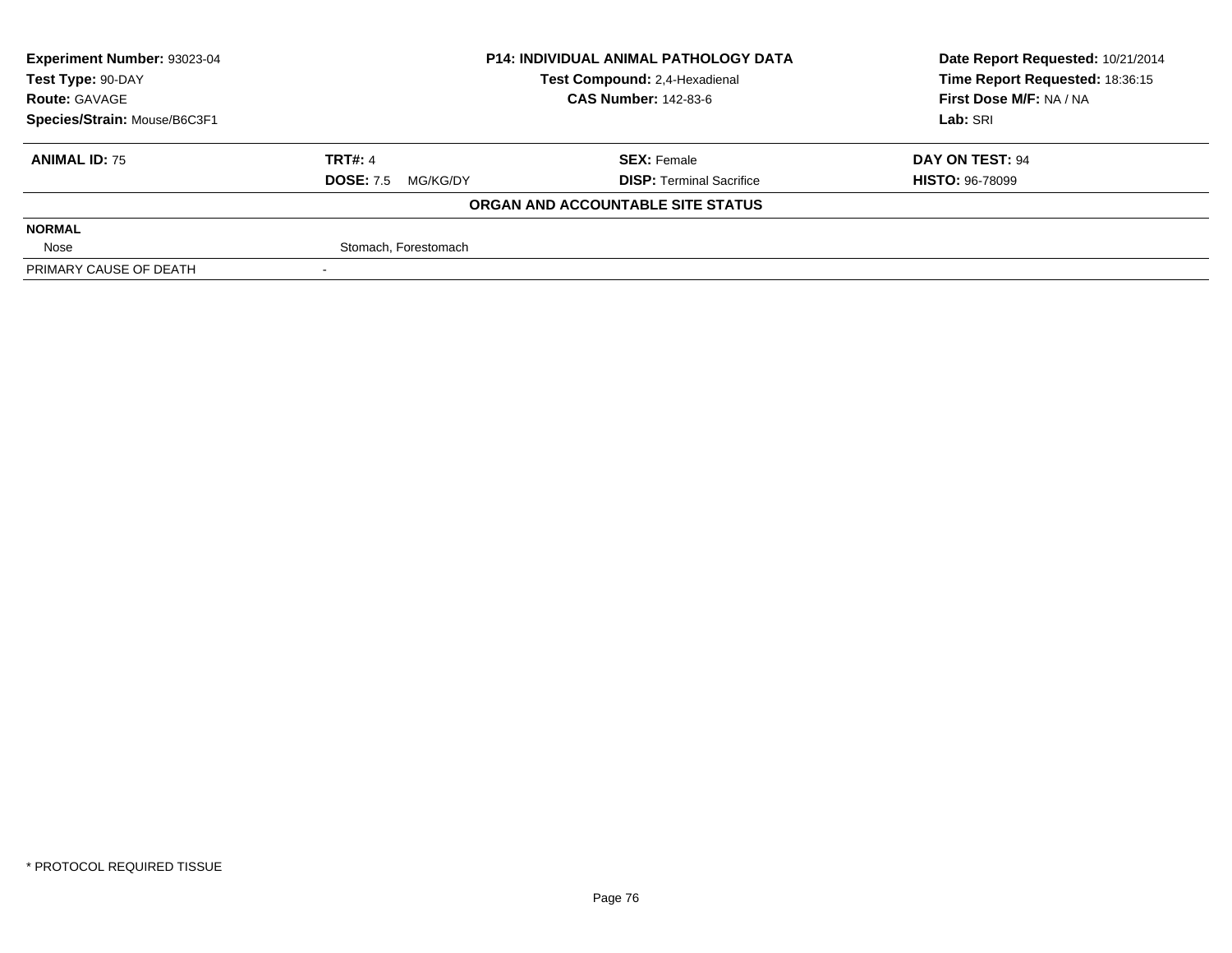| Experiment Number: 93023-04  | <b>P14: INDIVIDUAL ANIMAL PATHOLOGY DATA</b><br>Test Compound: 2,4-Hexadienal |                                   | Date Report Requested: 10/21/2014 |
|------------------------------|-------------------------------------------------------------------------------|-----------------------------------|-----------------------------------|
| Test Type: 90-DAY            |                                                                               |                                   | Time Report Requested: 18:36:15   |
| <b>Route: GAVAGE</b>         |                                                                               | <b>CAS Number: 142-83-6</b>       | First Dose M/F: NA / NA           |
| Species/Strain: Mouse/B6C3F1 |                                                                               |                                   | Lab: SRI                          |
| <b>ANIMAL ID: 76</b>         | <b>TRT#: 4</b>                                                                | <b>SEX: Female</b>                | DAY ON TEST: 94                   |
|                              | <b>DOSE: 7.5</b><br>MG/KG/DY                                                  | <b>DISP: Terminal Sacrifice</b>   | <b>HISTO: 96-78100</b>            |
|                              |                                                                               | ORGAN AND ACCOUNTABLE SITE STATUS |                                   |
| <b>NORMAL</b>                |                                                                               |                                   |                                   |
| Nose                         | Stomach, Forestomach                                                          |                                   |                                   |
| PRIMARY CAUSE OF DEATH       |                                                                               |                                   |                                   |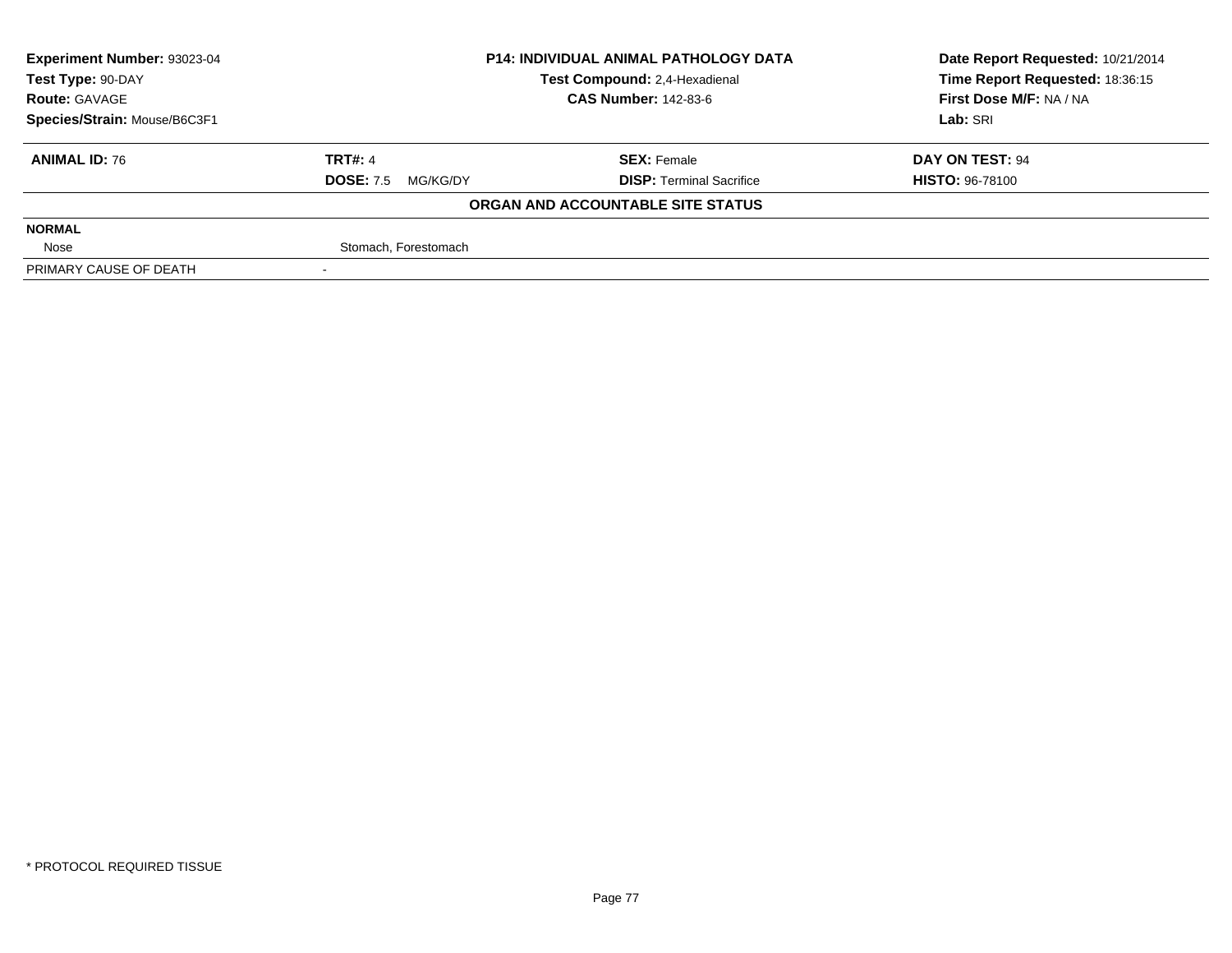| Experiment Number: 93023-04  | <b>P14: INDIVIDUAL ANIMAL PATHOLOGY DATA</b><br>Test Compound: 2,4-Hexadienal |                                   | Date Report Requested: 10/21/2014 |
|------------------------------|-------------------------------------------------------------------------------|-----------------------------------|-----------------------------------|
| Test Type: 90-DAY            |                                                                               |                                   | Time Report Requested: 18:36:15   |
| <b>Route: GAVAGE</b>         |                                                                               | <b>CAS Number: 142-83-6</b>       | First Dose M/F: NA / NA           |
| Species/Strain: Mouse/B6C3F1 |                                                                               |                                   | Lab: SRI                          |
| <b>ANIMAL ID: 77</b>         | <b>TRT#: 4</b>                                                                | <b>SEX: Female</b>                | DAY ON TEST: 94                   |
|                              | <b>DOSE: 7.5</b><br>MG/KG/DY                                                  | <b>DISP: Terminal Sacrifice</b>   | <b>HISTO: 96-78101</b>            |
|                              |                                                                               | ORGAN AND ACCOUNTABLE SITE STATUS |                                   |
| <b>NORMAL</b>                |                                                                               |                                   |                                   |
| Nose                         | Stomach, Forestomach                                                          |                                   |                                   |
| PRIMARY CAUSE OF DEATH       |                                                                               |                                   |                                   |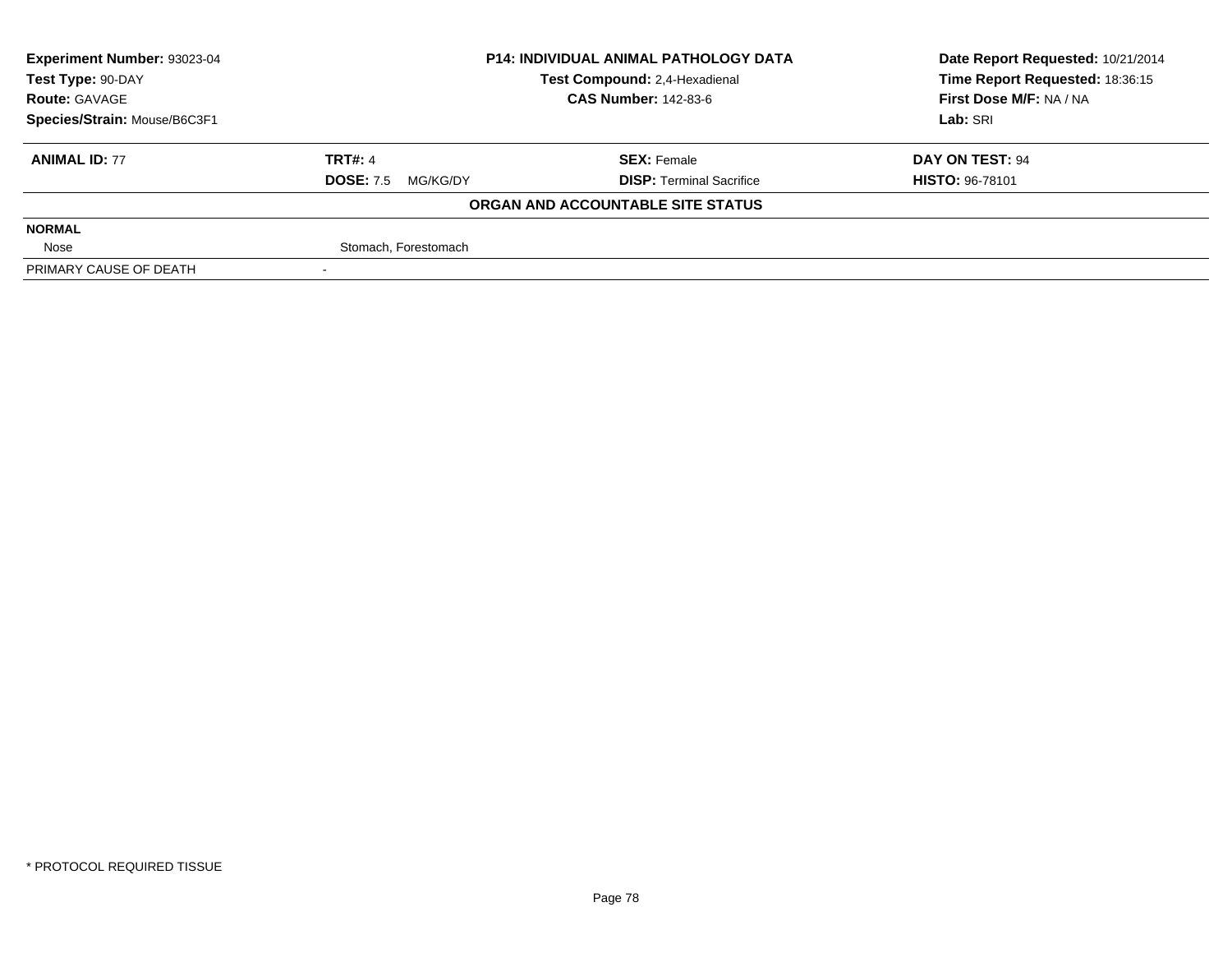| <b>Experiment Number: 93023-04</b>                 | <b>P14: INDIVIDUAL ANIMAL PATHOLOGY DATA</b> |                                   | Date Report Requested: 10/21/2014 |
|----------------------------------------------------|----------------------------------------------|-----------------------------------|-----------------------------------|
| Test Compound: 2,4-Hexadienal<br>Test Type: 90-DAY |                                              |                                   | Time Report Requested: 18:36:15   |
| <b>Route: GAVAGE</b>                               |                                              | <b>CAS Number: 142-83-6</b>       | First Dose M/F: NA / NA           |
| Species/Strain: Mouse/B6C3F1                       |                                              |                                   | Lab: SRI                          |
| <b>ANIMAL ID: 78</b>                               | <b>TRT#: 4</b>                               | <b>SEX: Female</b>                | DAY ON TEST: 94                   |
|                                                    | <b>DOSE: 7.5</b><br>MG/KG/DY                 | <b>DISP: Terminal Sacrifice</b>   | <b>HISTO: 96-78102</b>            |
|                                                    |                                              | ORGAN AND ACCOUNTABLE SITE STATUS |                                   |
| <b>NORMAL</b>                                      |                                              |                                   |                                   |
| Nose                                               | Stomach, Forestomach                         |                                   |                                   |
| PRIMARY CAUSE OF DEATH                             |                                              |                                   |                                   |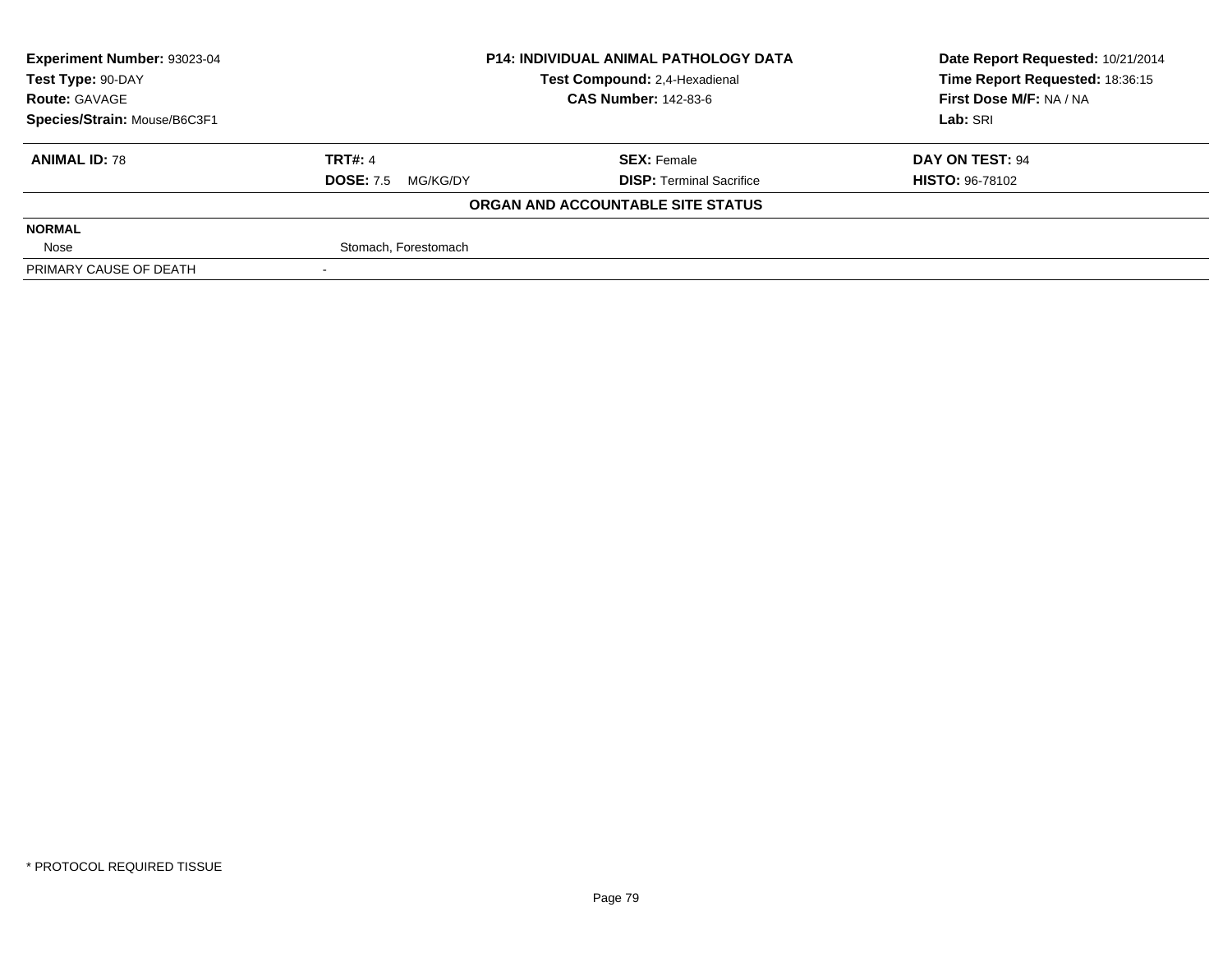| Experiment Number: 93023-04  | <b>P14: INDIVIDUAL ANIMAL PATHOLOGY DATA</b><br>Test Compound: 2,4-Hexadienal |                                   | Date Report Requested: 10/21/2014 |
|------------------------------|-------------------------------------------------------------------------------|-----------------------------------|-----------------------------------|
| Test Type: 90-DAY            |                                                                               |                                   | Time Report Requested: 18:36:15   |
| <b>Route: GAVAGE</b>         |                                                                               | <b>CAS Number: 142-83-6</b>       | First Dose M/F: NA / NA           |
| Species/Strain: Mouse/B6C3F1 |                                                                               |                                   | Lab: SRI                          |
| <b>ANIMAL ID: 79</b>         | <b>TRT#: 4</b>                                                                | <b>SEX: Female</b>                | DAY ON TEST: 94                   |
|                              | <b>DOSE: 7.5</b><br>MG/KG/DY                                                  | <b>DISP: Terminal Sacrifice</b>   | <b>HISTO: 96-78103</b>            |
|                              |                                                                               | ORGAN AND ACCOUNTABLE SITE STATUS |                                   |
| <b>NORMAL</b>                |                                                                               |                                   |                                   |
| Nose                         | Stomach, Forestomach                                                          |                                   |                                   |
| PRIMARY CAUSE OF DEATH       |                                                                               |                                   |                                   |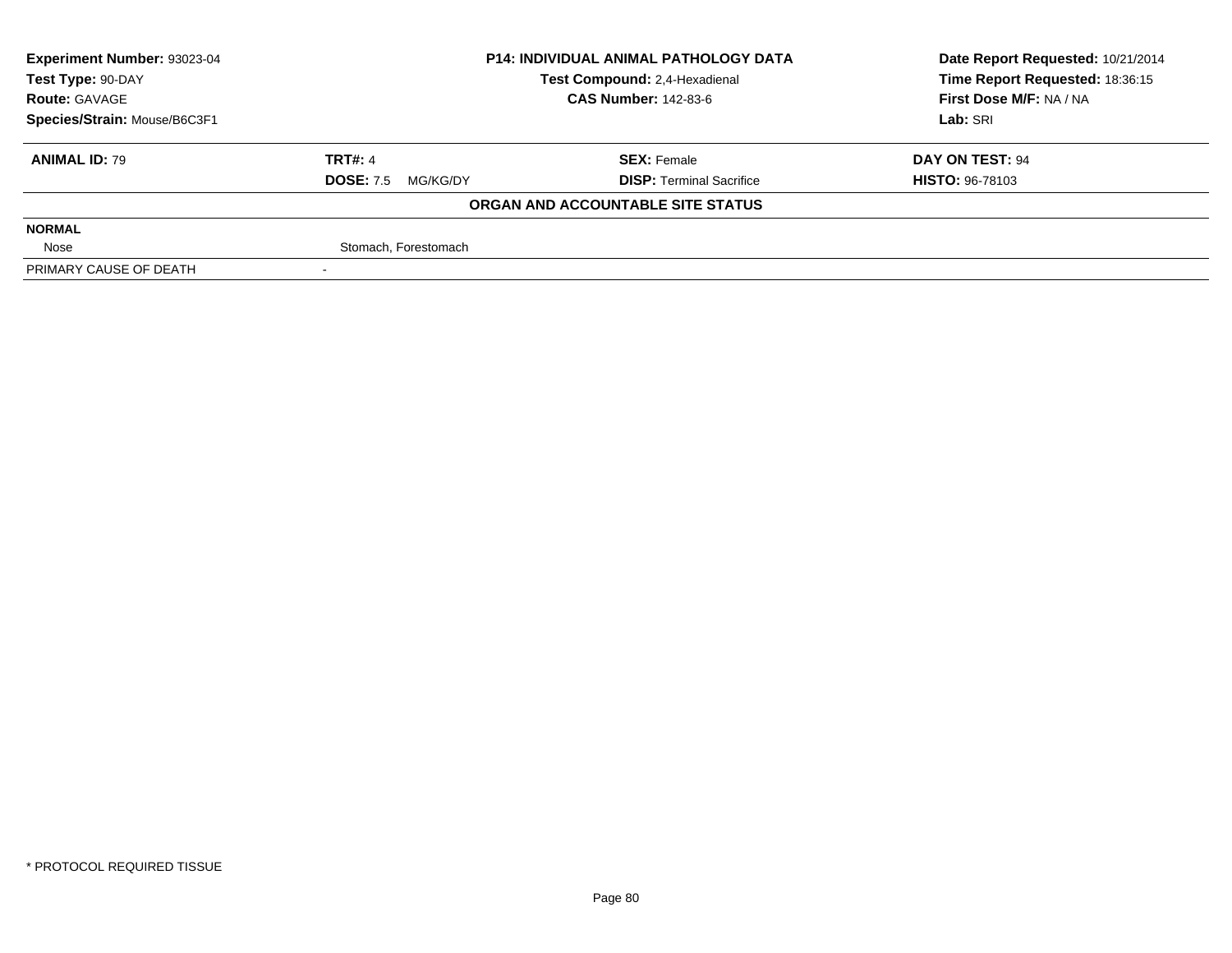| Experiment Number: 93023-04  | <b>P14: INDIVIDUAL ANIMAL PATHOLOGY DATA</b><br>Test Compound: 2,4-Hexadienal |                                   | Date Report Requested: 10/21/2014 |
|------------------------------|-------------------------------------------------------------------------------|-----------------------------------|-----------------------------------|
| Test Type: 90-DAY            |                                                                               |                                   | Time Report Requested: 18:36:15   |
| <b>Route: GAVAGE</b>         |                                                                               | <b>CAS Number: 142-83-6</b>       | First Dose M/F: NA / NA           |
| Species/Strain: Mouse/B6C3F1 |                                                                               |                                   | Lab: SRI                          |
| <b>ANIMAL ID: 80</b>         | <b>TRT#: 4</b>                                                                | <b>SEX: Female</b>                | DAY ON TEST: 94                   |
|                              | <b>DOSE: 7.5</b><br>MG/KG/DY                                                  | <b>DISP: Terminal Sacrifice</b>   | <b>HISTO: 96-78104</b>            |
|                              |                                                                               | ORGAN AND ACCOUNTABLE SITE STATUS |                                   |
| <b>NORMAL</b>                |                                                                               |                                   |                                   |
| Nose                         | Stomach, Forestomach                                                          |                                   |                                   |
| PRIMARY CAUSE OF DEATH       |                                                                               |                                   |                                   |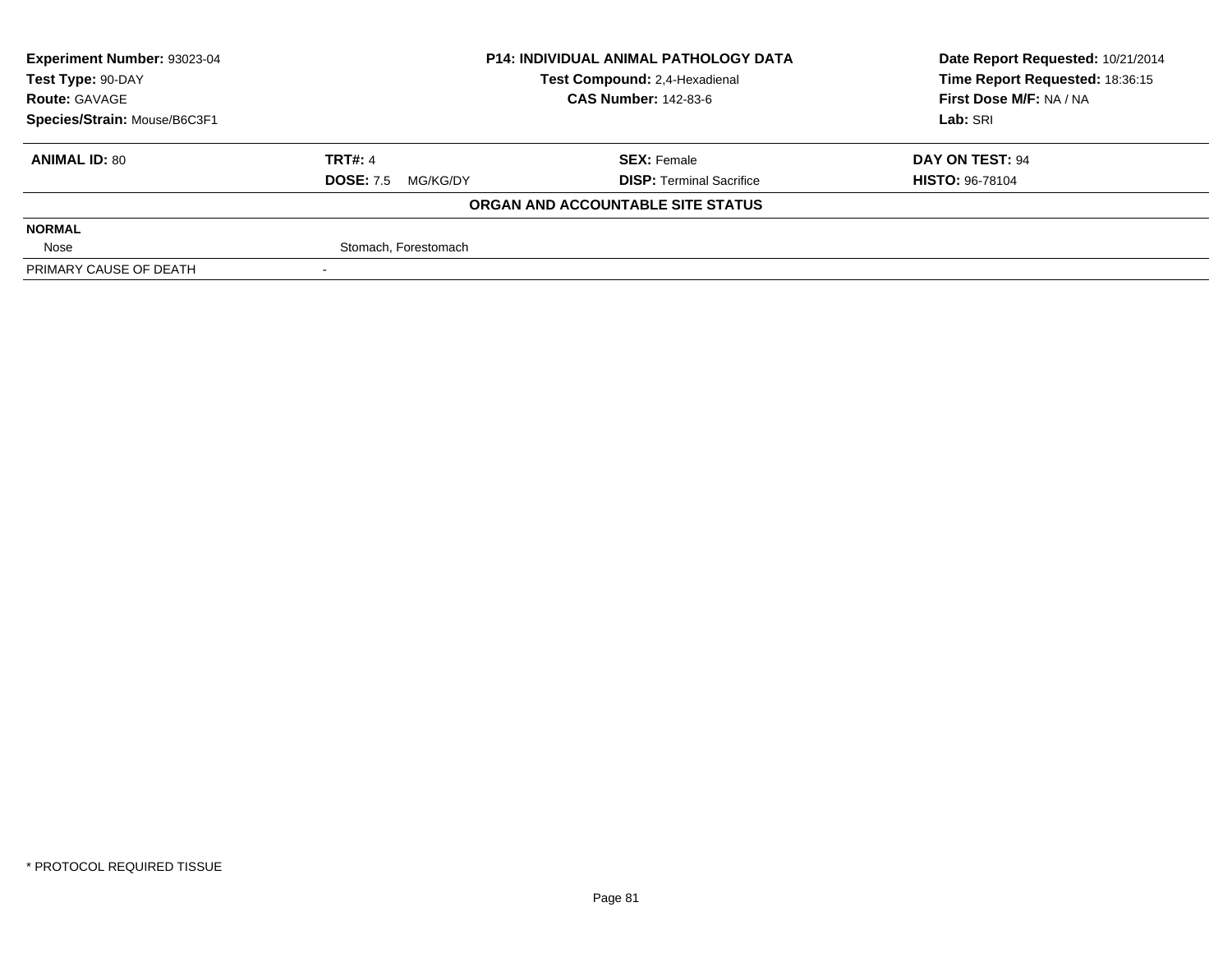| <b>Experiment Number: 93023-04</b> | <b>P14: INDIVIDUAL ANIMAL PATHOLOGY DATA</b><br>Test Compound: 2,4-Hexadienal |                                   | Date Report Requested: 10/21/2014 |
|------------------------------------|-------------------------------------------------------------------------------|-----------------------------------|-----------------------------------|
| Test Type: 90-DAY                  |                                                                               |                                   | Time Report Requested: 18:36:15   |
| <b>Route: GAVAGE</b>               |                                                                               | <b>CAS Number: 142-83-6</b>       | First Dose M/F: NA / NA           |
| Species/Strain: Mouse/B6C3F1       |                                                                               |                                   | Lab: SRI                          |
| <b>ANIMAL ID: 81</b>               | TRT#: 6                                                                       | <b>SEX: Female</b>                | DAY ON TEST: 94                   |
|                                    | <b>DOSE: 15</b><br>MG/KG/DY                                                   | <b>DISP: Terminal Sacrifice</b>   | <b>HISTO: 96-78105</b>            |
|                                    |                                                                               | ORGAN AND ACCOUNTABLE SITE STATUS |                                   |
| <b>NORMAL</b>                      |                                                                               |                                   |                                   |
| Nose                               | * Stomach, Forestomach                                                        |                                   |                                   |
| PRIMARY CAUSE OF DEATH             |                                                                               |                                   |                                   |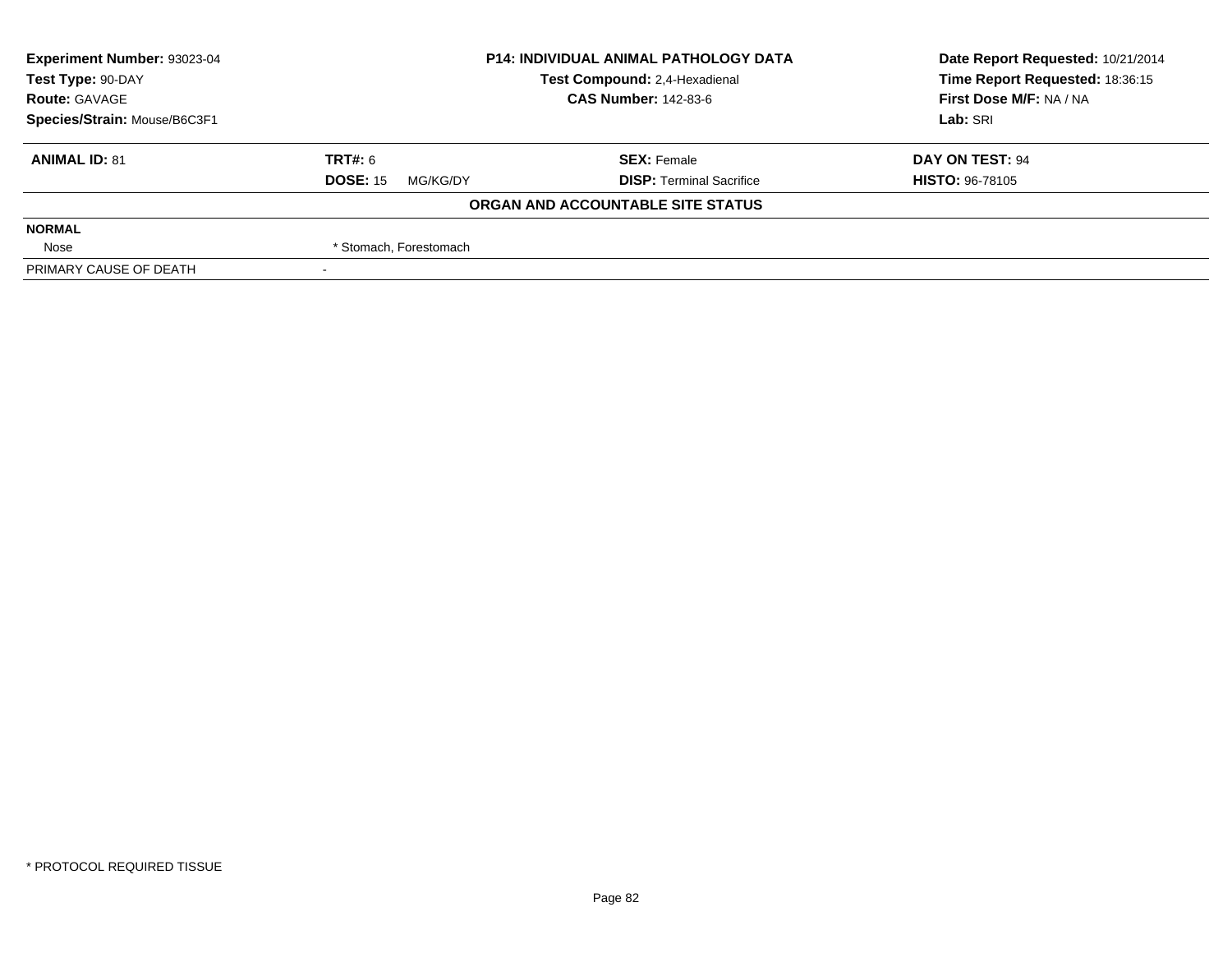| <b>Experiment Number: 93023-04</b> | <b>P14: INDIVIDUAL ANIMAL PATHOLOGY DATA</b><br>Test Compound: 2,4-Hexadienal |                                   | Date Report Requested: 10/21/2014 |
|------------------------------------|-------------------------------------------------------------------------------|-----------------------------------|-----------------------------------|
| Test Type: 90-DAY                  |                                                                               |                                   | Time Report Requested: 18:36:15   |
| <b>Route: GAVAGE</b>               |                                                                               | <b>CAS Number: 142-83-6</b>       | First Dose M/F: NA / NA           |
| Species/Strain: Mouse/B6C3F1       |                                                                               |                                   | Lab: SRI                          |
| <b>ANIMAL ID: 82</b>               | TRT#: 6                                                                       | <b>SEX: Female</b>                | DAY ON TEST: 94                   |
|                                    | <b>DOSE: 15</b><br>MG/KG/DY                                                   | <b>DISP: Terminal Sacrifice</b>   | <b>HISTO: 96-78106</b>            |
|                                    |                                                                               | ORGAN AND ACCOUNTABLE SITE STATUS |                                   |
| <b>NORMAL</b>                      |                                                                               |                                   |                                   |
| Nose                               | * Stomach, Forestomach                                                        |                                   |                                   |
| PRIMARY CAUSE OF DEATH             |                                                                               |                                   |                                   |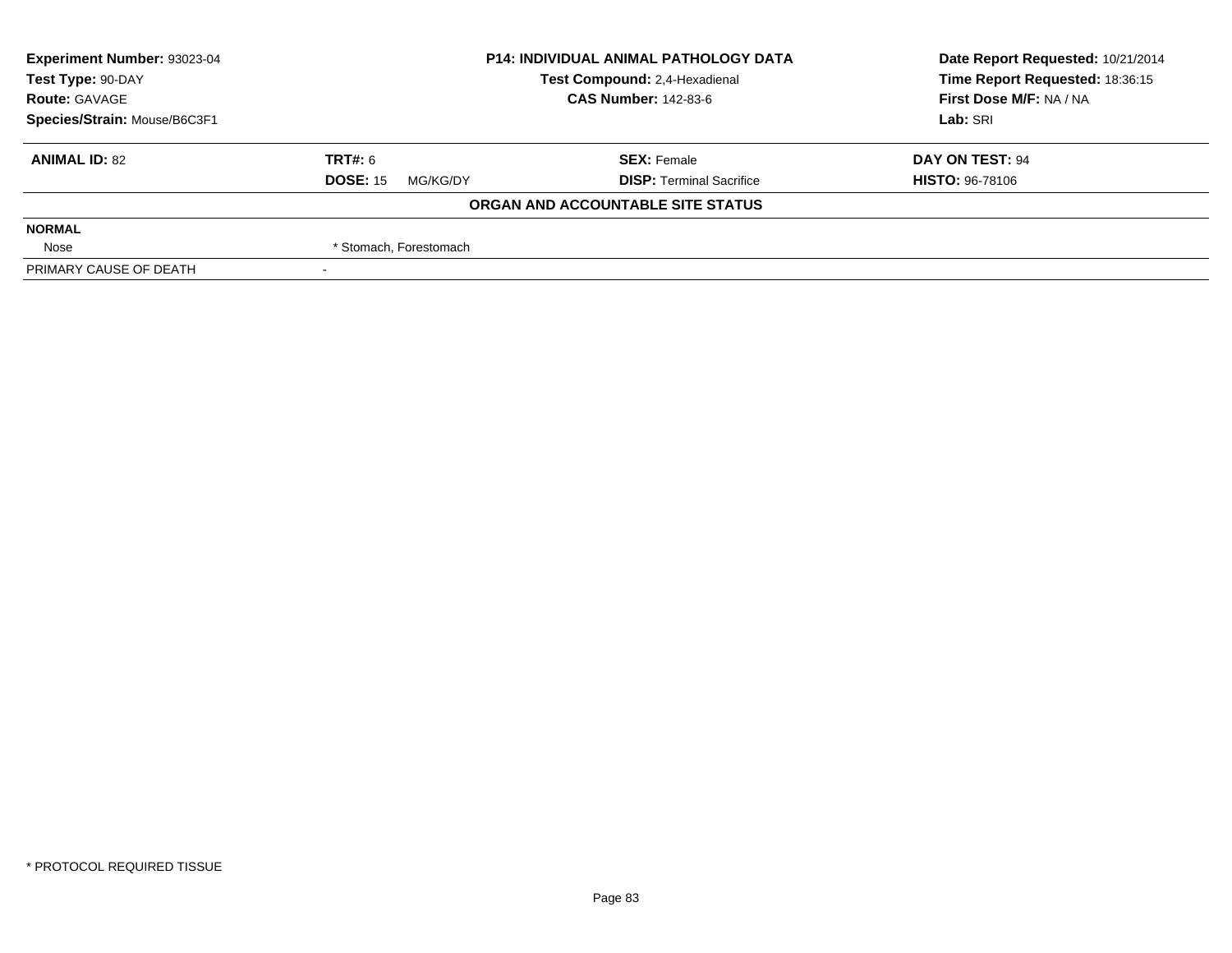| Experiment Number: 93023-04  | <b>P14: INDIVIDUAL ANIMAL PATHOLOGY DATA</b><br>Test Compound: 2,4-Hexadienal |                                   | Date Report Requested: 10/21/2014 |  |
|------------------------------|-------------------------------------------------------------------------------|-----------------------------------|-----------------------------------|--|
| Test Type: 90-DAY            |                                                                               |                                   | Time Report Requested: 18:36:15   |  |
| <b>Route: GAVAGE</b>         |                                                                               | <b>CAS Number: 142-83-6</b>       | First Dose M/F: NA / NA           |  |
| Species/Strain: Mouse/B6C3F1 |                                                                               |                                   | Lab: SRI                          |  |
| <b>ANIMAL ID: 83</b>         | TRT#: 6                                                                       | <b>SEX: Female</b>                | DAY ON TEST: 94                   |  |
|                              | <b>DOSE: 15</b><br>MG/KG/DY                                                   | <b>DISP: Terminal Sacrifice</b>   | <b>HISTO: 96-78107</b>            |  |
|                              |                                                                               | ORGAN AND ACCOUNTABLE SITE STATUS |                                   |  |
| <b>NORMAL</b>                |                                                                               |                                   |                                   |  |
| Nose                         | * Stomach, Forestomach                                                        |                                   |                                   |  |
| PRIMARY CAUSE OF DEATH       |                                                                               |                                   |                                   |  |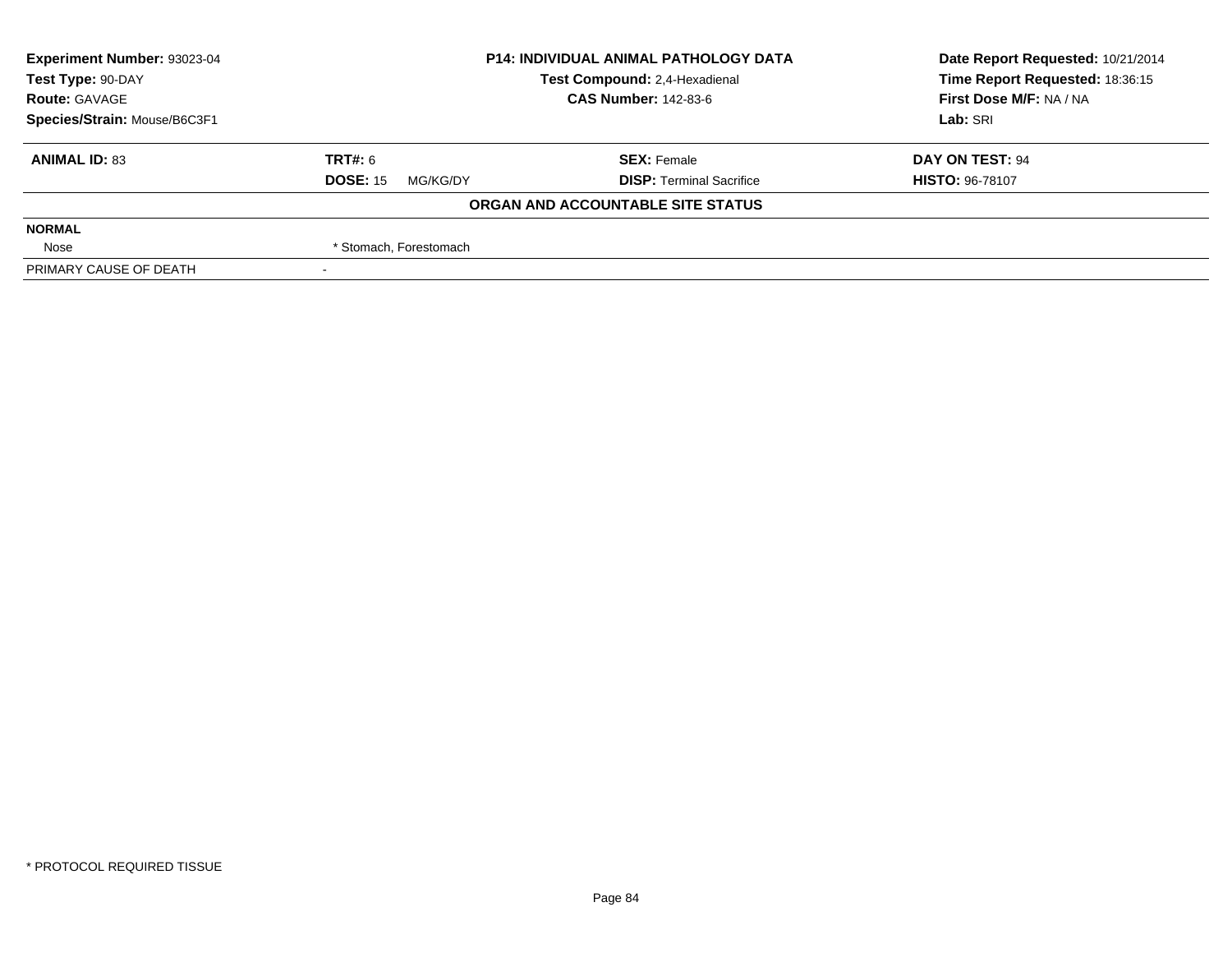| <b>Experiment Number: 93023-04</b> | <b>P14: INDIVIDUAL ANIMAL PATHOLOGY DATA</b> |                                   | Date Report Requested: 10/21/2014 |
|------------------------------------|----------------------------------------------|-----------------------------------|-----------------------------------|
| Test Type: 90-DAY                  |                                              | Test Compound: 2,4-Hexadienal     | Time Report Requested: 18:36:15   |
| <b>Route: GAVAGE</b>               |                                              | <b>CAS Number: 142-83-6</b>       | First Dose M/F: NA / NA           |
| Species/Strain: Mouse/B6C3F1       |                                              |                                   | Lab: SRI                          |
| <b>ANIMAL ID: 84</b>               | TRT#: 6                                      | <b>SEX: Female</b>                | DAY ON TEST: 94                   |
|                                    | <b>DOSE: 15</b><br>MG/KG/DY                  | <b>DISP: Terminal Sacrifice</b>   | <b>HISTO: 96-78108</b>            |
|                                    |                                              | ORGAN AND ACCOUNTABLE SITE STATUS |                                   |
| <b>NORMAL</b>                      |                                              |                                   |                                   |
| Nose                               | * Stomach, Forestomach                       |                                   |                                   |
| PRIMARY CAUSE OF DEATH             |                                              |                                   |                                   |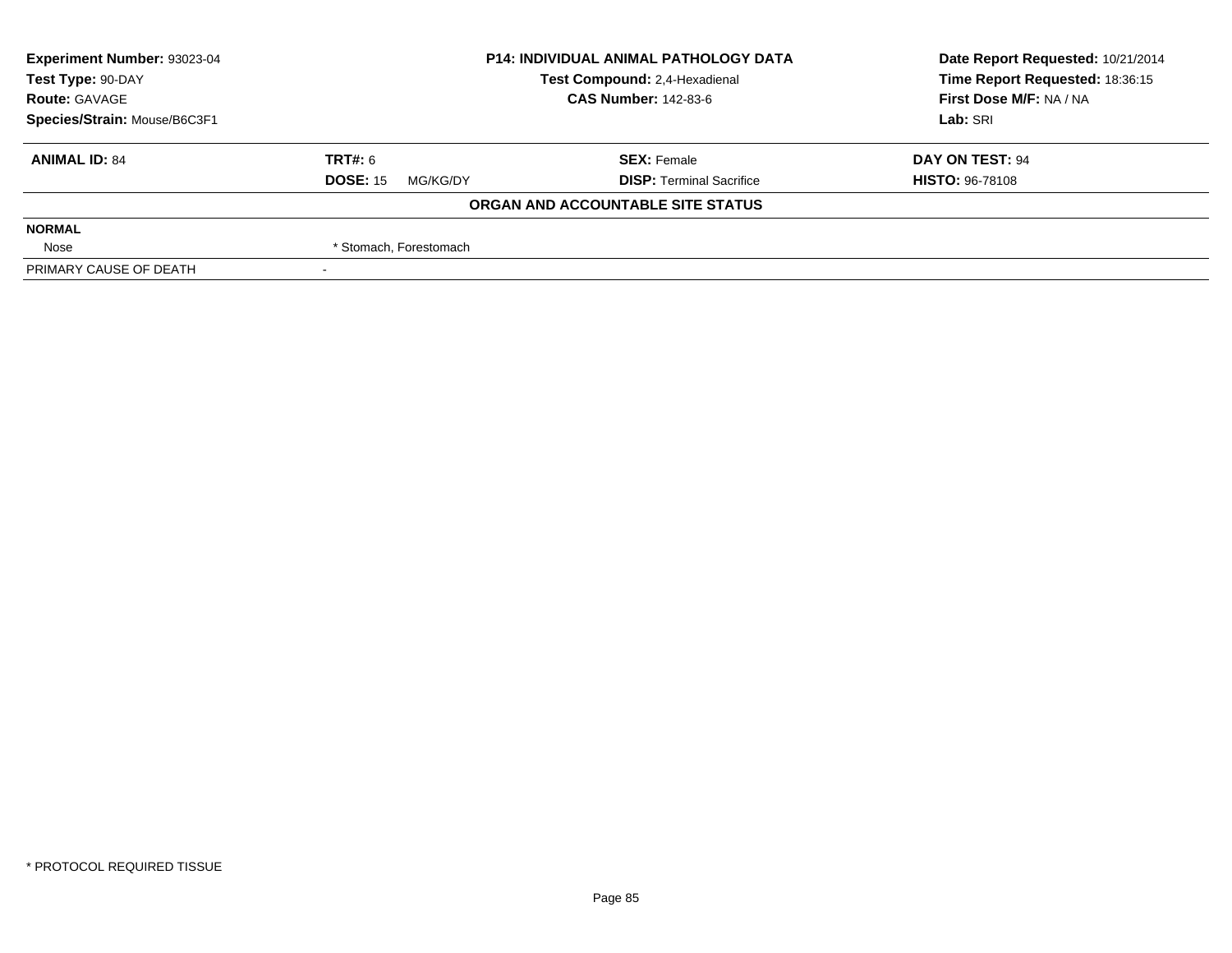| <b>Experiment Number: 93023-04</b> | <b>P14: INDIVIDUAL ANIMAL PATHOLOGY DATA</b> |                                   | Date Report Requested: 10/21/2014 |
|------------------------------------|----------------------------------------------|-----------------------------------|-----------------------------------|
| Test Type: 90-DAY                  |                                              | Test Compound: 2,4-Hexadienal     | Time Report Requested: 18:36:15   |
| <b>Route: GAVAGE</b>               |                                              | <b>CAS Number: 142-83-6</b>       | First Dose M/F: NA / NA           |
| Species/Strain: Mouse/B6C3F1       |                                              |                                   | Lab: SRI                          |
| <b>ANIMAL ID: 85</b>               | TRT#: 6                                      | <b>SEX: Female</b>                | DAY ON TEST: 94                   |
|                                    | <b>DOSE: 15</b><br>MG/KG/DY                  | <b>DISP: Terminal Sacrifice</b>   | <b>HISTO: 96-78109</b>            |
|                                    |                                              | ORGAN AND ACCOUNTABLE SITE STATUS |                                   |
| <b>NORMAL</b>                      |                                              |                                   |                                   |
| Nose                               | * Stomach, Forestomach                       |                                   |                                   |
| PRIMARY CAUSE OF DEATH             |                                              |                                   |                                   |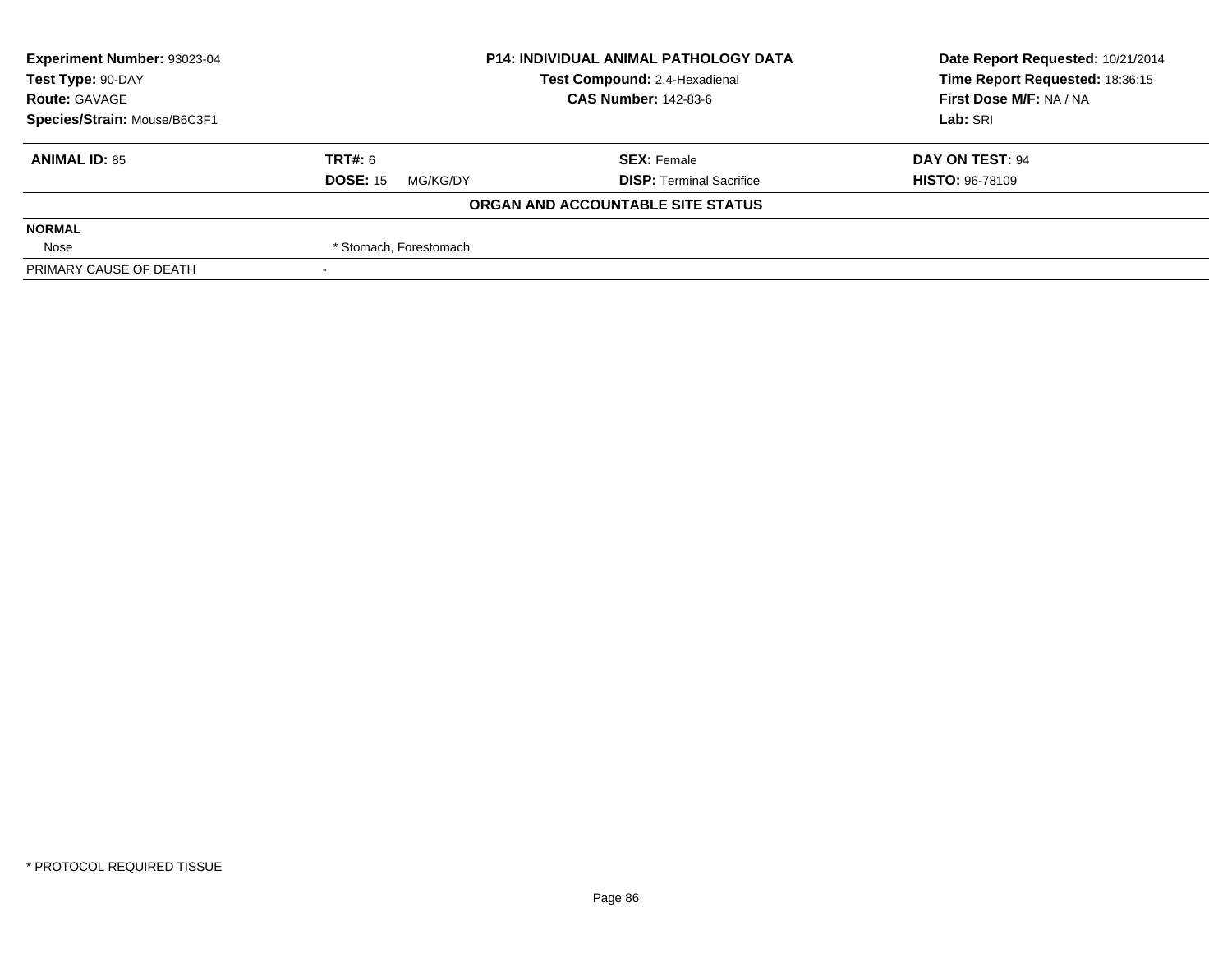| Experiment Number: 93023-04  | <b>P14: INDIVIDUAL ANIMAL PATHOLOGY DATA</b> |                                   | Date Report Requested: 10/21/2014 |  |
|------------------------------|----------------------------------------------|-----------------------------------|-----------------------------------|--|
| Test Type: 90-DAY            |                                              | Test Compound: 2,4-Hexadienal     | Time Report Requested: 18:36:15   |  |
| <b>Route: GAVAGE</b>         |                                              | <b>CAS Number: 142-83-6</b>       | First Dose M/F: NA / NA           |  |
| Species/Strain: Mouse/B6C3F1 |                                              |                                   | Lab: SRI                          |  |
| <b>ANIMAL ID: 86</b>         | TRT#: 6                                      | <b>SEX: Female</b>                | DAY ON TEST: 94                   |  |
|                              | <b>DOSE: 15</b><br>MG/KG/DY                  | <b>DISP: Terminal Sacrifice</b>   | <b>HISTO: 96-78110</b>            |  |
|                              |                                              | ORGAN AND ACCOUNTABLE SITE STATUS |                                   |  |
| <b>NORMAL</b>                |                                              |                                   |                                   |  |
| Nose                         | * Stomach, Forestomach                       |                                   |                                   |  |
| PRIMARY CAUSE OF DEATH       |                                              |                                   |                                   |  |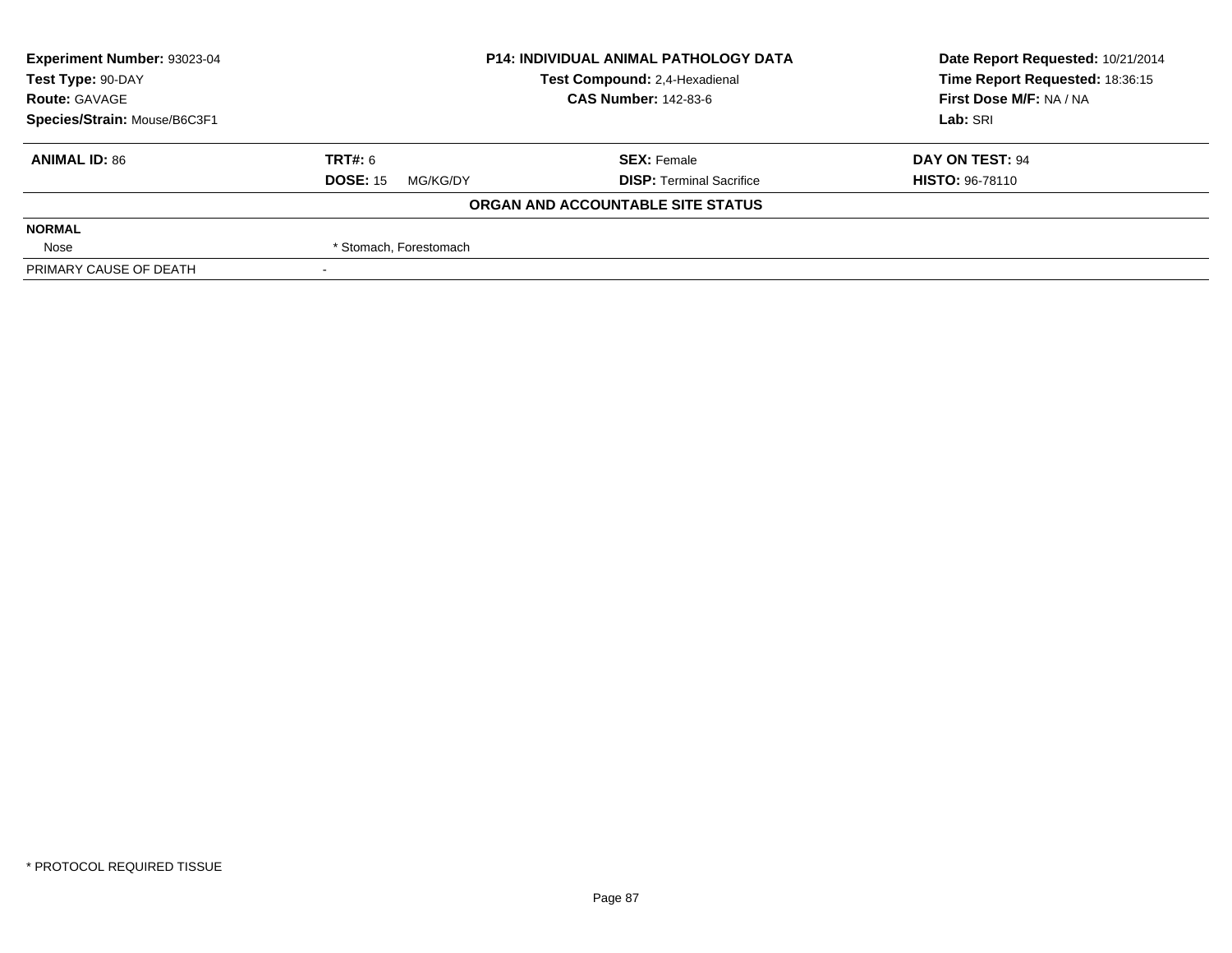| Experiment Number: 93023-04                        | <b>P14: INDIVIDUAL ANIMAL PATHOLOGY DATA</b> |                                   | Date Report Requested: 10/21/2014 |  |
|----------------------------------------------------|----------------------------------------------|-----------------------------------|-----------------------------------|--|
| Test Compound: 2,4-Hexadienal<br>Test Type: 90-DAY |                                              |                                   | Time Report Requested: 18:36:15   |  |
| <b>Route: GAVAGE</b>                               |                                              | <b>CAS Number: 142-83-6</b>       | First Dose M/F: NA / NA           |  |
| Species/Strain: Mouse/B6C3F1                       |                                              |                                   | Lab: SRI                          |  |
| <b>ANIMAL ID: 87</b>                               | TRT#: 6                                      | <b>SEX: Female</b>                | DAY ON TEST: 94                   |  |
|                                                    | <b>DOSE: 15</b><br>MG/KG/DY                  | <b>DISP: Terminal Sacrifice</b>   | <b>HISTO: 96-78111</b>            |  |
|                                                    |                                              | ORGAN AND ACCOUNTABLE SITE STATUS |                                   |  |
| <b>NORMAL</b>                                      |                                              |                                   |                                   |  |
| Nose                                               | * Stomach, Forestomach                       |                                   |                                   |  |
| PRIMARY CAUSE OF DEATH                             |                                              |                                   |                                   |  |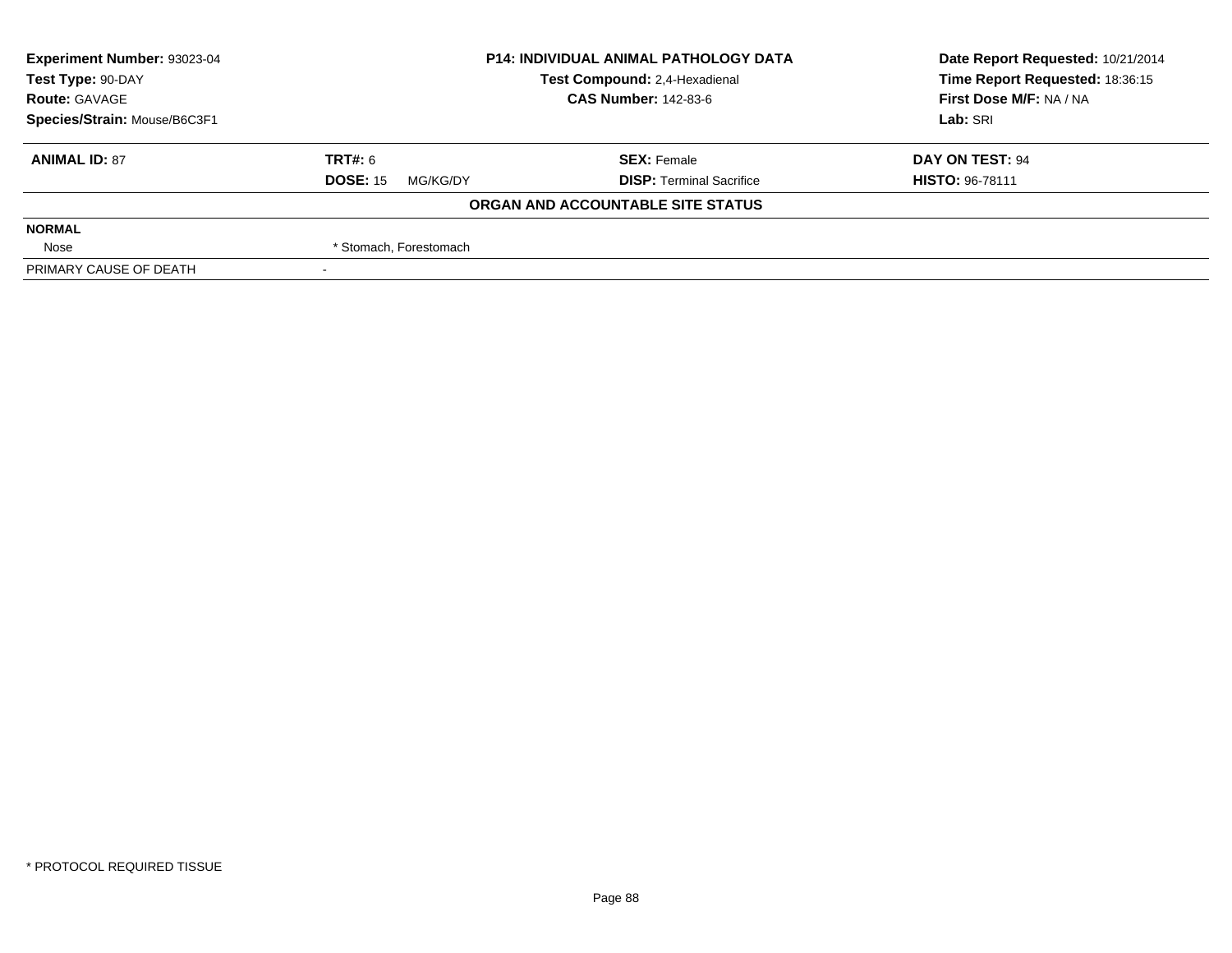| <b>Experiment Number: 93023-04</b> | <b>P14: INDIVIDUAL ANIMAL PATHOLOGY DATA</b> |                                   | Date Report Requested: 10/21/2014 |
|------------------------------------|----------------------------------------------|-----------------------------------|-----------------------------------|
| Test Type: 90-DAY                  |                                              | Test Compound: 2,4-Hexadienal     | Time Report Requested: 18:36:15   |
| <b>Route: GAVAGE</b>               |                                              | <b>CAS Number: 142-83-6</b>       | First Dose M/F: NA / NA           |
| Species/Strain: Mouse/B6C3F1       |                                              |                                   | Lab: SRI                          |
| <b>ANIMAL ID: 88</b>               | TRT#: 6                                      | <b>SEX: Female</b>                | DAY ON TEST: 94                   |
|                                    | <b>DOSE: 15</b><br>MG/KG/DY                  | <b>DISP: Terminal Sacrifice</b>   | <b>HISTO: 96-78112</b>            |
|                                    |                                              | ORGAN AND ACCOUNTABLE SITE STATUS |                                   |
| <b>NORMAL</b>                      |                                              |                                   |                                   |
| Nose                               | * Stomach, Forestomach                       |                                   |                                   |
| PRIMARY CAUSE OF DEATH             |                                              |                                   |                                   |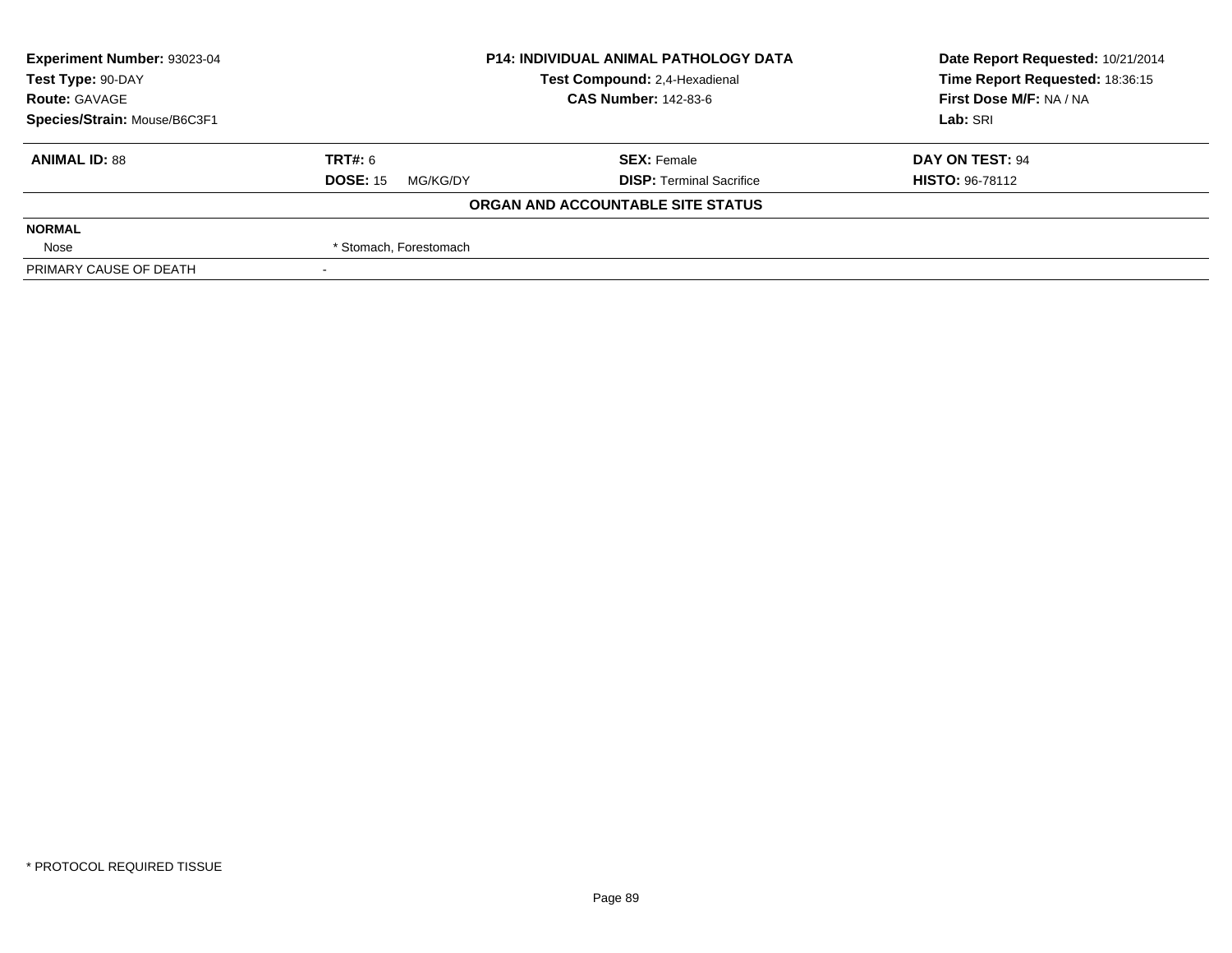| <b>Experiment Number: 93023-04</b> | <b>P14: INDIVIDUAL ANIMAL PATHOLOGY DATA</b> |                                   | Date Report Requested: 10/21/2014 |
|------------------------------------|----------------------------------------------|-----------------------------------|-----------------------------------|
| Test Type: 90-DAY                  |                                              | Test Compound: 2,4-Hexadienal     | Time Report Requested: 18:36:15   |
| <b>Route: GAVAGE</b>               |                                              | <b>CAS Number: 142-83-6</b>       | First Dose M/F: NA / NA           |
| Species/Strain: Mouse/B6C3F1       |                                              |                                   | Lab: SRI                          |
| <b>ANIMAL ID: 89</b>               | TRT#: 6                                      | <b>SEX: Female</b>                | DAY ON TEST: 94                   |
|                                    | <b>DOSE: 15</b><br>MG/KG/DY                  | <b>DISP: Terminal Sacrifice</b>   | <b>HISTO: 96-78113</b>            |
|                                    |                                              | ORGAN AND ACCOUNTABLE SITE STATUS |                                   |
| <b>NORMAL</b>                      |                                              |                                   |                                   |
| Nose                               | * Stomach, Forestomach                       |                                   |                                   |
| PRIMARY CAUSE OF DEATH             |                                              |                                   |                                   |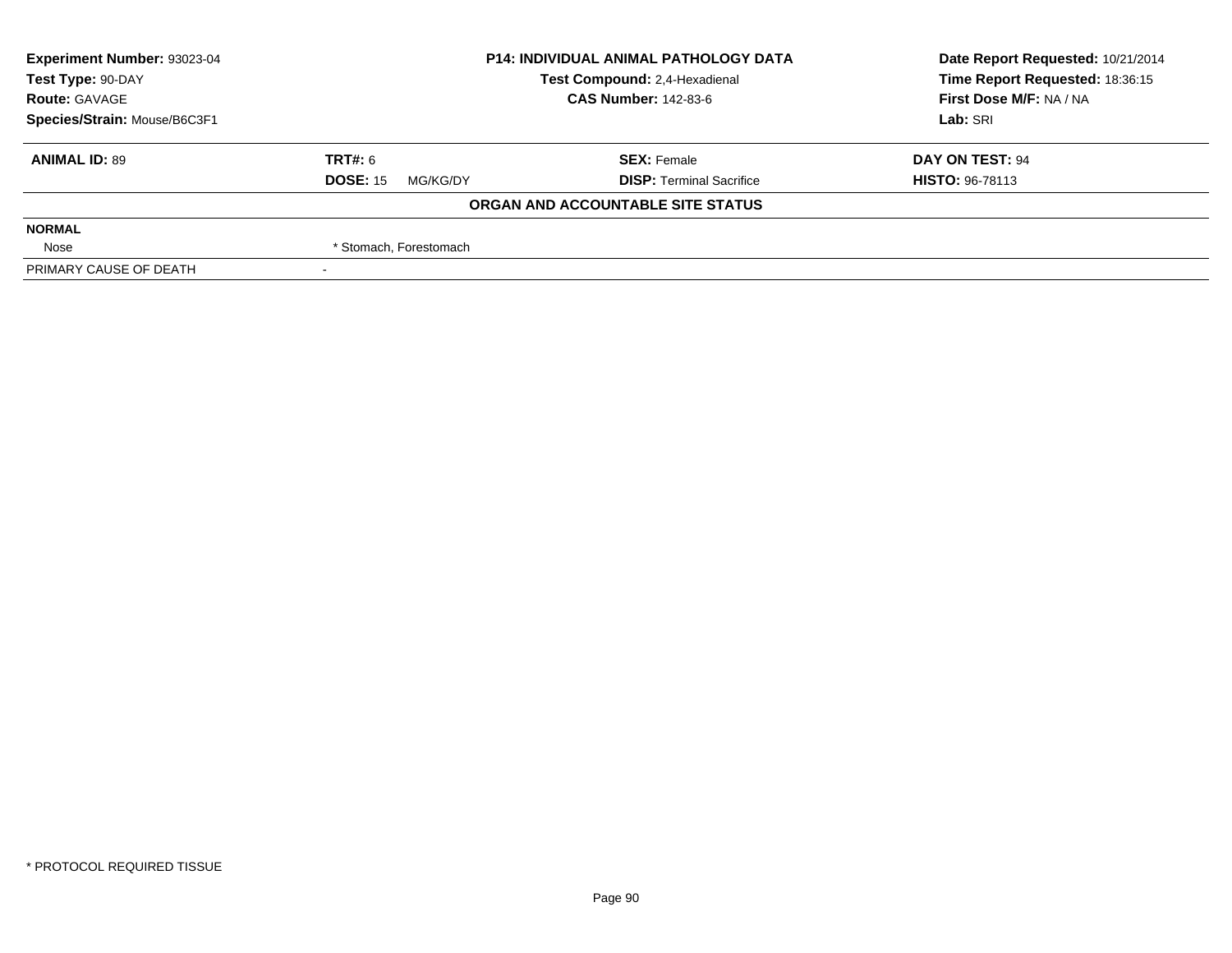| Experiment Number: 93023-04  | <b>P14: INDIVIDUAL ANIMAL PATHOLOGY DATA</b> |                                   | Date Report Requested: 10/21/2014 |  |
|------------------------------|----------------------------------------------|-----------------------------------|-----------------------------------|--|
| Test Type: 90-DAY            |                                              | Test Compound: 2,4-Hexadienal     | Time Report Requested: 18:36:15   |  |
| <b>Route: GAVAGE</b>         |                                              | <b>CAS Number: 142-83-6</b>       | First Dose M/F: NA / NA           |  |
| Species/Strain: Mouse/B6C3F1 |                                              |                                   | Lab: SRI                          |  |
| <b>ANIMAL ID: 90</b>         | TRT#: 6                                      | <b>SEX: Female</b>                | DAY ON TEST: 94                   |  |
|                              | <b>DOSE: 15</b><br>MG/KG/DY                  | <b>DISP: Terminal Sacrifice</b>   | <b>HISTO: 96-78114</b>            |  |
|                              |                                              | ORGAN AND ACCOUNTABLE SITE STATUS |                                   |  |
| <b>NORMAL</b>                |                                              |                                   |                                   |  |
| Nose                         | * Stomach, Forestomach                       |                                   |                                   |  |
| PRIMARY CAUSE OF DEATH       |                                              |                                   |                                   |  |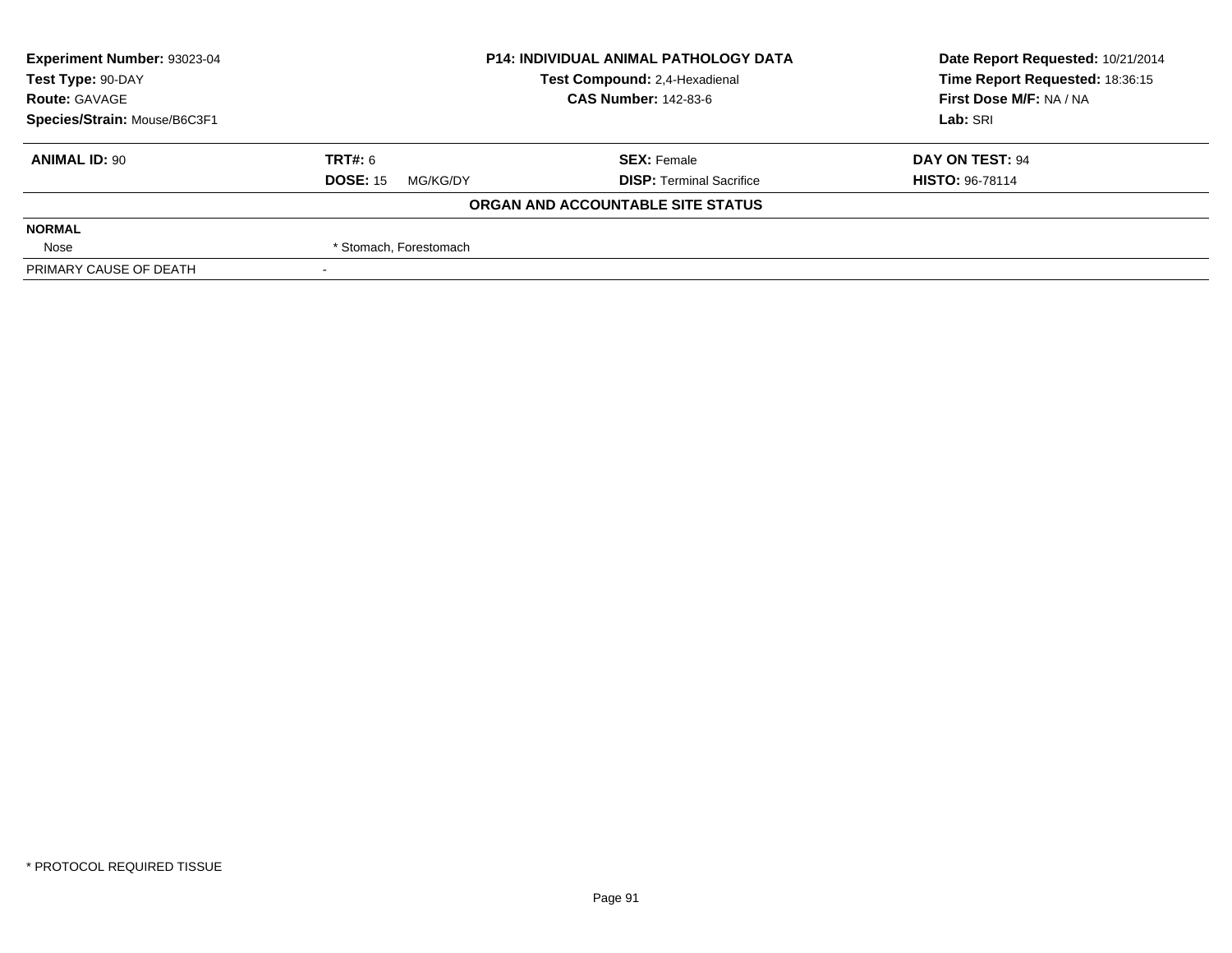| <b>Experiment Number: 93023-04</b> | <b>P14: INDIVIDUAL ANIMAL PATHOLOGY DATA</b><br>Test Compound: 2,4-Hexadienal |                                   | Date Report Requested: 10/21/2014 |
|------------------------------------|-------------------------------------------------------------------------------|-----------------------------------|-----------------------------------|
| Test Type: 90-DAY                  |                                                                               |                                   | Time Report Requested: 18:36:15   |
| <b>Route: GAVAGE</b>               |                                                                               | <b>CAS Number: 142-83-6</b>       | First Dose M/F: NA / NA           |
| Species/Strain: Mouse/B6C3F1       |                                                                               |                                   | Lab: SRI                          |
| <b>ANIMAL ID: 91</b>               | <b>TRT#: 8</b>                                                                | <b>SEX: Female</b>                | DAY ON TEST: 94                   |
|                                    | <b>DOSE: 30</b><br>MG/KG/DY                                                   | <b>DISP: Terminal Sacrifice</b>   | <b>HISTO: 96-78115</b>            |
|                                    |                                                                               | ORGAN AND ACCOUNTABLE SITE STATUS |                                   |
| <b>NORMAL</b>                      |                                                                               |                                   |                                   |
| Nose                               | * Stomach, Forestomach                                                        |                                   |                                   |
| PRIMARY CAUSE OF DEATH             |                                                                               |                                   |                                   |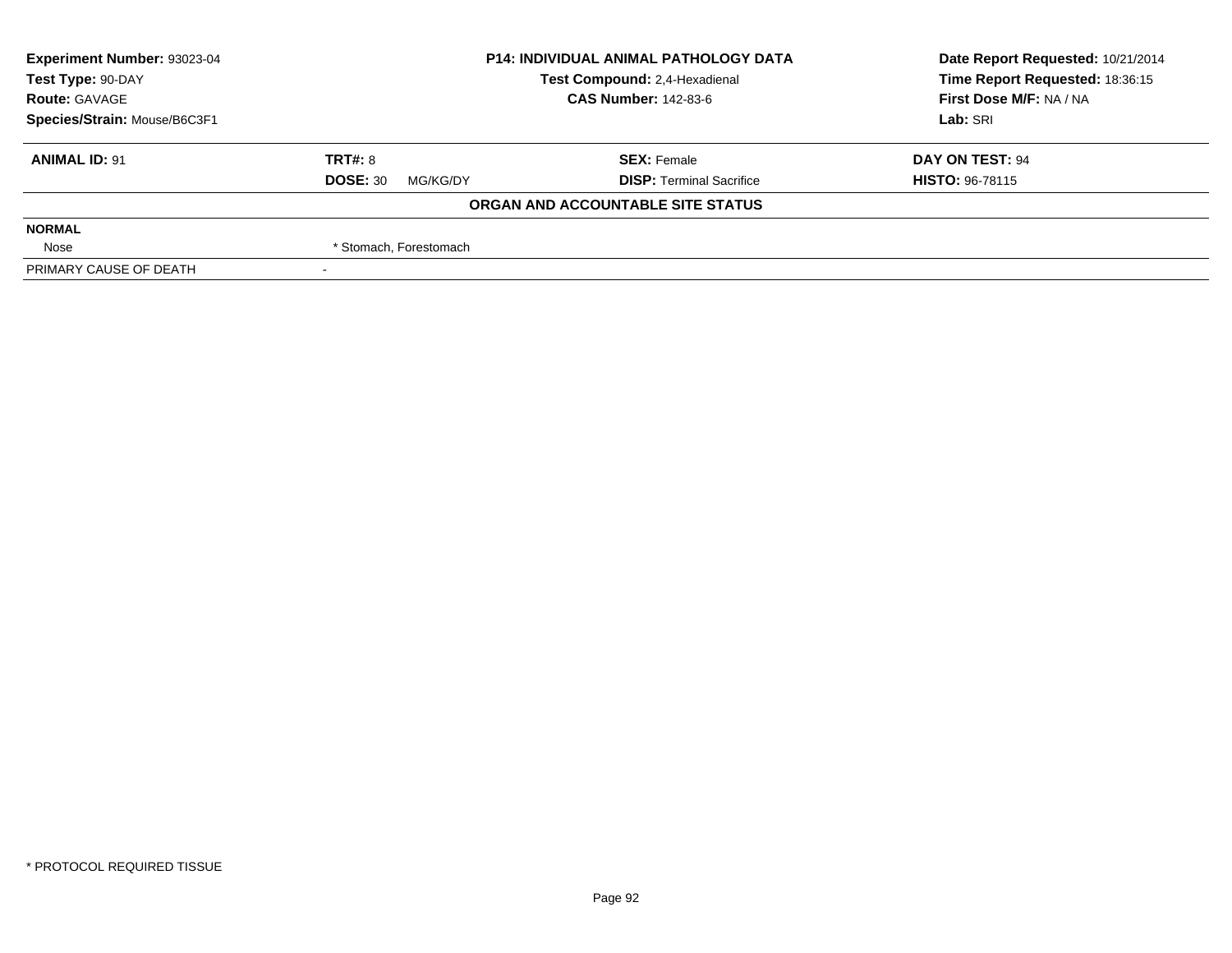| <b>Experiment Number: 93023-04</b> | <b>P14: INDIVIDUAL ANIMAL PATHOLOGY DATA</b><br>Test Compound: 2,4-Hexadienal<br><b>CAS Number: 142-83-6</b> |                                   | Date Report Requested: 10/21/2014 |
|------------------------------------|--------------------------------------------------------------------------------------------------------------|-----------------------------------|-----------------------------------|
| Test Type: 90-DAY                  |                                                                                                              |                                   | Time Report Requested: 18:36:15   |
| <b>Route: GAVAGE</b>               |                                                                                                              |                                   | First Dose M/F: NA / NA           |
| Species/Strain: Mouse/B6C3F1       |                                                                                                              |                                   | Lab: SRI                          |
| <b>ANIMAL ID: 92</b>               | <b>TRT#: 8</b>                                                                                               | <b>SEX: Female</b>                | DAY ON TEST: 94                   |
|                                    | <b>DOSE: 30</b><br>MG/KG/DY                                                                                  | <b>DISP: Terminal Sacrifice</b>   | <b>HISTO: 96-78116</b>            |
|                                    |                                                                                                              | ORGAN AND ACCOUNTABLE SITE STATUS |                                   |
| <b>NORMAL</b>                      |                                                                                                              |                                   |                                   |
| Nose                               | * Stomach, Forestomach                                                                                       |                                   |                                   |
| PRIMARY CAUSE OF DEATH             |                                                                                                              |                                   |                                   |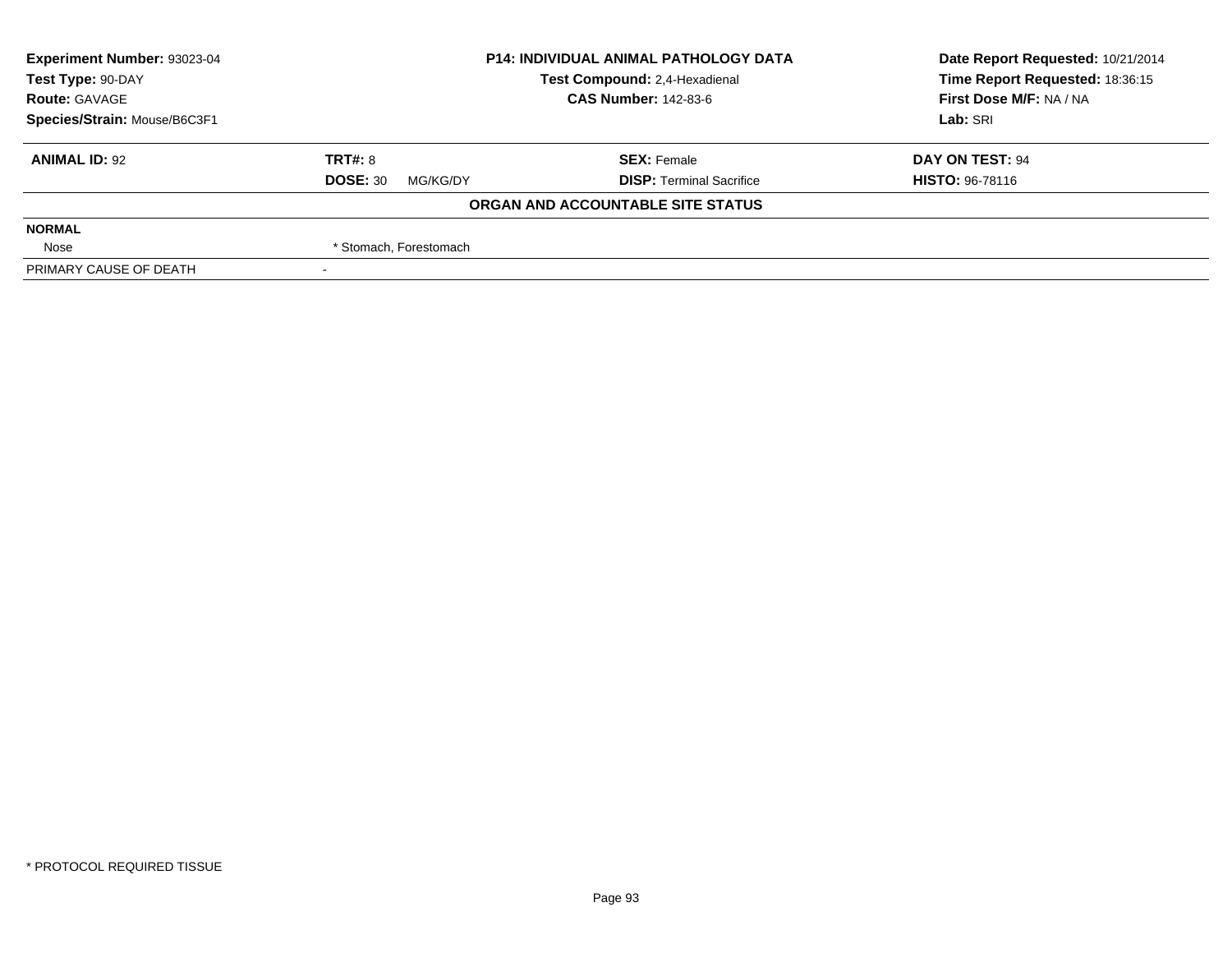| Experiment Number: 93023-04  | <b>P14: INDIVIDUAL ANIMAL PATHOLOGY DATA</b><br>Test Compound: 2,4-Hexadienal |                                   | Date Report Requested: 10/21/2014 |  |
|------------------------------|-------------------------------------------------------------------------------|-----------------------------------|-----------------------------------|--|
| Test Type: 90-DAY            |                                                                               |                                   | Time Report Requested: 18:36:15   |  |
| <b>Route: GAVAGE</b>         |                                                                               | <b>CAS Number: 142-83-6</b>       | First Dose M/F: NA / NA           |  |
| Species/Strain: Mouse/B6C3F1 |                                                                               |                                   | Lab: SRI                          |  |
| <b>ANIMAL ID: 93</b>         | TRT#: 8                                                                       | <b>SEX: Female</b>                | DAY ON TEST: 94                   |  |
|                              | <b>DOSE: 30</b><br>MG/KG/DY                                                   | <b>DISP: Terminal Sacrifice</b>   | <b>HISTO: 96-78117</b>            |  |
|                              |                                                                               | ORGAN AND ACCOUNTABLE SITE STATUS |                                   |  |
| <b>NORMAL</b>                |                                                                               |                                   |                                   |  |
| Nose                         | * Stomach, Forestomach                                                        |                                   |                                   |  |
| PRIMARY CAUSE OF DEATH       |                                                                               |                                   |                                   |  |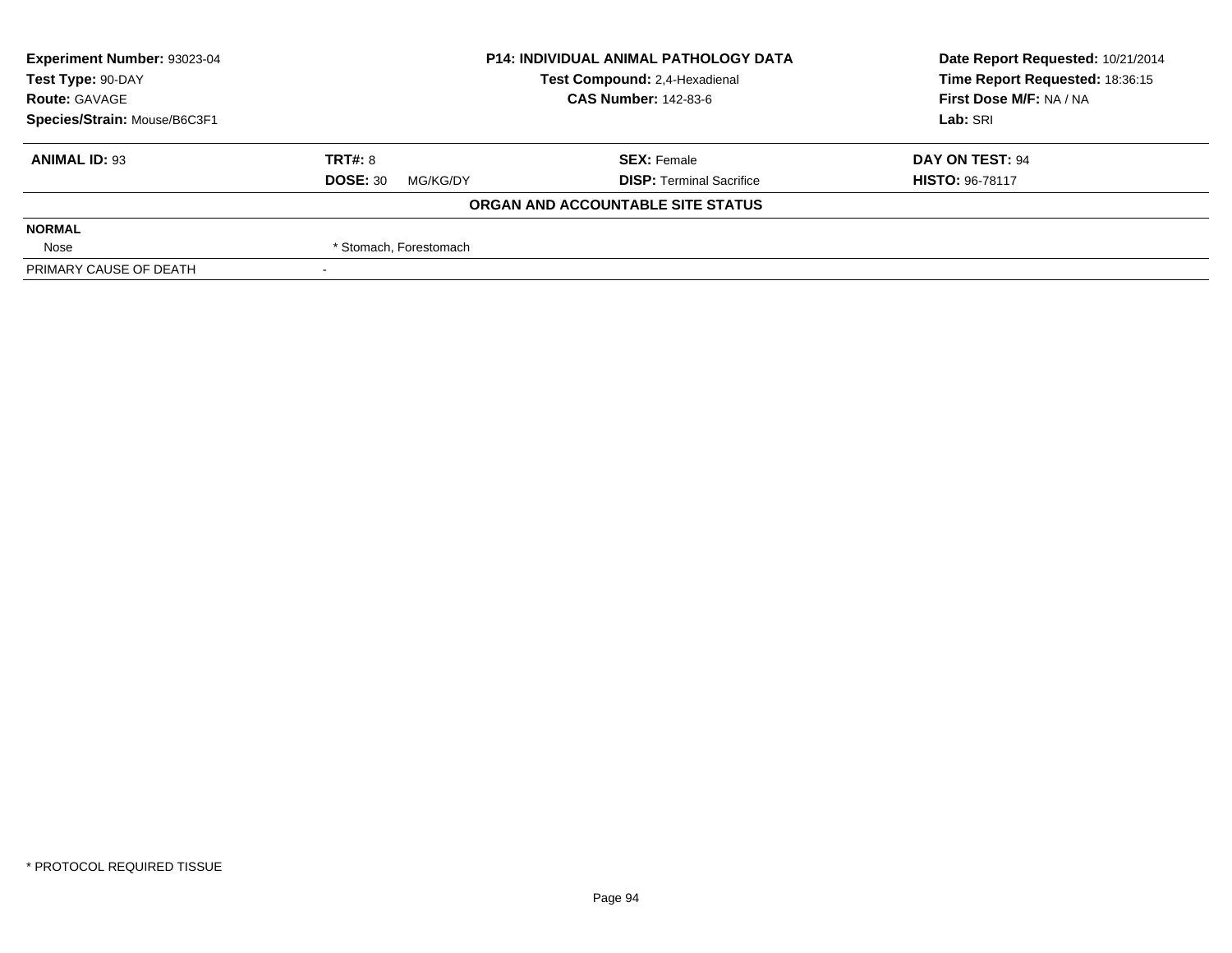| <b>Experiment Number: 93023-04</b> | <b>P14: INDIVIDUAL ANIMAL PATHOLOGY DATA</b> |                                   | Date Report Requested: 10/21/2014 |
|------------------------------------|----------------------------------------------|-----------------------------------|-----------------------------------|
| Test Type: 90-DAY                  |                                              | Test Compound: 2,4-Hexadienal     | Time Report Requested: 18:36:15   |
| <b>Route: GAVAGE</b>               |                                              | <b>CAS Number: 142-83-6</b>       | First Dose M/F: NA / NA           |
| Species/Strain: Mouse/B6C3F1       |                                              |                                   | Lab: SRI                          |
| <b>ANIMAL ID: 94</b>               | <b>TRT#: 8</b>                               | <b>SEX: Female</b>                | DAY ON TEST: 94                   |
|                                    | <b>DOSE: 30</b><br>MG/KG/DY                  | <b>DISP: Terminal Sacrifice</b>   | <b>HISTO: 96-78118</b>            |
|                                    |                                              | ORGAN AND ACCOUNTABLE SITE STATUS |                                   |
| <b>NORMAL</b>                      |                                              |                                   |                                   |
| Nose                               | * Stomach, Forestomach                       |                                   |                                   |
| PRIMARY CAUSE OF DEATH             |                                              |                                   |                                   |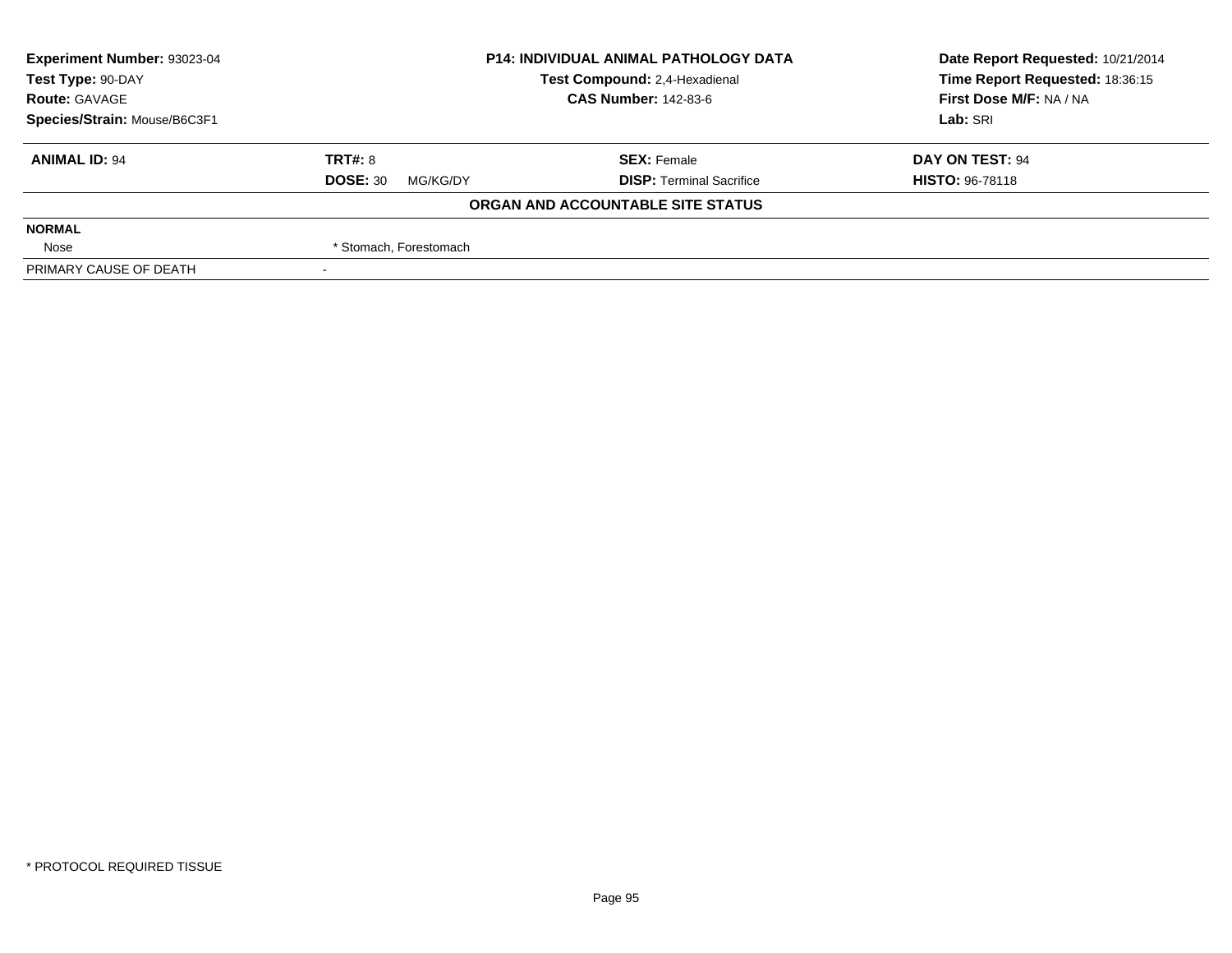| <b>Experiment Number: 93023-04</b> | <b>P14: INDIVIDUAL ANIMAL PATHOLOGY DATA</b><br>Test Compound: 2,4-Hexadienal |                                   | Date Report Requested: 10/21/2014 |
|------------------------------------|-------------------------------------------------------------------------------|-----------------------------------|-----------------------------------|
| Test Type: 90-DAY                  |                                                                               |                                   | Time Report Requested: 18:36:15   |
| <b>Route: GAVAGE</b>               |                                                                               | <b>CAS Number: 142-83-6</b>       | First Dose M/F: NA / NA           |
| Species/Strain: Mouse/B6C3F1       |                                                                               |                                   | Lab: SRI                          |
| <b>ANIMAL ID: 95</b>               | <b>TRT#: 8</b>                                                                | <b>SEX: Female</b>                | DAY ON TEST: 94                   |
|                                    | <b>DOSE: 30</b><br>MG/KG/DY                                                   | <b>DISP: Terminal Sacrifice</b>   | <b>HISTO: 96-78119</b>            |
|                                    |                                                                               | ORGAN AND ACCOUNTABLE SITE STATUS |                                   |
| <b>NORMAL</b>                      |                                                                               |                                   |                                   |
| Nose                               | * Stomach, Forestomach                                                        |                                   |                                   |
| PRIMARY CAUSE OF DEATH             |                                                                               |                                   |                                   |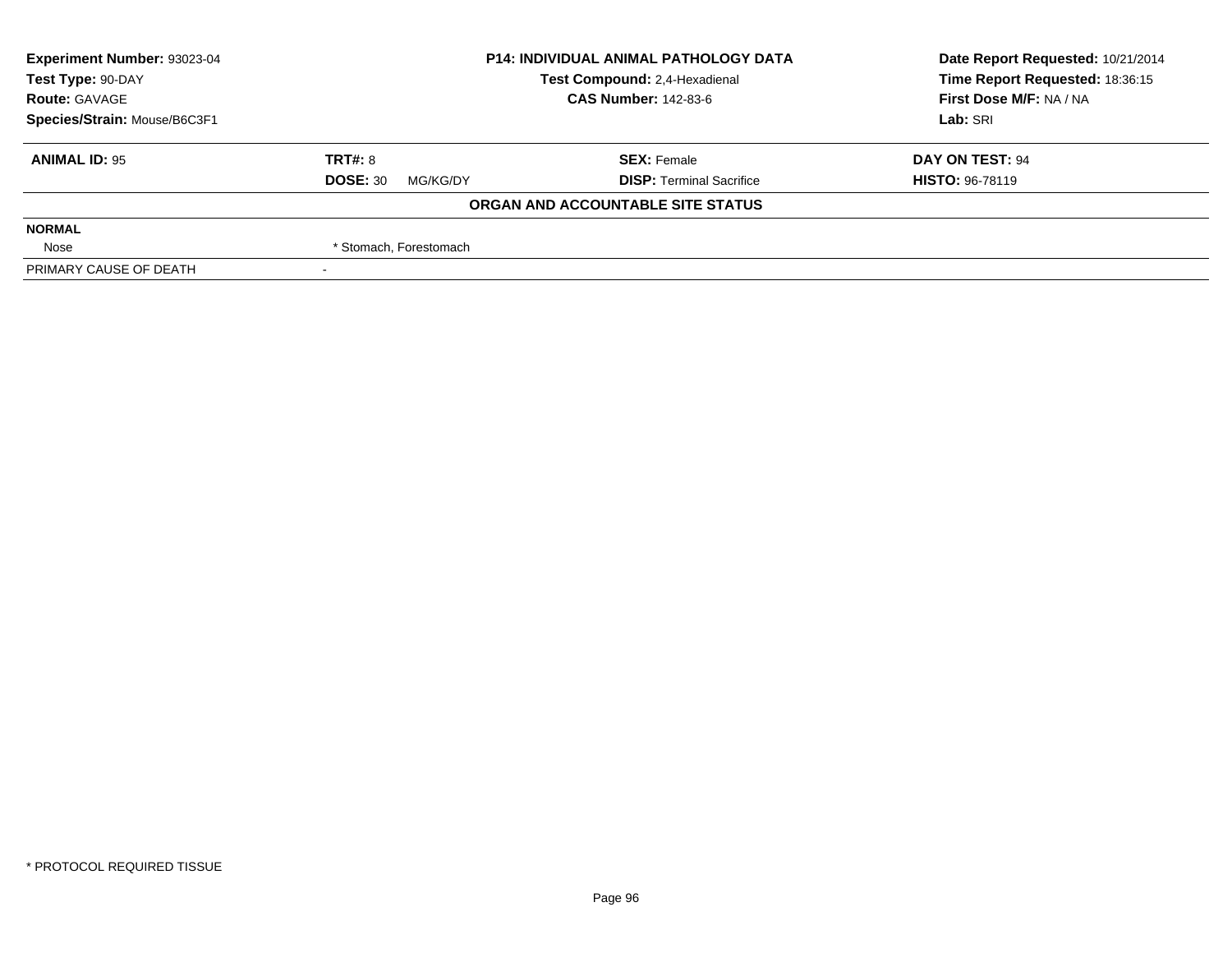| Experiment Number: 93023-04                        | <b>P14: INDIVIDUAL ANIMAL PATHOLOGY DATA</b> |                                   | Date Report Requested: 10/21/2014 |
|----------------------------------------------------|----------------------------------------------|-----------------------------------|-----------------------------------|
| Test Compound: 2,4-Hexadienal<br>Test Type: 90-DAY |                                              | Time Report Requested: 18:36:15   |                                   |
| <b>Route: GAVAGE</b>                               |                                              | <b>CAS Number: 142-83-6</b>       |                                   |
| Species/Strain: Mouse/B6C3F1                       |                                              |                                   | Lab: SRI                          |
| <b>ANIMAL ID: 96</b>                               | TRT#: 8                                      | <b>SEX: Female</b>                | DAY ON TEST: 94                   |
|                                                    | <b>DOSE: 30</b><br>MG/KG/DY                  | <b>DISP: Terminal Sacrifice</b>   | <b>HISTO: 96-78120</b>            |
|                                                    |                                              | ORGAN AND ACCOUNTABLE SITE STATUS |                                   |
| <b>NORMAL</b>                                      |                                              |                                   |                                   |
| Nose                                               | * Stomach, Forestomach                       |                                   |                                   |
| PRIMARY CAUSE OF DEATH                             |                                              |                                   |                                   |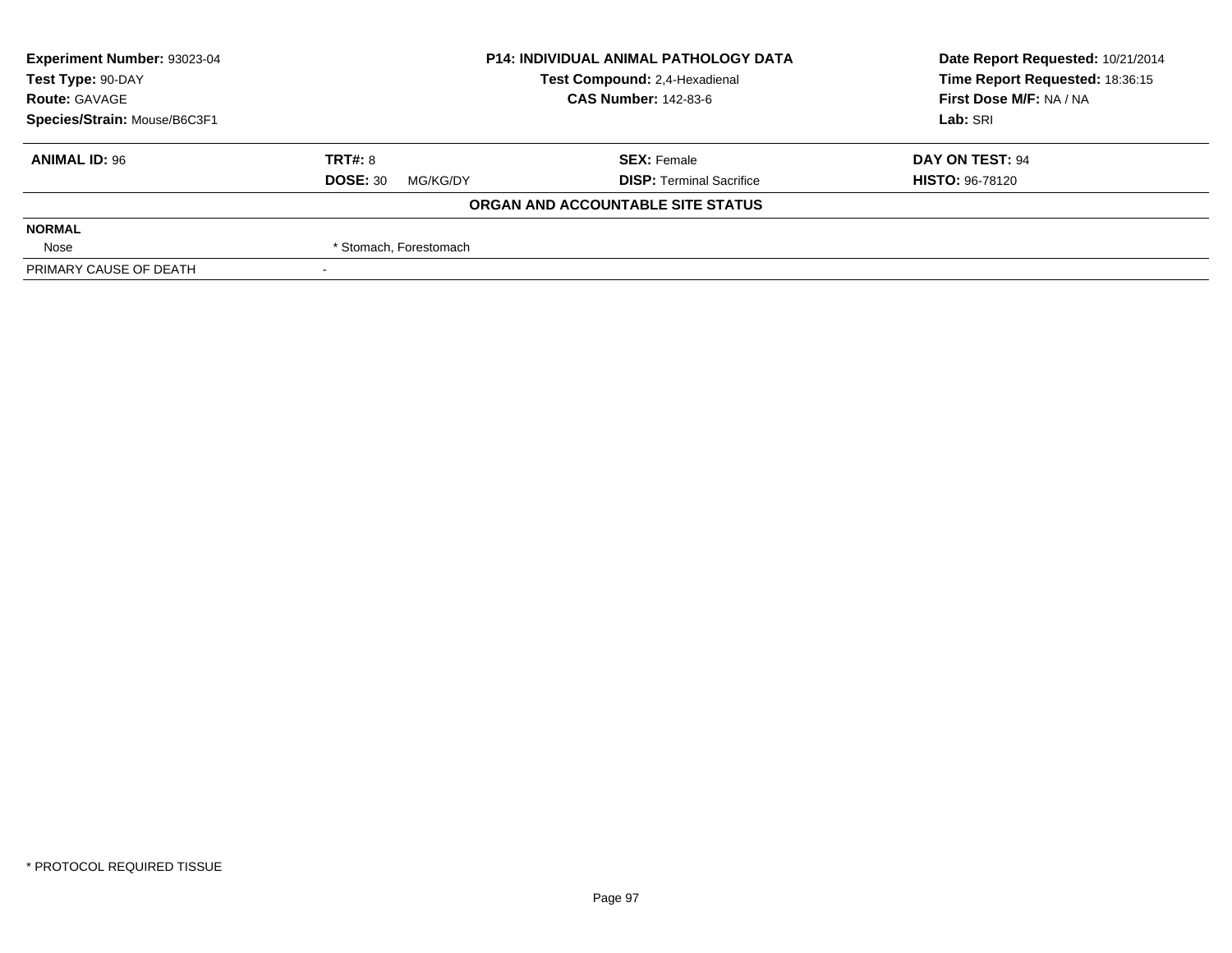| Experiment Number: 93023-04  | <b>P14: INDIVIDUAL ANIMAL PATHOLOGY DATA</b><br>Test Compound: 2,4-Hexadienal<br><b>CAS Number: 142-83-6</b> |                                   | Date Report Requested: 10/21/2014 |
|------------------------------|--------------------------------------------------------------------------------------------------------------|-----------------------------------|-----------------------------------|
| Test Type: 90-DAY            |                                                                                                              |                                   | Time Report Requested: 18:36:15   |
| <b>Route: GAVAGE</b>         |                                                                                                              |                                   | First Dose M/F: NA / NA           |
| Species/Strain: Mouse/B6C3F1 |                                                                                                              | Lab: SRI                          |                                   |
| <b>ANIMAL ID: 97</b>         | TRT#: 8                                                                                                      | <b>SEX: Female</b>                | DAY ON TEST: 94                   |
|                              | <b>DOSE: 30</b><br>MG/KG/DY                                                                                  | <b>DISP: Terminal Sacrifice</b>   | <b>HISTO: 96-78121</b>            |
|                              |                                                                                                              | ORGAN AND ACCOUNTABLE SITE STATUS |                                   |
| <b>NORMAL</b>                |                                                                                                              |                                   |                                   |
| Nose                         | * Stomach, Forestomach                                                                                       |                                   |                                   |
| PRIMARY CAUSE OF DEATH       |                                                                                                              |                                   |                                   |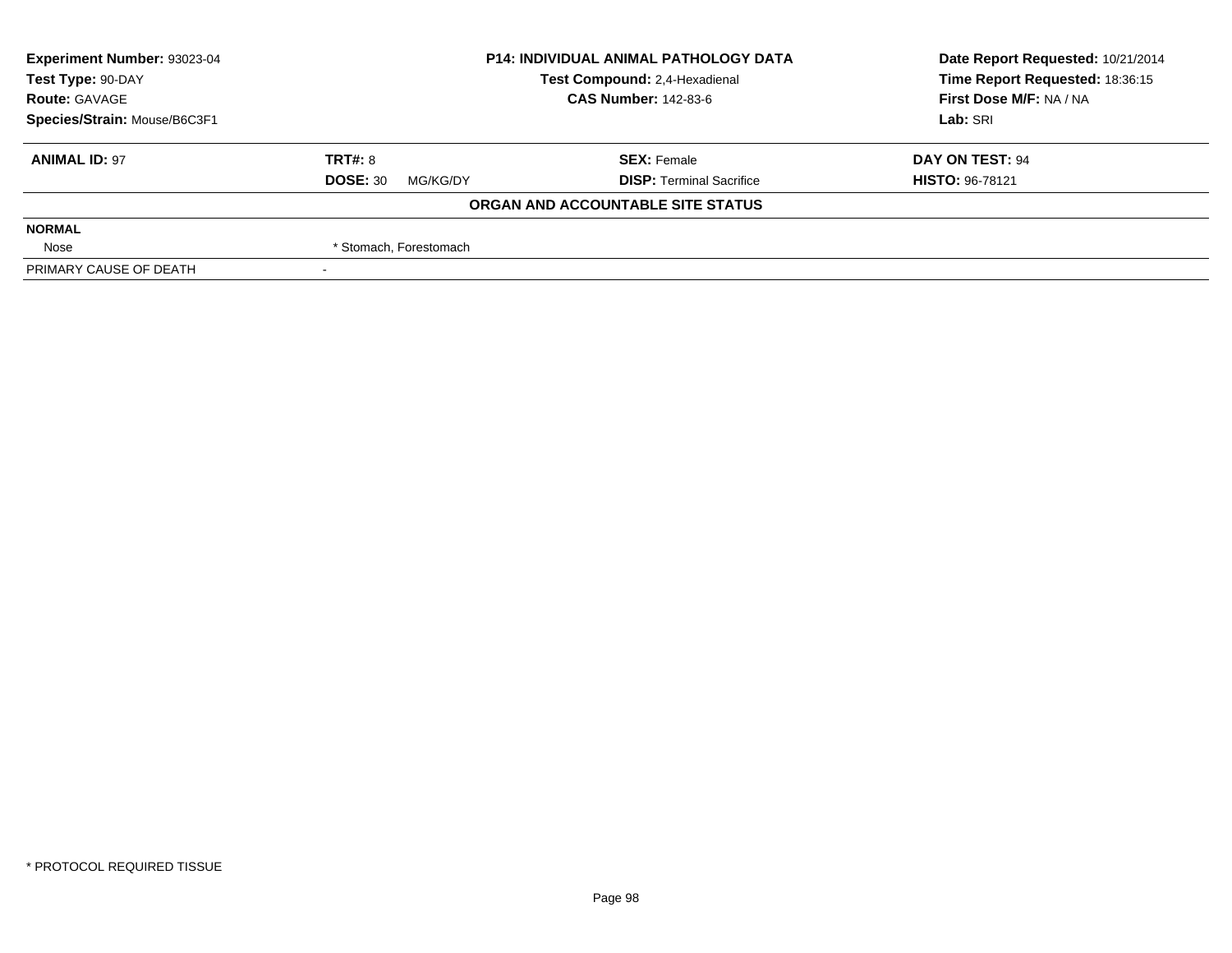| <b>Experiment Number: 93023-04</b> | <b>P14: INDIVIDUAL ANIMAL PATHOLOGY DATA</b><br>Test Compound: 2,4-Hexadienal<br><b>CAS Number: 142-83-6</b> |                                   | Date Report Requested: 10/21/2014 |
|------------------------------------|--------------------------------------------------------------------------------------------------------------|-----------------------------------|-----------------------------------|
| Test Type: 90-DAY                  |                                                                                                              |                                   | Time Report Requested: 18:36:15   |
| <b>Route: GAVAGE</b>               |                                                                                                              |                                   | First Dose M/F: NA / NA           |
| Species/Strain: Mouse/B6C3F1       |                                                                                                              |                                   | Lab: SRI                          |
| <b>ANIMAL ID: 98</b>               | <b>TRT#: 8</b>                                                                                               | <b>SEX: Female</b>                | DAY ON TEST: 94                   |
|                                    | <b>DOSE: 30</b><br>MG/KG/DY                                                                                  | <b>DISP: Terminal Sacrifice</b>   | <b>HISTO: 96-78122</b>            |
|                                    |                                                                                                              | ORGAN AND ACCOUNTABLE SITE STATUS |                                   |
| <b>NORMAL</b>                      |                                                                                                              |                                   |                                   |
| Nose                               | * Stomach, Forestomach                                                                                       |                                   |                                   |
| PRIMARY CAUSE OF DEATH             |                                                                                                              |                                   |                                   |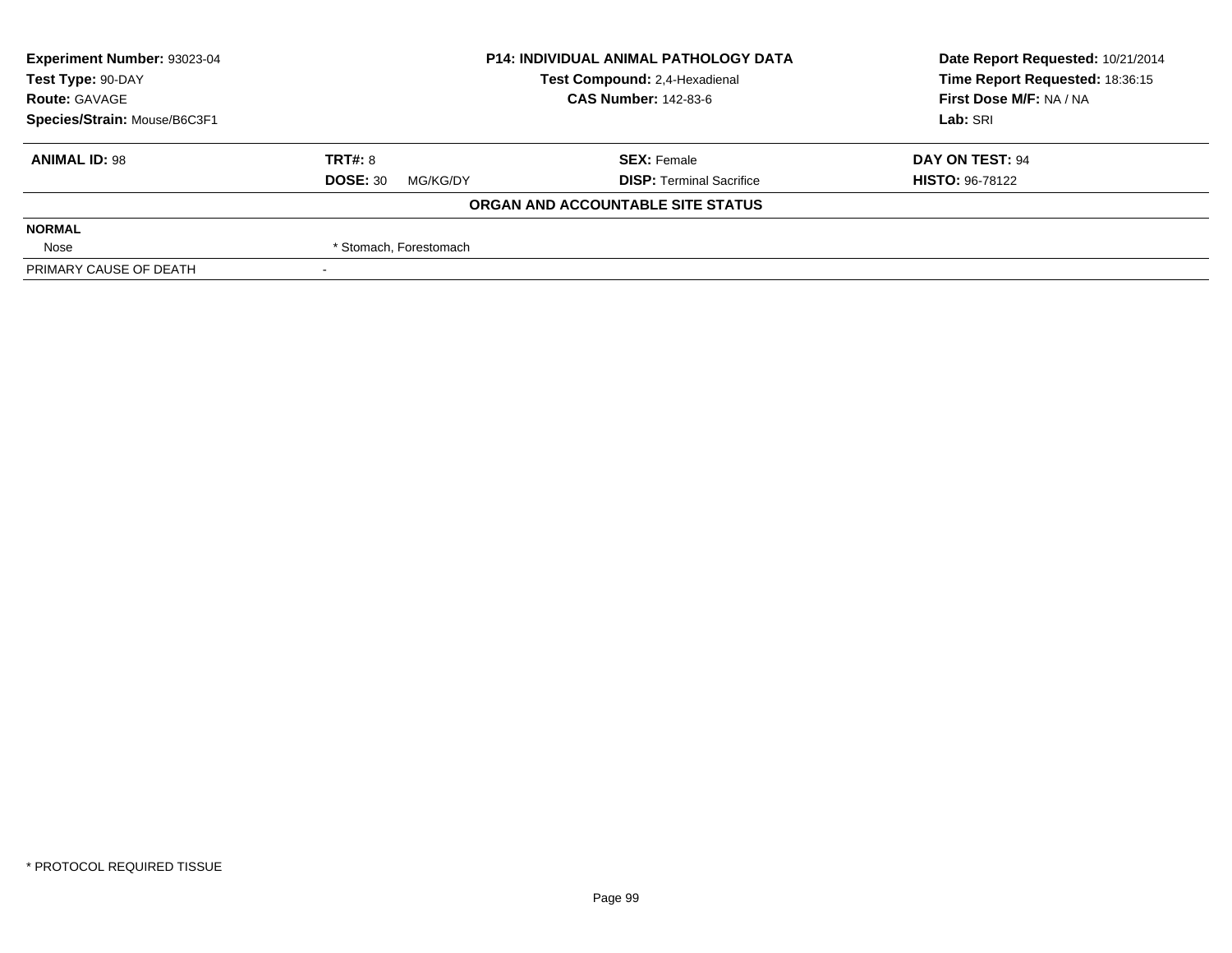| Experiment Number: 93023-04  | <b>P14: INDIVIDUAL ANIMAL PATHOLOGY DATA</b><br>Test Compound: 2,4-Hexadienal |                                   | Date Report Requested: 10/21/2014 |
|------------------------------|-------------------------------------------------------------------------------|-----------------------------------|-----------------------------------|
| Test Type: 90-DAY            |                                                                               |                                   | Time Report Requested: 18:36:15   |
| <b>Route: GAVAGE</b>         |                                                                               | <b>CAS Number: 142-83-6</b>       |                                   |
| Species/Strain: Mouse/B6C3F1 |                                                                               |                                   | Lab: SRI                          |
| <b>ANIMAL ID: 99</b>         | TRT#: 8                                                                       | <b>SEX: Female</b>                | DAY ON TEST: 94                   |
|                              | <b>DOSE: 30</b><br>MG/KG/DY                                                   | <b>DISP: Terminal Sacrifice</b>   | <b>HISTO: 96-78123</b>            |
|                              |                                                                               | ORGAN AND ACCOUNTABLE SITE STATUS |                                   |
| <b>NORMAL</b>                |                                                                               |                                   |                                   |
| Nose                         | * Stomach, Forestomach                                                        |                                   |                                   |
| PRIMARY CAUSE OF DEATH       |                                                                               |                                   |                                   |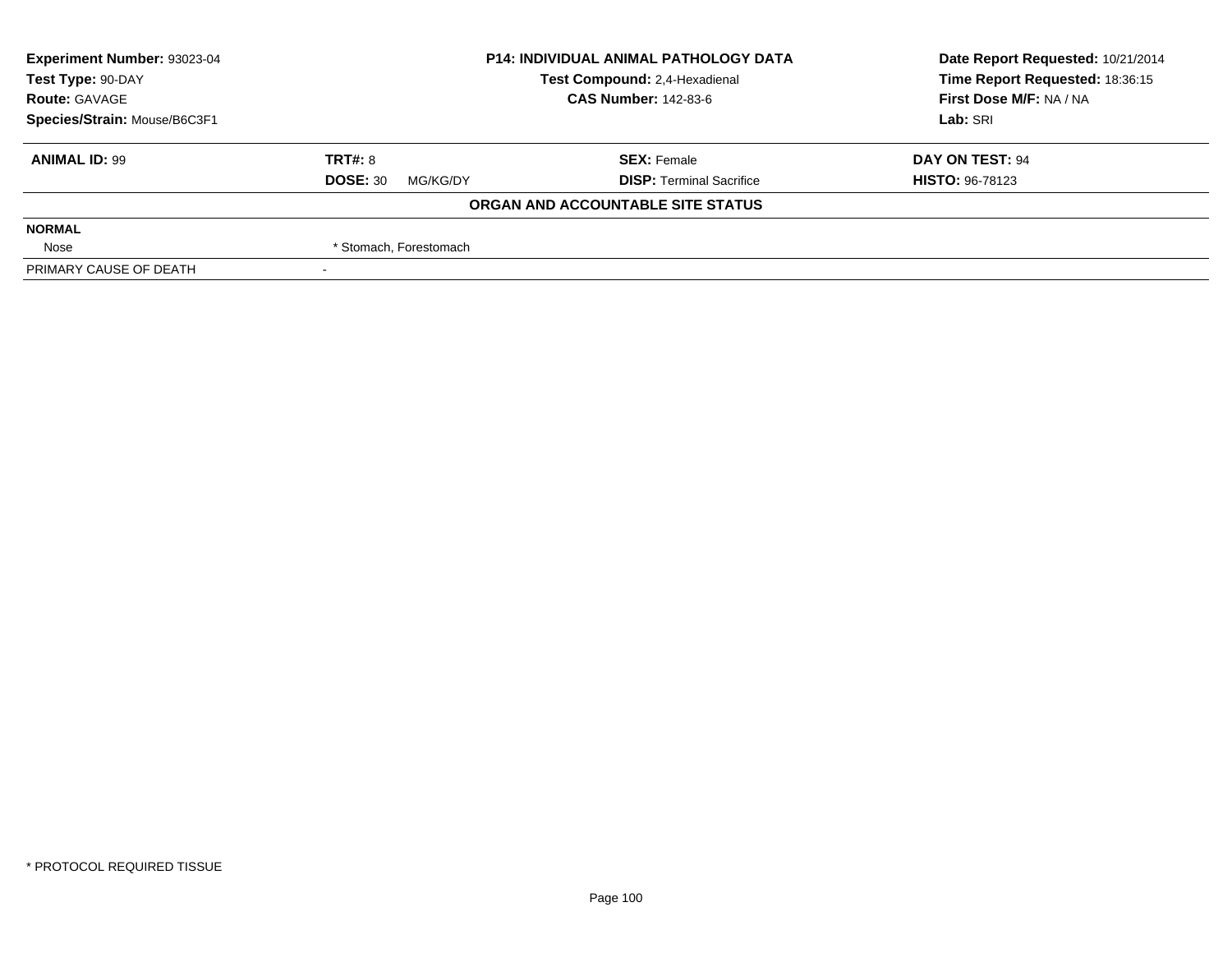| Experiment Number: 93023-04                        | <b>P14: INDIVIDUAL ANIMAL PATHOLOGY DATA</b> |                                   | Date Report Requested: 10/21/2014 |
|----------------------------------------------------|----------------------------------------------|-----------------------------------|-----------------------------------|
| Test Type: 90-DAY<br>Test Compound: 2,4-Hexadienal |                                              | Time Report Requested: 18:36:15   |                                   |
| <b>Route: GAVAGE</b>                               | <b>CAS Number: 142-83-6</b>                  |                                   | First Dose M/F: NA / NA           |
| Species/Strain: Mouse/B6C3F1                       |                                              |                                   | Lab: SRI                          |
| <b>ANIMAL ID: 100</b>                              | TRT#: 8                                      | <b>SEX: Female</b>                | DAY ON TEST: 94                   |
|                                                    | <b>DOSE: 30</b><br>MG/KG/DY                  | <b>DISP: Terminal Sacrifice</b>   | <b>HISTO: 96-78124</b>            |
|                                                    |                                              | ORGAN AND ACCOUNTABLE SITE STATUS |                                   |
| <b>NORMAL</b>                                      |                                              |                                   |                                   |
| Nose                                               | * Stomach, Forestomach                       |                                   |                                   |
| PRIMARY CAUSE OF DEATH                             |                                              |                                   |                                   |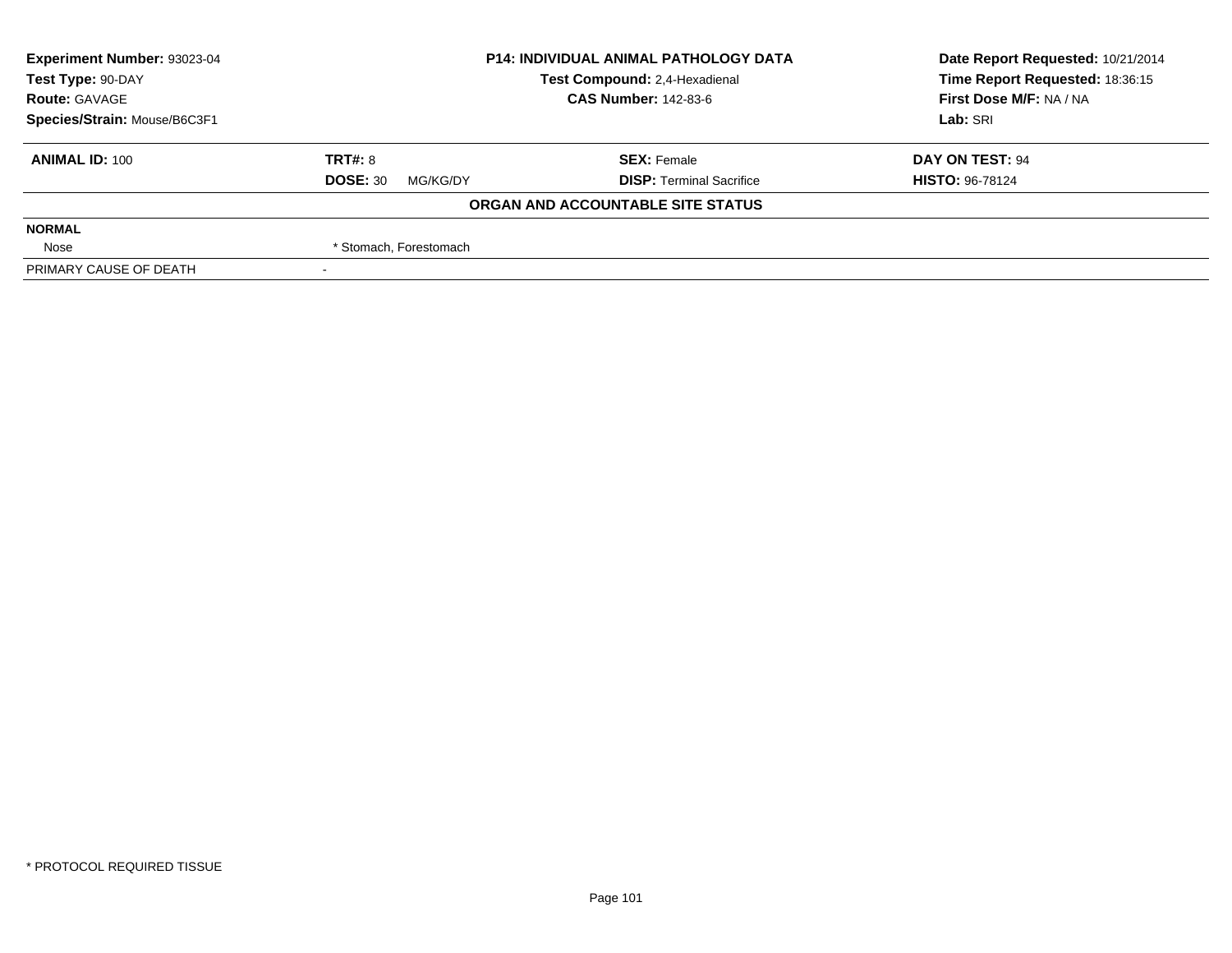| Experiment Number: 93023-04  | <b>P14: INDIVIDUAL ANIMAL PATHOLOGY DATA</b><br>Test Compound: 2,4-Hexadienal |                                   | Date Report Requested: 10/21/2014 |
|------------------------------|-------------------------------------------------------------------------------|-----------------------------------|-----------------------------------|
| Test Type: 90-DAY            |                                                                               |                                   | Time Report Requested: 18:36:15   |
| <b>Route: GAVAGE</b>         |                                                                               | <b>CAS Number: 142-83-6</b>       |                                   |
| Species/Strain: Mouse/B6C3F1 |                                                                               | Lab: SRI                          |                                   |
| <b>ANIMAL ID: 101</b>        | <b>TRT#: 10</b>                                                               | <b>SEX: Female</b>                | DAY ON TEST: 94                   |
|                              | <b>DOSE: 60</b><br>MG/KG/DY                                                   | <b>DISP: Terminal Sacrifice</b>   | <b>HISTO: 96-78125</b>            |
|                              |                                                                               | ORGAN AND ACCOUNTABLE SITE STATUS |                                   |
| <b>NORMAL</b>                |                                                                               |                                   |                                   |
| * Nose                       | * Stomach, Forestomach                                                        |                                   |                                   |
| PRIMARY CAUSE OF DEATH       |                                                                               |                                   |                                   |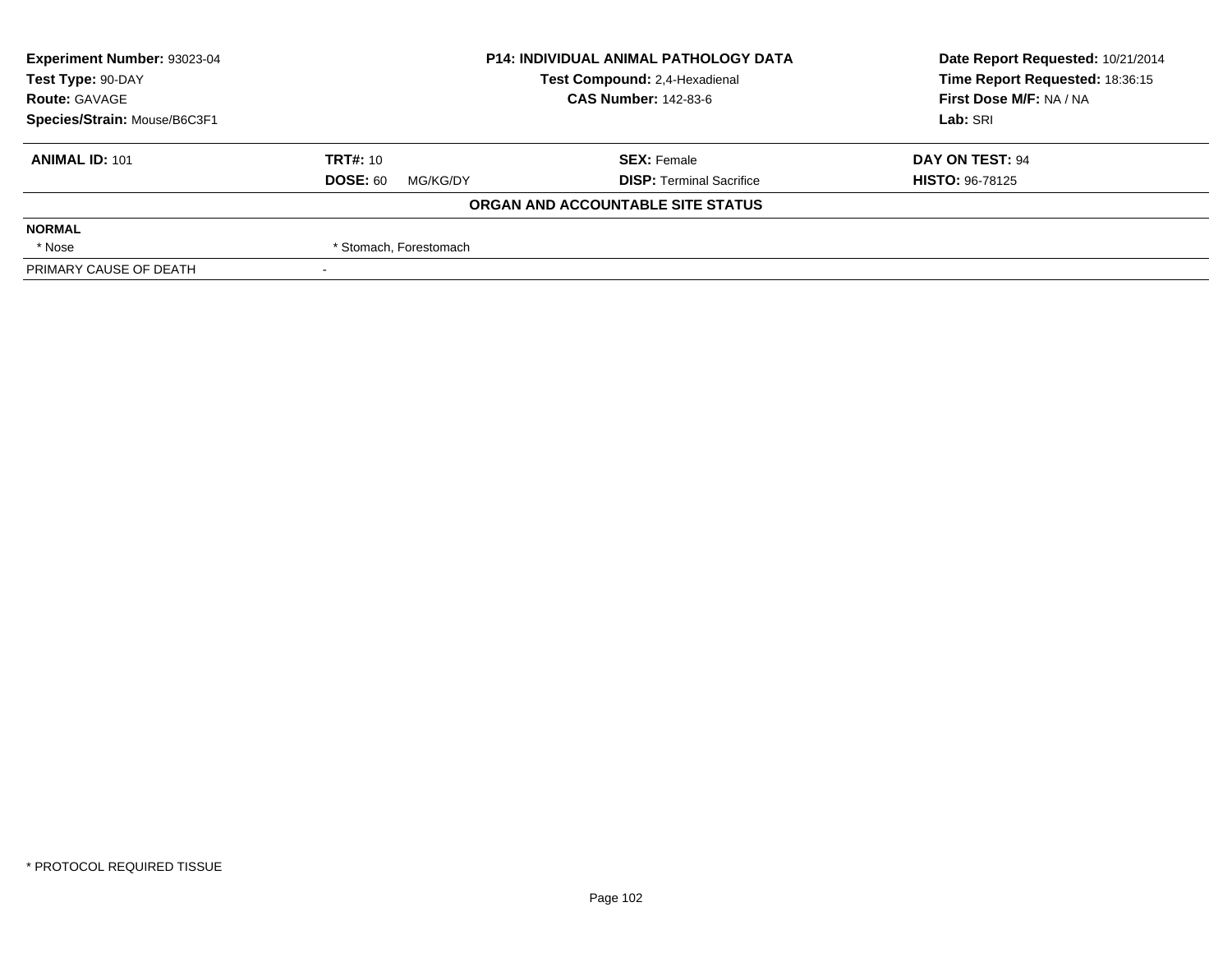| Experiment Number: 93023-04<br>Test Type: 90-DAY<br><b>Route: GAVAGE</b><br>Species/Strain: Mouse/B6C3F1 | <b>P14: INDIVIDUAL ANIMAL PATHOLOGY DATA</b><br>Test Compound: 2,4-Hexadienal<br><b>CAS Number: 142-83-6</b> |                                   | Date Report Requested: 10/21/2014<br>Time Report Requested: 18:36:15<br>First Dose M/F: NA / NA<br>Lab: SRI |
|----------------------------------------------------------------------------------------------------------|--------------------------------------------------------------------------------------------------------------|-----------------------------------|-------------------------------------------------------------------------------------------------------------|
|                                                                                                          |                                                                                                              |                                   |                                                                                                             |
| <b>ANIMAL ID: 102</b>                                                                                    | <b>TRT#: 10</b>                                                                                              | <b>SEX: Female</b>                | DAY ON TEST: 94                                                                                             |
|                                                                                                          | <b>DOSE: 60</b><br>MG/KG/DY                                                                                  | <b>DISP:</b> Terminal Sacrifice   | <b>HISTO: 96-78126</b>                                                                                      |
|                                                                                                          |                                                                                                              | ORGAN AND ACCOUNTABLE SITE STATUS |                                                                                                             |
| <b>NORMAL</b>                                                                                            |                                                                                                              |                                   |                                                                                                             |
| * Stomach, Forestomach                                                                                   |                                                                                                              |                                   |                                                                                                             |
| <b>OBSERVATIONS</b>                                                                                      |                                                                                                              |                                   |                                                                                                             |
| * Nose                                                                                                   |                                                                                                              | Exudate                           | Minimal                                                                                                     |
| Note: EXUDATE IS IN THE LUMEN.                                                                           |                                                                                                              |                                   |                                                                                                             |
| PRIMARY CAUSE OF DEATH                                                                                   |                                                                                                              |                                   |                                                                                                             |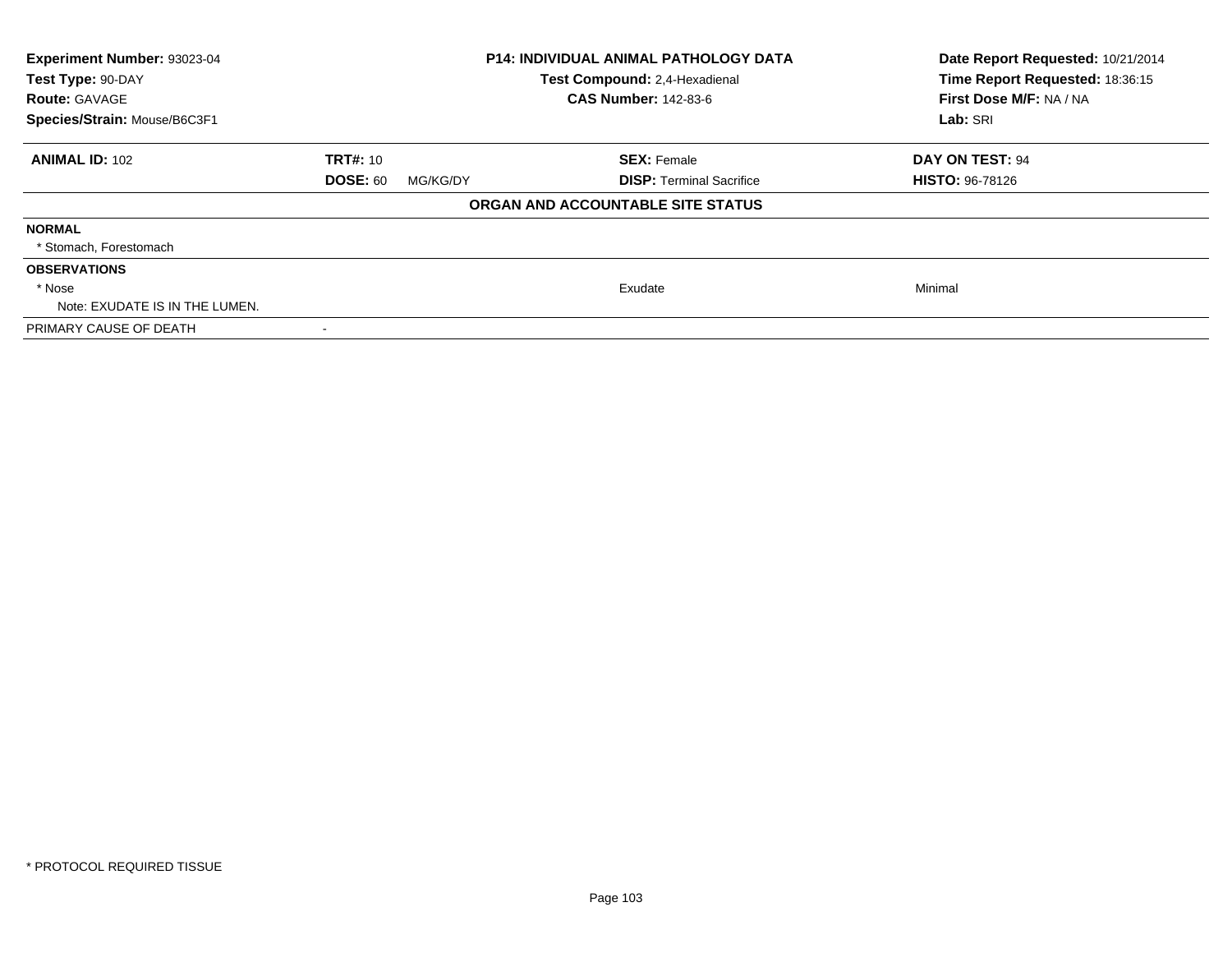| <b>Experiment Number: 93023-04</b> |                             | <b>P14: INDIVIDUAL ANIMAL PATHOLOGY DATA</b> | Date Report Requested: 10/21/2014 |
|------------------------------------|-----------------------------|----------------------------------------------|-----------------------------------|
| Test Type: 90-DAY                  |                             | Test Compound: 2,4-Hexadienal                | Time Report Requested: 18:36:15   |
| <b>Route: GAVAGE</b>               |                             | <b>CAS Number: 142-83-6</b>                  | First Dose M/F: NA / NA           |
| Species/Strain: Mouse/B6C3F1       |                             |                                              | Lab: SRI                          |
| <b>ANIMAL ID: 103</b>              | <b>TRT#: 10</b>             | <b>SEX: Female</b>                           | DAY ON TEST: 94                   |
|                                    | <b>DOSE: 60</b><br>MG/KG/DY | <b>DISP:</b> Terminal Sacrifice              | <b>HISTO: 96-78127</b>            |
|                                    |                             | ORGAN AND ACCOUNTABLE SITE STATUS            |                                   |
| <b>NORMAL</b>                      |                             |                                              |                                   |
| * Nose                             |                             |                                              |                                   |
| <b>OBSERVATIONS</b>                |                             |                                              |                                   |
| * Stomach. Forestomach             | Epithelium                  | Hyperplasia                                  | Minimal                           |
| PRIMARY CAUSE OF DEATH             |                             |                                              |                                   |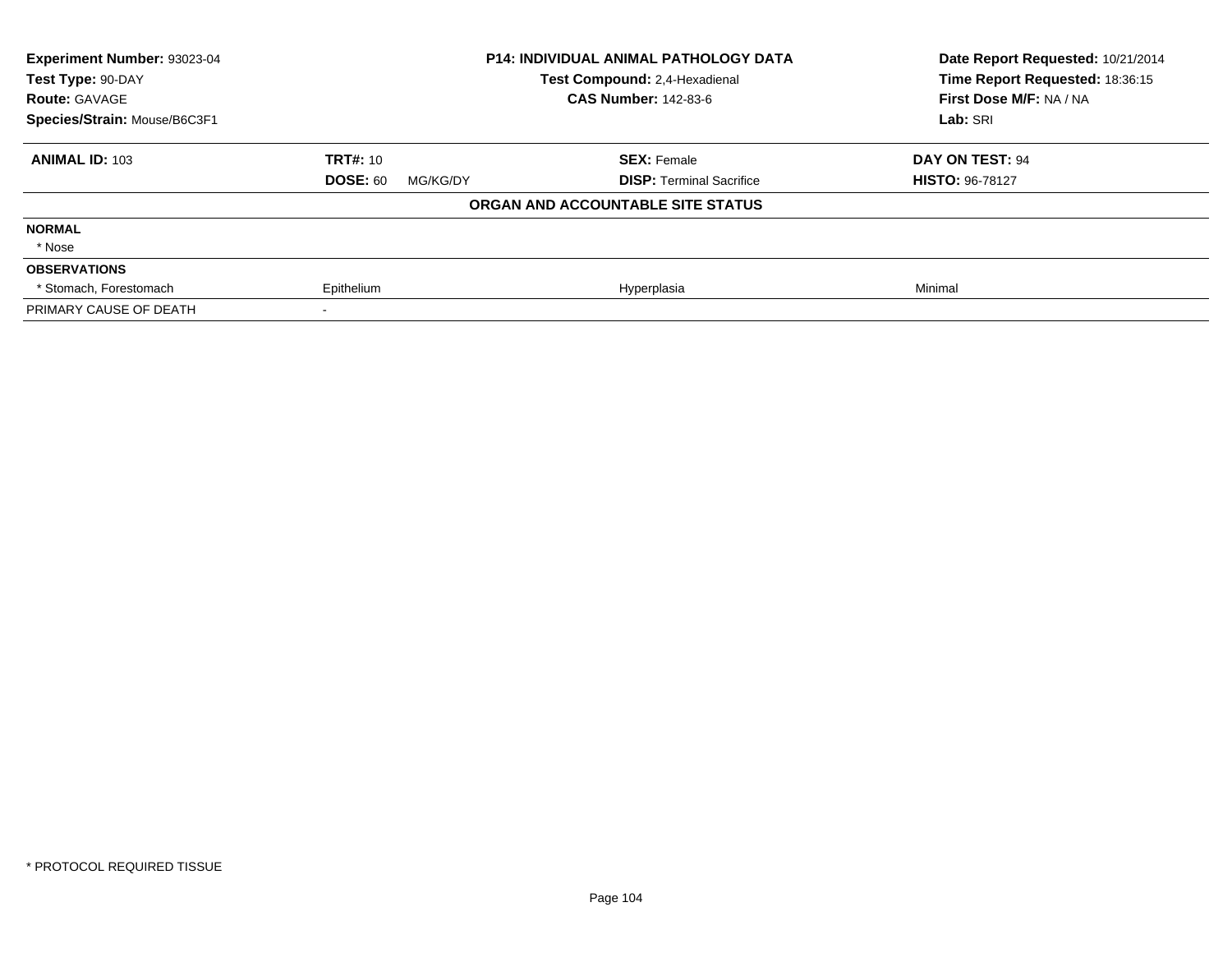| <b>Experiment Number: 93023-04</b>                 | <b>P14: INDIVIDUAL ANIMAL PATHOLOGY DATA</b> |                                   | Date Report Requested: 10/21/2014 |
|----------------------------------------------------|----------------------------------------------|-----------------------------------|-----------------------------------|
| Test Compound: 2,4-Hexadienal<br>Test Type: 90-DAY |                                              |                                   | Time Report Requested: 18:36:15   |
| <b>Route: GAVAGE</b>                               | <b>CAS Number: 142-83-6</b>                  |                                   | First Dose M/F: NA / NA           |
| Species/Strain: Mouse/B6C3F1                       |                                              |                                   | Lab: SRI                          |
| <b>ANIMAL ID: 104</b>                              | <b>TRT#: 10</b>                              | <b>SEX: Female</b>                | DAY ON TEST: 94                   |
|                                                    | <b>DOSE: 60</b><br>MG/KG/DY                  | <b>DISP: Terminal Sacrifice</b>   | <b>HISTO: 96-78128</b>            |
|                                                    |                                              | ORGAN AND ACCOUNTABLE SITE STATUS |                                   |
| <b>NORMAL</b>                                      |                                              |                                   |                                   |
| * Nose                                             | * Stomach, Forestomach                       |                                   |                                   |
| PRIMARY CAUSE OF DEATH                             |                                              |                                   |                                   |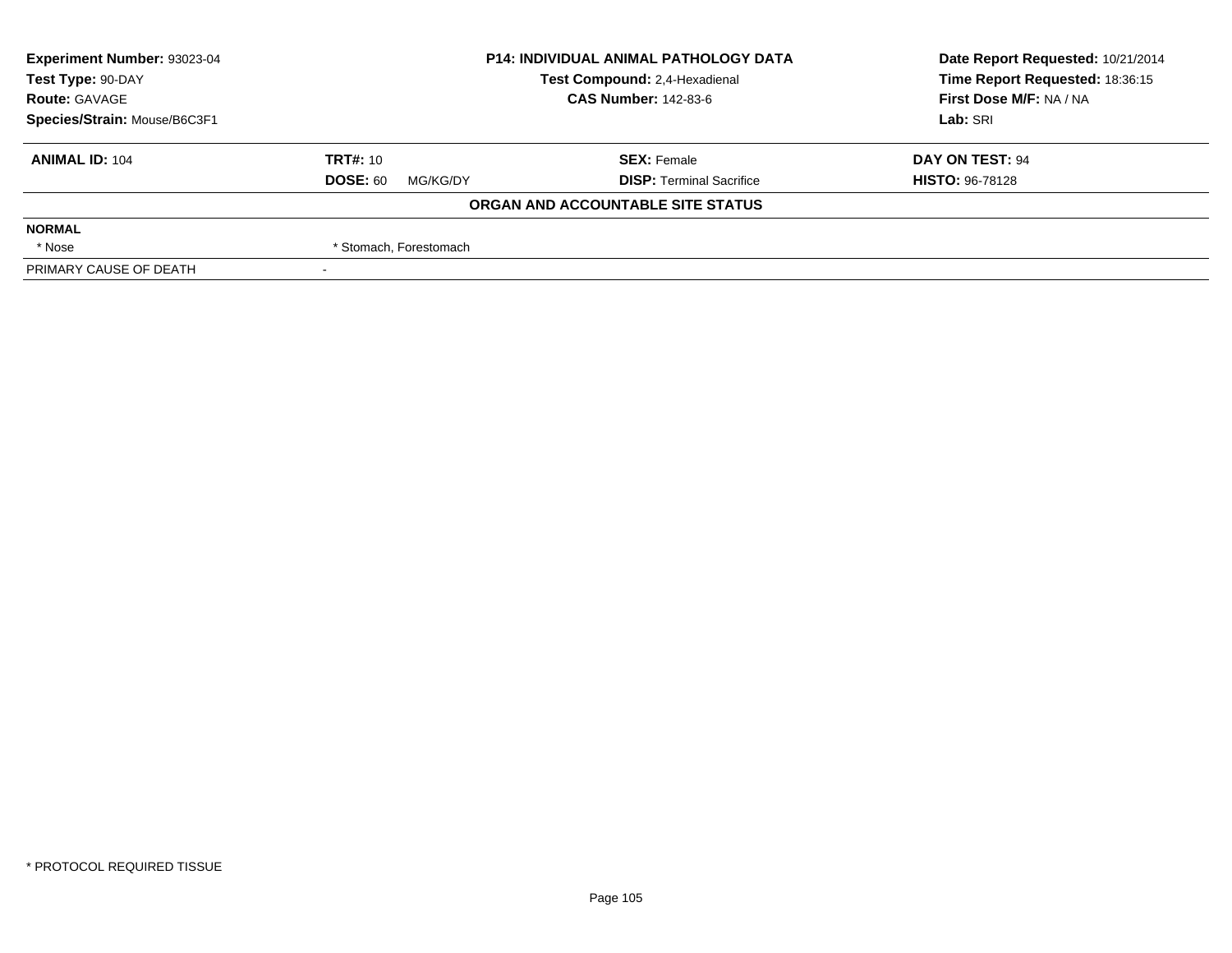| Experiment Number: 93023-04                        | <b>P14: INDIVIDUAL ANIMAL PATHOLOGY DATA</b> |                                   | Date Report Requested: 10/21/2014 |
|----------------------------------------------------|----------------------------------------------|-----------------------------------|-----------------------------------|
| Test Compound: 2,4-Hexadienal<br>Test Type: 90-DAY |                                              | Time Report Requested: 18:36:15   |                                   |
| <b>Route: GAVAGE</b>                               |                                              | <b>CAS Number: 142-83-6</b>       |                                   |
| Species/Strain: Mouse/B6C3F1                       |                                              | Lab: SRI                          |                                   |
| <b>ANIMAL ID: 105</b>                              | <b>TRT#: 10</b>                              | <b>SEX: Female</b>                | DAY ON TEST: 94                   |
|                                                    | <b>DOSE: 60</b><br>MG/KG/DY                  | <b>DISP: Terminal Sacrifice</b>   | <b>HISTO: 96-78129</b>            |
|                                                    |                                              | ORGAN AND ACCOUNTABLE SITE STATUS |                                   |
| <b>NORMAL</b>                                      |                                              |                                   |                                   |
| * Nose                                             | * Stomach, Forestomach                       |                                   |                                   |
| PRIMARY CAUSE OF DEATH                             |                                              |                                   |                                   |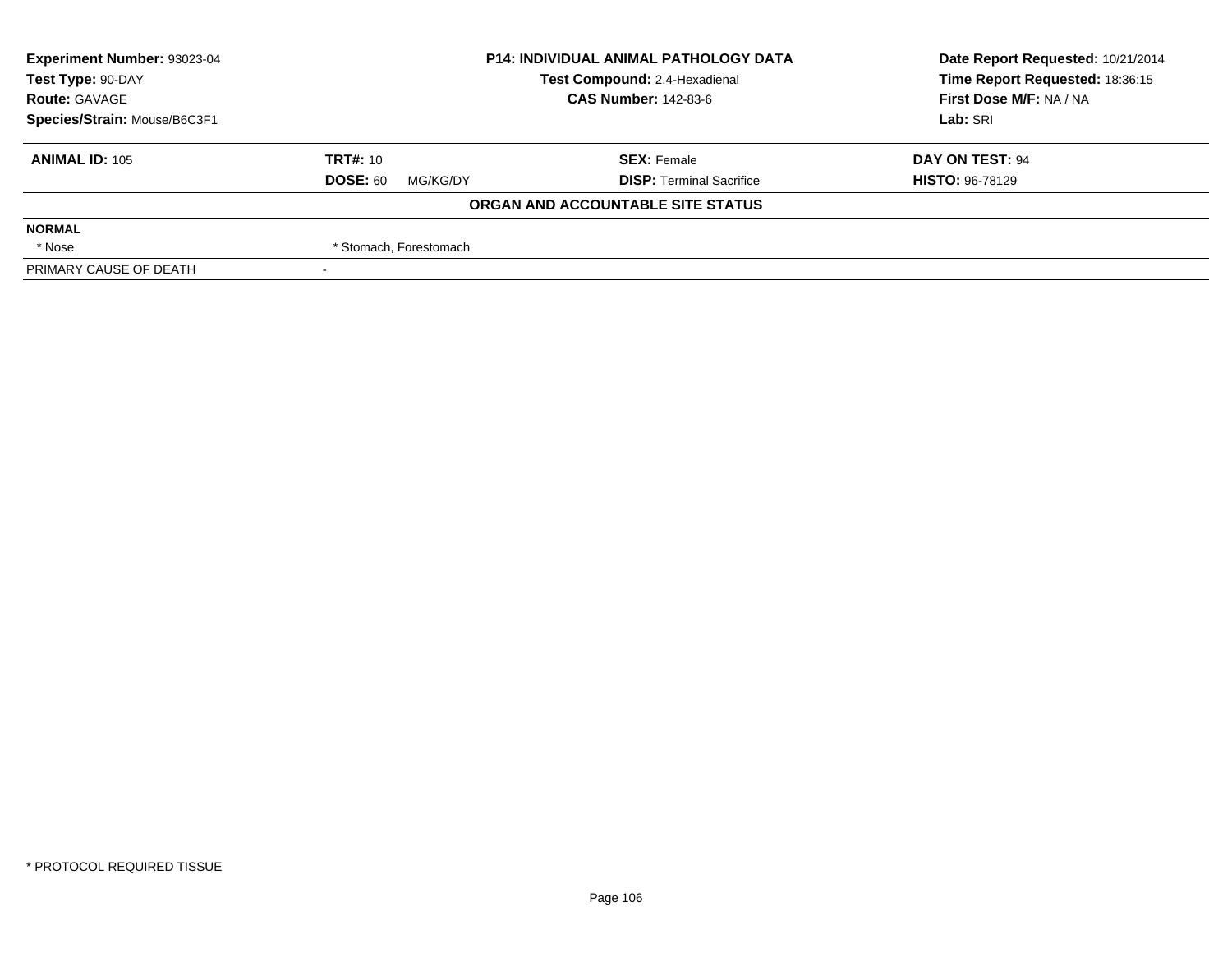| Experiment Number: 93023-04                        | <b>P14: INDIVIDUAL ANIMAL PATHOLOGY DATA</b> |                                   | Date Report Requested: 10/21/2014 |
|----------------------------------------------------|----------------------------------------------|-----------------------------------|-----------------------------------|
| Test Compound: 2,4-Hexadienal<br>Test Type: 90-DAY |                                              | Time Report Requested: 18:36:15   |                                   |
| <b>Route: GAVAGE</b>                               |                                              | <b>CAS Number: 142-83-6</b>       |                                   |
| Species/Strain: Mouse/B6C3F1                       |                                              |                                   | Lab: SRI                          |
| <b>ANIMAL ID: 106</b>                              | <b>TRT#: 10</b>                              | <b>SEX: Female</b>                | DAY ON TEST: 94                   |
|                                                    | <b>DOSE: 60</b><br>MG/KG/DY                  | <b>DISP: Terminal Sacrifice</b>   | <b>HISTO: 96-78130</b>            |
|                                                    |                                              | ORGAN AND ACCOUNTABLE SITE STATUS |                                   |
| <b>NORMAL</b>                                      |                                              |                                   |                                   |
| * Nose                                             | * Stomach, Forestomach                       |                                   |                                   |
| PRIMARY CAUSE OF DEATH                             |                                              |                                   |                                   |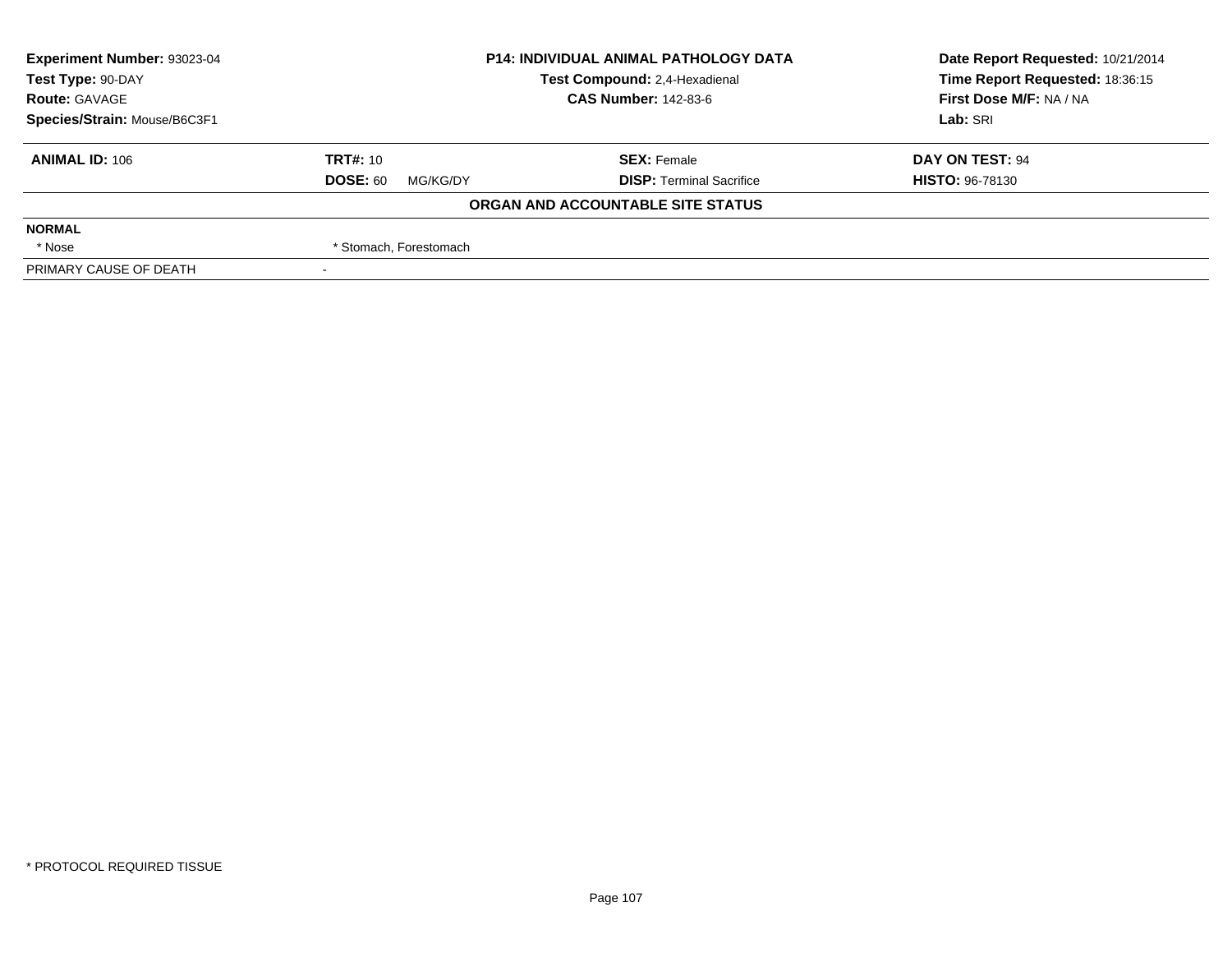| Experiment Number: 93023-04  | <b>P14: INDIVIDUAL ANIMAL PATHOLOGY DATA</b> |                                   | Date Report Requested: 10/21/2014 |
|------------------------------|----------------------------------------------|-----------------------------------|-----------------------------------|
| Test Type: 90-DAY            |                                              | Test Compound: 2,4-Hexadienal     | Time Report Requested: 18:36:15   |
| <b>Route: GAVAGE</b>         |                                              | <b>CAS Number: 142-83-6</b>       | First Dose M/F: NA / NA           |
| Species/Strain: Mouse/B6C3F1 |                                              |                                   | Lab: SRI                          |
| <b>ANIMAL ID: 107</b>        | <b>TRT#: 10</b>                              | <b>SEX: Female</b>                | DAY ON TEST: 94                   |
|                              | <b>DOSE: 60</b><br>MG/KG/DY                  | <b>DISP:</b> Terminal Sacrifice   | <b>HISTO: 96-78131</b>            |
|                              |                                              | ORGAN AND ACCOUNTABLE SITE STATUS |                                   |
| <b>NORMAL</b>                |                                              |                                   |                                   |
| * Nose                       | * Stomach, Forestomach                       |                                   |                                   |
| <b>OBSERVATIONS</b>          |                                              |                                   |                                   |
| Stomach, Glandular           | Epithelium                                   | Cyst                              | Minimal                           |
| PRIMARY CAUSE OF DEATH       |                                              |                                   |                                   |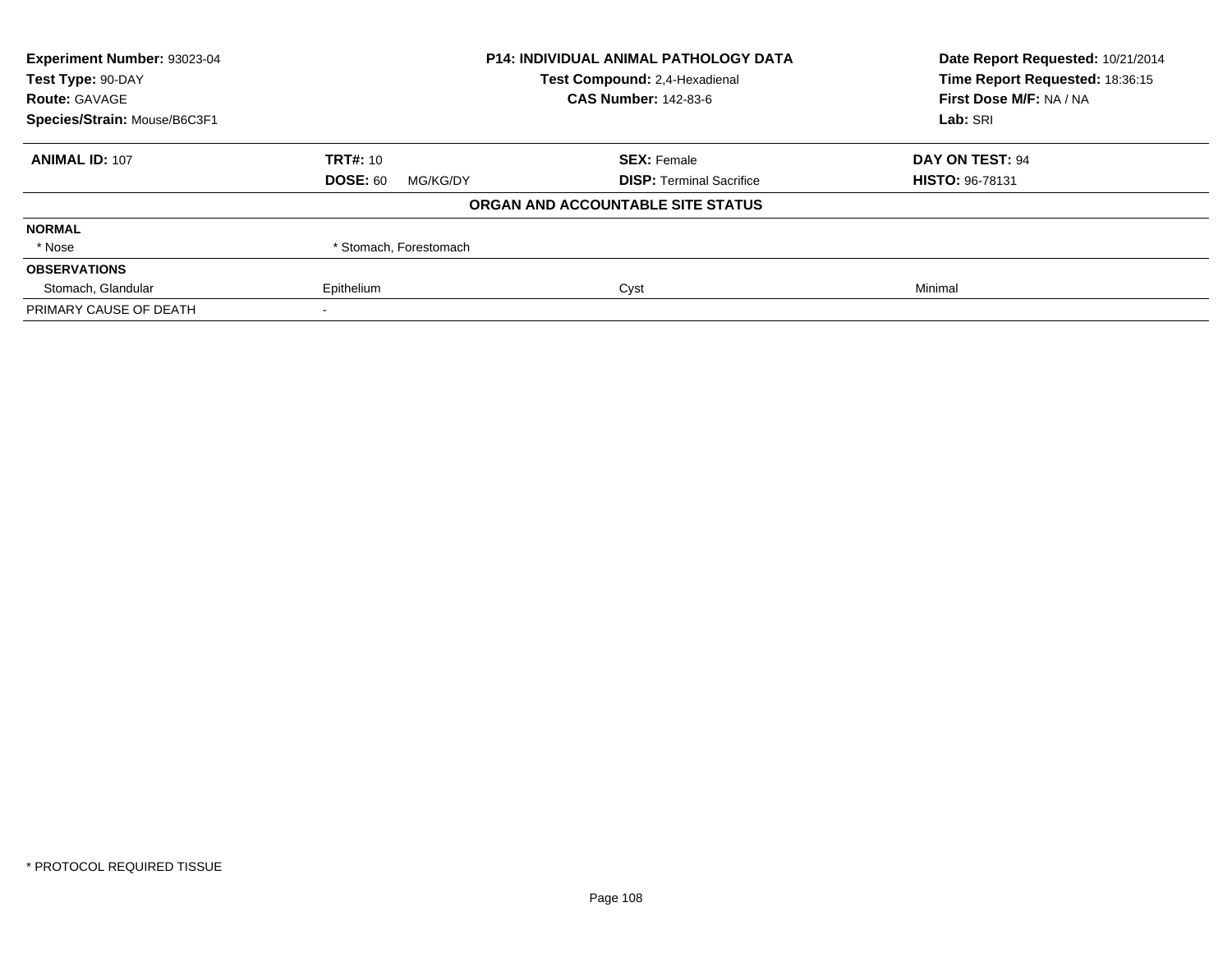| <b>Experiment Number: 93023-04</b> | <b>P14: INDIVIDUAL ANIMAL PATHOLOGY DATA</b><br>Test Compound: 2,4-Hexadienal |                                   | Date Report Requested: 10/21/2014 |  |
|------------------------------------|-------------------------------------------------------------------------------|-----------------------------------|-----------------------------------|--|
| Test Type: 90-DAY                  |                                                                               |                                   | Time Report Requested: 18:36:15   |  |
| <b>Route: GAVAGE</b>               |                                                                               | <b>CAS Number: 142-83-6</b>       | First Dose M/F: NA / NA           |  |
| Species/Strain: Mouse/B6C3F1       |                                                                               |                                   | Lab: SRI                          |  |
| <b>ANIMAL ID: 108</b>              | <b>TRT#: 10</b>                                                               | <b>SEX: Female</b>                | DAY ON TEST: 94                   |  |
|                                    | <b>DOSE: 60</b><br>MG/KG/DY                                                   | <b>DISP: Terminal Sacrifice</b>   | <b>HISTO: 96-78132</b>            |  |
|                                    |                                                                               | ORGAN AND ACCOUNTABLE SITE STATUS |                                   |  |
| <b>NORMAL</b>                      |                                                                               |                                   |                                   |  |
| * Nose                             | * Stomach, Forestomach                                                        |                                   |                                   |  |
| PRIMARY CAUSE OF DEATH             |                                                                               |                                   |                                   |  |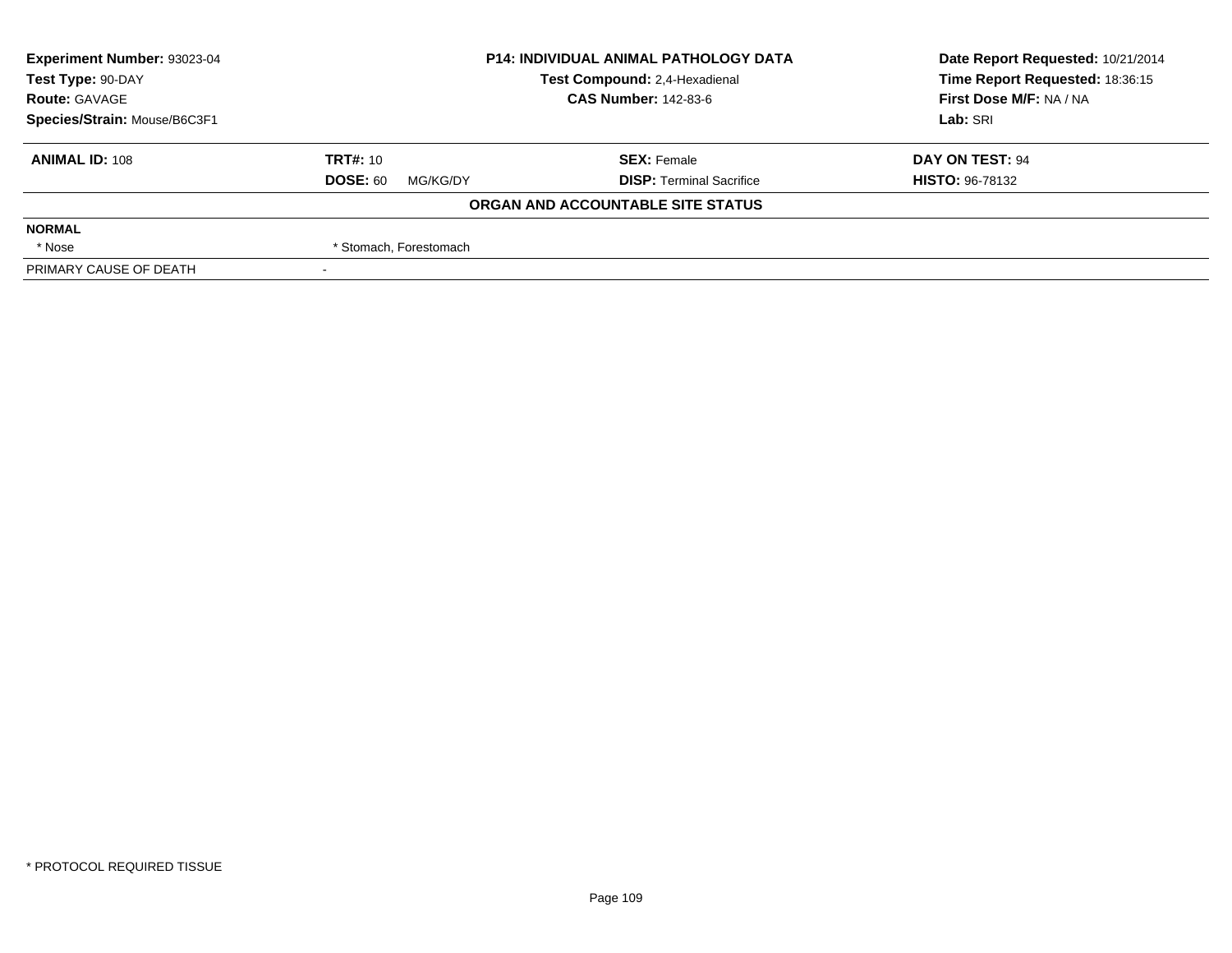| Experiment Number: 93023-04  | <b>P14: INDIVIDUAL ANIMAL PATHOLOGY DATA</b> |                                   | Date Report Requested: 10/21/2014 |  |
|------------------------------|----------------------------------------------|-----------------------------------|-----------------------------------|--|
| Test Type: 90-DAY            |                                              | Test Compound: 2,4-Hexadienal     | Time Report Requested: 18:36:15   |  |
| <b>Route: GAVAGE</b>         |                                              | <b>CAS Number: 142-83-6</b>       | First Dose M/F: NA / NA           |  |
| Species/Strain: Mouse/B6C3F1 |                                              |                                   | Lab: SRI                          |  |
| <b>ANIMAL ID: 109</b>        | TRT#: 10                                     | <b>SEX: Female</b>                | DAY ON TEST: 94                   |  |
|                              | <b>DOSE: 60</b><br>MG/KG/DY                  | <b>DISP: Terminal Sacrifice</b>   | <b>HISTO: 96-78133</b>            |  |
|                              |                                              | ORGAN AND ACCOUNTABLE SITE STATUS |                                   |  |
| <b>NORMAL</b>                |                                              |                                   |                                   |  |
| * Nose                       | * Stomach, Forestomach                       |                                   |                                   |  |
| PRIMARY CAUSE OF DEATH       |                                              |                                   |                                   |  |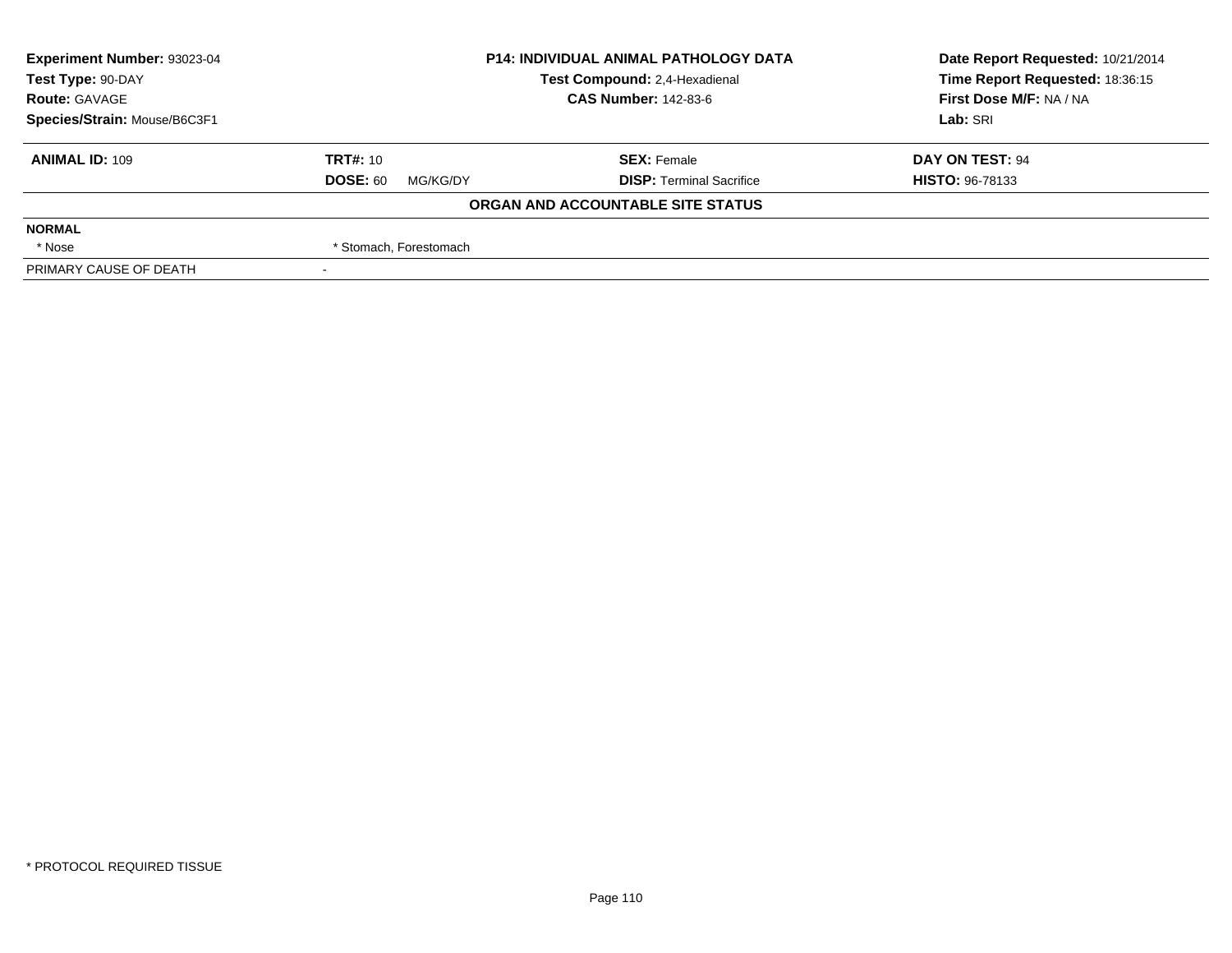| Experiment Number: 93023-04  | <b>P14: INDIVIDUAL ANIMAL PATHOLOGY DATA</b> |                                   | Date Report Requested: 10/21/2014 |  |
|------------------------------|----------------------------------------------|-----------------------------------|-----------------------------------|--|
| Test Type: 90-DAY            |                                              | Test Compound: 2,4-Hexadienal     | Time Report Requested: 18:36:15   |  |
| <b>Route: GAVAGE</b>         |                                              | <b>CAS Number: 142-83-6</b>       | First Dose M/F: NA / NA           |  |
| Species/Strain: Mouse/B6C3F1 |                                              |                                   | Lab: SRI                          |  |
| <b>ANIMAL ID: 110</b>        | <b>TRT#:</b> $10$                            | <b>SEX: Female</b>                | DAY ON TEST: 94                   |  |
|                              | <b>DOSE: 60</b><br>MG/KG/DY                  | <b>DISP: Terminal Sacrifice</b>   | <b>HISTO: 96-78134</b>            |  |
|                              |                                              | ORGAN AND ACCOUNTABLE SITE STATUS |                                   |  |
| <b>NORMAL</b>                |                                              |                                   |                                   |  |
| * Nose                       | * Stomach, Forestomach                       |                                   |                                   |  |
| PRIMARY CAUSE OF DEATH       |                                              |                                   |                                   |  |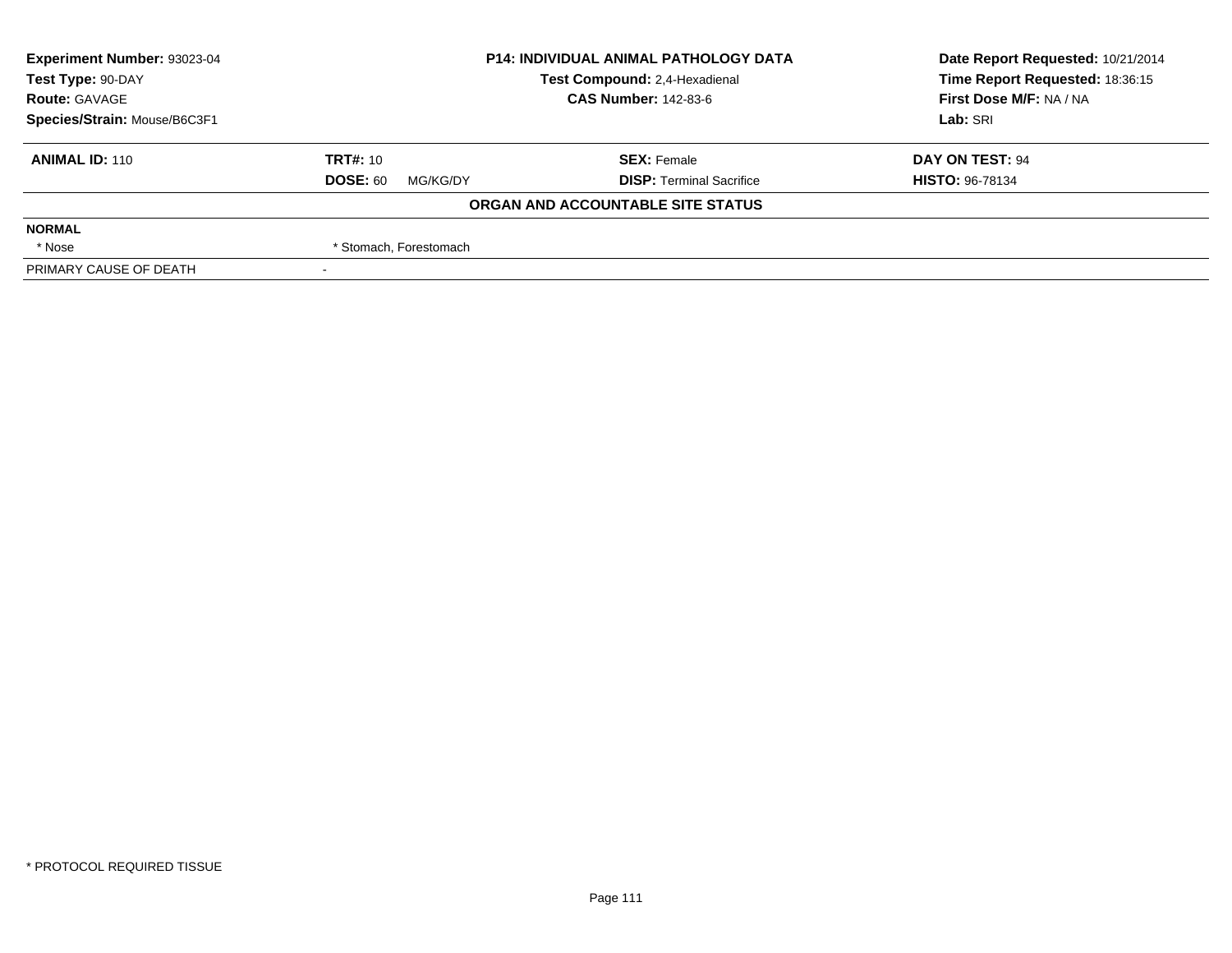| <b>Experiment Number: 93023-04</b><br>Test Type: 90-DAY<br><b>Route: GAVAGE</b> | <b>P14: INDIVIDUAL ANIMAL PATHOLOGY DATA</b><br>Test Compound: 2,4-Hexadienal<br><b>CAS Number: 142-83-6</b> |                                   | Date Report Requested: 10/21/2014<br>Time Report Requested: 18:36:15<br>First Dose M/F: NA / NA |  |
|---------------------------------------------------------------------------------|--------------------------------------------------------------------------------------------------------------|-----------------------------------|-------------------------------------------------------------------------------------------------|--|
| Species/Strain: Mouse/B6C3F1                                                    |                                                                                                              | Lab: SRI                          |                                                                                                 |  |
| <b>ANIMAL ID: 111</b>                                                           | <b>TRT#: 12</b>                                                                                              | <b>SEX: Female</b>                | DAY ON TEST: 94                                                                                 |  |
|                                                                                 | <b>DOSE: 120</b><br>MG/KG/DY                                                                                 | <b>DISP:</b> Terminal Sacrifice   | <b>HISTO: 96-78135</b>                                                                          |  |
|                                                                                 |                                                                                                              | ORGAN AND ACCOUNTABLE SITE STATUS |                                                                                                 |  |
| <b>NORMAL</b>                                                                   |                                                                                                              |                                   |                                                                                                 |  |
| * Adrenal Cortex                                                                | * Adrenal Medulla                                                                                            | * Bone                            | * Bone Marrow                                                                                   |  |
| * Brain                                                                         | * Clitoral Gland                                                                                             | * Esophagus                       | * Gallbladder                                                                                   |  |
| * Heart                                                                         | * Intestine Large, Cecum                                                                                     | * Intestine Large, Colon          | * Intestine Large, Rectum                                                                       |  |
| * Intestine Small, Duodenum                                                     | * Intestine Small, Ileum                                                                                     | * Intestine Small, Jejunum        | * Kidney                                                                                        |  |
| * Liver                                                                         | * Lung                                                                                                       | * Lymph Node, Mandibular          | * Lymph Node, Mesenteric                                                                        |  |
| * Mammary Gland                                                                 | * Nose                                                                                                       | * Ovary                           | * Pancreas                                                                                      |  |
| * Parathyroid Gland                                                             | * Pituitary Gland                                                                                            | * Salivary Glands                 | * Skin                                                                                          |  |
| * Spleen                                                                        | * Stomach, Forestomach                                                                                       | * Stomach, Glandular              | * Thymus                                                                                        |  |
| * Thyroid Gland                                                                 | * Trachea                                                                                                    | * Urinary Bladder                 | * Uterus                                                                                        |  |
| PRIMARY CAUSE OF DEATH                                                          |                                                                                                              |                                   |                                                                                                 |  |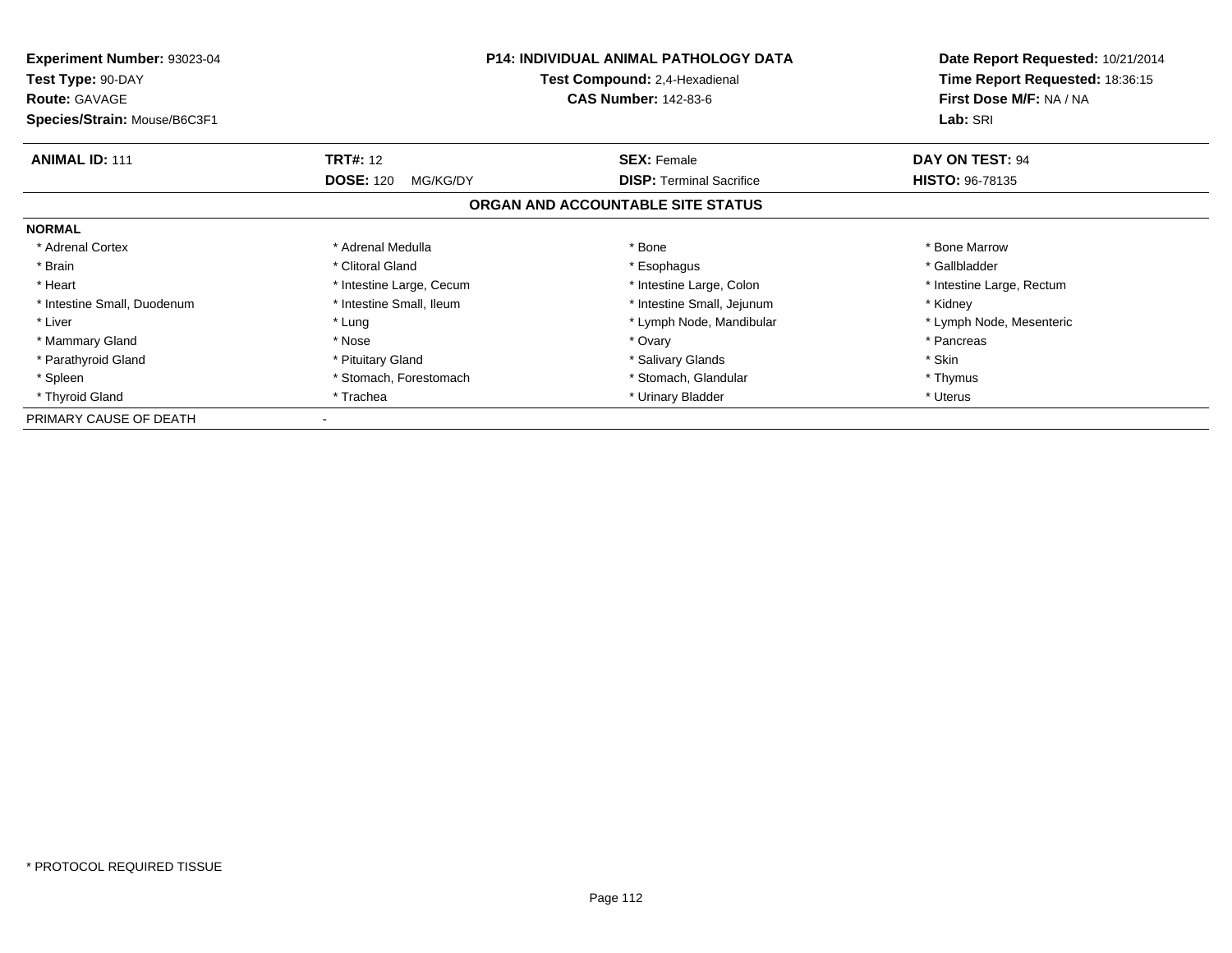| <b>Experiment Number: 93023-04</b><br>Test Type: 90-DAY<br><b>Route: GAVAGE</b><br>Species/Strain: Mouse/B6C3F1 |                              | <b>P14: INDIVIDUAL ANIMAL PATHOLOGY DATA</b><br>Test Compound: 2,4-Hexadienal<br><b>CAS Number: 142-83-6</b> | Date Report Requested: 10/21/2014<br>Time Report Requested: 18:36:15<br>First Dose M/F: NA / NA<br>Lab: SRI |
|-----------------------------------------------------------------------------------------------------------------|------------------------------|--------------------------------------------------------------------------------------------------------------|-------------------------------------------------------------------------------------------------------------|
| <b>ANIMAL ID: 112</b>                                                                                           | <b>TRT#: 12</b>              | <b>SEX: Female</b>                                                                                           | DAY ON TEST: 94                                                                                             |
|                                                                                                                 | <b>DOSE: 120</b><br>MG/KG/DY | <b>DISP: Terminal Sacrifice</b>                                                                              | <b>HISTO: 96-78136</b>                                                                                      |
|                                                                                                                 |                              | ORGAN AND ACCOUNTABLE SITE STATUS                                                                            |                                                                                                             |
| <b>NORMAL</b>                                                                                                   |                              |                                                                                                              |                                                                                                             |
| * Adrenal Cortex                                                                                                | * Adrenal Medulla            | * Bone                                                                                                       | * Bone Marrow                                                                                               |
| * Brain                                                                                                         | * Clitoral Gland             | * Esophagus                                                                                                  | * Gallbladder                                                                                               |
| * Heart                                                                                                         | * Intestine Large, Cecum     | * Intestine Large, Colon                                                                                     | * Intestine Large, Rectum                                                                                   |
| * Intestine Small, Duodenum                                                                                     | * Intestine Small, Ileum     | * Intestine Small, Jejunum                                                                                   | * Kidney                                                                                                    |
| * Liver                                                                                                         | * Lung                       | * Lymph Node, Mandibular                                                                                     | * Lymph Node, Mesenteric                                                                                    |
| * Mammary Gland                                                                                                 | * Nose                       | * Ovary                                                                                                      | * Pancreas                                                                                                  |
| * Parathyroid Gland                                                                                             | * Pituitary Gland            | * Salivary Glands                                                                                            | * Skin                                                                                                      |
| * Spleen                                                                                                        | * Stomach, Glandular         | * Thymus                                                                                                     | * Thyroid Gland                                                                                             |
| * Trachea                                                                                                       | * Urinary Bladder            | * Uterus                                                                                                     |                                                                                                             |
| <b>OBSERVATIONS</b>                                                                                             |                              |                                                                                                              |                                                                                                             |
| * Stomach, Forestomach                                                                                          | Epithelium                   | Hyperplasia                                                                                                  | Minimal                                                                                                     |
| PRIMARY CAUSE OF DEATH                                                                                          |                              |                                                                                                              |                                                                                                             |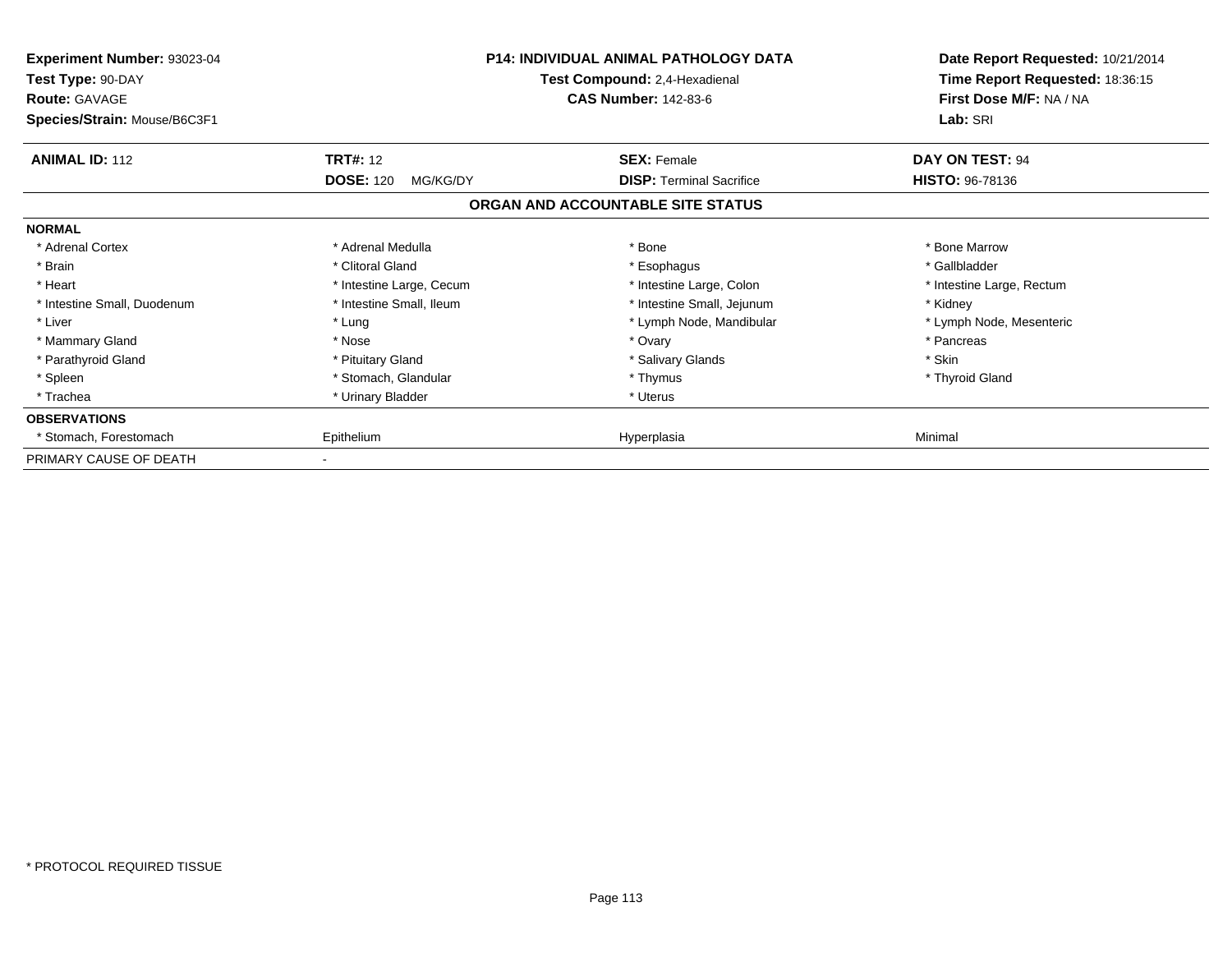| Experiment Number: 93023-04<br>Test Type: 90-DAY<br><b>Route: GAVAGE</b><br>Species/Strain: Mouse/B6C3F1 | <b>P14: INDIVIDUAL ANIMAL PATHOLOGY DATA</b><br>Test Compound: 2,4-Hexadienal<br><b>CAS Number: 142-83-6</b> |                                                                      | Date Report Requested: 10/21/2014<br>Time Report Requested: 18:36:15<br>First Dose M/F: NA / NA<br>Lab: SRI |
|----------------------------------------------------------------------------------------------------------|--------------------------------------------------------------------------------------------------------------|----------------------------------------------------------------------|-------------------------------------------------------------------------------------------------------------|
| <b>ANIMAL ID: 113</b>                                                                                    | <b>TRT#: 12</b>                                                                                              | <b>SEX: Female</b>                                                   | DAY ON TEST: 94                                                                                             |
|                                                                                                          | <b>DOSE: 120</b><br>MG/KG/DY                                                                                 | <b>DISP: Terminal Sacrifice</b><br>ORGAN AND ACCOUNTABLE SITE STATUS | HISTO: 96-78137                                                                                             |
| <b>NORMAL</b>                                                                                            |                                                                                                              |                                                                      |                                                                                                             |
| * Adrenal Cortex                                                                                         | * Adrenal Medulla                                                                                            | * Bone                                                               | * Bone Marrow                                                                                               |
| * Brain                                                                                                  | * Clitoral Gland                                                                                             | * Esophagus                                                          | * Heart                                                                                                     |
| * Intestine Large, Cecum                                                                                 | * Intestine Large, Colon                                                                                     | * Intestine Large, Rectum                                            | * Intestine Small, Duodenum                                                                                 |
| * Intestine Small, Ileum                                                                                 | * Intestine Small, Jejunum                                                                                   | * Kidney                                                             | * Liver                                                                                                     |
| * Lung                                                                                                   | * Lymph Node, Mandibular                                                                                     | * Lymph Node, Mesenteric                                             | * Mammary Gland                                                                                             |
| * Nose                                                                                                   | * Ovary                                                                                                      | * Pancreas                                                           | * Parathyroid Gland                                                                                         |
| * Pituitary Gland                                                                                        | * Salivary Glands                                                                                            | * Skin                                                               | * Spleen                                                                                                    |
| * Stomach, Glandular                                                                                     | * Thymus                                                                                                     | * Thyroid Gland                                                      | * Trachea                                                                                                   |
| * Urinary Bladder                                                                                        | * Uterus                                                                                                     |                                                                      |                                                                                                             |
| <b>MISSING</b>                                                                                           |                                                                                                              |                                                                      |                                                                                                             |
| * Gallbladder                                                                                            |                                                                                                              |                                                                      |                                                                                                             |
| <b>OBSERVATIONS</b>                                                                                      |                                                                                                              |                                                                      |                                                                                                             |
| * Stomach, Forestomach                                                                                   | Epithelium                                                                                                   | Hyperplasia                                                          | Minimal                                                                                                     |
| PRIMARY CAUSE OF DEATH                                                                                   |                                                                                                              |                                                                      |                                                                                                             |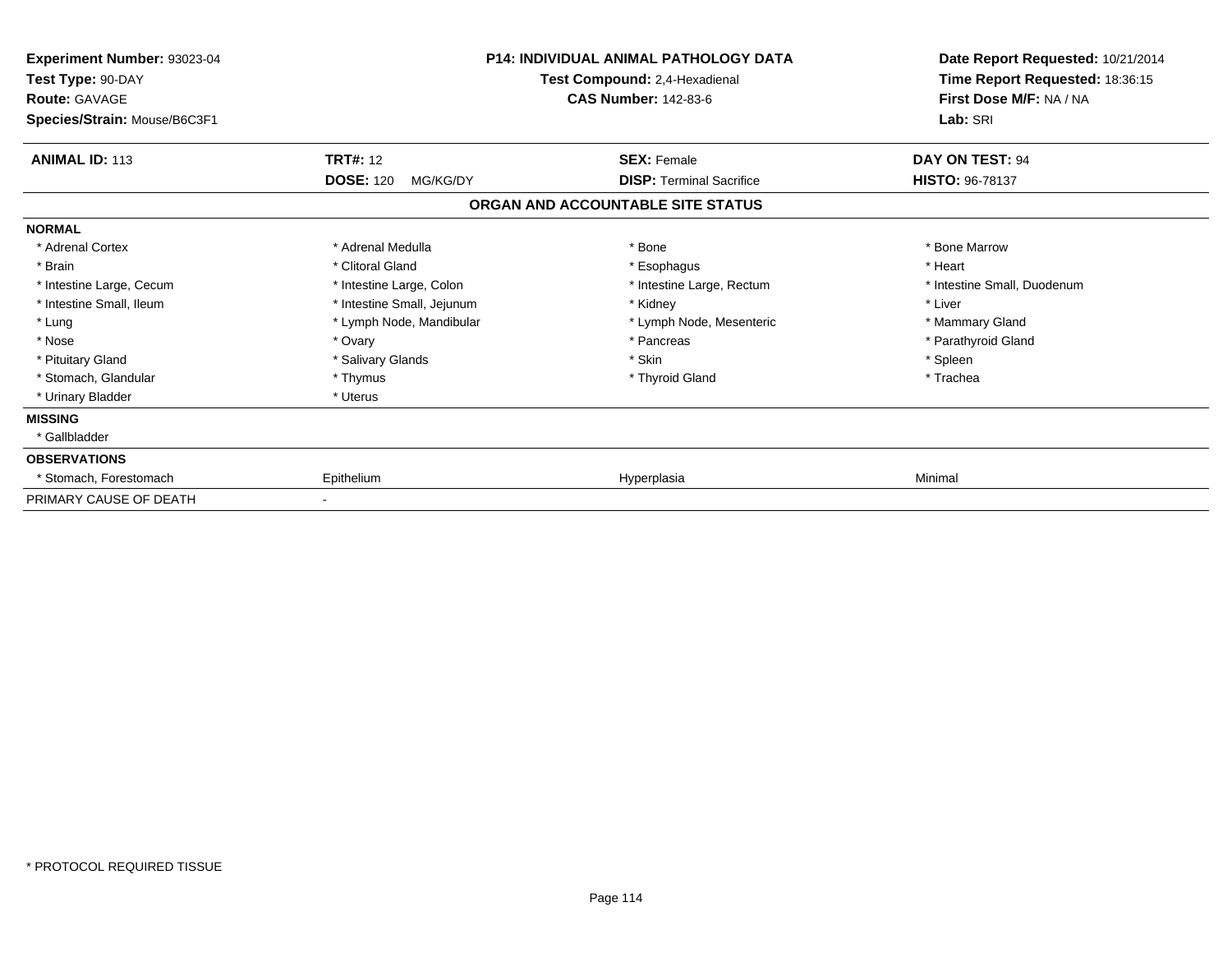| Experiment Number: 93023-04<br>Test Type: 90-DAY<br><b>Route: GAVAGE</b><br>Species/Strain: Mouse/B6C3F1 |                              | <b>P14: INDIVIDUAL ANIMAL PATHOLOGY DATA</b><br>Test Compound: 2,4-Hexadienal<br><b>CAS Number: 142-83-6</b> | Date Report Requested: 10/21/2014<br>Time Report Requested: 18:36:15<br>First Dose M/F: NA / NA<br>Lab: SRI |
|----------------------------------------------------------------------------------------------------------|------------------------------|--------------------------------------------------------------------------------------------------------------|-------------------------------------------------------------------------------------------------------------|
| <b>ANIMAL ID: 114</b>                                                                                    | <b>TRT#: 12</b>              | <b>SEX: Female</b>                                                                                           | DAY ON TEST: 94                                                                                             |
|                                                                                                          | <b>DOSE: 120</b><br>MG/KG/DY | <b>DISP: Terminal Sacrifice</b>                                                                              | <b>HISTO: 96-78138</b>                                                                                      |
|                                                                                                          |                              | ORGAN AND ACCOUNTABLE SITE STATUS                                                                            |                                                                                                             |
| <b>NORMAL</b>                                                                                            |                              |                                                                                                              |                                                                                                             |
| * Adrenal Cortex                                                                                         | * Adrenal Medulla            | * Bone                                                                                                       | * Bone Marrow                                                                                               |
| * Brain                                                                                                  | * Clitoral Gland             | * Esophagus                                                                                                  | * Gallbladder                                                                                               |
| * Heart                                                                                                  | * Intestine Large, Cecum     | * Intestine Large, Colon                                                                                     | * Intestine Large, Rectum                                                                                   |
| * Intestine Small, Duodenum                                                                              | * Intestine Small, Ileum     | * Intestine Small, Jejunum                                                                                   | * Kidney                                                                                                    |
| * Liver                                                                                                  | * Lung                       | * Lymph Node, Mandibular                                                                                     | * Lymph Node, Mesenteric                                                                                    |
| * Mammary Gland                                                                                          | * Ovary                      | * Pancreas                                                                                                   | * Parathyroid Gland                                                                                         |
| * Pituitary Gland                                                                                        | * Salivary Glands            | * Skin                                                                                                       | * Spleen                                                                                                    |
| * Stomach, Glandular                                                                                     | * Thymus                     | * Thyroid Gland                                                                                              | * Trachea                                                                                                   |
| * Urinary Bladder                                                                                        | * Uterus                     |                                                                                                              |                                                                                                             |
| <b>OBSERVATIONS</b>                                                                                      |                              |                                                                                                              |                                                                                                             |
| * Nose                                                                                                   | Olfactory Epi                | Necrosis                                                                                                     | Mild                                                                                                        |
| * Stomach, Forestomach                                                                                   | Epithelium                   | Hyperplasia                                                                                                  | Minimal                                                                                                     |
| PRIMARY CAUSE OF DEATH                                                                                   |                              |                                                                                                              |                                                                                                             |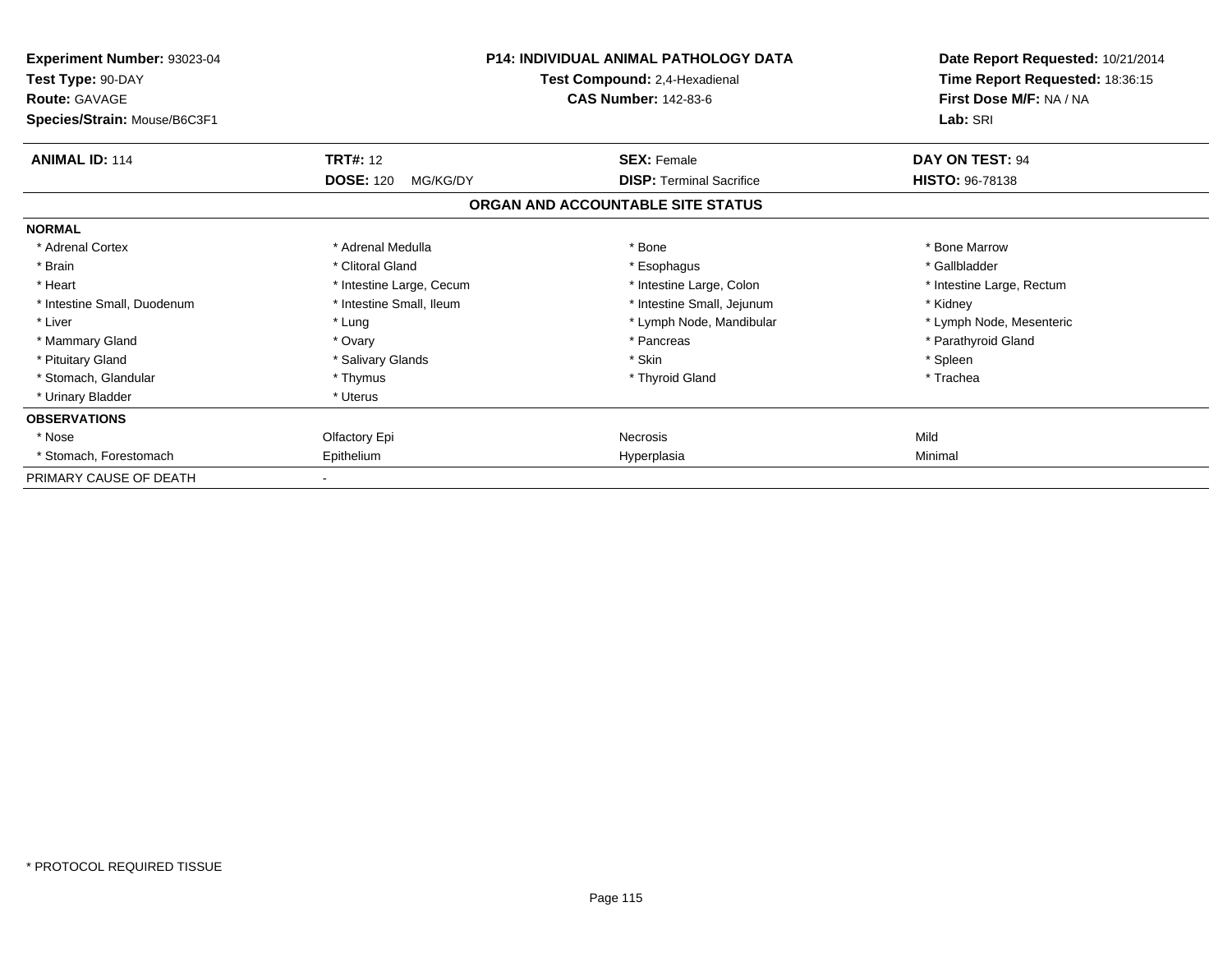| Experiment Number: 93023-04<br>Test Type: 90-DAY<br><b>Route: GAVAGE</b><br>Species/Strain: Mouse/B6C3F1 |                              | <b>P14: INDIVIDUAL ANIMAL PATHOLOGY DATA</b><br>Test Compound: 2,4-Hexadienal<br><b>CAS Number: 142-83-6</b> | Date Report Requested: 10/21/2014<br>Time Report Requested: 18:36:15<br>First Dose M/F: NA / NA<br>Lab: SRI |
|----------------------------------------------------------------------------------------------------------|------------------------------|--------------------------------------------------------------------------------------------------------------|-------------------------------------------------------------------------------------------------------------|
| <b>ANIMAL ID: 115</b>                                                                                    | <b>TRT#: 12</b>              | <b>SEX: Female</b>                                                                                           | DAY ON TEST: 94                                                                                             |
|                                                                                                          | <b>DOSE: 120</b><br>MG/KG/DY | <b>DISP: Terminal Sacrifice</b>                                                                              | <b>HISTO: 96-78139</b>                                                                                      |
|                                                                                                          |                              | ORGAN AND ACCOUNTABLE SITE STATUS                                                                            |                                                                                                             |
| <b>NORMAL</b>                                                                                            |                              |                                                                                                              |                                                                                                             |
| * Adrenal Cortex                                                                                         | * Adrenal Medulla            | * Bone                                                                                                       | * Bone Marrow                                                                                               |
| * Brain                                                                                                  | * Clitoral Gland             | * Esophagus                                                                                                  | * Gallbladder                                                                                               |
| * Heart                                                                                                  | * Intestine Large, Cecum     | * Intestine Large, Colon                                                                                     | * Intestine Large, Rectum                                                                                   |
| * Intestine Small, Duodenum                                                                              | * Intestine Small, Ileum     | * Intestine Small, Jejunum                                                                                   | * Kidney                                                                                                    |
| * Liver                                                                                                  | * Lung                       | * Lymph Node, Mandibular                                                                                     | * Lymph Node, Mesenteric                                                                                    |
| * Mammary Gland                                                                                          | * Ovary                      | * Pancreas                                                                                                   | * Parathyroid Gland                                                                                         |
| * Pituitary Gland                                                                                        | * Salivary Glands            | * Skin                                                                                                       | * Spleen                                                                                                    |
| * Stomach, Glandular                                                                                     | * Thymus                     | * Thyroid Gland                                                                                              | * Trachea                                                                                                   |
| * Urinary Bladder                                                                                        | * Uterus                     |                                                                                                              |                                                                                                             |
| <b>OBSERVATIONS</b>                                                                                      |                              |                                                                                                              |                                                                                                             |
| * Nose                                                                                                   | Olfactory Epi                | Necrosis                                                                                                     | Minimal                                                                                                     |
| * Stomach, Forestomach                                                                                   | Epithelium                   | Hyperplasia                                                                                                  | Mild                                                                                                        |
| PRIMARY CAUSE OF DEATH                                                                                   |                              |                                                                                                              |                                                                                                             |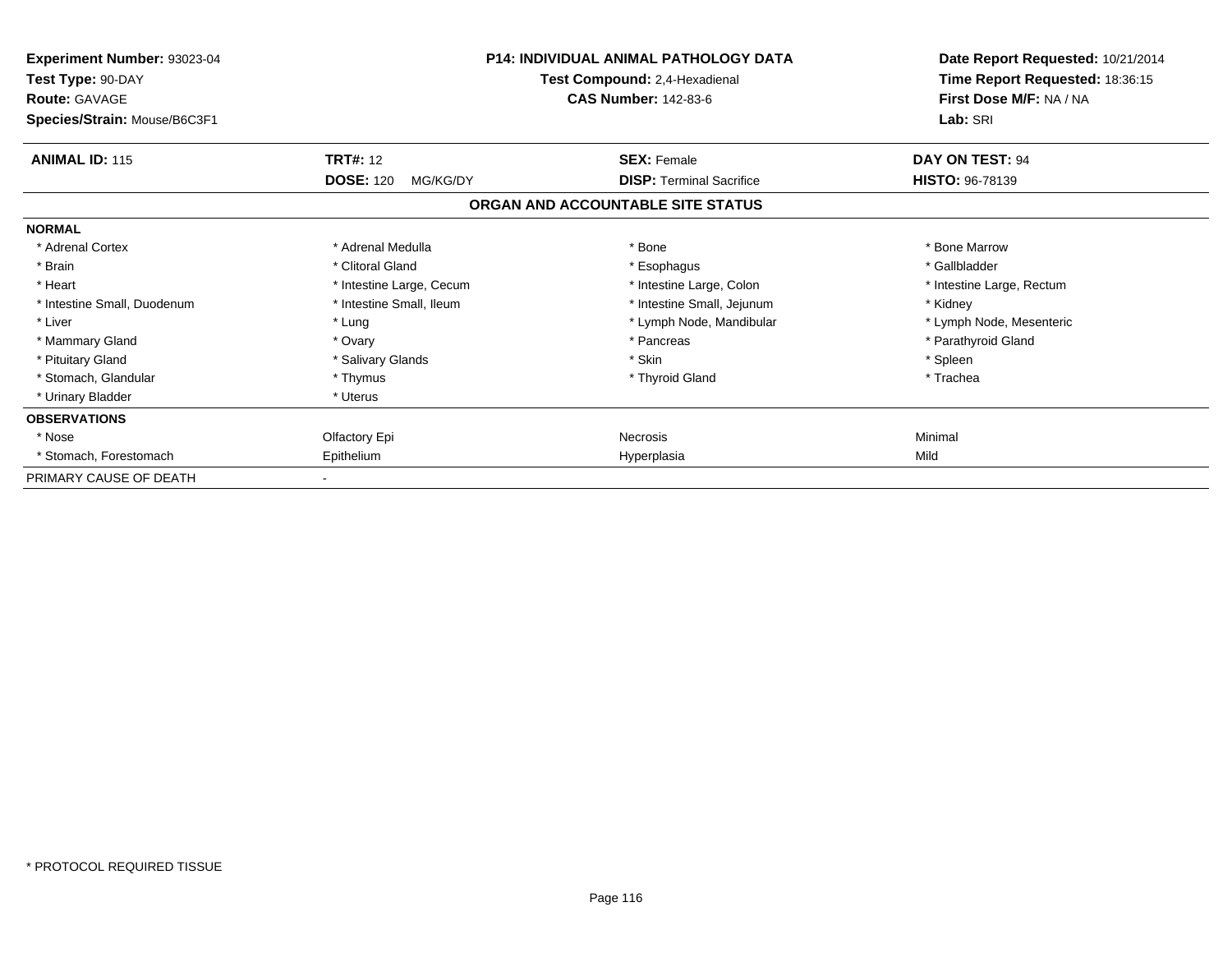| Experiment Number: 93023-04<br>Test Type: 90-DAY<br><b>Route: GAVAGE</b><br>Species/Strain: Mouse/B6C3F1 | <b>P14: INDIVIDUAL ANIMAL PATHOLOGY DATA</b><br>Test Compound: 2,4-Hexadienal<br><b>CAS Number: 142-83-6</b> |                                   | Date Report Requested: 10/21/2014<br>Time Report Requested: 18:36:15<br>First Dose M/F: NA / NA<br>Lab: SRI |  |
|----------------------------------------------------------------------------------------------------------|--------------------------------------------------------------------------------------------------------------|-----------------------------------|-------------------------------------------------------------------------------------------------------------|--|
| <b>ANIMAL ID: 116</b>                                                                                    | <b>TRT#: 12</b>                                                                                              | <b>SEX: Female</b>                | DAY ON TEST: 94                                                                                             |  |
|                                                                                                          | <b>DOSE: 120</b><br>MG/KG/DY                                                                                 | <b>DISP: Terminal Sacrifice</b>   | <b>HISTO: 96-78140</b>                                                                                      |  |
|                                                                                                          |                                                                                                              | ORGAN AND ACCOUNTABLE SITE STATUS |                                                                                                             |  |
| <b>NORMAL</b>                                                                                            |                                                                                                              |                                   |                                                                                                             |  |
| * Adrenal Cortex                                                                                         | * Adrenal Medulla                                                                                            | * Bone                            | * Bone Marrow                                                                                               |  |
| * Brain                                                                                                  | * Clitoral Gland                                                                                             | * Esophagus                       | * Gallbladder                                                                                               |  |
| * Heart                                                                                                  | * Intestine Large, Cecum                                                                                     | * Intestine Large, Colon          | * Intestine Large, Rectum                                                                                   |  |
| * Intestine Small, Duodenum                                                                              | * Intestine Small, Ileum                                                                                     | * Intestine Small, Jejunum        | * Kidney                                                                                                    |  |
| * Liver                                                                                                  | * Lung                                                                                                       | * Lymph Node, Mandibular          | * Lymph Node, Mesenteric                                                                                    |  |
| * Mammary Gland                                                                                          | * Ovary                                                                                                      | * Pancreas                        | * Pituitary Gland                                                                                           |  |
| * Salivary Glands                                                                                        | * Skin                                                                                                       | * Spleen                          | * Stomach, Glandular                                                                                        |  |
| * Thymus                                                                                                 | * Thyroid Gland                                                                                              | * Trachea                         | * Urinary Bladder                                                                                           |  |
| * Uterus                                                                                                 |                                                                                                              |                                   |                                                                                                             |  |
| <b>MISSING</b>                                                                                           |                                                                                                              |                                   |                                                                                                             |  |
| * Parathyroid Gland                                                                                      |                                                                                                              |                                   |                                                                                                             |  |
| <b>OBSERVATIONS</b>                                                                                      |                                                                                                              |                                   |                                                                                                             |  |
| * Nose                                                                                                   | Olfactory Epi                                                                                                | <b>Necrosis</b>                   | Mild                                                                                                        |  |
| * Stomach, Forestomach                                                                                   | Epithelium                                                                                                   | Hyperplasia                       | Mild                                                                                                        |  |
| PRIMARY CAUSE OF DEATH                                                                                   |                                                                                                              |                                   |                                                                                                             |  |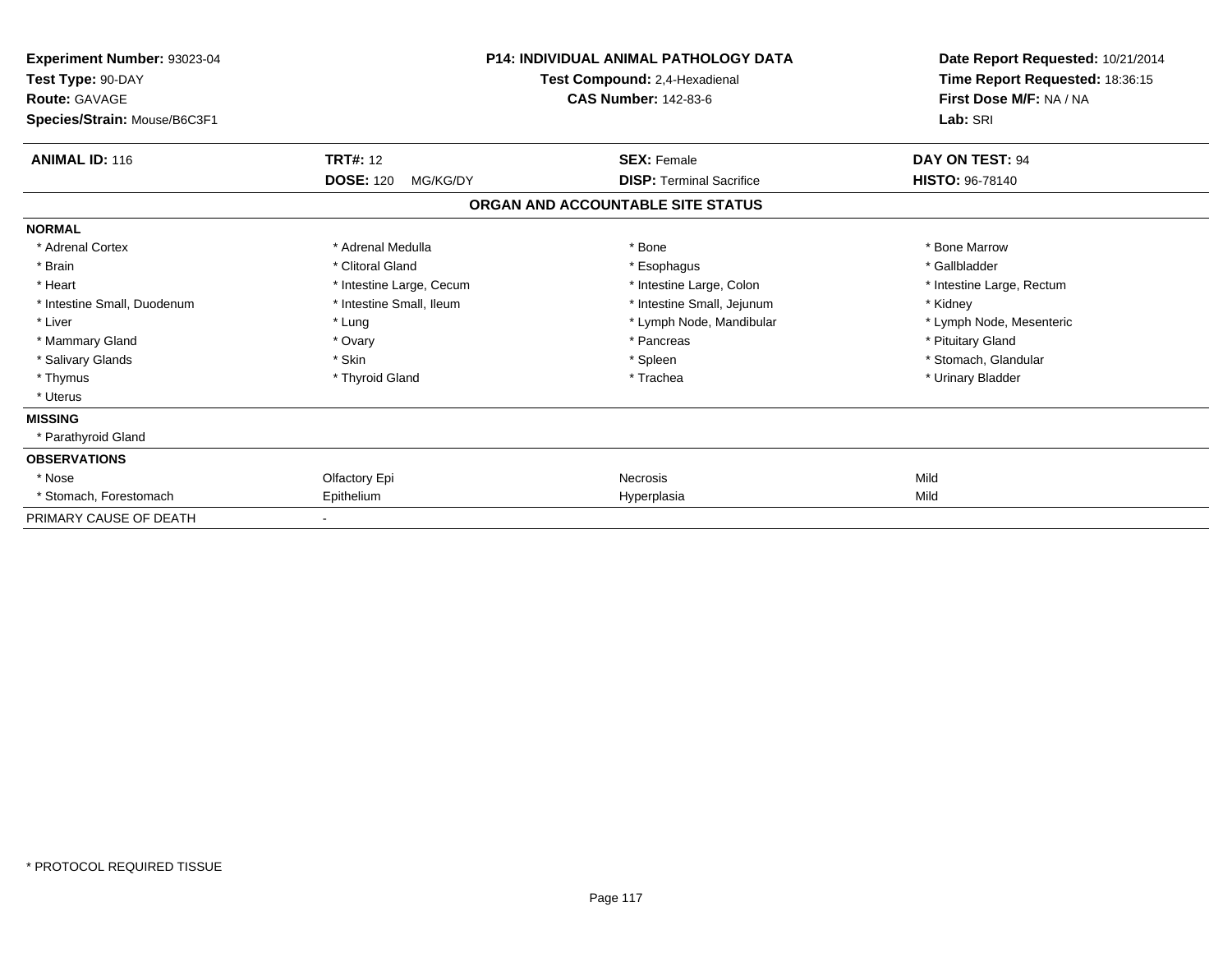| Experiment Number: 93023-04<br>Test Type: 90-DAY<br><b>Route: GAVAGE</b><br>Species/Strain: Mouse/B6C3F1 | <b>P14: INDIVIDUAL ANIMAL PATHOLOGY DATA</b><br>Test Compound: 2,4-Hexadienal<br><b>CAS Number: 142-83-6</b> |                                                       | Date Report Requested: 10/21/2014<br>Time Report Requested: 18:36:15<br>First Dose M/F: NA / NA<br>Lab: SRI |
|----------------------------------------------------------------------------------------------------------|--------------------------------------------------------------------------------------------------------------|-------------------------------------------------------|-------------------------------------------------------------------------------------------------------------|
| <b>ANIMAL ID: 117</b>                                                                                    | <b>TRT#: 12</b><br><b>DOSE: 120</b><br>MG/KG/DY                                                              | <b>SEX: Female</b><br><b>DISP: Terminal Sacrifice</b> | DAY ON TEST: 94<br><b>HISTO: 96-78141</b>                                                                   |
|                                                                                                          |                                                                                                              | ORGAN AND ACCOUNTABLE SITE STATUS                     |                                                                                                             |
| <b>NORMAL</b>                                                                                            |                                                                                                              |                                                       |                                                                                                             |
| * Adrenal Cortex                                                                                         | * Adrenal Medulla                                                                                            | * Bone                                                | * Bone Marrow                                                                                               |
| * Brain                                                                                                  | * Clitoral Gland                                                                                             | * Esophagus                                           | * Gallbladder                                                                                               |
| * Heart                                                                                                  | * Intestine Large, Cecum                                                                                     | * Intestine Large, Colon                              | * Intestine Large, Rectum                                                                                   |
| * Intestine Small, Duodenum                                                                              | * Intestine Small, Ileum                                                                                     | * Intestine Small, Jejunum                            | * Kidney                                                                                                    |
| * Liver                                                                                                  | * Lung                                                                                                       | * Lymph Node, Mandibular                              | * Lymph Node, Mesenteric                                                                                    |
| * Mammary Gland                                                                                          | * Ovary                                                                                                      | * Pancreas                                            | * Pituitary Gland                                                                                           |
| * Salivary Glands                                                                                        | * Skin                                                                                                       | * Spleen                                              | * Stomach, Forestomach                                                                                      |
| * Stomach, Glandular                                                                                     | * Thymus                                                                                                     | * Trachea                                             | * Urinary Bladder                                                                                           |
| * Uterus                                                                                                 |                                                                                                              |                                                       |                                                                                                             |
| <b>MISSING</b>                                                                                           |                                                                                                              |                                                       |                                                                                                             |
| * Parathyroid Gland                                                                                      | * Thyroid Gland                                                                                              |                                                       |                                                                                                             |
| <b>OBSERVATIONS</b>                                                                                      |                                                                                                              |                                                       |                                                                                                             |
| * Nose                                                                                                   | Olfactory Epi                                                                                                | <b>Necrosis</b>                                       | Mild                                                                                                        |
| PRIMARY CAUSE OF DEATH                                                                                   |                                                                                                              |                                                       |                                                                                                             |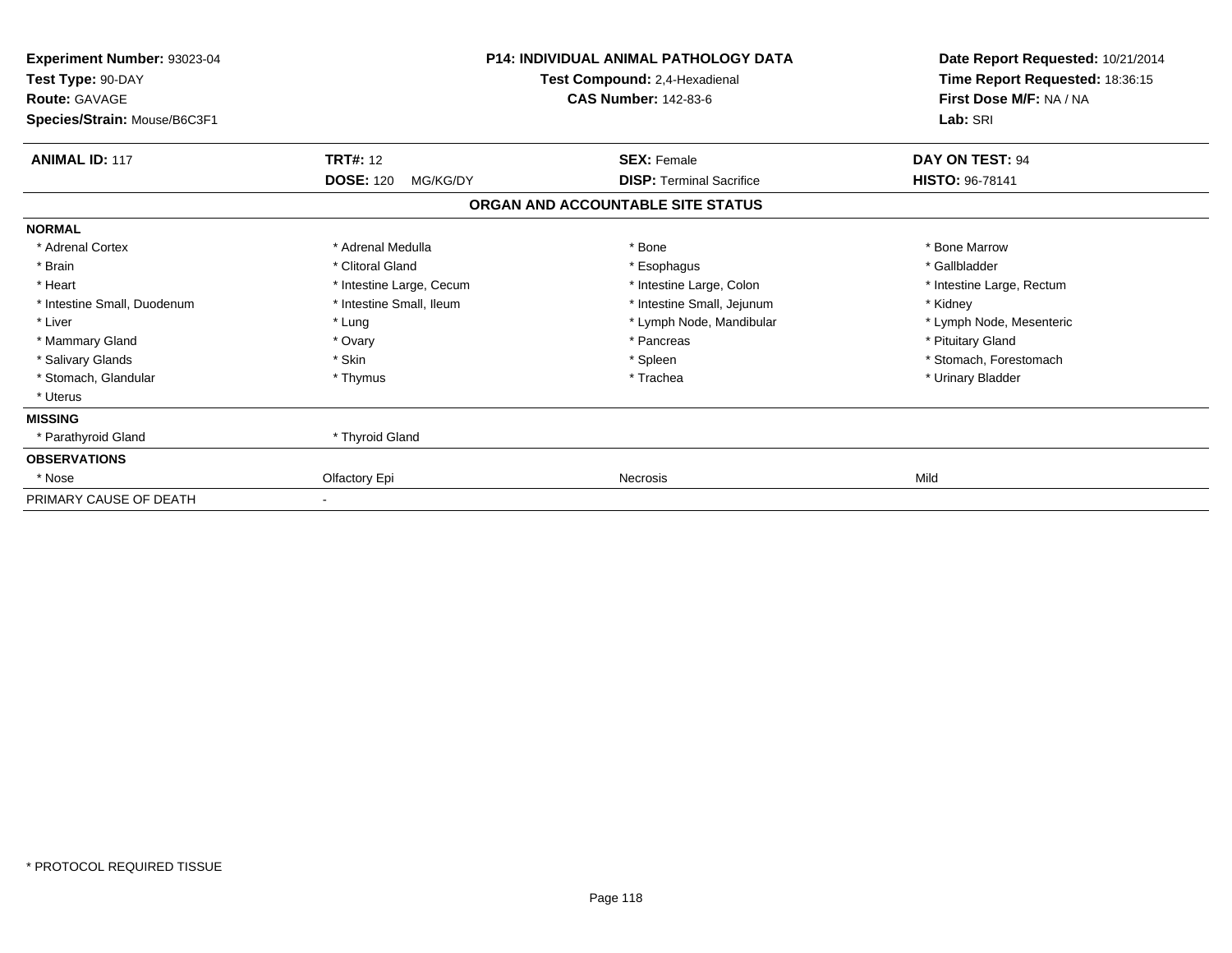| Experiment Number: 93023-04<br>Test Type: 90-DAY     |                              | <b>P14: INDIVIDUAL ANIMAL PATHOLOGY DATA</b><br>Test Compound: 2,4-Hexadienal | Date Report Requested: 10/21/2014<br>Time Report Requested: 18:36:15<br>First Dose M/F: NA / NA<br>Lab: SRI |
|------------------------------------------------------|------------------------------|-------------------------------------------------------------------------------|-------------------------------------------------------------------------------------------------------------|
| <b>Route: GAVAGE</b><br>Species/Strain: Mouse/B6C3F1 |                              | <b>CAS Number: 142-83-6</b>                                                   |                                                                                                             |
| <b>ANIMAL ID: 118</b>                                | <b>TRT#: 12</b>              | <b>SEX: Female</b>                                                            | DAY ON TEST: 94                                                                                             |
|                                                      | <b>DOSE: 120</b><br>MG/KG/DY | <b>DISP: Terminal Sacrifice</b>                                               | <b>HISTO: 96-78142</b>                                                                                      |
|                                                      |                              | ORGAN AND ACCOUNTABLE SITE STATUS                                             |                                                                                                             |
| <b>NORMAL</b>                                        |                              |                                                                               |                                                                                                             |
| * Adrenal Cortex                                     | * Adrenal Medulla            | * Bone                                                                        | * Bone Marrow                                                                                               |
| * Brain                                              | * Clitoral Gland             | * Esophagus                                                                   | * Gallbladder                                                                                               |
| * Heart                                              | * Intestine Large, Cecum     | * Intestine Large, Colon                                                      | * Intestine Large, Rectum                                                                                   |
| * Intestine Small, Duodenum                          | * Intestine Small, Ileum     | * Intestine Small, Jejunum                                                    | * Kidney                                                                                                    |
| * Liver                                              | * Lung                       | * Lymph Node, Mandibular                                                      | * Lymph Node, Mesenteric                                                                                    |
| * Mammary Gland                                      | * Ovary                      | * Pancreas                                                                    | * Parathyroid Gland                                                                                         |
| * Pituitary Gland                                    | * Salivary Glands            | * Skin                                                                        | * Spleen                                                                                                    |
| * Stomach, Forestomach                               | * Stomach, Glandular         | * Thymus                                                                      | * Thyroid Gland                                                                                             |
| * Trachea                                            | * Urinary Bladder            | * Uterus                                                                      |                                                                                                             |
| <b>OBSERVATIONS</b>                                  |                              |                                                                               |                                                                                                             |
| * Nose                                               |                              | Exudate                                                                       | Minimal                                                                                                     |
| Note: EXUDATE IS IN THE LUMEN.                       |                              |                                                                               |                                                                                                             |
| PRIMARY CAUSE OF DEATH                               |                              |                                                                               |                                                                                                             |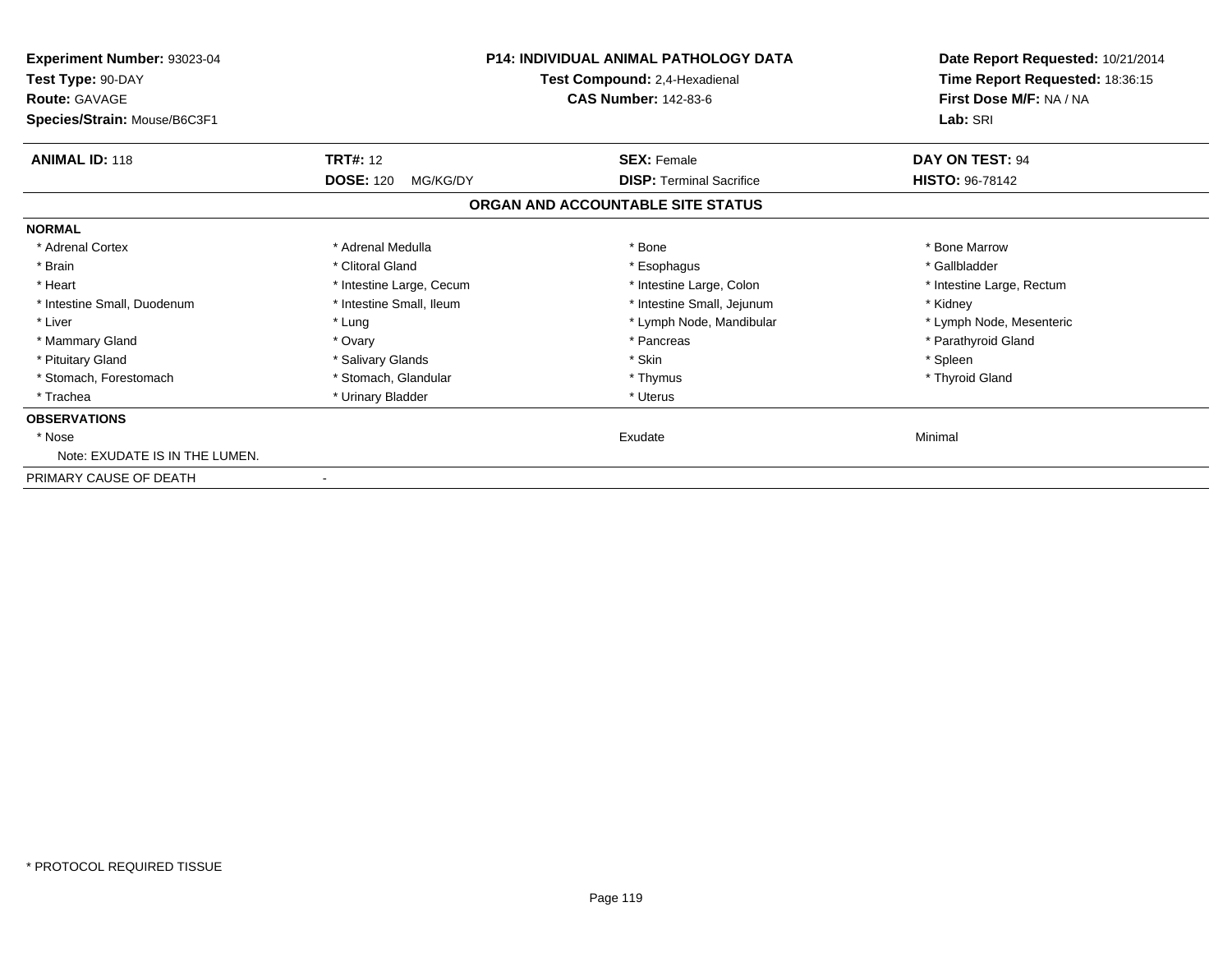| Experiment Number: 93023-04<br>Test Type: 90-DAY<br><b>Route: GAVAGE</b> | <b>P14: INDIVIDUAL ANIMAL PATHOLOGY DATA</b><br>Test Compound: 2,4-Hexadienal<br><b>CAS Number: 142-83-6</b> |                                   | Date Report Requested: 10/21/2014<br>Time Report Requested: 18:36:15<br>First Dose M/F: NA / NA |  |
|--------------------------------------------------------------------------|--------------------------------------------------------------------------------------------------------------|-----------------------------------|-------------------------------------------------------------------------------------------------|--|
| Species/Strain: Mouse/B6C3F1                                             |                                                                                                              |                                   | Lab: SRI                                                                                        |  |
| <b>ANIMAL ID: 119</b>                                                    | <b>TRT#: 12</b>                                                                                              | <b>SEX: Female</b>                | DAY ON TEST: 94                                                                                 |  |
|                                                                          | <b>DOSE: 120</b><br>MG/KG/DY                                                                                 | <b>DISP: Terminal Sacrifice</b>   | <b>HISTO: 96-78143</b>                                                                          |  |
|                                                                          |                                                                                                              | ORGAN AND ACCOUNTABLE SITE STATUS |                                                                                                 |  |
| <b>NORMAL</b>                                                            |                                                                                                              |                                   |                                                                                                 |  |
| * Adrenal Cortex                                                         | * Adrenal Medulla                                                                                            | * Bone                            | * Bone Marrow                                                                                   |  |
| * Brain                                                                  | * Clitoral Gland                                                                                             | * Esophagus                       | * Gallbladder                                                                                   |  |
| * Heart                                                                  | * Intestine Large, Cecum                                                                                     | * Intestine Large, Colon          | * Intestine Large, Rectum                                                                       |  |
| * Intestine Small, Duodenum                                              | * Intestine Small, Ileum                                                                                     | * Intestine Small, Jejunum        | * Kidney                                                                                        |  |
| * Liver                                                                  | * Lung                                                                                                       | * Lymph Node, Mandibular          | * Lymph Node, Mesenteric                                                                        |  |
| * Mammary Gland                                                          | * Nose                                                                                                       | * Ovary                           | * Pancreas                                                                                      |  |
| * Parathyroid Gland                                                      | * Pituitary Gland                                                                                            | * Salivary Glands                 | * Skin                                                                                          |  |
| * Spleen                                                                 | * Stomach, Forestomach                                                                                       | * Stomach, Glandular              | * Thymus                                                                                        |  |
| * Thyroid Gland                                                          | * Trachea                                                                                                    | * Urinary Bladder                 | * Uterus                                                                                        |  |
| <b>OBSERVATIONS</b>                                                      |                                                                                                              |                                   |                                                                                                 |  |
| Lymph Node                                                               |                                                                                                              | Hyperplasia                       | Lymphoid, Mild                                                                                  |  |
| [Hyperplasia TGLS = 2-8]                                                 |                                                                                                              |                                   |                                                                                                 |  |
| PRIMARY CAUSE OF DEATH                                                   |                                                                                                              |                                   |                                                                                                 |  |